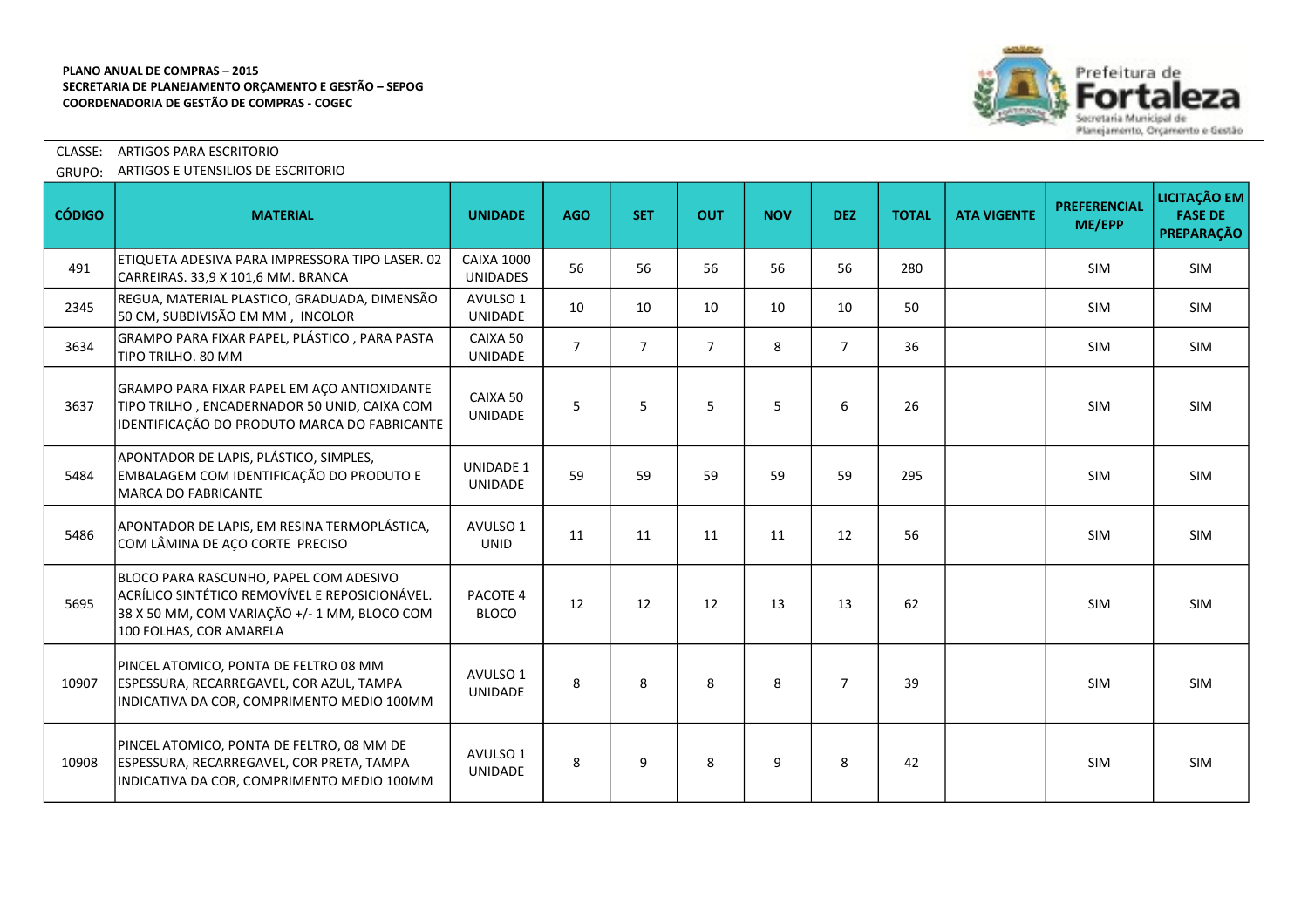

| 10909 | PINCEL ATOMICO, PONTA DE FELTRO, 08 MM<br>ESPESSURA, RECARREGAVEL, COR VERMELHA, TAMPA<br>INDICATIVA DA COR, COMPRIMENTO MEDIO 100MM                                                                                                                          | AVULSO 1<br><b>UNIDADE</b>       | $\overline{7}$ | $\overline{7}$ | $\overline{7}$ | $\overline{7}$ | $\overline{7}$ | 35 | <b>SIM</b> | <b>SIM</b> |
|-------|---------------------------------------------------------------------------------------------------------------------------------------------------------------------------------------------------------------------------------------------------------------|----------------------------------|----------------|----------------|----------------|----------------|----------------|----|------------|------------|
| 17788 | PERCEVEJO, LATONADO, 10MM, EMBALAGEM COM<br>IDENTIFICAÇÃO DO PRODUTO E MARCA DO<br><b>FABRICANTE</b>                                                                                                                                                          | CAIXA 100<br><b>UNIDADE</b>      | 5              | 5              | 5              | 5              | 6              | 26 | <b>SIM</b> | <b>SIM</b> |
| 23259 | TESOURA, PARA PICOTAR, PROFISSIONAL, TAMANHO<br><b>GRANDE</b>                                                                                                                                                                                                 | <b>UNIDADE 1</b><br>UNIDADE      | $\mathbf{1}$   | $\mathbf{1}$   | 2              | $\overline{2}$ | 2              | 8  | <b>SIM</b> | SIM        |
| 23367 | CANETA MARCADORA PARA CD OU DVD, COR PRETA,<br>VINIL, ACRÍLICO, VIDROS PONTA DE POLIÉSTER OU<br>POLIOCETAL 2,0 MM, TINTA BASE DE ÁLCOOL, TINTA<br>RESISTENTE A ÁGUA GRAVADO NO CORPO MARCA DO<br>FABRICANTE, EMBALAGEM COM IDENTIFICAÇÃO DO<br><b>PRODUTO</b> | CARTELA 1<br><b>UNIDADE</b>      | $\mathbf{1}$   | $\mathbf{1}$   | $\mathbf{1}$   | $\mathbf{1}$   | $\mathbf{1}$   | 5  | <b>SIM</b> | <b>SIM</b> |
| 28743 | CANETA PARA RETROPROJETOR, CORPO EM MATERIAL<br>PLÁSTICO, PONTA GROSSA, CARGA NÃO TÓXICA,<br>GRAVADO NO CORPO MARCA DO FABRICANTE,<br>GRAVADO NO CORPO MARCA DO FABRICANTE, CORES<br><b>VARIADAS</b>                                                          | <b>UNIDADE 1</b><br>UNIDADE      | 4              | 4              | 4              | 5              | 5              | 22 | <b>SIM</b> | <b>SIM</b> |
| 32518 | PASTA CATALOGO COM 40 ENVELOPES. 335 X 240 X 20<br>MM, TRANSPARENTE                                                                                                                                                                                           | <b>UNIDADE 1</b><br>UNIDADE      | 9              | 9              | 9              | 9              | 9              | 45 | <b>SIM</b> | SIM        |
| 33292 | LAPISEIRA PARA GRAFITE, 0,5MM                                                                                                                                                                                                                                 | NÃO<br><b>INFORMADO</b>          | 6              | 6              | 6              | 6              | 6              | 30 | <b>SIM</b> | SIM        |
| 33293 | LAPISEIRA PARA GRAFITE, 0,7MM                                                                                                                                                                                                                                 | <b>UNIDADE 1</b><br>UNIDADE      | 8              | 8              | 8              | 8              | 9              | 41 | <b>SIM</b> | <b>SIM</b> |
| 33606 | GRAFITE PARA LAPISEIRA, 0,7MMX60MM, 2B, TUBO<br>PLÁSTICO CONTENDO 12 MINAS NO MÍNIMO,<br>EMBALAGEM COM IDENTIFICAÇÃO DO PRODUTO,<br><b>MARCA DO FABRICANTE</b>                                                                                                | <b>TUBO 12</b><br><b>UNIDADE</b> | $\mathbf{1}$   | $\overline{2}$ | $\overline{2}$ | $\overline{2}$ | $\overline{2}$ | 9  | SIM        | <b>SIM</b> |
| 33607 | GRAFITE PARA LAPISEIRA, DIÂMETRO 0,5MMX60MM,<br>TIPO 2B, TUBO PLÁSTICO CONTENDO 12 MINAS,<br>EMBALAGEM COM IDENTIFICAÇÃO DO PRODUTO,<br>MARCA DO FABRICANTE                                                                                                   | <b>TUBO 12</b><br><b>UNIDADE</b> | 3              | 4              | 3              | 4              | $\overline{a}$ | 18 | <b>SIM</b> | <b>SIM</b> |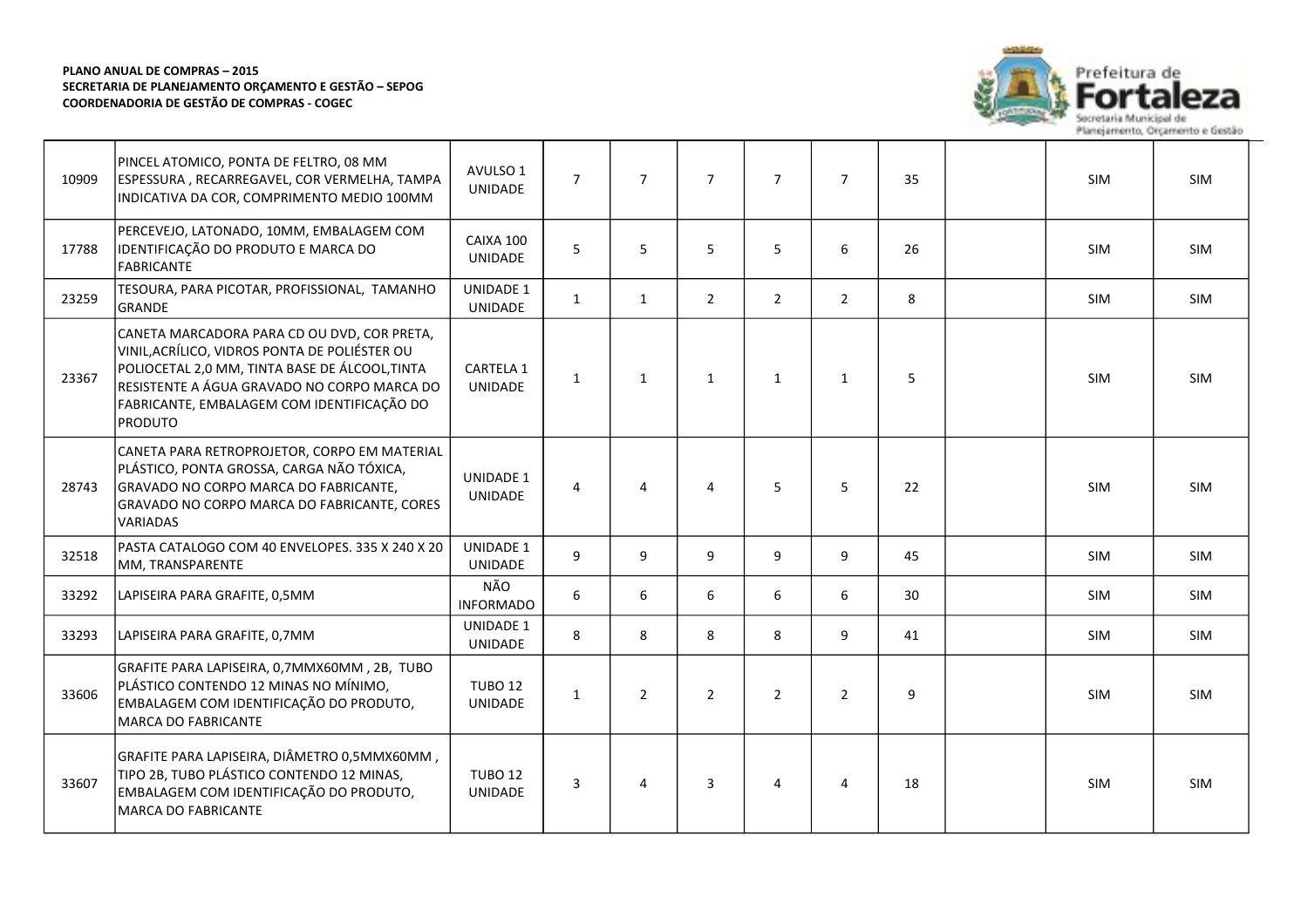

| 33610 | GRAFITE PARA LAPISEIRA, DIÂMETRO 0,9MM, 2B,<br>TUBO PLÁSTICO CONTENDO 12 MINAS, EMBALAGEM<br>COM IDENTIFICAÇÃO DO PRODUTO, MARCA DO<br>FABRICANTE | <b>TUBO 12</b><br><b>UNIDADE</b>   | 12             | 12             | 12             | 12             | 12             | 60             | <b>SIM</b> | <b>SIM</b> |
|-------|---------------------------------------------------------------------------------------------------------------------------------------------------|------------------------------------|----------------|----------------|----------------|----------------|----------------|----------------|------------|------------|
| 33853 | PAPEL CARBONO, FACE SIMPLES, 297 X 210 MM, COR<br>PRETA, EMBALAGEM INDUSTRIAL COM DADOS DO<br><b>FABRICANTE</b>                                   | CAIXA 100<br><b>FOLHA</b>          | 10             | 10             | 10             | 10             | 10             | 50             | SIM        | SIM        |
| 33854 | PAPEL CARBONO, 210MM X 29,7 CM, DUPLA FACE,<br><b>COR PRETA</b>                                                                                   | <b>UNIDADE 1</b><br><b>UNIDADE</b> | 30             | 30             | 30             | 31             | 31             | 152            | SIM        | SIM        |
| 33856 | PAPEL CARBONO, 22 X 33 CM, UMA FACE, COR PRETA                                                                                                    | CAIXA 100<br><b>FOLHA</b>          | $\overline{2}$ | 3              | 3              | 3              | 3              | 14             | <b>SIM</b> | SIM        |
| 33857 | PAPEL CARBONO, FORMATO A-4, 1 FACE, MANUAL                                                                                                        | <b>UNIDADE 1</b><br>UNIDADE        | 37             | 37             | 37             | 37             | 37             | 185            | <b>SIM</b> | SIM        |
| 33858 | <b>EXTRATOR DE GRAMPOS, METAL ZINCADO</b>                                                                                                         | <b>UNIDADE 1</b><br><b>UNIDADE</b> | 3              | 3              | 3              | 3              | 4              | 16             | SIM        | SIM        |
| 33859 | EXTRATOR DE GRAMPOS, AÇO CROMADO, ESPÁTULA,<br>DIMENSÃO 15CM, EMBALAGEM COM IDENTIFICAÇÃO<br>DO PRODUTO, MARCA DO FABRICANTE                      | <b>UNIDADE 1</b><br><b>UNIDADE</b> | 16             | 17             | 16             | 17             | 17             | 83             | SIM        | SIM        |
| 33879 | COLA, ADESIVA, INSTANTANEA, BISNAGA NO MINIMO<br>2g, NÃO TOXICA, EMBALAGEM COM DADOS DE<br>IDENTIFICAÇÃO DO PRODUTO                               | <b>BISNAGA 1</b><br>UNIDADE        | 12             | 12             | 12             | 12             | 12             | 60             | <b>SIM</b> | <b>SIM</b> |
| 33880 | COLA, BASTÃO, PESO LIQUIDO 8g, TUBO PLASTICO,<br><b>BASE GIRATORIA, NÃO TÓXICA</b>                                                                | TUBO <sub>1</sub><br>UNIDADE       | $\overline{7}$ | $\overline{7}$ | $\overline{7}$ | $\overline{7}$ | 8              | 36             | SIM        | SIM        |
| 33881 | COLA, PARA ISOPOR, INCOLOR, TUBO 90G,<br>EMBALAGEM COM IDENTIFICAÇÃO DO PRODUTO,<br>MARCA DO FABRICANTE                                           | <b>TUBO 90</b><br><b>GRAMA</b>     | $\overline{7}$ | $\overline{7}$ | $\overline{7}$ | $\overline{7}$ | $\overline{7}$ | 35             | SIM        | SIM        |
| 33882 | COLA, EM BASTÃO, BRANCA, 40G                                                                                                                      | TUBO <sub>1</sub><br>UNIDADE       | $\mathbf{1}$   | 1              | $\mathbf{1}$   | $\overline{2}$ | $\overline{2}$ | $\overline{7}$ | SIM        | SIM        |
| 33886 | COLA, PARA ISOPOR, INCOLOR, EMBALAGEM COM<br>IDENTIFICAÇÃO DO PRODUTO E MARCA DO<br>FABRICANTE                                                    | TUBO 40<br>MILIGRAMA               | $\overline{7}$ | $\overline{7}$ | $\overline{7}$ | $\overline{7}$ | 8              | 36             | SIM        | SIM        |
| 33891 | COLA, LIQUIDA, COR BRANCA, TUBO 1000G, ESCOLAR,<br>NÃO TOXICA, LAVÁVEL                                                                            | <b>TUBO 1000</b><br><b>GRAMA</b>   | 19             | 19             | 19             | 20             | 20             | 97             | <b>SIM</b> | SIM        |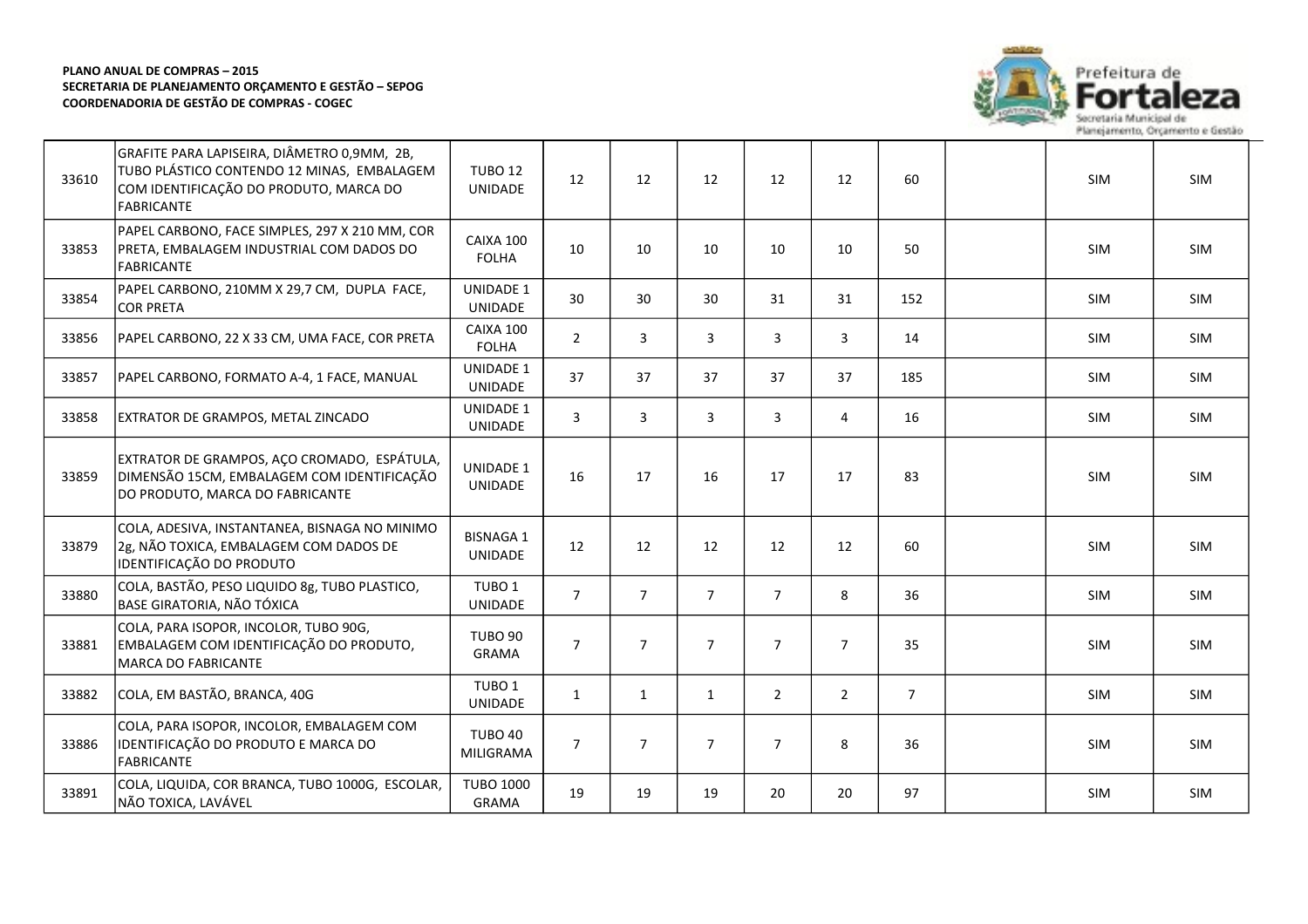

| 33892 | COLA, LIQUIDA, PARA USO EM PAPEL, CERAMICA,<br>TECIDOS E ARTESANATO, COR BRANCA, ADESIVO A<br>BASE DE P.V.A, 90G, TUBO COM BICO<br>ECONOMIZADOR, EMBALAGEM PLÁSTICA                                                                              | <b>TUBO 90</b><br><b>GRAMA</b>      | $\mathbf{1}$   | $\mathbf{1}$   | $\mathbf{1}$   | $\overline{2}$ | $\overline{2}$ | $\overline{7}$ | SIM        | SIM        |
|-------|--------------------------------------------------------------------------------------------------------------------------------------------------------------------------------------------------------------------------------------------------|-------------------------------------|----------------|----------------|----------------|----------------|----------------|----------------|------------|------------|
| 33978 | BORRACHA DE APAGAR, LATEX, APAGAR ESCRITA A<br>LÁPIS, TIPO PONTEIRA, COR BRANCA, ENCAIXE NO<br><b>FUNDO DE LAPIS</b>                                                                                                                             | UNIDADE 1<br><b>UNIDADE</b>         | 71             | 71             | 71             | 71             | 71             | 355            | SIM        | SIM        |
| 33979 | BORRACHA DE APAGAR, LÁTEX, 42 X 21 X 11MM, COR<br><b>BRANCA</b>                                                                                                                                                                                  | UNIDADE 1<br>UNIDADE                | 27             | 27             | 27             | 27             | 27             | 135            | SIM        | SIM        |
| 33984 | LAPIS, REVESTIMENTO EM MADEIRA, FORMATO<br>CILINDRICO, N º 02, GRAFITE, COMPRIMENTO 175MM,<br>COR DO REVESTIMENTO PRETO, GRAVADO NO CORPO<br><b>MARCA FABRICANTE</b>                                                                             | UNIDADE 1<br><b>UNIDADE</b>         | 46             | 47             | 46             | 47             | 47             | 233            | SIM        | <b>SIM</b> |
| 34150 | GRAMPO PARA GRAMPEADOR, ARAME GALVANIZADO<br>9/10, RAPID                                                                                                                                                                                         | <b>CAIXA 5000</b><br><b>UNIDADE</b> | $\overline{2}$ | 3              | 3              | 3              | 3              | 14             | SIM        | SIM        |
| 34154 | GRAMPO PARA GRAMPEADOR, EM ACO, LATONADO,<br>23/8, CAIXA COM 1.000, EMBALAGEM COM<br>IDENTIFICAÇÃO DO PRODUTO, MARCA DO<br><b>FABRICANTE</b>                                                                                                     | <b>CAIXA 1000</b><br><b>UNIDADE</b> | $\mathbf{1}$   | $\overline{2}$ | $\overline{2}$ | $\mathbf{1}$   | $\overline{2}$ | 8              | SIM        | SIM        |
| 34155 | GRAMPO PARA GRAMPEADOR, ANTI-FERRUGEM 9/10                                                                                                                                                                                                       | <b>CAIXA 5000</b><br><b>UNIDADE</b> | 4              | 4              | 4              | 6              | 6              | 22             | SIM        | SIM        |
| 34157 | GRAMPO PARA GRAMPEADOR, GALVANIZADO,<br>TAMANHO 23/10, 1.000 UNID, EMBALAGEM COM<br>IDENTIFICAÇÃO DO PRODUTO, MARCA DO<br><b>FABRICANTE</b>                                                                                                      | <b>CAIXA 1000</b><br><b>UNIDADE</b> | 10             | 11             | 11             | 10             | 11             | 53             | SIM        | <b>SIM</b> |
| 34162 | CANETA MARCA TEXTO, TINTA FLOURESCENTE À BASE<br>DE ÁGUA, CORES VARIADAS, CORPO, TAMPA E FUNDO<br>EM POLIPROPILENO, GRAVADO NO CORPO A MARCA<br><b>DO FABRICANTE</b>                                                                             | UNIDADE 1<br><b>UNIDADE</b>         | $\overline{2}$ | $\overline{2}$ | $\overline{2}$ | $\overline{2}$ | $\overline{2}$ | 10             | <b>SIM</b> | <b>SIM</b> |
| 34167 | CANETA MARCA TEXTO, COR VERDE, TINTA<br>FLUOERESCENTE À BASE DE ÁGUA, CORPO, TAMPA E<br>FUNDO EM POLIPROPILENO, PONTA EM POLIETILENO,<br>FILTRO EM POLIÉSTER, ESPESSURA DO TRAÇO 2,5 OU<br>5,0MM, GRAVADO NO CORPO MARCA DO<br><b>FABRICANTE</b> | <b>UNIDADE 1</b><br><b>UNIDADE</b>  | $\overline{7}$ | $\overline{7}$ | $\overline{7}$ | $\overline{7}$ | 8              | 36             | <b>SIM</b> | <b>SIM</b> |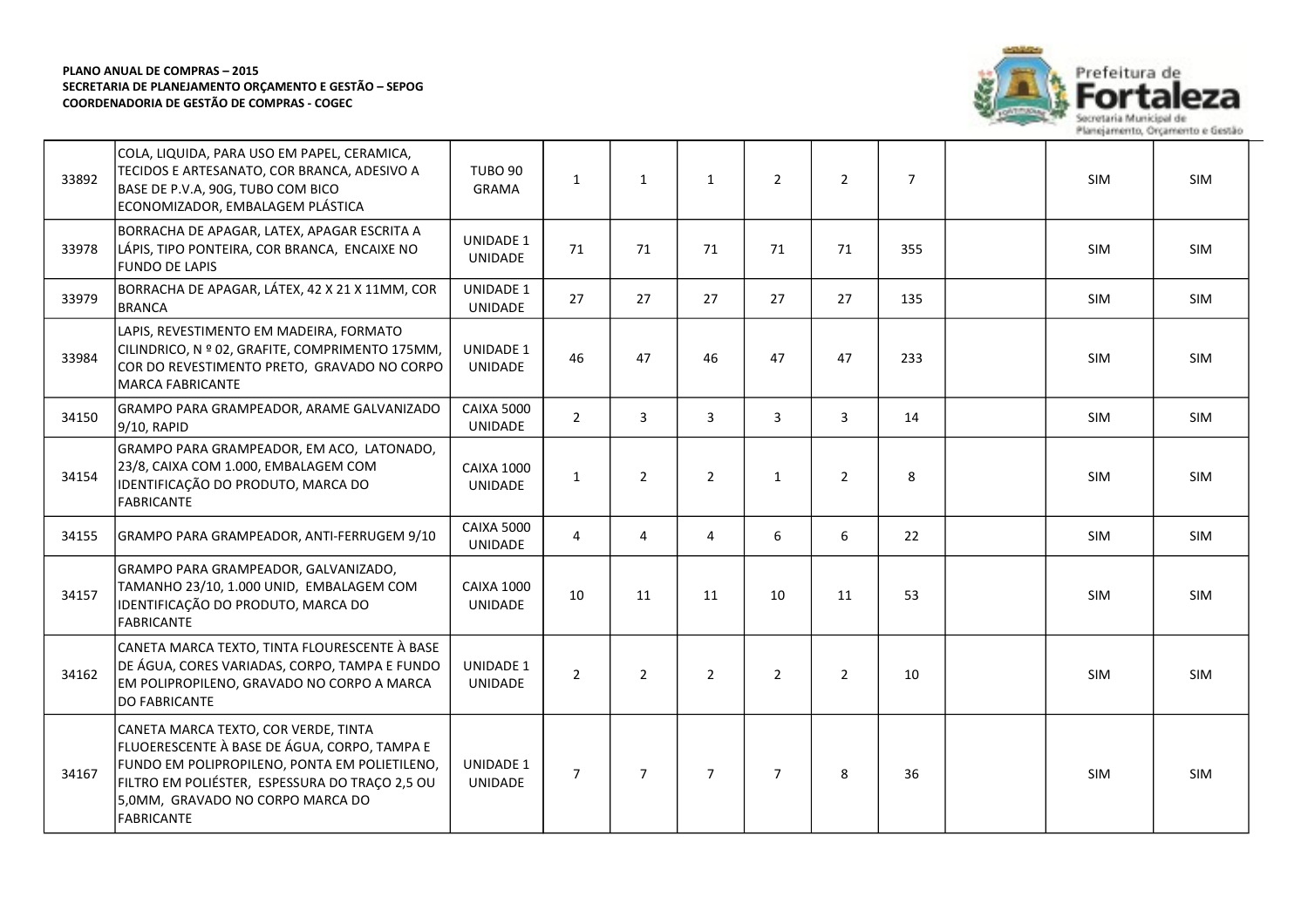

| 34168 | CANETA MARCA TEXTO, COR AMARELA, TINTA<br>FLUORESCENTE À BASE DE ÁGUA, CORPO, TAMPA E<br>FUNDO EM POLIPROPILENO, PONTA EM POLIETILENO,<br>FILTRO EM POLIÉSTER, ESPESSURA DO TRAÇO 2,5 OU<br>5,0MM, GRAVADO NO CORPO MARCA DO<br><b>FABRICANTE</b>          | <b>UNIDADE 1</b><br>UNIDADE  | 10             | 11             | 11             | 10             | 11             | 53  | SIM        | SIM        |
|-------|------------------------------------------------------------------------------------------------------------------------------------------------------------------------------------------------------------------------------------------------------------|------------------------------|----------------|----------------|----------------|----------------|----------------|-----|------------|------------|
| 34169 | CANETA HIDROGRAFICA, COR PRETA, PONTA GROSSA,<br>EMBALAGEM CONTENDO DADOS DE IDENTIFICAÇÃO,<br>PROCEDÊNCIA E PRAZO DE VALIDADE                                                                                                                             | CAIXA 12<br><b>UNIDADE</b>   | 13             | 13             | 13             | 14             | 14             | 67  | SIM        | SIM        |
| 34171 | CANETA HIDROGRAFICA, ESCRITA GROSSA, 12 CORES<br>VARIADAS, CORPO MATERIAL PLASTICO, CARGA NÃO<br>TÓXICA, DIMENSÃO 140 MM COMPRIMENTO 8,5 MM<br>DIÂMETRO, VARIAÇÃO +/- 10%, GRAVADO NO CORPO<br><b>MARCA DO FABRICANTE</b>                                  | ESTOJO 12<br><b>UNIDADES</b> | $\overline{2}$ | $\overline{2}$ | $\overline{2}$ | $\overline{2}$ | $\overline{2}$ | 10  | SIM        | SIM        |
| 34173 | CANETA HIDROGRAFICA, ESCRITA FINA, 12 CORES<br>VARIADAS, CORPO MATERIAL PLASTICO, CARGA NÃO<br>TÓXICA, PONTA POROSA, DIMENSÃO 140 MM<br>COMPRIMENTO 8,5 MM DIÂMETRO, VARIAÇÃO +/-<br>10%                                                                   | CAIXA 12<br>UNIDADE          | 14             | 13             | 13             | 13             | 14             | 67  | <b>SIM</b> | <b>SIM</b> |
| 34174 | CANETA HIDROGRAFICA, COR AZUL, PONTA GROSSA,<br>EMBALAGEM CONTENDO DADOS DE IDENTIFICAÇÃO,<br>PROCEDÊNCIA E PRAZO DE VALIDADE                                                                                                                              | CAIXA 12<br>UNIDADE          | 3              | 3              | 4              | 4              | $\overline{4}$ | 18  | SIM        | <b>SIM</b> |
| 34175 | CANETA ESFEROGRAFICA, ESCRITA GROSSA, CORPO<br>EM MATERIAL PLASTICO TRANSPARENTE, COM PONTA<br>DE AÇO, COR PRETA, ESFERA EM TUGSTÊNIO,<br>APROXIMADAMENTE 140 MM, CARGA EM TUBO<br>PLÁSTICO                                                                | UNIDADE 1<br>UNIDADE         | 35             | 35             | 35             | 35             | 35             | 175 | SIM        | SIM        |
| 34176 | CANETA ESFEROGRAFICA, COR AZUL, PONTEIRA<br>REMOVÍVEL EM METAL, CORPO MATERIAL PLÁSTICO<br>TRANSPARENTE, ESFERA TUNGSTÊNIO, APROX. 140MM<br>C/ TAMPINHA INFERIOR S/ROSCA, CARGA EM TURBO<br>PLÁSTICO DE 130,5MM, GRAVADO NO CORPO A<br>MARCA DO FABRICANTE | UNIDADE 1<br>UNIDADE         | 32             | 32             | 32             | 32             | 32             | 160 | <b>SIM</b> | <b>SIM</b> |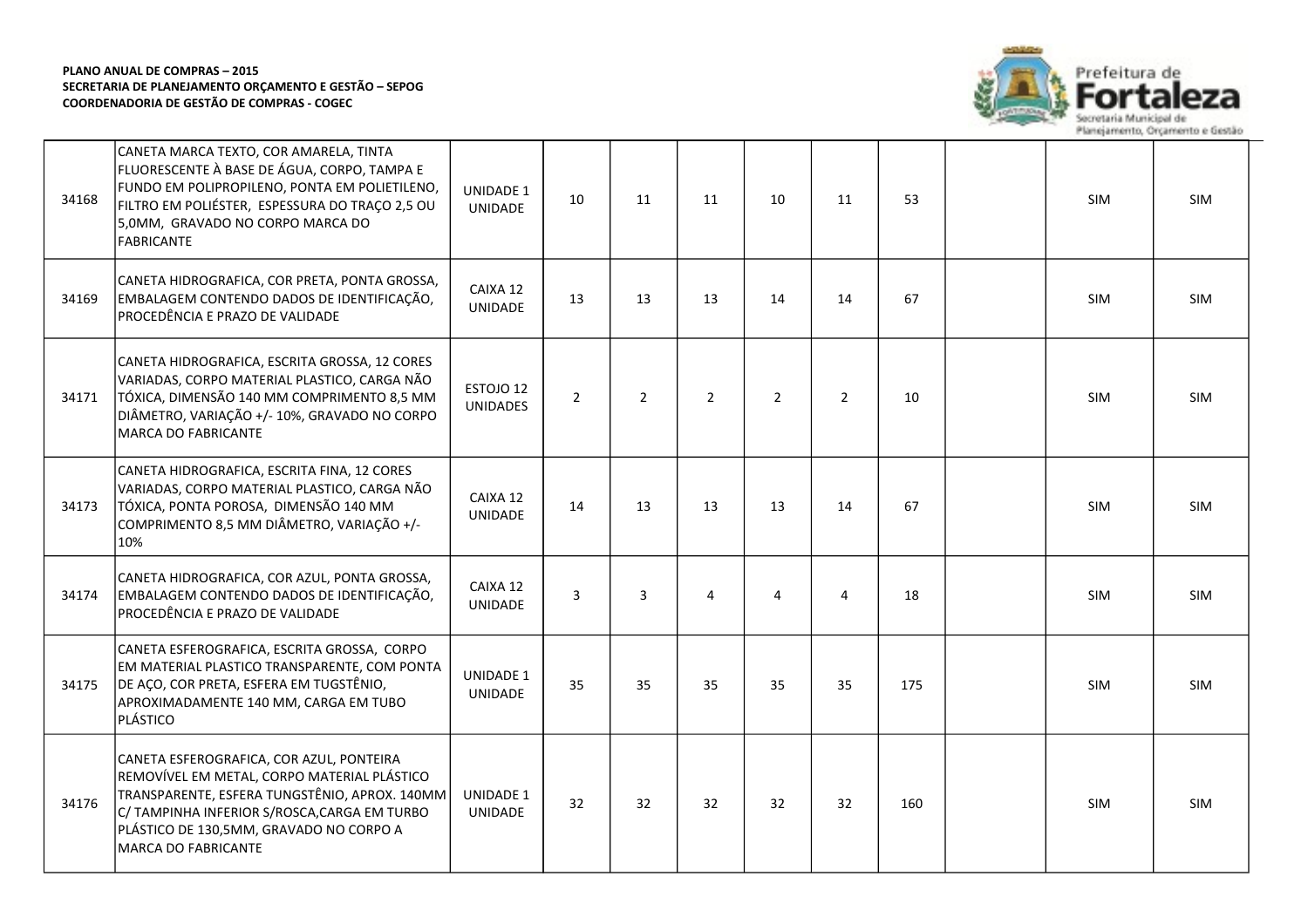

| 34180 | CANETA ESFEROGRAFICA, ESCRITA FINA, CORPO<br>TRANSPARENTE, PONTA DE AÇO INOX<br>APROXIMADAMENTE 0,7MM, COR VERMELHA                                                                                                                                     | UNIDADE 1<br>UNIDADE               | 24             | 24             | 24             | 24             | 24             | 120 | <b>SIM</b> | SIM        |
|-------|---------------------------------------------------------------------------------------------------------------------------------------------------------------------------------------------------------------------------------------------------------|------------------------------------|----------------|----------------|----------------|----------------|----------------|-----|------------|------------|
| 34181 | CANETA ESFEROGRAFICA, ESCRITA FINA, CORPO<br>TRANSPARENTE, PONTA DE AÇO INOX<br>APROXIMADAMENTE 0,7MM, COR PRETA                                                                                                                                        | <b>UNIDADE 1</b><br><b>UNIDADE</b> | 36             | 36             | 36             | 36             | 37             | 181 | <b>SIM</b> | <b>SIM</b> |
| 34280 | CANETA ESFEROGRAFICA, ESCRITA FINA, CORPO<br>TRANSPARENTE, COR AZUL, PONTA DE AÇO INOX<br>APROXIMADAMENTE 0,7MM                                                                                                                                         | UNIDADE 1<br><b>UNIDADE</b>        | 76             | 76             | 76             | 76             | 76             | 380 | <b>SIM</b> | <b>SIM</b> |
| 34281 | CANETA ESFEROGRAFICA, CORPO EM MATERIAL<br>PLÁSTICO TRANSPARENTE, ESCRITA COR AZUL, ESFERA<br>EM TUNGSTÊNIO, APROXIMADAMENTE 140 MM,<br>CARGA EM TUBO PLÁSTICO 130,5 MM GRAVADO NO<br>CORPO MARCA DO FABRICANTE                                         | UNIDADE 1<br><b>UNIDADE</b>        | 16             | 16             | 16             | 16             | 16             | 80  | SIM        | SIM        |
| 34282 | CANETA ESFEROGRAFICA, ESCRITA FINA, CORPO<br>MATERIAL PLASTICO TRANSPARENTE, COM PONTA EM<br>ACO ROSQUEAVEL, COR PRETA, ESFERA EM<br>TUNGSTÊNIO, APROXIMADAMENTE 140 MM, CARGA<br>EM TUBO PLÁSTICO DE 130,5 MM, GRAVADO NO<br>CORPO MARCA DO FABRICANTE | UNIDADE 1<br>UNIDADE               | 12             | 12             | 12             | 13             | 13             | 62  | <b>SIM</b> | <b>SIM</b> |
| 34283 | CANETA ESFEROGRAFICA, ESCRITA GROSSA, CORPO<br>MATERIAL PLÁSTICO TRANSPARENTE. COR<br>VERMELHA, APROXIMADAMENTE 140 MM, CARGA:<br>TUBO PLÁSTICO APROXIMADO 130,5MM, ESFERA<br>TUNGSTÊNIO, GRAVADO NO CORPO MARCA DO<br><b>FABRICANTE</b>                | UNIDADE 1<br>UNIDADE               | $\mathbf{1}$   | 1              | $\mathbf{1}$   | $\mathbf{1}$   | $\mathbf{1}$   | 5   | <b>SIM</b> | <b>SIM</b> |
| 34284 | CANETA ESFEROGRAFICA, ESCRITA GROSSA, CORPO<br>EM METAL, COR PRATA, PERSONALIZADA COM<br>GRAVAÇÃO A LASER, ESCRITA COR AZUL, ESFERA EM<br>TUNGSTÊNIO, APROXIMADAMENTE 140 MM, CARGA<br>EM TUBO PLÁSTICO                                                 | UNIDADE 1<br><b>UNIDADE</b>        | $\overline{2}$ | $\overline{2}$ | $\overline{2}$ | $\overline{2}$ | $\overline{2}$ | 10  | SIM        | SIM        |
| 34288 | CANETA ESFEROGRAFICA, ESCRITA FINA, CORPO<br>MATERIAL PLÁSTICO TRANSPARENTE, AZUL, COR<br>AZUL, ESFERA EM TUNGSTÊNIO, TUBO PLASTICO,<br>APROXIMADAMENTE 140 MM, CARGA EM TUBO<br>PLASTICO 130,5 MM, GRAVADO NO CORPO MARCA<br>DO FABRICANTE             | UNIDADE 1<br><b>UNIDADE</b>        | 49             | 49             | 49             | 49             | 50             | 246 | SIM        | SIM        |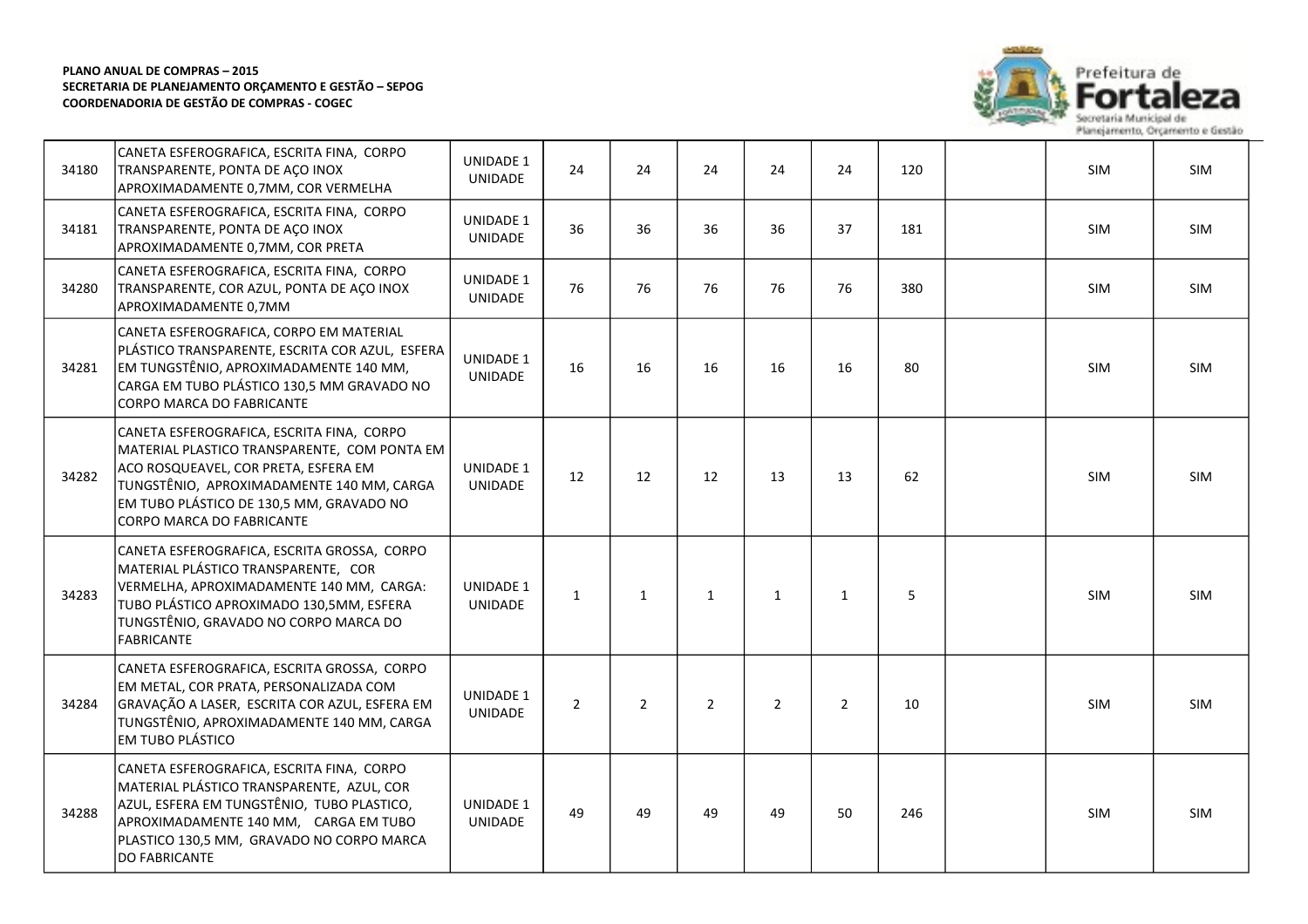

| 34308 | ETIQUETA AUTO ADESIVA, EM PAPEL COM ADESIVO<br>SINTÉTICO, MEDINDO 26 X 15 MM, 5 COLUNAS, CAIXA<br>COM 45000 ETIQUETAS, CONTENDO DADOS DE<br>IDENTIFICAÇÃO, PROCEDÊNCIA E PRAZO DE VALIDADE               | CAIXA O CAIXA                 | 358            | 358            | 358            | 358            | 359            | 1791 | <b>SIM</b> | <b>SIM</b> |
|-------|----------------------------------------------------------------------------------------------------------------------------------------------------------------------------------------------------------|-------------------------------|----------------|----------------|----------------|----------------|----------------|------|------------|------------|
| 34316 | TINTA PARA CARIMBO, AZUL, SEM ÓLEO, FRASCO<br>PLÁSTICO C/ 42ML. COMPOSIÇÃO: TINTA À BASE DE<br>ÁGUA E GLICOLINA, CORANTES, SOLVENTES E ADITIVOS                                                          | FRASCO 42<br><b>MILILITRO</b> | $\overline{3}$ | 3              | $\overline{3}$ | 4              | $\overline{4}$ | 17   | SIM        | <b>SIM</b> |
| 34317 | TINTA PARA CARIMBO, SEM OLEO, COR PRETA,<br>EMBALAGEM COM IDENTIFICAÇÃO DO PRODUTO E<br><b>MARCA DO FABRICANTE</b>                                                                                       | FRASCO 40<br><b>MILILITRO</b> | $\overline{2}$ | $\overline{2}$ | $\overline{2}$ | $\overline{2}$ | $\overline{2}$ | 10   | SIM        | SIM        |
| 34429 | PASTA AZ, USUAL CARTÃO, LOMBO (LL), PEQUENA,<br>MEDINDO 20 X 28 X 8 CM, MECANISMO NIQUELADO<br>TIPO EXPORTAÇÃO, OLHAL E COMPRESSOR PLÁSTICO,<br>FORRADO COM PAPEL MONOLÚCIDO 75GR<br><b>PLASTIFICADO</b> | AVULSO 1<br><b>UNIDADE</b>    | 6              | 6              | 6              | 6              | 6              | 30   | SIM        | <b>SIM</b> |
| 34431 | PASTA AZ, LOMBO ESTREITO, TAMANHO OFÍCIO,<br>MEDINDO 343 MM X 277 MM X 60 MM MECANISMO<br>DE ALAVANCA ZINCADO, BOLSO PLÁSTICO COM<br>ETIQUETA REMOVÍVEL NA LOMBADA                                       | AVULSO 1<br><b>UNIDADE</b>    | 27             | 27             | 27             | 27             | 27             | 135  | <b>SIM</b> | <b>SIM</b> |
| 34433 | PASTA AZ, LOMBO LARGO, 278 X 345 X 75 MM,<br>MECANISMO DE ALAVANCA ZINCADO, BOLSO<br>PLÁSTICO COM ETIQUETA REMOVÍVEL NA LOMBADA                                                                          | AVULSO 1<br><b>UNIDADE</b>    | 13             | 13             | 13             | 13             | 13             | 65   | SIM        | <b>SIM</b> |
| 34441 | PASTA AZ, LOMBO LARGO, MEDINDO 250 X 90 MM                                                                                                                                                               | AVULSO 1<br>UNIDADE           | 8              | 8              | 8              | 8              | 9              | 41   | <b>SIM</b> | <b>SIM</b> |
| 34442 | PASTA AZ, LOMBO ESTREITO, MEDINDO 250 X 50 MM                                                                                                                                                            | AVULSO 1<br>UNIDADE           | 12             | 12             | 12             | 12             | 12             | 60   | SIM        | SIM        |
| 34596 | FITA ADESIVA, POLIPROPILENO, COM ADESIVO À BASE<br>DE RESINA/BORRACHA NATURAL, 48MM X 50M,<br>TRANSPARENTE, EMBALAGEM COM IDENTIFICAÇÃO<br>DO PRODUTO, MARCA DO FABRICANTE                               | AVULSO 1<br><b>ROLO</b>       | 5              | 5              | 5              | 5              | 5              | 25   | <b>SIM</b> | <b>SIM</b> |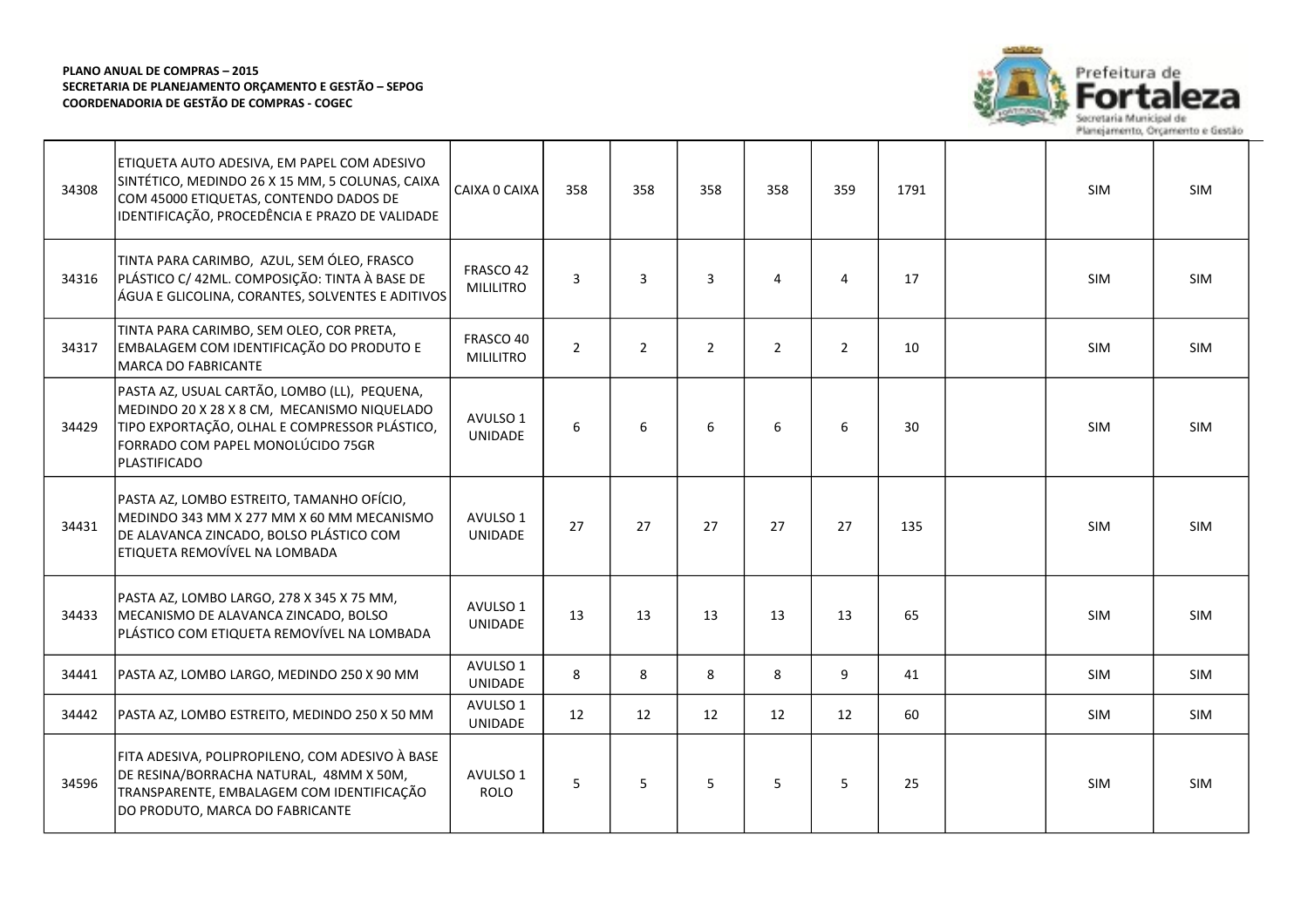

| 34608 | FITA ADESIVA, FABRICADA EM CELULOSE, ROLO<br>DIMENSÃO 50MM X 50M, TRANSPARENTE, ADESIVO<br>EM RESINA DE BORRACHA NATURAL                                     | AVULSO 1<br><b>ROLO</b>     | 11             | 11             | 11 | 11             | 11             | 55             | SIM        | SIM        |
|-------|--------------------------------------------------------------------------------------------------------------------------------------------------------------|-----------------------------|----------------|----------------|----|----------------|----------------|----------------|------------|------------|
| 34609 | CLIPS, NIQUELADO, 4/0, PARA PAPEL                                                                                                                            | CAIXA 100<br><b>UNIDADE</b> | 12             | 12             | 12 | 13             | 13             | 62             | <b>SIM</b> | <b>SIM</b> |
| 34611 | CLIPS, EM AÇO, NIQUELADO, ANTI-OXIDANTE,<br>NÚMERO 1/0 (UM), PARA PAPEL, CAIXA COM<br>IDENTIFICAÇÃO DO PRODUTO, MARCA DO<br><b>FABRICANTE</b>                | CAIXA 100<br><b>UNIDADE</b> | 9              | 9              | 9  | 9              | 10             | 46             | <b>SIM</b> | <b>SIM</b> |
| 34613 | CLIPS, EM AÇO, NIQUELADO, NÚMERO 3/0 (TRÊS),<br>PARA PAPEL, CAIXA COM IDENTIFICAÇÃO DO<br>PRODUTO, MARCA DO FABRICANTE                                       | CAIXA 50<br>UNIDADE         | 16             | 16             | 16 | 16             | 17             | 81             | SIM        | SIM        |
| 34615 | CLIPS, EM AÇO, NIQUELADO, ANTI-OXIDANTE,<br>TAMANHO 8/0 (OITO) PARA PAPEL, EMBALAGEM COM<br>IDENTIFICAÇÃO DO PRODUTO, MARCA DO<br><b>FABRICANTE</b>          | CAIXA 25<br>UNIDADE         | 14             | 14             | 14 | 14             | 14             | 70             | SIM        | SIM        |
| 34618 | ALMOFADA PARA CARIMBO, CAIXA ACRILICA 10 X 11<br>CM, PÉS EMBORRACHADOS, AZUL                                                                                 | CAIXA 1<br>UNIDADE          | $\overline{4}$ | $\overline{4}$ | 4  | $\overline{4}$ | 5              | 21             | <b>SIM</b> | SIM        |
| 34620 | ALMOFADA PARA CARIMBO, ESTOJO PLÁSTICO № 04,<br>EM TECIDO, TINTA COR AZUL, EMBALAGEM<br>CONTENDO DADOS DE IDENTIFICAÇÃO, PROCEDÊNCIA<br>le PRAZO DE VALIDADE | CAIXA 1<br>UNIDADE          | $\mathbf{1}$   | $\mathbf{1}$   | 1  | $\overline{2}$ | $\overline{2}$ | $\overline{7}$ | <b>SIM</b> | <b>SIM</b> |
| 34621 | ALMOFADA PARA CARIMBO, ESTOJO PLÁSTICO № 03,<br>EM TECIDO, TINTA COR AZUL, EMBALAGEM<br>CONTENDO DADOS DE IDENTIFICAÇÃO, PROCEDÊNCIA<br>E PRAZO DE VALIDADE  | CAIXA 1<br><b>UNIDADE</b>   | 8              | 8              | 8  | 8              | 8              | 40             | <b>SIM</b> | SIM        |
| 34630 | CAIXA ARQUIVO, PLÁSTICO POLIONDA, +/-35 X 25 X<br>13 CM, COR VERMELHA                                                                                        | AVULSO 1<br><b>UNIDADE</b>  | 6              | 6              | 6  | 6              | 6              | 30             | SIM        | SIM        |
| 34633 | CAIXA ARQUIVO, PLÁSTICO POLIONDA, 35 X 25 X 13<br>CM, COR VERDE                                                                                              | AVULSO 1<br>UNIDADE         | 9              | 9              | 9  | 9              | 9              | 45             | <b>SIM</b> | SIM        |
| 34634 | CAIXA ARQUIVO, EM PAPELÃO ONDULADO,<br>DIMENSÕES: 360 X 260 X 140 MM, COM IMPRESSÃO<br>EM 3 LADOS, PARA ARQUIVO MORTO                                        | AVULSO 1<br>UNIDADE         | 12             | 12             | 12 | 13             | 13             | 62             | SIM        | SIM        |
| 34636 | CAIXA, ARQUIVO MORTO, POLIONDA, CORER<br>VARIADAS, MEDINDO APROXIDAMENTE<br>350X250X130MM                                                                    | AVULSO 1<br><b>UNIDADE</b>  | 48             | 48             | 48 | 48             | 48             | 240            | SIM        | SIM        |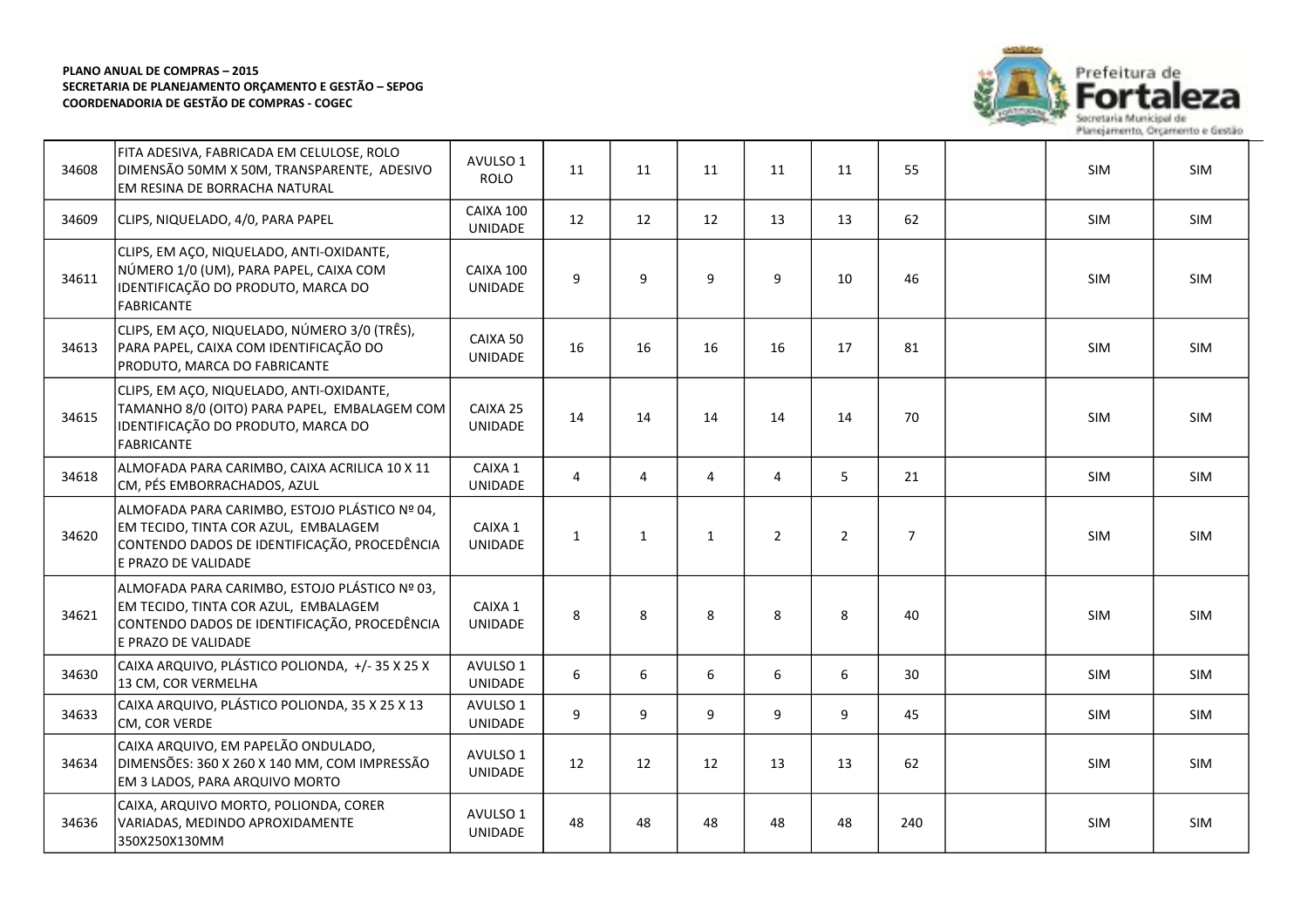

| 34761   | ESTILETE, LÂMINA DE AÇO LARGA DIVIDIDA, MEDINDO<br>15CM, CORPO POLIPROPILENO RÍGIDO, DISPOSITIVO<br>PARA TRAVAR A LÂMINA                                                                      | CARTELA 1<br>UNIDADE               | 4              | 4              | 3              | 4              | 3              | 18   | SIM        | SIM        |
|---------|-----------------------------------------------------------------------------------------------------------------------------------------------------------------------------------------------|------------------------------------|----------------|----------------|----------------|----------------|----------------|------|------------|------------|
| 34762   | ESTILETE, EM AÇO, LÂMINA ESTREITA DIVIDIDA,<br>MEDINDO 12CM, CORPO EM POLIPROPILENO RÍGIDO,<br><b>DISPOSITIVO PARA TRAVAR A LÂMINA</b>                                                        | CARTELA 1<br>UNIDADE               | 4              | $\overline{4}$ | $\overline{4}$ | 4              | $\overline{4}$ | 20   | SIM        | <b>SIM</b> |
| 34763   | ESTILETE, PARA LÂMINA DE 9 MM, ESTREITO, LAMINA<br>DE AÇO, CORPO POLIPROPILENO RÍGIDO, DISPOSITIVO<br>PARA TRAVAR LAMINA                                                                      | <b>UNIDADE 1</b><br>UNIDADE        | $\mathsf{q}$   | 9              | 9              | 9              | 10             | 46   | SIM        | SIM        |
| 34766   | COLCHETE, LATONADO, Nº 10, TAMANHO<br>APROXIMADO 63 MM, PARA ENCADERNAÇÃO,<br>ANTIOXIDANTE, ESPESSURA MÍNIMA 0,19MM,<br>EMBALAGEM COM IDENTIFICAÇÃO DO PRODUTO,<br><b>MARCA DO FABRICANTE</b> | CAIXA 72<br><b>UNIDADE</b>         | 12             | 12             | 12             | 12             | 13             | 61   | <b>SIM</b> | SIM        |
| 34767   | COLCHETE, LATONADO, NUMERO 12, PARA<br>ENCADERNAÇÃO, HASTE DUPLA E FLEXIVEL,<br>EMBALAGEM COM IDENTIFICAÇÃO DO PRODUTO,<br>MARCA DO FABRICANTE                                                | CAIXA 72<br><b>UNIDADE</b>         | 8              | 8              | 8              | 8              | 8              | 40   | SIM        | SIM        |
| 34768   | COLCHETE, LATONADO, NUMERO 15, PARA<br>ENCADERNAÇÃO, HASTE DUPLA E FLEXIVEL,<br>EMBALAGEM COM IDENTIFICAÇÃO DO PRODUTO,<br><b>MARCA DO FABRICANTE</b>                                         | CAIXA 72<br>UNIDADE                | 16             | 16             | 16             | 16             | 16             | 80   | <b>SIM</b> | <b>SIM</b> |
| 34785   | PASTA PARA ARQUIVO, SUSPENSA LATERAL, PARA USO<br>EM ARQUIVO DESLIZANTE, DIMENSÕES: 24CM<br>ALTURA(SEM OS SUPORTES) X 36,5CM DE LARGURA                                                       | <b>UNIDADE 1</b><br><b>UNIDADE</b> | 250            | 250            | 250            | 250            | 250            | 1250 | SIM        | <b>SIM</b> |
| 34786   | PASTA PARA ARQUIVO, SUSPENSA, PLASTIFICADA,<br>CARTÃO TRANSPARENTE 330 G, PRESILHAS PLÁSTICAS<br>NA PARTE INTERNA, MEDINDO 360 X 240 MM                                                       | <b>UNIDADE 1</b><br>UNIDADE        | $\overline{3}$ | $\overline{3}$ | $\overline{3}$ | $\overline{3}$ | $\overline{3}$ | 15   | SIM        | <b>SIM</b> |
| 2919431 | BORRACHA DE APAGAR, LATEX, COR VERDE, PARA<br>APAGAR DESENHO ESCRITA A LÁPIS, MEDINDO: 51MM<br>X 22MM X 9MM                                                                                   | <b>UNIDADE 1</b><br>UNIDADE        | 23             | 23             | 23             | 23             | 24             | 116  | SIM        | SIM        |
| 2919432 | CAIXA ARQUIVO, POLIETILENO, 360 X 250 X 135MM,<br>CORES VARIADAS, PARA DOCUMENTOS, TAMANHO<br><b>OFICIO</b>                                                                                   | AVULSO 1<br>UNIDADE                | 470            | 470            | 470            | 470            | 470            | 2350 | SIM        | SIM        |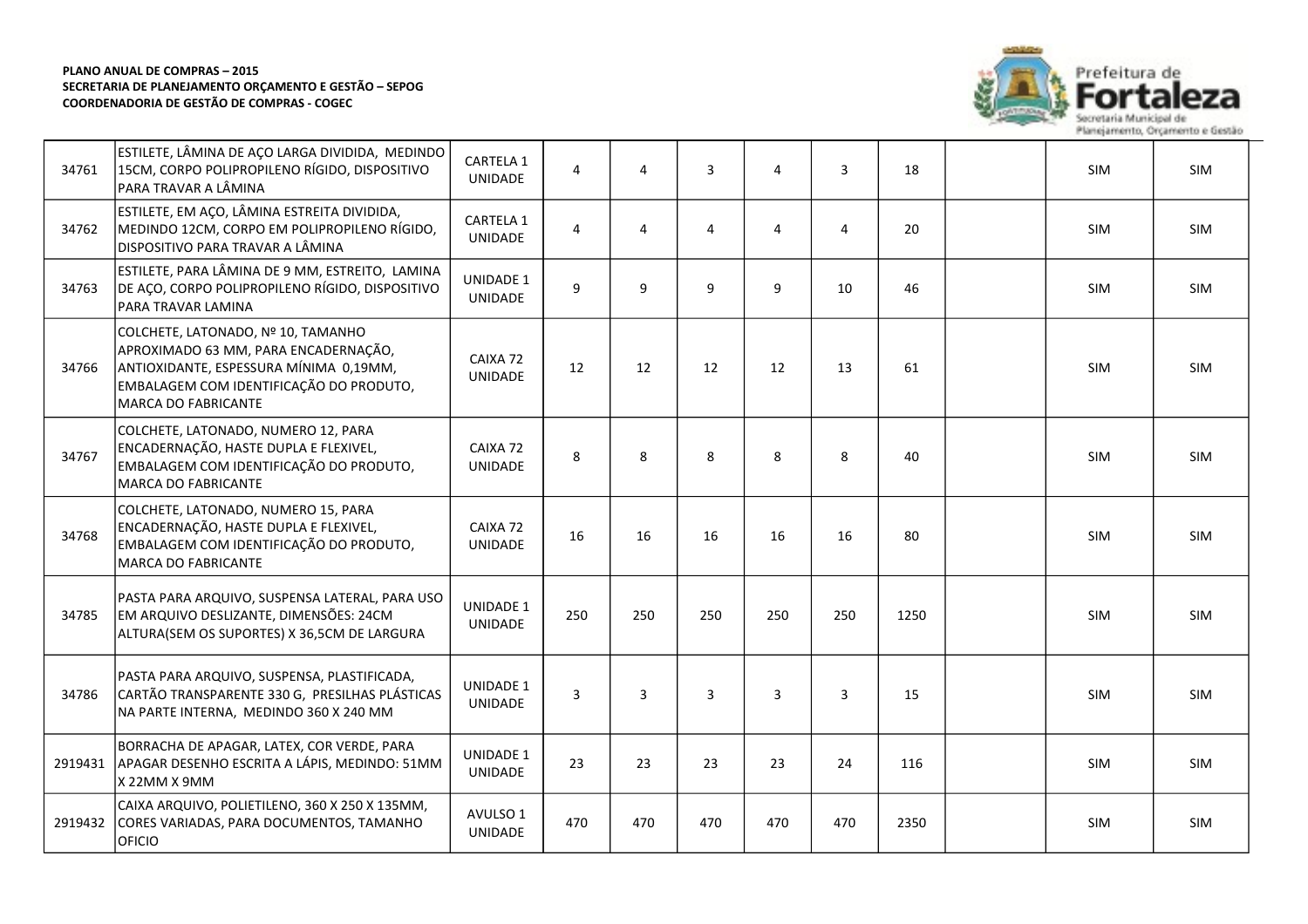

|         | 2919433 CANETA ESFEROGRÁFICA ESCRITA FINA COR PRETA                                                                                                                           | AVULSO 1<br><b>UNIDADE</b>          | 77  | 77  | 77  | 77  | 77  | 385  | <b>SIM</b> | <b>SIM</b> |
|---------|-------------------------------------------------------------------------------------------------------------------------------------------------------------------------------|-------------------------------------|-----|-----|-----|-----|-----|------|------------|------------|
| 2919434 | CANETA ESFEROGRÁFICA ESCRITA FINA COR VERMELHA                                                                                                                                | AVULSO 1<br><b>UNIDADE</b>          | 45  | 45  | 45  | 45  | 45  | 225  | <b>SIM</b> | <b>SIM</b> |
| 2919435 | CANETA ESFEROGRÁFICA ESCRITA FINA COR AZUL                                                                                                                                    | AVULSO 1<br><b>UNIDADE</b>          | 224 | 224 | 224 | 224 | 224 | 1120 | <b>SIM</b> | SIM        |
| 2919437 | CANETA HIDROGRAFICA MARCA TEXTO AMARELA                                                                                                                                       | UNIDADE 1<br>UNIDADE                | 46  | 46  | 46  | 46  | 46  | 230  | <b>SIM</b> | <b>SIM</b> |
| 2919440 | CANETA HIDROGRAFICA MARCA TEXTO VERDE, COM<br>TINTA FLUORESCENTE A BASE DE ÁGUA, PONTA EM<br>POLIETILENO, ESPESSURA DO TRAÇO: 2,5 OU 5,0MM,<br>CONTENDO 2,5G                  | <b>UNIDADE 1</b><br><b>UNIDADE</b>  | 32  | 32  | 32  | 32  | 33  | 161  | <b>SIM</b> | <b>SIM</b> |
| 2919442 | CANETA ESFEROGRÁFICA ESCRITA GROSSA, COR PRETA                                                                                                                                | AVULSO 1<br><b>UNIDADE</b>          | 112 | 112 | 112 | 112 | 112 | 560  | SIM        | SIM        |
| 2919444 | CANETA ESFEROGRÁFICA ESCRITA GROSSA, COR<br><b>VERMELHA</b>                                                                                                                   | AVULSO 1<br>UNIDADE                 | 71  | 71  | 71  | 71  | 71  | 355  | <b>SIM</b> | <b>SIM</b> |
| 2919445 | FITA ADESIVA, MATERIAL DE PAPEL KRAFT, TIPO<br>GOMADA, ROLO DE 38MM X 50M, COM 80G DE<br>lgramatura.                                                                          | ROLO <sub>1</sub><br><b>UNIDADE</b> | 66  | 66  | 66  | 67  | 67  | 332  | SIM        | SIM        |
| 2919447 | CANETA HIDROGRÁFICA P/ QUADRO BRANCO,<br>ESPESSURA ESCRITA GROSSA, COR CARGA AZUL, COM<br>TINTA DE SECAGEM RÁPIDA                                                             | AVULSO 1<br>UNIDADE                 | 9   | 9   | 9   | 9   | 9   | 45   | <b>SIM</b> | SIM        |
| 2919448 | GRAMPO PARA GRAMPEADOR - 9/10 COBREADO - CX-<br>1000 UNID                                                                                                                     | <b>CAIXA 1000</b><br>UNIDADE        | 16  | 16  | 16  | 16  | 16  | 80   | <b>SIM</b> | SIM        |
| 2919451 | COLA PLÁSTICA EM BASTÃO, COMPOSTA DE GLICERINA<br>E RESINA SINTÉTICA, NÃO TÓXICA, COLAGEM<br>INSTANTÂNEA, VALIDADE MÍNIMA 02 ANOS                                             | TUBO <sub>18</sub><br><b>GRAMAS</b> | 15  | 15  | 15  | 15  | 15  | 75   | SIM        | <b>SIM</b> |
| 2919452 | COLA BRANCA, COMPOSIÇÃO RESINA SINTÉTICA,<br>GLICERINA, ÁGUA E CONSERVANTES, APLICAÇÃO EM<br>PAPEL, ATÓXICA, NÃO INFLAMÁVEL, LAVÁVEL E<br>TRANSPARENTE AO SECAR. TUBO COM 90G | <b>TUBO 90</b><br><b>GRAMA</b>      | 136 | 136 | 136 | 136 | 136 | 680  | <b>SIM</b> | <b>SIM</b> |
| 2919453 | CLIPS Nº 06 EM AÇO NIQUELADO, ANTI-OXIDANTE.<br><b>EMBALAGEM COM 100 UNIDADES</b>                                                                                             | CAIXA 100<br><b>UNIDADE</b>         | 8   | 8   | 8   | 8   | 8   | 40   | SIM        | SIM        |

Planejamento, Orçamento e Gestão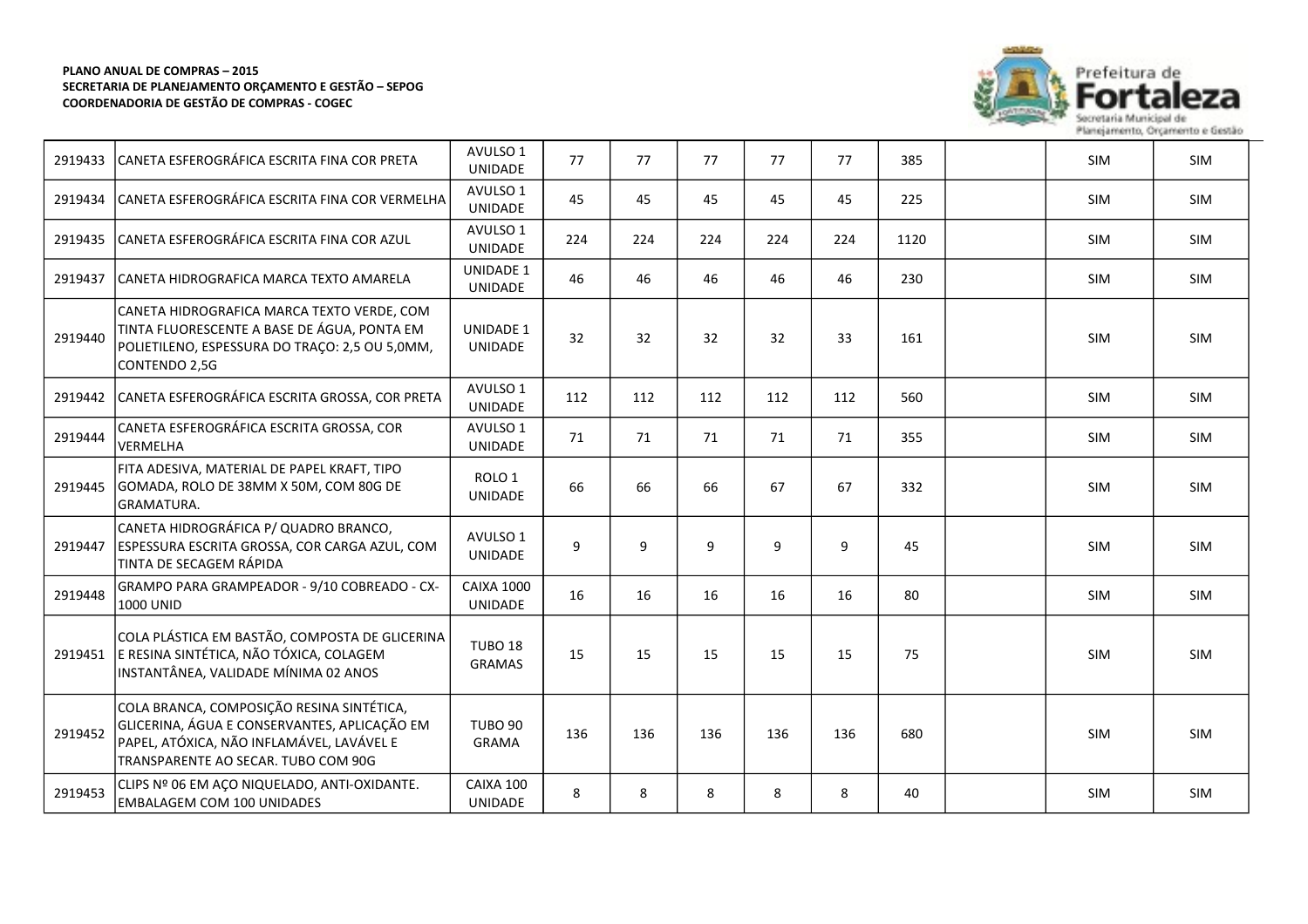

| 2919454 | COLCHETE, LATONADO, NUMERO 17, PARA<br>ENCADERNAÇÃO, HASTE DUPLA E FLEXIVEL,<br>EMBALAGEM COM IDENTIFICAÇÃO DO PRODUTO,<br><b>MARCA DO FABRICANTE</b>                                                                                                         | NÃO<br><b>INFORMADO</b>     | 6              | 6              | 6              | 6  | 6  | 30  | SIM        | SIM        |
|---------|---------------------------------------------------------------------------------------------------------------------------------------------------------------------------------------------------------------------------------------------------------------|-----------------------------|----------------|----------------|----------------|----|----|-----|------------|------------|
| 2919457 | PASTA PLÁSTICA TIPO CANALETA TRANSPARENTE TAM.<br>OFÍCIO, GRAMATURA 250G                                                                                                                                                                                      | AVULSO 1<br>UNIDADE         | 14             | 14             | 14             | 14 | 14 | 70  | SIM        | <b>SIM</b> |
| 2919467 | PASTA COM TRILHO EM POLIPROPILENO MED. 242 MM<br>X 340 MM, TRANSPARENTE OFICIO                                                                                                                                                                                | AVULSO 1<br>UNIDADE         | 34             | 34             | 34             | 34 | 34 | 170 | <b>SIM</b> | <b>SIM</b> |
| 2919468 | PASTA PLÁSTICA TRANSPARENTE COM ZÍPER MED. 28<br>CM X 39 CM                                                                                                                                                                                                   | <b>UNIDADE 1</b><br>UNIDADE | 13             | 13             | 13             | 13 | 13 | 65  | SIM        | <b>SIM</b> |
| 2919496 | CANETA P/ ESCREVER EM CD OU DVD, COR AZUL,<br>TINTA PERMANENTE, SECAGEM RÁPIDA, RESISTENTE A<br>ÁGUA, PONTA FINA                                                                                                                                              | AVULSO 1<br>UNIDADE         | 41             | 41             | 41             | 41 | 41 | 205 | SIM        | SIM        |
| 2919497 | CANETA P/ ESCREVER EM CD OU DVD, COR PRETA,<br>TINTA PERMANENTE, SECAGEM RÁPIDA, RESISTENTE A<br>ÁGUA, PONTA FINA                                                                                                                                             | AVULSO 1<br>UNIDADE         | 23             | 23             | 23             | 23 | 23 | 115 | <b>SIM</b> | <b>SIM</b> |
| 2919502 | CLIPS Nº 04 EM AÇO NIQUELADO, ANTI-OXIDANTE.<br><b>EMBALAGEM COM 50 UNIDADES</b>                                                                                                                                                                              | CAIXA 50<br><b>UNIDADE</b>  | 12             | 12             | 12             | 12 | 12 | 60  | <b>SIM</b> | <b>SIM</b> |
| 2919505 | CANETA HIDROGRÁFICA PONTA POROSA ESCRITA<br>GROSSA - AZUL, MARCADOR P/ PAPEL, COM PONTA DE<br>NYLON INDEFORMÁVEL                                                                                                                                              | NÃO<br><b>INFORMADO</b>     | 4              | 4              | $\overline{4}$ | 5  | 5  | 22  | SIM        | <b>SIM</b> |
| 2919506 | CANETA HIDROGRÁFICA PONTA POROSA ESCRITA FINA<br>- VERMELHA, MARCADOR P/ PAPEL, COM PONTA DE<br>NYLON INDEFORMÁVEL                                                                                                                                            | NÃO<br><b>INFORMADO</b>     | $\overline{7}$ | $\overline{7}$ | $\overline{7}$ | 8  | 8  | 37  | SIM        | <b>SIM</b> |
| 2919507 | CANETA HIDROGRÁFICA PONTA POROSA ESCRITA FINA<br>- AZUL, MARCADOR P/ PAPEL, COM PONTA DE NYLON<br>INDEFORMÁVEL                                                                                                                                                | NÃO<br><b>INFORMADO</b>     | 10             | 10             | 10             | 10 | 10 | 50  | SIM        | <b>SIM</b> |
| 2919508 | CANETA HIDROGRÁFICA P/ QUADRO BRANCO,<br>MATERIAL PLÁSTICO, FORMATO CORPO CILÍNDRICO,<br>ANATÔMICO, PONTA DE POLIACETATO, ESPESSURA<br>ESCRITA GROSSA, COR CARGA PRETA, COM TINTA DE<br>SECAGEM RÁPIDA E REMOÇÃO COM FLANELA OU<br>APAGADOR DE FELTRO/CARPETE | AVULSO 1<br><b>UNIDADE</b>  | 16             | 16             | 16             | 16 | 16 | 80  | <b>SIM</b> | <b>SIM</b> |
| 2919510 | CANETA HIDROGRÁFICA P/ QUADRO BRANCO, COR<br>CARGA VERMELHA, C/ TINTA DE SECAGEM RÁPIDA E<br>REMOÇÃO                                                                                                                                                          | NÃO<br><b>INFORMADO</b>     | 3              | 3              | 3              | 3  | 3  | 15  | <b>SIM</b> | <b>SIM</b> |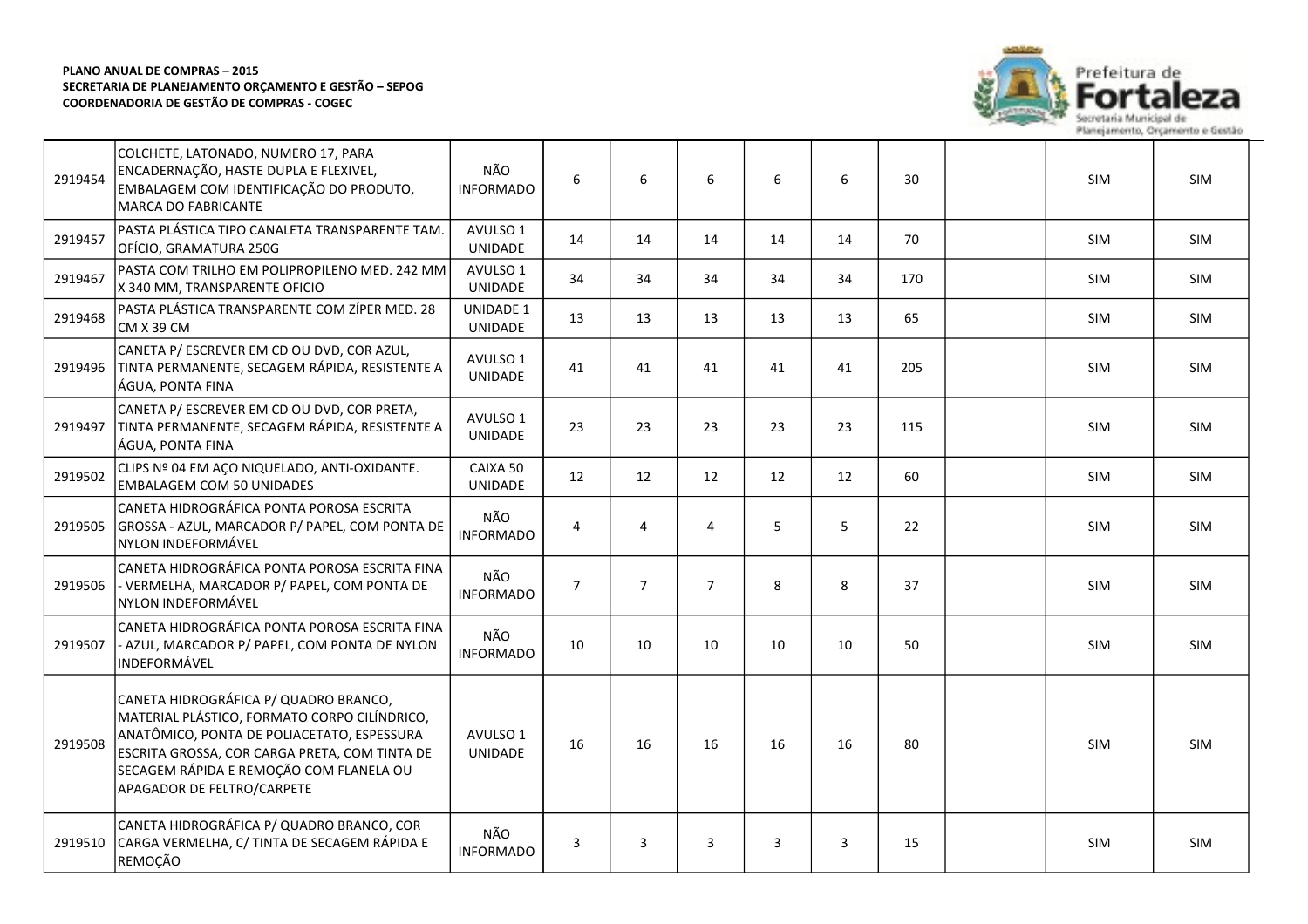

| 2919511 | CANETA ESFEROGRÁFICA ESCRITA GROSSA, COR AZUL                                                                                                                   | NÃO<br><b>INFORMADO</b>   | 45             | 45           | 45             | 45           | 45           | 225 | <b>SIM</b> | <b>SIM</b> |
|---------|-----------------------------------------------------------------------------------------------------------------------------------------------------------------|---------------------------|----------------|--------------|----------------|--------------|--------------|-----|------------|------------|
| 2919512 | COLCHETE, AÇO LATONADO, NÚMERO 7                                                                                                                                | NÃO<br><b>INFORMADO</b>   | $\mathbf{1}$   | $\mathbf{1}$ | $\mathbf{1}$   | $\mathbf{1}$ | $\mathbf{1}$ | 5   | SIM        | SIM        |
| 2919516 | PASTA ARQUIVO DE LUXO, LOMBO ESTREITO, TIPO AZ,<br>NA COR PRETA, MATERIAL CARTÃO PRENSADO<br><i><b>PLASTIFICADO</b></i>                                         | NÃO<br><b>INFORMADO</b>   | 63             | 63           | 63             | 63           | 63           | 315 | <b>SIM</b> | SIM        |
| 2919517 | PASTA ARQUIVO DE LUXO, TIPO AZ, NA COR<br>PRETA,LOMBO LARGO, MATERIAL CARTÃO PRENSADO<br>PLASTIFICADO, 350MM DE ALTURA X 280MM DE<br>LARGURA X 80MM DE LOMBADA. | NÃO<br><b>INFORMADO</b>   | 96             | 96           | 96             | 96           | 96           | 480 | <b>SIM</b> | <b>SIM</b> |
| 2919518 | BLOCO DE RECADO ADESIVO (POST IT),<br>REPOSICIONÁVEL, EMBALAGEM COM 4 BLOCOS DE 100<br>FOLHAS CADA                                                              | BLOCO 100<br><b>FOLHA</b> | 9              | 9            | 9              | 9            | 9            | 45  | SIM        | SIM        |
| 2919537 | CANETA ESFEROGRÁFICA ESCRITA FINA COR PRETA                                                                                                                     | NÃO<br><b>INFORMADO</b>   | 20             | 20           | 20             | 20           | 20           | 100 | <b>SIM</b> | <b>SIM</b> |
| 2919539 | CANETA ESFEROGRÁFICA ESCRITA FINA COR AZUL                                                                                                                      | NÃO<br><b>INFORMADO</b>   | 22             | 22           | 22             | 22           | 22           | 110 | <b>SIM</b> | <b>SIM</b> |
| 2919540 | CANETA HIDROGRAFICA MARCA TEXTO AMARELA,<br>lcom tinta fluorescente a base de água                                                                              | NÃO<br><b>INFORMADO</b>   | 18             | 18           | 18             | 18           | 18           | 90  | SIM        | SIM        |
| 2919541 | CANETA HIDROGRAFICA MARCA TEXTO VERDE, COM<br>TINTA FLUORESCENTE A BASE DE ÁGUA                                                                                 | NÃO<br><b>INFORMADO</b>   | $\overline{4}$ | 4            | $\overline{4}$ | 4            | 4            | 20  | <b>SIM</b> | <b>SIM</b> |
| 2919544 | CANETA ESFEROGRÁFICA ESCRITA GROSSA, COR AZUL,<br>PONTEIRA REMOVÍVEL EM METAL, CORPO MATERIAL<br>PLÁSTICO TRANSPARENTE                                          | AVULSO 1<br>UNIDADE       | 104            | 104          | 104            | 104          | 104          | 520 | <b>SIM</b> | <b>SIM</b> |
| 2919545 | CANETA HIDROGRÁFICA P/ QUADRO BRANCO,<br>MATERIAL PLÁSTICO, COR CARGA AZUL                                                                                      | NÃO<br><b>INFORMADO</b>   | 73             | 73           | 73             | 73           | 73           | 365 | SIM        | SIM        |
| 2919546 | CANETA HIDROGRÁFICA P/ QUADRO BRANCO,<br>MATERIAL PLÁSTICO, COR CARGA VERMELHO                                                                                  | NÃO<br><b>INFORMADO</b>   | 29             | 29           | 29             | 29           | 29           | 145 | SIM        | SIM        |
| 2919547 | CANETA HIDROGRÁFICA P/ QUADRO BRANCO,<br>MATERIAL PLÁSTICO, COR CARGA VERDE                                                                                     | NÃO<br><b>INFORMADO</b>   | 12             | 12           | 12             | 12           | 12           | 60  | <b>SIM</b> | <b>SIM</b> |
| 2919548 | CANETA HIDROGRÁFICA P/ QUADRO BRANCO,<br>MATERIAL PLÁSTICO, COR CARGA PRETA                                                                                     | NÃO<br><b>INFORMADO</b>   | 50             | 50           | 50             | 50           | 50           | 250 | SIM        | SIM        |
| 2919550 | CANETA HIDROGRÁFICA PONTA POROSA ESCRITA<br>GROSSA - AZUL, MARCADOR P/ PAPEL, COM PONTA DE<br>NYLON INDEFORMAVEL                                                | AVULSO 1<br>UNIDADE       | 6              | 6            | 6              | 6            | 6            | 30  | <b>SIM</b> | <b>SIM</b> |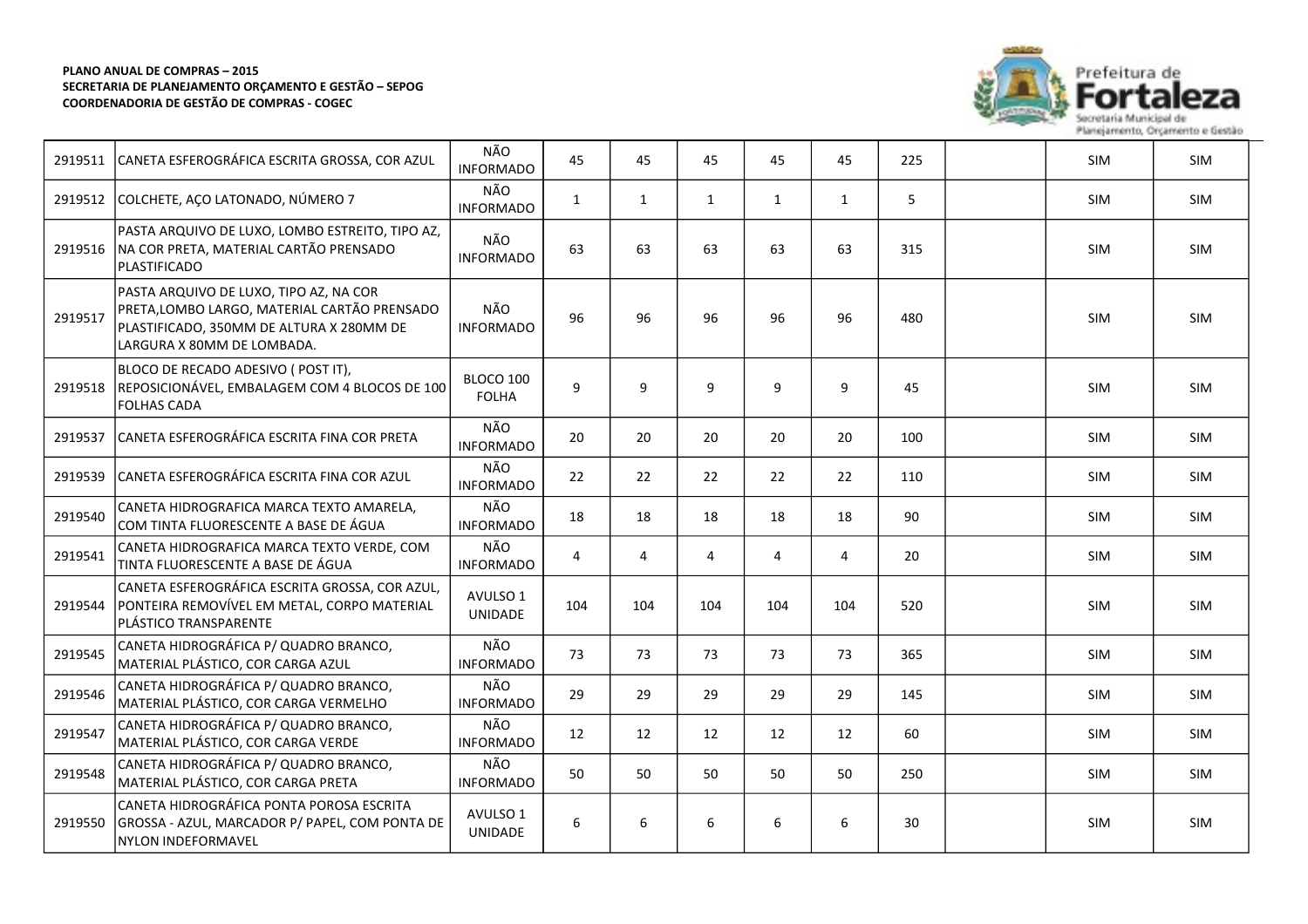

| 2919551 | CANETA HIDROGRÁFICA PONTA POROSA ESCRITA<br>GROSSA - VERMELHA, MARCADOR P/ PAPEL, COM<br>PONTA DE NYLON INDEFORMÁVEL.                                         | AVULSO 1<br>UNIDADE        | 20             | 20             | 20           | 20 | 20             | 100 |                                                        | <b>SIM</b> | <b>SIM</b> |
|---------|---------------------------------------------------------------------------------------------------------------------------------------------------------------|----------------------------|----------------|----------------|--------------|----|----------------|-----|--------------------------------------------------------|------------|------------|
| 2919552 | CANETA P/ ESCREVER EM CD OU DVD, CORES<br>VARIADAS, TINTA PERMANENTE, SECAGEM RÁPIDA,<br>RESISTENTE A ÁGUA, PONTA FINA                                        | NÃO<br><b>INFORMADO</b>    | 3              | 3              | 3            | 3  | $\overline{3}$ | 15  |                                                        | SIM        | SIM        |
| 2919553 | GRAMPO PARA PASTAS TIPO TRILHO COM 80 MM CX-<br>50 UNIDADES                                                                                                   | NÃO<br><b>INFORMADO</b>    | $\overline{3}$ | $\overline{3}$ | $\mathbf{3}$ | 3  | $\overline{3}$ | 15  |                                                        | SIM        | SIM        |
| 2919560 | COLA COLORIDA - CAIXA COM 06 FRASCOS - CORES<br><b>VARIADAS</b>                                                                                               | CAIXA 6<br>FRASCO          | $\overline{3}$ | $\overline{3}$ | 3            | 3  | $\mathbf{3}$   | 15  |                                                        | <b>SIM</b> | <b>SIM</b> |
| 2919562 | ELÁSTICO EM LATEX, AMARELO OURO, PACOTE COM<br>100 UNIDADES, (LIGA DE BORRACHA)                                                                               | PACOTE 100<br>UNIDADE      | 70             | 70             | 70           | 70 | 70             | 350 |                                                        | <b>SIM</b> | <b>SIM</b> |
| 2919565 | PASTA CATÁLOGO COM 100 ENVELOPES                                                                                                                              | AVULSO 1<br>UNIDADE        | 5              | 5              | 5            | 5  | 5              | 25  |                                                        | <b>SIM</b> | SIM        |
| 2919566 | PASTA CATÁLOGO COM 30 ENVELOPES A4                                                                                                                            | AVULSO 1<br>UNIDADE        | 14             | 14             | 14           | 14 | 14             | 70  |                                                        | SIM        | SIM        |
| 2919585 | CANETA HIDROGRÁFICA PONTA POROSA ESCRITA FINA<br>- AZUL, MARCADOR P/ PAPEL, COM PONTA DE NYLON<br>INDEFORMÁVEL                                                | AVULSO 1<br>UNIDADE        | 3              | 3              | 3            | 3  | 3              | 15  |                                                        | SIM        | SIM        |
| 2919586 | CANETA HIDROGRÁFICA P/ QUADRO BRANCO,<br>MATERIAL PLÁSTICO, COR CARGA VERDE, COM TINTA<br>DE SECAGEM RÁPIDA                                                   | AVULSO 1<br>UNIDADE        | 6              | 6              | 6            | 6  | 6              | 30  |                                                        | <b>SIM</b> | SIM        |
| 2919587 | CANETA HIDROGRÁFICA P/ QUADRO BRANCO, COR<br>CARGA VERMELHA, COM TINTA DE SECAGEM RÁPIDA                                                                      | AVULSO 1<br>UNIDADE        | 23             | 23             | 23           | 23 | 23             | 115 |                                                        | SIM        | SIM        |
| 2919588 | COPO DESCARTÁVEL PLÁSTICO BRANCO (POLIETILENO<br>ATÓXICO), C/ CAPACIDADE PARA 50ML, PACOTE C/ 100<br><b>UNIDADES</b>                                          | NÃO<br><b>INFORMADO</b>    | 57             | 57             | 57           | 57 | 57             | 285 | C-ATA DE<br><b>REGISTRO DE</b><br>PREÇOS Nº<br>15/2014 | SIM        | SIM        |
| 2919593 | COLCHETE, AÇO LATONADO, NÚMERO 7, PARA<br>ENCADERNAÇÃO, HASTE DUPLA E FLEXÍVEL,<br>EMBALAGEM COM IDENTIFICAÇÃO DO PRODUTO,<br><b>MARCA DO FABRICANTE</b>      | CAIXA 72<br><b>UNIDADE</b> | 3              | 3              | 3            | 3  | 3              | 15  |                                                        | SIM        | SIM        |
| 2919597 | PASTA AZ, ARQUIVO DE LUXO, LOMBO ESTREITO, NA<br>COR PRETA, MATERIAL CARTÃO PRENSADO<br>PLASTIFICADO, 350MM DE ALTURA X 280MM DE<br>LARGURA X 50MM DE LOMBADA | NÃO<br><b>INFORMADO</b>    | 24             | 24             | 24           | 24 | 24             | 120 |                                                        | SIM        | SIM        |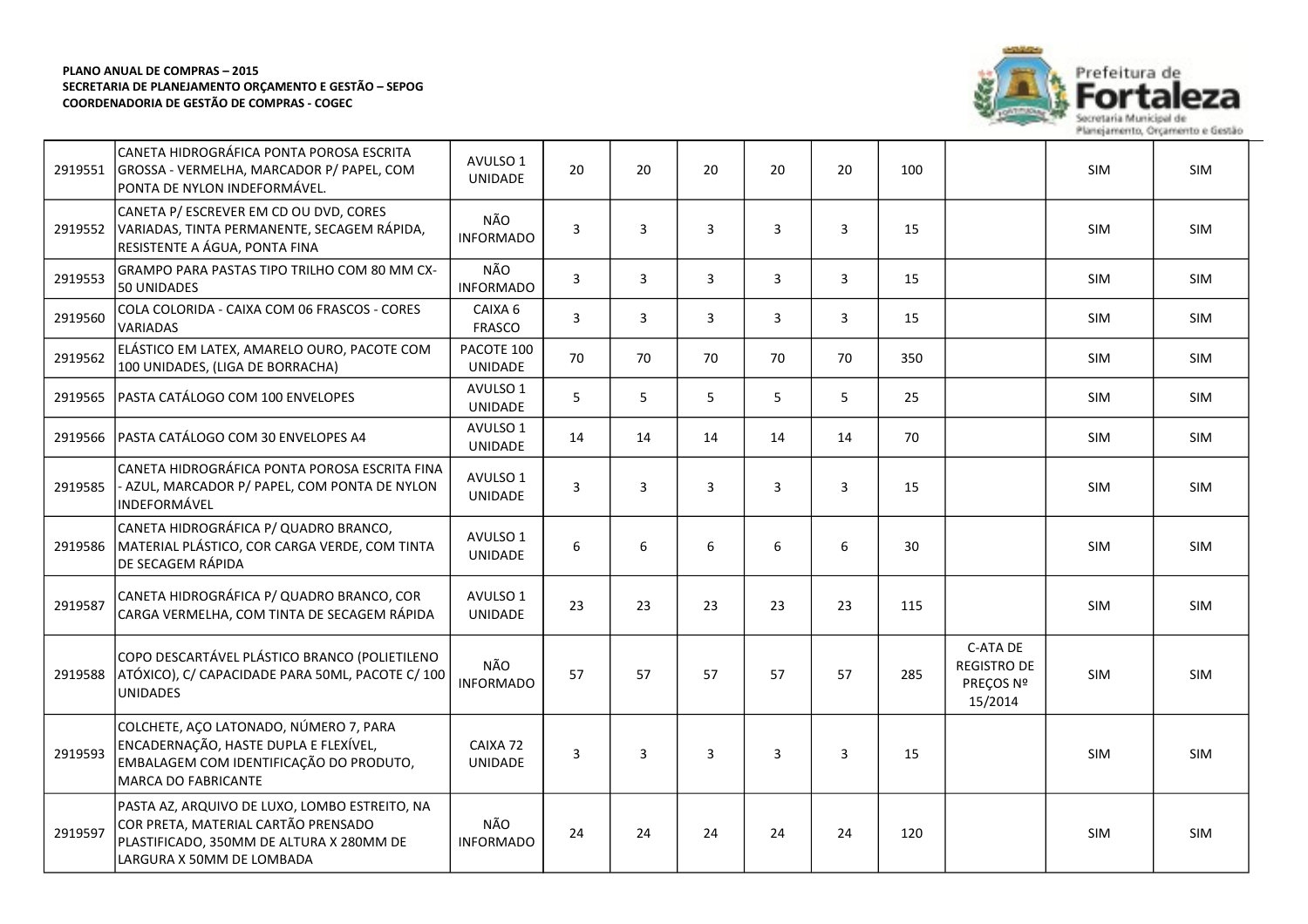

| 2919599 | BLOCO DE RECADO ADESIVO (POST IT),<br>REPOSICIONÁVEL, NAS CORES VERDE, AMARELA E<br>ROSA, FLUORESCENTE, MEDINDO 76MM X 76MM,<br>COM 4 BLOCOS DE 100 FOLHAS CADA              | BLOCO 100<br><b>FOLHA</b>  | 12             | 12             | 12          | 12             | 12             | 60  | SIM        | <b>SIM</b> |
|---------|------------------------------------------------------------------------------------------------------------------------------------------------------------------------------|----------------------------|----------------|----------------|-------------|----------------|----------------|-----|------------|------------|
| 2919600 | PASTA AZ, ARQUIVO DE LUXO, LOMBO ESTREITO, NA<br>COR PRETA, MATERIAL CARTÃO PRENSADO<br>PLASTIFICADO, MEDINDO 350MM DE ALTURA X<br>280MM DE LARGURA X 50MM DE LOMBADA        | AVULSO 1<br><b>UNIDADE</b> | 17             | 17             | 17          | 17             | 17             | 85  | SIM        | <b>SIM</b> |
| 2919601 | PASTA AZ, ARQUIVO DE LUXO, NA COR PRETA, LOMBO<br>LARGO, MATERIAL CARTÃO PRENSADO PLASTIFICADO,<br>MEDINDO 350MM DE ALTURA X 280MM DE LARGURA<br>X 80MM DE LOMBADA           | AVULSO 1<br><b>UNIDADE</b> | 24             | 24             | 24          | 24             | 24             | 120 | SIM        | SIM        |
| 2919610 | PASTA PARA DOCUMENTO, COLECIONADOR<br>COMERCIAL PLASTIFICADA COM TRILHOS DE METAL,<br><b>GRAMATURA 250G - CORES VARIADAS</b>                                                 | AVULSO 1<br><b>UNIDADE</b> | 180            | 180            | 180         | 180            | 180            | 900 | SIM        | SIM        |
| 2919612 | PASTA PARA DOCUMENTO, SANFONADA OFÍCIO, COM<br>ELÁSTICO 12 DIVISÕES, GRAMATURA 250G COM CORES<br>VARIADAS                                                                    | AVULSO 1<br>UNIDADE        | 5              | 5              | 5           | 5              | 5              | 25  | SIM        | SIM        |
| 2919613 | PASTA TRANSPARENTE COM ABAS E ELÁSTICO<br>MEDINDO APROXIMADAMENTE 335 X 250 X 35MM,<br><b>NA COR CRISTAL</b>                                                                 | AVULSO 1<br>UNIDADE        | 32             | 32             | 32          | 32             | 32             | 160 | SIM        | <b>SIM</b> |
| 2919614 | PASTA TRANSPARENTE COM ABAS E ELÁSTICO<br>MEDINDO APROXIMADAMENTE 335 X 250 X 55MM -<br><b>CORES VARIADAS</b>                                                                | AVULSO 1<br>UNIDADE        | 29             | 29             | 29          | 29             | 29             | 145 | SIM        | SIM        |
| 2919623 | BLOCO PARA RECADO ADESIVO ( POST IT),<br>REPOSICIONÁVEL, NAS CORES VERDE, AMARELA E<br>ROSA, FLUORESCENTE, MEDINDO 76MM X 76MM,<br>EMBALAGEM COM 4 BLOCOS DE 100 FOLHAS CADA | BLOCO 100<br><b>FOLHA</b>  | 22             | 22             | 22          | 22             | 22             | 110 | SIM        | SIM        |
| 2919627 | SUPORTE PARA FITA DUREX, DE PLÁSTICO RESISTENTE,<br>QUE COMPORTE FITA DUREX TAMANHO 12MMX30M<br><b>CORES VARIADAS</b>                                                        | AVULSO 1<br>UNIDADE        | $\overline{2}$ | $\overline{2}$ | $2^{\circ}$ | $\overline{2}$ | $\overline{2}$ | 10  | SIM        | SIM        |
| 2919638 | CLIPS Nº. 08 EM AÇO NIQUELADO, ANTIOXIDANTE,<br><b>EMBALAGEM COM 50 UNIDADES</b>                                                                                             | CAIXA 50<br>UNIDADE        | 8              | 8              | 8           | 8              | 8              | 40  | <b>SIM</b> | <b>SIM</b> |
| 2919640 | LIVRO DE ATA, 200FL, COM CAPA DE PAPELÃO,<br>MEDINDO APROXIMADAMENTE 206MMX300MM                                                                                             | NÃO<br><b>INFORMADO</b>    | 5              | 5              | 5           | 5              | 5              | 25  | <b>SIM</b> | <b>SIM</b> |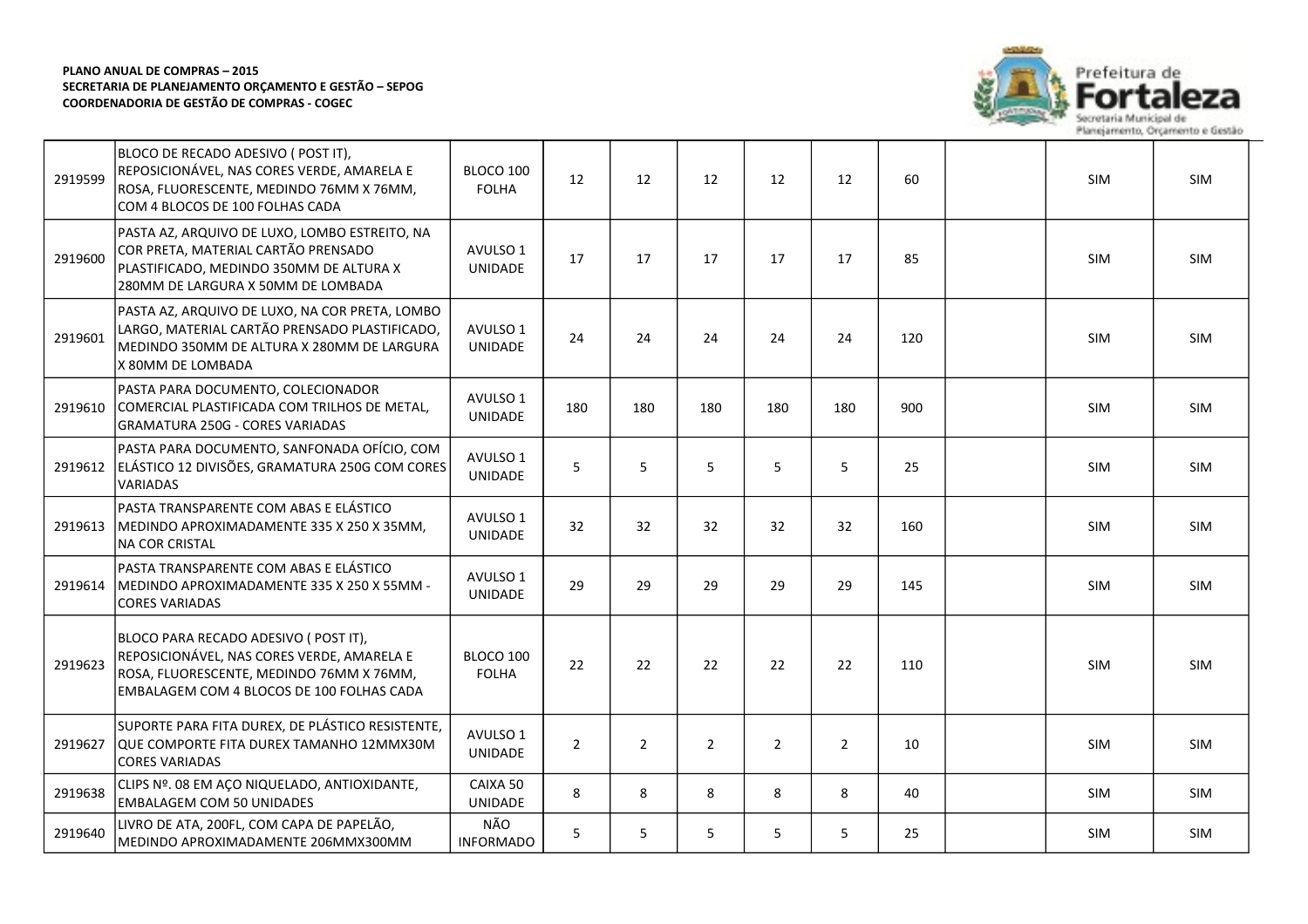

| 2919641 | LIVRO DE ATAS, 100FL COM CAPA DE PAPELÃO,<br>MEDINDO APROXIMADAMENTE 206MMX300MM                                                  | NÃO<br><b>INFORMADO</b>     | 4              | 4              | 4              | 4              | 4              | 20  | SIM        | <b>SIM</b> |
|---------|-----------------------------------------------------------------------------------------------------------------------------------|-----------------------------|----------------|----------------|----------------|----------------|----------------|-----|------------|------------|
| 2919649 | FITA ADESIVA TRANSPARENTE ROLO DE 25MM X 50M.<br>EMBALAGEM COM IDENTIFICAÇÃO DO PRODUTO,<br>MARCA DO FABRICANTE                   | AVULSO 1<br><b>ROLO</b>     | 16             | 16             | 16             | 16             | 16             | 80  | SIM        | <b>SIM</b> |
| 2919654 | PASTA AZ, 1/2 OFICIO DE LUXO - LOMBO LARGO, COM<br>MOLA RESISTENTE E FERRAGEM PRESA POR 4 REBITES,<br>MEDINDO 250 X 280 X 50MM    | NÃO<br><b>INFORMADO</b>     | 17             | 17             | 17             | 17             | 17             | 85  | SIM        | SIM        |
| 2919655 | PASTA AZ, 1/2 OFICIO DE LUXO - LOMBO ESTREITO,<br>COM MOLA RESISTENTE E FERRAGEM PRESA POR 4<br>REBITES, MEDINDO 250 X 280 X 50MM | NÃO<br><b>INFORMADO</b>     | 4              | 4              | 4              | $\overline{4}$ | 4              | 20  | SIM        | SIM        |
| 2919658 | SUPORTE PARA FITA DUREX, DE PLÁSTICO RESISTENTE,<br>QUE COMPORTE FITA DUREX TAMANHO 25MMX50M-<br><b>CORES VARIADAS</b>            | NÃO<br><b>INFORMADO</b>     | $\mathbf{1}$   | $\mathbf{1}$   | $\mathbf{1}$   | $\mathbf{1}$   | $\mathbf{1}$   | 5   | <b>SIM</b> | <b>SIM</b> |
| 2919659 | CANETA MARCADORA PARA CD, DVD, VINIL, ACRÍLICO,<br>VIDROS COR AZUL PONTA DE POLIÉSTER OU<br>POLIOCETAL 2,0 MM                     | NÃO<br><b>INFORMADO</b>     | 12             | 12             | 12             | 12             | 12             | 60  | SIM        | SIM        |
| 2919660 | CANETA PONTA POROSA ESCRITA FINA PRETA<br>SINTÉTICA 1,0MM                                                                         | NÃO<br><b>INFORMADO</b>     | $\overline{7}$ | $\overline{7}$ | $\overline{7}$ | $\overline{7}$ | $\overline{7}$ | 35  | <b>SIM</b> | <b>SIM</b> |
| 2919661 | CANETA PONTA POROSA ESCRITA FINA AZUL SINTÉTICA<br>1,0MM                                                                          | NÃO<br><b>INFORMADO</b>     | 16             | 16             | 16             | 16             | 16             | 80  | SIM        | <b>SIM</b> |
| 2919662 | COLA BASTÃO, 19 GRAMAS, TUBO PLASTICO, BASE<br>GIRATORIA, LAVÁVEL, ATÓXICO, CONTÉM GLICERINA,<br>SECAGEM RÁPIDA, MAIOR FIXAÇÃO    | NÃO<br><b>INFORMADO</b>     | 5              | 5              | 5              | 5              | 5              | 25  | <b>SIM</b> | <b>SIM</b> |
| 2919663 | COLA BASTÃO, 21 GRAMAS, TUBO PLASTICO, BASE<br>GIRATORIA, LAVÁVEL, ATÓXICO, CONTÉM GLICERINA,<br>SECAGEM RÁPIDA, MAIOR FIXAÇÃO    | CAIXA 1<br>UNIDADE          | 22             | 22             | 22             | 22             | 22             | 110 | <b>SIM</b> | <b>SIM</b> |
| 2919666 | CANETA ESFEROGRAFICA, ESCRITA MÉDIA, CORPO EM<br>MATERIAL PLÁSTICO TRANSPARENTE, COR VERMELHA                                     | <b>UNIDADE 1</b><br>UNIDADE | 17             | 17             | 17             | 17             | 17             | 85  | SIM        | SIM        |
| 2919669 | LIVRO DE ATA, COM 100 FLS, COM CAPA DE PAPELÃO,<br>COM 56G DE GRAMATURA, MEDINDO 206MMX300M                                       | BLOCO 100<br><b>FOLHA</b>   | $\overline{2}$ | $\overline{2}$ | $\overline{2}$ | $\overline{2}$ | $\overline{2}$ | 10  | SIM        | <b>SIM</b> |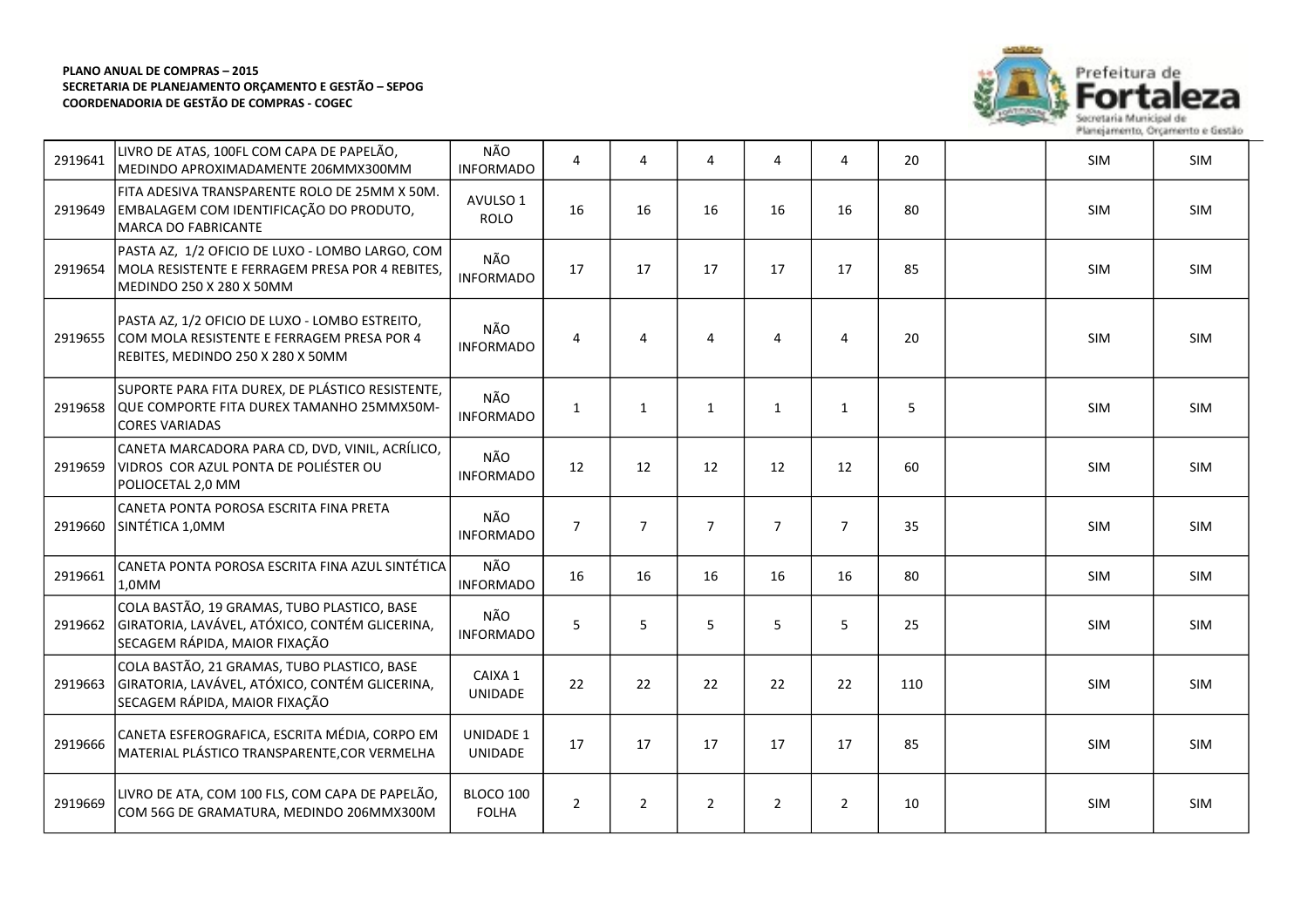

| 2919670 | LIVRO DE ATA COM 200FLS, COM CAPA DE PAPELÃO,<br>COM 56G MEDINDO APROXIMADAMENTE<br>206MMX300MM                                                     | NÃO<br><b>INFORMADO</b>            | 5              | 5              | 5              | 5              | 5              | 25  | SIM        | SIM        |
|---------|-----------------------------------------------------------------------------------------------------------------------------------------------------|------------------------------------|----------------|----------------|----------------|----------------|----------------|-----|------------|------------|
| 2919671 | LIVRO DE ATA COM 200FLS, COM CAPA E CONTRACAPA<br>DE PAPELÃO, COM FOLHAS INTERNAS PAUTADA,<br>NUMERADA E SEM MARGEM COM 120G MEDINDO<br>217MMX300MM | NÃO<br><b>INFORMADO</b>            | 14             | 14             | 14             | 14             | 14             | 70  | SIM        | <b>SIM</b> |
| 2919674 | CORRETIVO LIQUIDO TIPO PEN(CANETA), FRASCO COM<br>12ML                                                                                              | NÃO<br><b>INFORMADO</b>            | 5              | 5              | 5              | 5              | 5              | 25  | SIM        | SIM        |
| 2919677 | COLA GEL, COR AZUL PS/750, GALÃO 5KG, PARA<br><b>ENVELOPADORA</b>                                                                                   | <b>BOMBONA 5</b><br><b>LITROS</b>  | $\overline{7}$ | $\overline{7}$ | $\overline{7}$ | $\overline{7}$ | $\overline{7}$ | 35  | <b>SIM</b> | <b>SIM</b> |
| 2919691 | BORRACHA DE APAGAR, BRANCA PARA LÁPIS GRAFITE<br>E LAPISEIRA, MEDINDO APROXIMADAMENTE 31 MM X<br>21 MM X 0,7MM                                      | <b>UNIDADE 1</b><br><b>UNIDADE</b> | 58             | 58             | 58             | 58             | 58             | 290 | SIM        | SIM        |
| 2919696 | FITA ADESIVA, TRANSPARENTE, FILME DE<br>POLIPROPILENO, ROLO DIMENSÃO 45MM X 45M,<br><b>MARCA DO FABRICANTE</b>                                      | NÃO<br><b>INFORMADO</b>            | 14             | 14             | 14             | 14             | 14             | 70  | <b>SIM</b> | SIM        |
| 2919697 | GRAFITE PARA LAPISEIRA, DIÂMETRO 0,7 MM, TIPO HB,<br>TUBO PLÁSTICO CONTENDO 20 MINAS                                                                | NÃO<br><b>INFORMADO</b>            | $\overline{4}$ | $\overline{4}$ | $\overline{4}$ | 4              | $\overline{4}$ | 20  | SIM        | SIM        |
| 2919699 | PINCEL ATÔMICO DE CORES VARIADAS, MARCADOR<br>PARA PAPEL, COM PONTA GROSSA E TINTA<br>PERMANENTE                                                    | NÃO<br><b>INFORMADO</b>            | 5              | 5              | 5              | 5              | 5              | 25  | SIM        | SIM        |
| 2919718 | FITA ADESIVA, PEQUENA TAMANHO 12MM X 10M,<br>TRANSPARENTE, DUREX                                                                                    | <b>UNIDADE 1</b><br><b>UNIDADE</b> | $\mathbf{3}$   | 3              | 3              | 3              | 3              | 15  | SIM        | SIM        |
| 2919719 | FITA ADESIVA, PEQUENA TAMANHO 12MM X 50M,<br>TRANSPARENTE, DUREX                                                                                    | NÃO<br><b>INFORMADO</b>            | 8              | 8              | 8              | 8              | 8              | 40  | <b>SIM</b> | SIM        |
| 2919720 | SUPORTE PARA FITA DUREX, DE PLÁSTICO RESISTENTE,<br>QUE COMPORTE FITA DUREX TAMANHO 12MM X 20M,<br><b>CORES VARIADAS</b>                            | NÃO<br><b>INFORMADO</b>            | $\mathbf{1}$   | $\mathbf{1}$   | $\mathbf{1}$   | $\mathbf{1}$   | $\mathbf{1}$   | 5   | <b>SIM</b> | SIM        |
| 2919734 | COLA ADESIVA, COR BRANCA, PARA PAPEL TUBO 90G                                                                                                       | <b>TUBO 90</b><br>GRAMA            | 47             | 47             | 47             | 47             | 47             | 235 | SIM        | SIM        |
| 2919741 | GRAMPO PARA FIXAR PAPEL, PLÁSTICO, TIPO TRILHO,<br><b>ENCADERNADOR, 50 UNIDADES</b>                                                                 | CAIXA 50<br>UNIDADE                | $\overline{7}$ | $\overline{7}$ | $\overline{7}$ | $\overline{7}$ | $\overline{7}$ | 35  | SIM        | SIM        |
| 2919747 | PASTA PARA ARQUIVO, TIPO SUSPENSA, MATERIAL<br>CARTÃO MARMORIZADO, MEDINDO 240MM DE<br>LARGURA, 365MM, DE ALTURA                                    | NÃO<br><b>INFORMADO</b>            | 169            | 169            | 169            | 169            | 169            | 845 | SIM        | SIM        |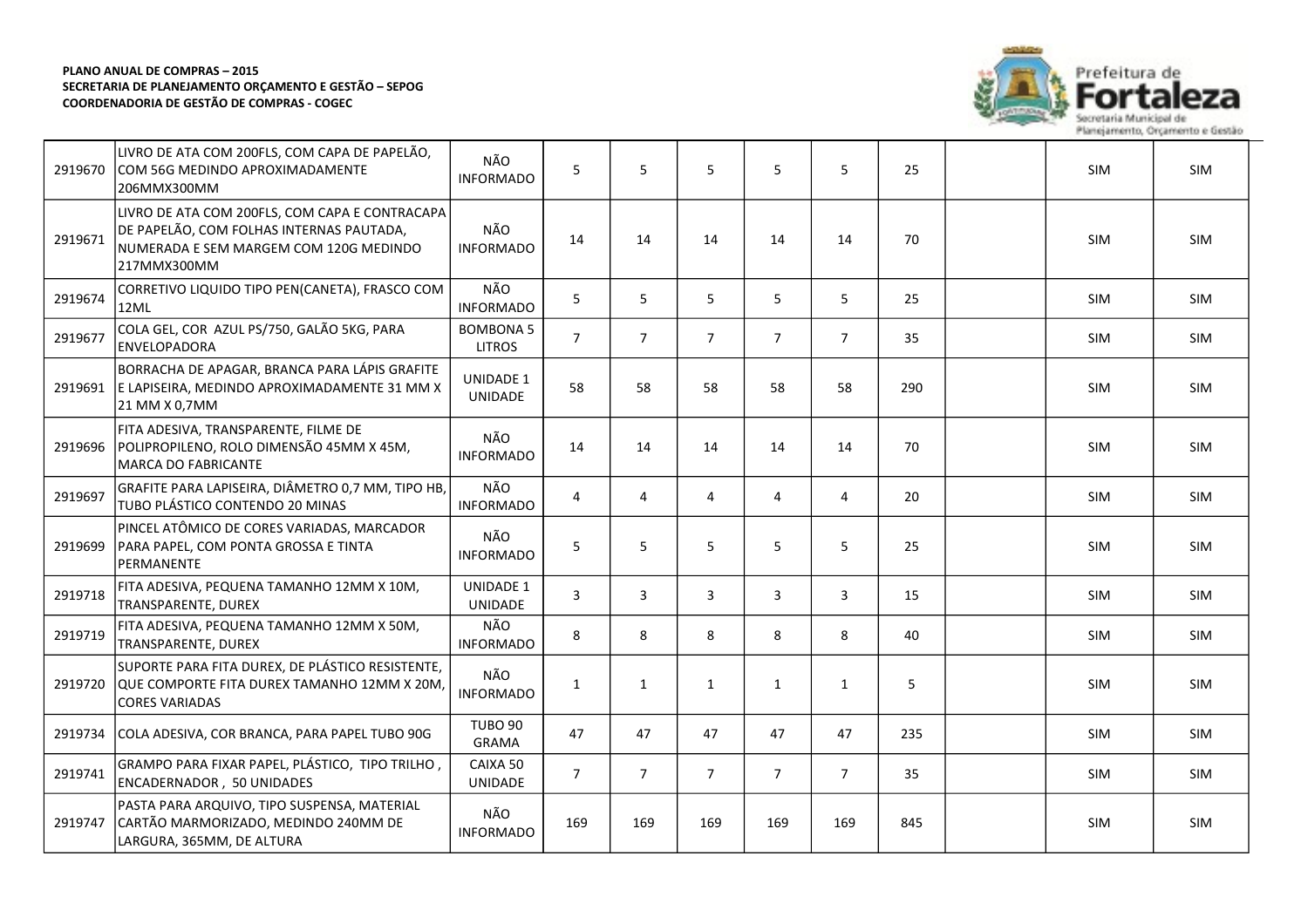

73

| 2919748 | PINCEL ATÔMICO AZUL MARCADOR PARA PAPEL, COM<br>PONTA POROSA E TINTA PERMANENTE                                                                           | <b>UNIDADE 1</b><br><b>UNIDADE</b>  | 85             | 85           | 85             | 85           | 85           | 425            | SIM        | SIM        |
|---------|-----------------------------------------------------------------------------------------------------------------------------------------------------------|-------------------------------------|----------------|--------------|----------------|--------------|--------------|----------------|------------|------------|
| 2919749 | PINCEL ATÔMICO, PRETO MARCADOR PARA PAPEL,<br>COM PONTA POROSA E TINTA PERMANENTE                                                                         | <b>UNIDADE 1</b><br><b>UNIDADE</b>  | 63             | 63           | 63             | 63           | 63           | 315            | <b>SIM</b> | <b>SIM</b> |
| 2919754 | PINCEL ATÔMICO, VERMELHO MARCADOR PARA<br>PAPEL, COM PONTA POROSA E TINTA PERMANENTE                                                                      | <b>UNIDADE 1</b><br><b>UNIDADE</b>  | 60             | 60           | 60             | 60           | 60           | 300            | <b>SIM</b> | <b>SIM</b> |
| 2919760 | CAIXA ARQUIVO, EM PAPELÃO KRAFT, ONDULADA,<br>COR PARDA, DOBRÁVEL, MEDINDO<br>350MMX250MMX30MM                                                            | NÃO<br><b>INFORMADO</b>             | 84             | 84           | 84             | 84           | 84           | 420            | <b>SIM</b> | <b>SIM</b> |
| 2919761 | CAIXA PARA ARQUIVO, MORTO, EM PLÁSTICO<br>(POLIETELENO), CORES VARIADAS. POLIONDA, PARA<br>DOCUMENTOS, MEDINDO 350MMX250MMX30MM                           | NÃO<br><b>INFORMADO</b>             | 103            | 103          | 103            | 103          | 103          | 515            | SIM        | SIM        |
| 2919767 | COLA PLÁSTICA EM BASTÃO, COMPOSTA DE GLICERINA<br>E RESINA SINTÉTICA, NÃO TÓXICA, COLAGEM<br>INSTANTÂNEA, VALIDADE MÍNIMA 02 ANOS. TUBO<br><b>COM 10G</b> | TUBO <sub>1</sub><br><b>UNIDADE</b> | $\mathbf{1}$   | $\mathbf{1}$ | $\overline{2}$ | $\mathbf{1}$ | $\mathbf{1}$ | 6              | <b>SIM</b> | <b>SIM</b> |
| 2919799 | COLA ADESIVA, INSTANTANEA, TUBO COM 3G<br>CONTENDO ÉSTER DE ACRIDILACRILIATO                                                                              | <b>UNIDADE 1</b><br><b>UNIDADE</b>  | 22             | 22           | 22             | 22           | 22           | 110            | <b>SIM</b> | SIM        |
| 2919817 | ETIQUETA ADESIVA PARA IMPRESSORA, FIXADAS EM<br>FOLHA TAMANHO CARTA, COM 03 CARREIRAS,<br>MEDINDO 70 X 23 X 3 MM, COR BRANCA                              | NÃO<br><b>INFORMADO</b>             | $\mathbf{1}$   | 0            | $\mathbf{1}$   | $\mathsf 0$  | 0            | $\overline{2}$ | SIM        | SIM        |
| 2919818 | REGUA, EM MATERIAL ACRILICO, MILIMETRADA,<br>COMPRIMENTO 30CM COM LARGURA<br>APROXIMADAMENTE DE 3,5CM, FLEXIVEL E<br>TRANSPARENTE                         | NÃO<br><b>INFORMADO</b>             | 64             | 64           | 64             | 64           | 64           | 320            | <b>SIM</b> | <b>SIM</b> |
| 2919819 | REGUA, EM MATERIAL ACRILICO, MILIMETRADA,<br>COMPRIMENTO 50CM COM LARGURA<br>APROXIMADAMENTE DE 3,5CM, FLEXIVEL E<br>TRANSPARENTE                         | EMBALAGEM<br>1 UNIDADE              | 14             | 14           | 14             | 14           | 14           | 70             | SIM        | SIM        |
| 2919877 | PINCEL ATÔMICO, VERDE, MARCADOR PARA PAPEL,<br>COM PONTA POROSA E TINTA PERMANENTE                                                                        | <b>UNIDADE 1</b><br><b>UNIDADE</b>  | $\overline{2}$ | $\mathbf{1}$ | $\overline{2}$ | $\mathbf{1}$ | $\mathbf{1}$ | $\overline{7}$ | <b>SIM</b> | <b>SIM</b> |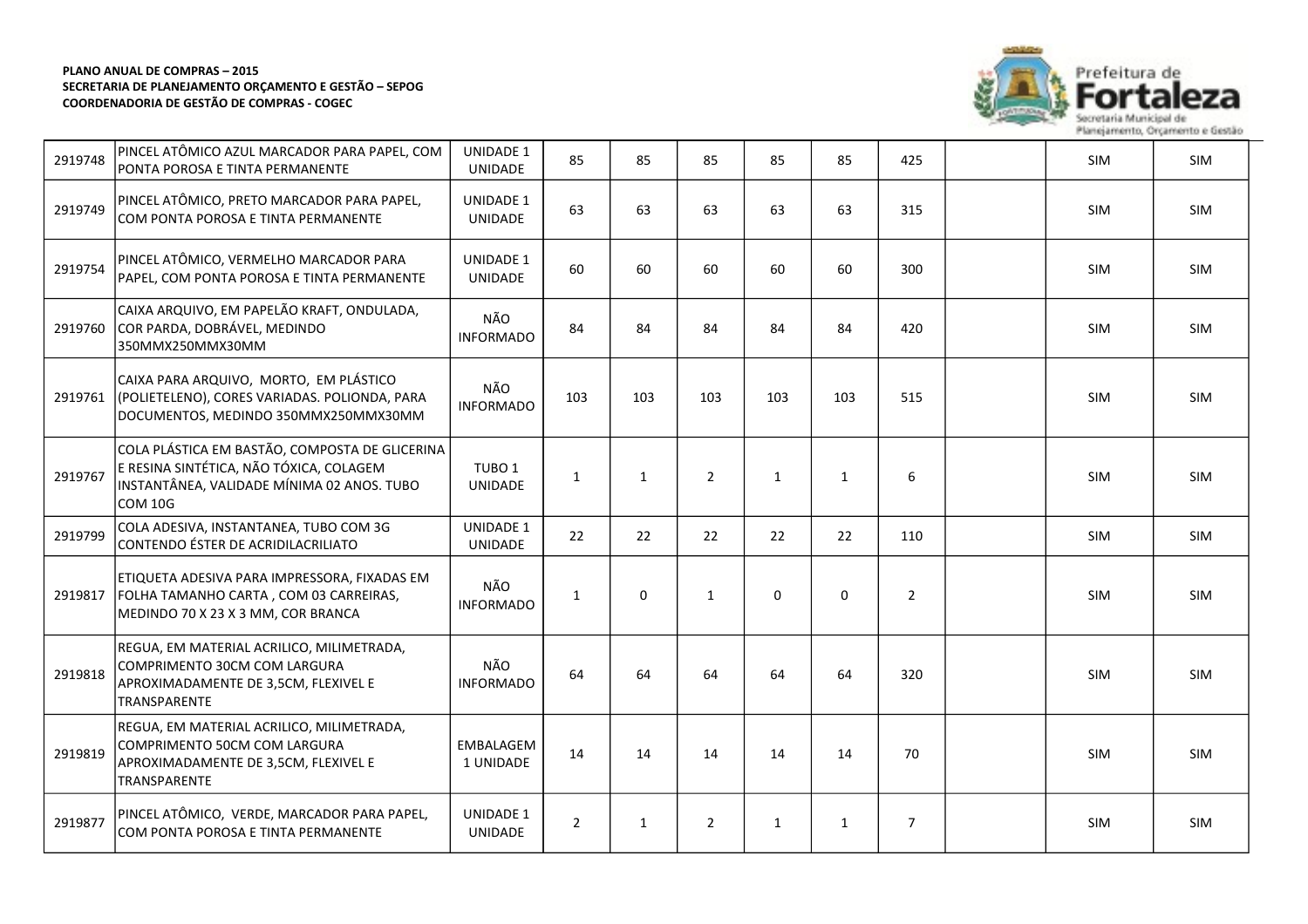

eza

| 2919978 | FITA ADESIVA, PEQUENA TAMANHO 12MM X 33M,<br>TRANSPARENTE, DUREX                                                                                | AVULSO 1<br><b>ROLO</b>       | 13             | 13             | 13             | 13             | 13             | 65             | SIM        | SIM        |
|---------|-------------------------------------------------------------------------------------------------------------------------------------------------|-------------------------------|----------------|----------------|----------------|----------------|----------------|----------------|------------|------------|
| 2920046 | CANETA MARCADOR MULTIUSO<br>CM:755(CONTEPT)COM TAMPA E BICO<br>PERFURADO, CORES FORTES A BASE DE AGUA, CORES<br>VARIADAS                        | CAIXA 12<br><b>UNIDADE</b>    | $\mathbf{1}$   | $\mathbf{1}$   | $\mathbf{1}$   | $\mathbf{1}$   | 1              | 5              | SIM        | SIM        |
| 2920115 | PASTA AZ, ARQUIVO DE LUXO, NA COR PRETA, LOMBO<br>LARGO, MEDINDO 250MMX265MMX80MM DE<br>LOMBADA                                                 | AVULSO 1<br>UNIDADE           | $\overline{2}$ | $\overline{2}$ | $\overline{2}$ | $\overline{2}$ | $\mathbf{1}$   | 9              | SIM        | SIM        |
| 2920232 | BORRACHA DE APAGAR, LÁPIS E CANETA,<br>ESFEROGRÁFICA. COR BICOLOR                                                                               | <b>UNIDADE 1</b><br>UNIDADE   | $\overline{4}$ | 4              | $\overline{4}$ | 4              | 5              | 21             | SIM        | SIM        |
| 2920272 | PASTA ARQUIVO EM PLÁSTICO POLIONDA, COM ABAS<br>E ELÁSTICO, MEDINDO 335MM DE ALTURA X 250MM<br>DE LARGURA X 50MM DE LOMBADA, CORES VARIADAS     | UNIDADE 1<br><b>UNIDADE</b>   | 4              | 4              | 4              | 4              | $\overline{4}$ | 20             | SIM        | <b>SIM</b> |
| 2936338 | PASTA ARQUIVO EM PLÁSTICO POLIONDA, MEDINDO<br>335MM DE ALTURA X 250MM DE LARGURA X 35MM<br>DE LOMBADA                                          | <b>UNIDADE 1</b><br>UNIDADE   | $\overline{2}$ | $\overline{2}$ | $\overline{2}$ | $\overline{2}$ | $\overline{2}$ | 10             | SIM        | SIM        |
| 503     | ETIQUETA ADESIVA PARA IMPRESSORA, FOLHA<br>TAMANHO CARTA, 3 CARREIRAS, 25 ETIQUETAS POR<br>FOLHA, DIMENSÕES: 25,4 X 66,7 MM                     | CAIXA 50<br>UNIDADE           | 42             | 42             | 42             | 42             | 42             | 210            | <b>SIM</b> | SIM        |
| 507     | ETIQUETA ADESIVA PARA IMPRESSORA, AUTO<br>ADESIVA, 14 ETIQUETAS POR FOLHA, FOLHA TAMANHO CAIXA 100 FLS<br>A4, DIMENSÃO 33,9 X 101,6 MM          |                               | $\overline{2}$ | $\overline{2}$ | $\overline{2}$ | $\overline{2}$ | 3              | 11             | SIM        | SIM        |
| 10904   | PINCEL ATOMICO, PONTA DE FELTRO 08 MM DE<br>ESPESSURA, RECARREGÁVEL, CORES VARIADAS,<br>COMPRIMENTO MÉDIO 100 MM, TAMPA DE<br>INDICATIVA DE COR | <b>UNIDADE 1</b><br>UNIDADE   | 8              | 8              | 8              | 8              | 8              | 40             | SIM        | SIM        |
| 32516   | PASTA CATALOGO, PVC, 10 ENVELOPES FINOS, COM<br>CAPACIDADE PARA 50 ENVELOPES MÉDIOS NA<br>ESPESSURA 0,10 COM 100 FOLHAS A4 75 G                 | AVULSO 1<br>UNIDADE           | 3              | 3              | 3              | 3              | $\mathbf{3}$   | 15             | SIM        | <b>SIM</b> |
| 33890   | COLA, EM BASTÃO, PARA PISTOLA, 29 X 2 CM                                                                                                        | UNIDADE 1<br>UNIDADE          | $\Omega$       | $\mathbf 0$    | 0              | $\mathbf{1}$   | $\mathbf{1}$   | $\overline{2}$ | SIM        | SIM        |
| 34426   | TINTA PARA CARIMBO, À BASE DE AGUA, AZUL                                                                                                        | FRASCO 40<br><b>MILILITRO</b> | 5              | 5              | 5              | 5              | 5              | 25             | <b>SIM</b> | SIM        |
| 34632   | CAIXA ARQUIVO, PLÁSTICO POLIONDA, 35 X 25 X13<br>CM, COR AMARELA                                                                                | AVULSO 1<br>UNIDADE           | $\overline{2}$ | $\overline{2}$ | $\overline{2}$ | $\overline{2}$ | $\overline{2}$ | 10             | <b>SIM</b> | <b>SIM</b> |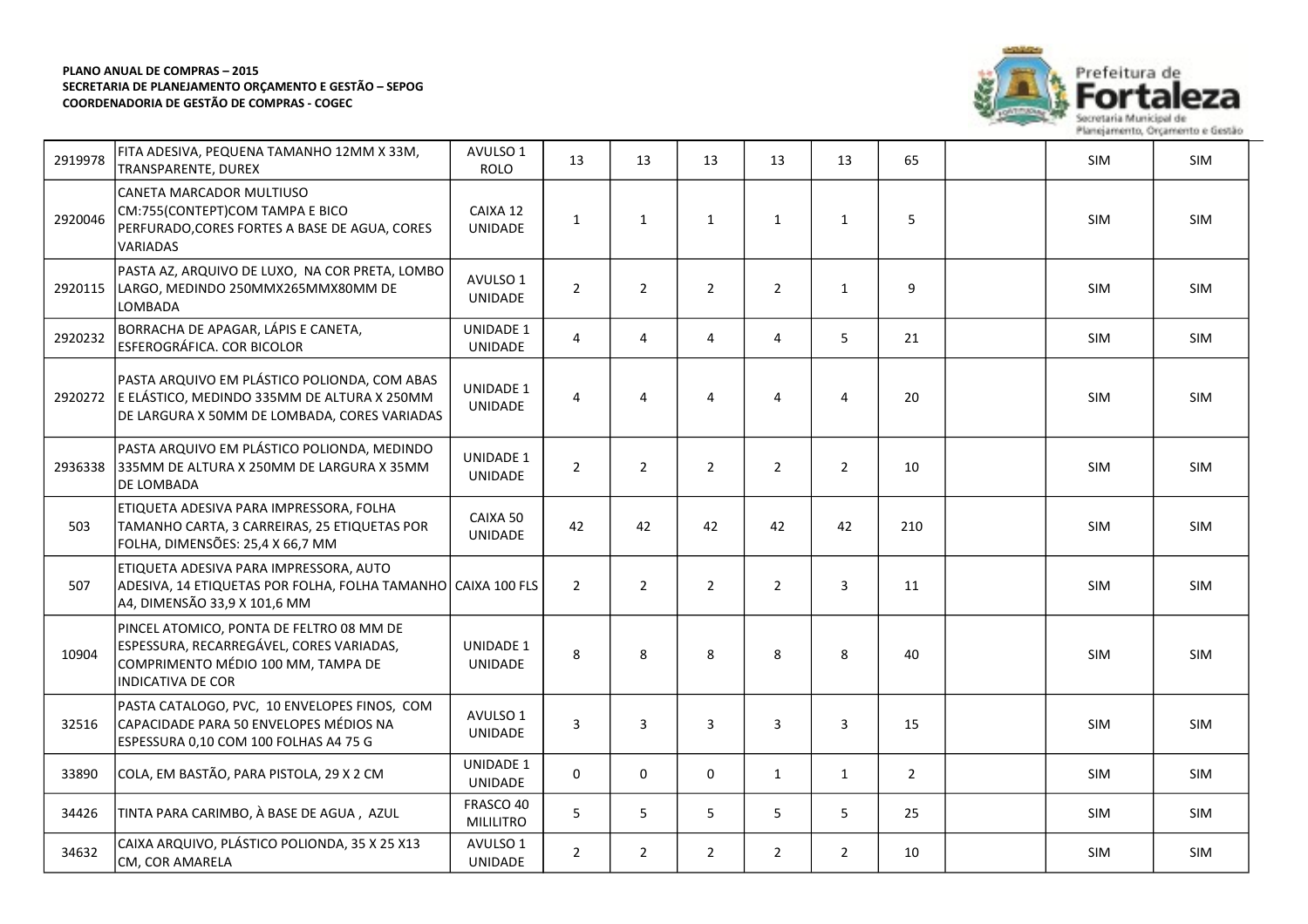

eza

| 34637   | CAIXA ARQUIVO, EM PAPELÃO, DIMENSÕES DE 800 X<br>500 X 500CM, ONDA DUPLA REFORÇADA, RECICLAVEL,<br>INSCRIÇÃO EM LETRA TAMANHO (G)                 | AVULSO 1<br><b>UNIDADE</b>         | 20             | 20             | 20             | 20             | 20             | 100 | <b>SIM</b> | <b>SIM</b> |
|---------|---------------------------------------------------------------------------------------------------------------------------------------------------|------------------------------------|----------------|----------------|----------------|----------------|----------------|-----|------------|------------|
| 34781   | PASTA PARA ARQUIVO, MORTO                                                                                                                         | <b>UNIDADE 1</b><br><b>UNIDADE</b> | 28             | 28             | 28             | 28             | 28             | 140 | <b>SIM</b> | SIM        |
| 2919535 | ALMOFADA PARA CARIMBO, ESTOJO PLÁSTICO Nº03,<br>EM TECIDO, TINTA COR VERMELHA, EMBALAGEM<br>CONTENDO DADOS DE IDENTIFICAÇÃO, PRAZO DE<br>VALIDADE | CAIXA 1<br><b>UNIDADE</b>          | 3              | 3              | 3              | 3              | 3              | 15  | <b>SIM</b> | <b>SIM</b> |
| 2919538 | CANETA ESFEROGRÁFICA ESCRITA FINA COR<br>VERMELHA, PONTEIRA REMOVÍVEL EM METAL                                                                    | NÃO<br><b>INFORMADO</b>            | 27             | 27             | 27             | 27             | 27             | 135 | <b>SIM</b> | <b>SIM</b> |
| 2919567 | TINTA PARA CARIMBEIRA 42 ML - AZUL                                                                                                                | NÃO<br><b>INFORMADO</b>            | $\overline{2}$ | $\overline{2}$ | $\overline{2}$ | $\overline{2}$ | $\overline{2}$ | 10  | SIM        | SIM        |
| 2919598 | PASTA AZ, ARQUIVO DE LUXO, NA COR PRETA,<br>MEDINDO 350MM DE ALTURA X 280MM DE LARGURA<br>X 80MM DE LOMBADA                                       | NÃO<br><b>INFORMADO</b>            | $\overline{4}$ | $\overline{4}$ | $\overline{4}$ | 4              | $\overline{4}$ | 20  | SIM        | <b>SIM</b> |
| 2919694 | PERCEVEJO COLORIDO, CAIXA COM 100 UNIDADES                                                                                                        | CAIXA 100<br><b>UNIDADE</b>        | 135            | 135            | 135            | 135            | 135            | 675 | <b>SIM</b> | SIM        |
| 2919731 | ALMOFADA PARA CARIMBO N°02, COM TINTA NA COR<br>VERMELHA, RECARREGÁVEL, FABRICADA EM TECIDO<br>DE LONGA DURAÇÃO                                   | NÃO<br><b>INFORMADO</b>            | $\Omega$       | $\mathbf 0$    | 0              | $\mathbf 0$    | $\mathbf{1}$   | 1   | <b>SIM</b> | <b>SIM</b> |
| 2919800 | COLA COLORIDA COM GLITER, ESTOJO COM 06 FRASCO<br>PLÁSTICO COM 25G - CORES SORTIDAS                                                               | <b>UNIDADE 1</b><br><b>UNIDADE</b> | 11             | 11             | 11             | 11             | 11             | 55  | <b>SIM</b> | SIM        |
| 2919994 | CAIXA, ARQUIVO MORTO, PAPELAO, CORER VARIADAS,<br>MEDINDO APROXIDAMENTE 350X250X130MM                                                             | NÃO<br><b>INFORMADO</b>            | 199            | 199            | 199            | 199            | 199            | 995 | <b>SIM</b> | <b>SIM</b> |
| 2919995 | CANETA MARCADORA PARA CD, DVD, VINIL, ACRÍLICO,<br>VIDROS COR VERMELHA PONTA DE POLIÉSTER OU<br>POLIOCETAL 2,0 MM, TINTA BASE DE ÁLCOOL           | NÃO<br><b>INFORMADO</b>            | 4              | 4              | $\overline{4}$ | $\overline{4}$ | $\overline{4}$ | 20  | SIM        | <b>SIM</b> |
| 2920011 | COLA, EM BASTÃO DE SILICONE, PARA PISTOLA<br>PROFISSIONAL, TRANSPARENTE, MEDINDO: 15CM X<br>7MM, SECAGEM RAPIDA                                   | PACOTE 50<br>UNIDADE               | 3              | 3              | 3              | 3              | 3              | 15  | SIM        | SIM        |
| 2920028 | COLA, LIQUIDA, COR BRANCA, TUBO 500G, ESCOLAR,<br>NÃO TOXICA, LAVÁVEL                                                                             | <b>TUBO 500</b><br>GRAMAS          | $\overline{2}$ | $\overline{2}$ | $\overline{2}$ | 3              | 3              | 12  | SIM        | SIM        |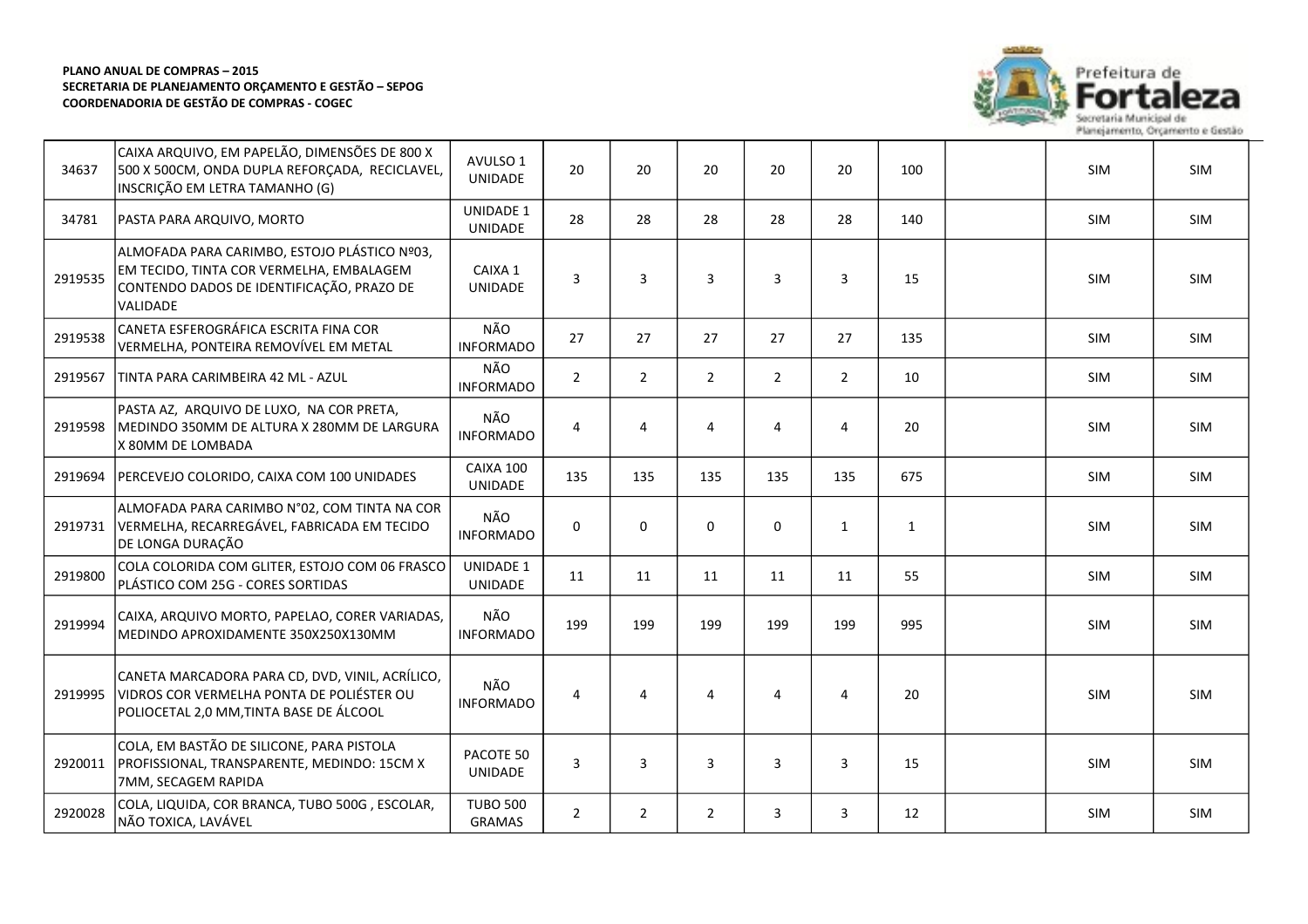

| 2920029 | COLA, PARA ISOPOR, INCOLOR, TUBO 900GR,<br>EMBALAGEM COM IDENTIFAÇÃO DO PRODUTO,<br><b>MARCA E FABRICANTE</b>                                           | <b>TUBO 900</b><br><b>GRAMAS</b>   | 4              | $\overline{4}$ | 4              | 4              | 4              | 20  | <b>SIM</b> | <b>SIM</b> |
|---------|---------------------------------------------------------------------------------------------------------------------------------------------------------|------------------------------------|----------------|----------------|----------------|----------------|----------------|-----|------------|------------|
| 2920030 | COLA, PARA ISOPOR, INCOLOR, TUBO 450GR,<br>EMBALAGEM COM IDENTIFICAÇÃO DO PRODUTO,<br><b>MARCA E FABRICANTE</b>                                         | <b>TUBO 450</b><br><b>GRAMAS</b>   | 17             | 17             | 17             | 17             | 17             | 85  | <b>SIM</b> | <b>SIM</b> |
| 2920031 | COLA, ADSEIVA DE CONTATO, BISNAGA 75GR, PARA<br>APLICAÇÃO EM DIVERSOS MATERIAIS                                                                         | <b>BISNAGA 75</b><br><b>GRAMAS</b> | $\overline{2}$ | 2              | $\overline{2}$ | $\overline{2}$ | $\overline{2}$ | 10  | <b>SIM</b> | <b>SIM</b> |
| 2920032 | COLA, COLORIDA COM GLITTER, 25GR CORES VARIADAS   CAIXA 4 TUBO                                                                                          |                                    | 42             | 42             | 42             | 42             | 42             | 210 | <b>SIM</b> | <b>SIM</b> |
| 2920054 | CANETA MARCADORA PARA CD, DVD, VINIL, ACRÍLICO,<br>VIDROS, DUAS PONTAS (FINA E LARGA) COR AZUL, TINTA<br>A BASE DE ÁLCOOL                               | CARTELA 1<br><b>UNIDADE</b>        | $\mathbf{1}$   | 1              | $\mathbf{1}$   | $\mathbf{1}$   | 1              | 5   | <b>SIM</b> | <b>SIM</b> |
| 2920071 | TESOURA ESCOLAR, AÇO INOX 13CM,COM REGUA,<br>CABO EM POLIPROPILENO PRETO, ALTA RESISTÊNCIA                                                              | <b>UNIDADE 1</b><br><b>UNIDADE</b> | 59             | 59             | 59             | 59             | 59             | 295 | <b>SIM</b> | SIM        |
| 2920088 | PASTA AZ, ARQUIVO DE LUXO, LOMBO ESTREITO,<br>MATERIAL CARTÃO PRENSADO PLASTIFICADO,<br>MEDINDO 350MM DE ALTURA X 110MM DE LARGURA<br>X 60MM DE LOMBADA | AVULSO 1<br><b>UNIDADE</b>         | 70             | 70             | 70             | 70             | 70             | 350 | <b>SIM</b> | <b>SIM</b> |
| 2920112 | TINTA PARA CARIMBO, À BASE DE ÁLCOOL, CORES<br><b>VARIADAS</b>                                                                                          | FRASCO 40<br><b>MILILITRO</b>      | 11             | 11             | 11             | 11             | 11             | 55  | SIM        | <b>SIM</b> |
| 2920255 | CANETA PARA TECIDO, CORES VARIADAS                                                                                                                      | <b>UNIDADE 1</b><br><b>UNIDADE</b> | $\overline{2}$ | $\overline{2}$ | $\overline{2}$ | $\overline{2}$ | $\overline{2}$ | 10  | <b>SIM</b> | <b>SIM</b> |
| 2920256 | COLA COLORIDA, 25GR, CORES VARIADAS                                                                                                                     | CAIXA 4 TUBO                       | 47             | 47             | 47             | 47             | 47             | 235 | <b>SIM</b> | <b>SIM</b> |
| 2920258 | ETIQUETA ADESIVA PARA IMPRESSORA, AUTO<br>ADESIVA, 14 ETIQUETAS POR FOLHA, FOLHA TAMANHO<br>A4, DIMENSÃO 33,9 X 101,6 MM                                | CAIXA 25<br><b>FOLHA</b>           | 3              | 3              | 3              | $\overline{3}$ | 3              | 15  | SIM        | <b>SIM</b> |
| 3149335 | FITA ADESIVA TRANSPARENTE ROLO DE 58MMX50M                                                                                                              | NÃO<br><b>INFORMADO</b>            | 7              | $\overline{7}$ | $\overline{7}$ | $\overline{7}$ | 7              | 35  | <b>SIM</b> | <b>SIM</b> |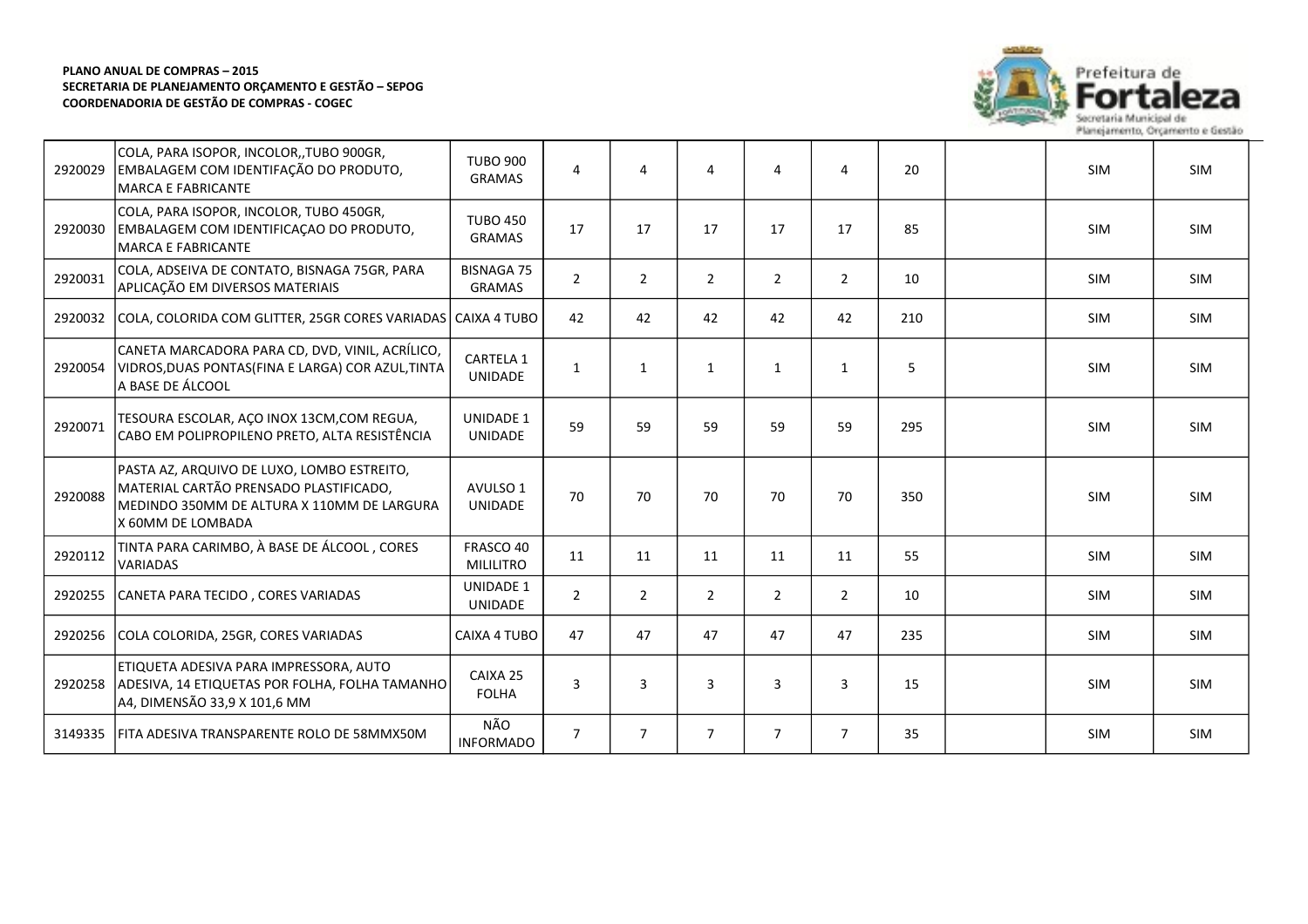

CLASSE: AÇUCAR E ARTIGOS PARA CONFEITARIA

GRUPO: GENEROS ALIMENTICIOS

| <b>CÓDIGO</b> | <b>MATERIAL</b>                                                                                                            | <b>UNIDADE</b>              | AGO | <b>SET</b> | <b>OUT</b> | <b>NOV</b> | <b>DEZ</b> | <b>TOTAL</b> | <b>ATA VIGENTE</b> | <b>PREFERENCIAL</b><br>ME/EPP | LICITAÇÃO EM<br><b>FASE DE</b><br>PREPARAÇÃO |
|---------------|----------------------------------------------------------------------------------------------------------------------------|-----------------------------|-----|------------|------------|------------|------------|--------------|--------------------|-------------------------------|----------------------------------------------|
| 23539         | ACUCAR, TIPO REFINADO                                                                                                      | PACOTE 1<br>QUILOGRAMA      | 37  | 37         | 37         | 37         | 37         | 185          |                    | <b>SIM</b>                    | <b>SIM</b>                                   |
| 23543         | AÇUCAR, TIPO CRISTAL, ASPECTO SÓLIDO COM<br>CRISTAIS BEM DEFINIDOS, COMPOSTO POR SACAROSE<br>DE CANA-DE-AÇÚCAR, COR BRANCA | PACOTE 1<br>QUILOGRAMA      | 191 | 191        | 191        | 191        | 191        | 955          |                    | <b>SIM</b>                    | SIM                                          |
| 2919885       | AÇÚCAR CRISTAL BRANCO ORIGEM VEGETAL<br>CONSTITUÍDO DA SACAROSE DA CANA DE AÇÚCAR                                          | SACO 1<br><b>QUILOGRAMA</b> | 41  | 41         | 41         | 41         | 41         | 205          |                    | <b>SIM</b>                    | <b>SIM</b>                                   |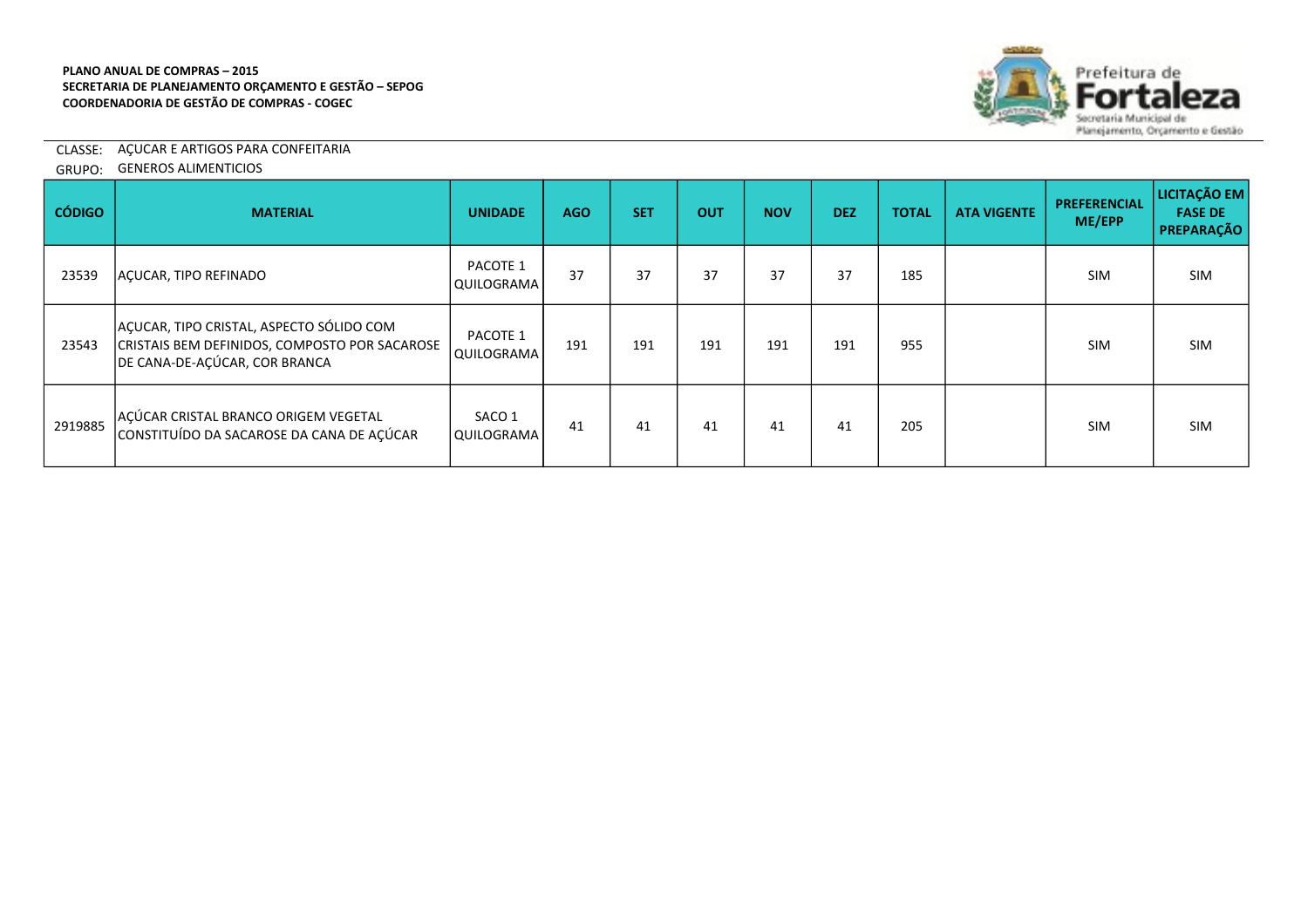

CLASSE: ALIMENTOS SOLUVEIS

GRUPO: GENEROS ALIMENTICIOS

| <b>CÓDIGO</b> | <b>MATERIAL</b>                                                                                                                 | <b>UNIDADE</b>              | <b>AGO</b> | <b>SET</b> | <b>OUT</b> | <b>NOV</b> | <b>DEZ</b> | <b>TOTAL</b> | <b>ATA VIGENTE</b>                                     | <b>PREFERENCIAL</b><br>ME/EPP | LICITAÇÃO EM<br><b>FASE DE</b><br>PREPARAÇÃO |
|---------------|---------------------------------------------------------------------------------------------------------------------------------|-----------------------------|------------|------------|------------|------------|------------|--------------|--------------------------------------------------------|-------------------------------|----------------------------------------------|
| 29180         | CAFÉ, TORRADO E MOÍDO, PÓ HOMOGENEO FINO,<br>AROMA E SABOR INTENSO, PRIMEIRA QUALIDADE                                          | PACOTE 250<br><b>GRAMAS</b> | 200        | 200        | 200        | 200        | 200        | 1000         | C-ATA DE<br>REGISTRO DE<br>PREÇOS Nº<br>11/2014        | <b>SIM</b>                    | <b>SIM</b>                                   |
| 29182         | CAFÉ, BENEFICIADO, TORRADO E MOÍDO, PRIMEIRA<br>QUALIDADE, SELO DE PUREZA DA ASSOCIAÇÃO<br>BRASILEIRA DA INDÚSTRIA DO CAFÉ ABIC | PACOTE 500<br><b>GRAMAS</b> | 26         | 26         | 26         | 26         | 26         | 130          | C-ATA DE<br><b>REGISTRO DE</b><br>PREÇOS Nº<br>11/2014 | <b>SIM</b>                    | <b>SIM</b>                                   |
| 29183         | CAFÉ, TORRADO E MOÍDO, PRIMEIRA QUALIDADE PÓ<br>HOMOGENEO FINO, AROMA E SABOR INTENSO<br>EMBALAGEM À VÁCUO                      | PACOTE 250<br><b>GRAMAS</b> | 20         | 20         | 20         | 20         | 20         | 100          | C-ATA DE<br>REGISTRO DE<br>PRECOS Nº<br>11/2014        | <b>SIM</b>                    | <b>SIM</b>                                   |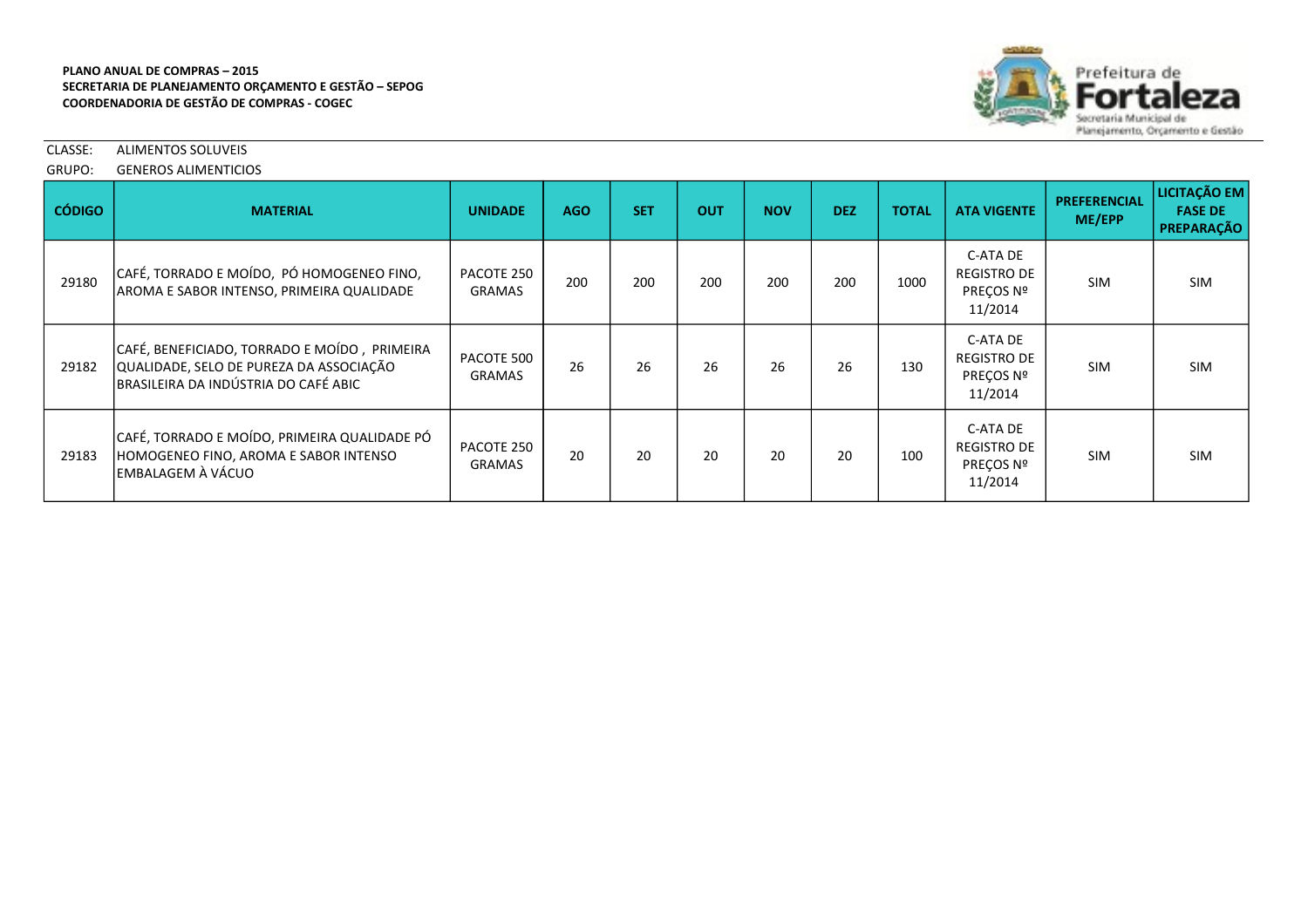

CLASSE: ARTIGOS DE PAPEL PARA HIGIENE PESSOAL

| GRUPO: | ARTIGOS DE HIGIENE |
|--------|--------------------|
|        |                    |

| <b>CÓDIGO</b> | <b>MATERIAL</b>                                                                                                                                                             | <b>UNIDADE</b>                    | <b>AGO</b> | <b>SET</b> | <b>OUT</b> | <b>NOV</b> | <b>DEZ</b> | <b>TOTAL</b> | <b>ATA VIGENTE</b>                                     | <b>PREFERENCIAL</b><br>ME/EPP | <b>LICITAÇÃO EM</b><br><b>FASE DE</b><br><b>PREPARAÇÃO</b> |
|---------------|-----------------------------------------------------------------------------------------------------------------------------------------------------------------------------|-----------------------------------|------------|------------|------------|------------|------------|--------------|--------------------------------------------------------|-------------------------------|------------------------------------------------------------|
| 23265         | PAPEL HIGIENICO, ALTA QUALIDADE, FOLHAS SIMPLES,<br>PICOTADO, MACIO, ISENTO DE RESÍDUOS TÓXICOS,<br>INODORO, BRANCA, SEM PIGMENTOS, 10CM X 30M                              | PACOTE 4<br><b>UNIDADE</b>        | 218        | 218        | 218        | 218        | 218        | 1090         | C-ATA DE<br><b>REGISTRO DE</b><br>PREÇOS Nº<br>15/2014 | SIM                           |                                                            |
| 23357         | PAPEL HIGIENICO, ALTA QUALIDADE, 100% FIBRAS<br>CELULÓSICAS, FOLHAS SIMPLES, PICOTADO, MACIO,<br>ISENTO DE RESÍDUOS TÓXICOS, INODORO, BRANCA,<br>SEM PIGMENTOS, 10CM X 300M | <b>ROLO 300</b><br><b>METRO</b>   | 92         | 92         | 92         | 92         | 92         | 460          | C-ATA DE<br><b>REGISTRO DE</b><br>PREÇOS Nº<br>15/2014 | SIM                           |                                                            |
| 23359         | PAPEL HIGIENICO, ALTA QUALIDADE, 100% CELULOSE<br>VIRGEM, ALTA ABSORÇÃO, FOLHA SIMPLES, GOFRADO,<br>COR BRANCA, 10 CM X 800 M                                               | FARDO 8<br><b>ROLO</b>            | 12         | 12         | 12         | 12         | 12         | 60           | C-ATA DE<br><b>REGISTRO DE</b><br>PREÇOS Nº<br>15/2014 | SIM                           |                                                            |
| 23361         | PAPEL HIGIENICO, ALTA QUALIDADE, 100% CELULOSE<br>VIRGEM, FOLHA DUPLA, PICOTADO, GOFRADO,<br>NEUTRO, COR BRANCA, ROLO COM 50 METROS                                         | PACOTE 4<br>UNIDADE               | 24         | 24         | 24         | 24         | 24         | 120          | C-ATA DE<br><b>REGISTRO DE</b><br>PREÇOS Nº<br>15/2014 | SIM                           |                                                            |
| 23363         | PAPEL HIGIENICO, ALTA QUALIDADE, 100% FIBRAS<br>CELULÓSICAS, FOLHAS SIMPLES, PICOTADO, MACIO,<br>ISENTO DE RESÍDUOS TÓXICOS, INODORO BRANCA,<br>SEM PIGMENTOS 10CM X 30M    | PACOTE 8<br>UNIDADE               | 81         | 81         | 81         | 81         | 81         | 405          | C-ATA DE<br><b>REGISTRO DE</b><br>PREÇOS Nº<br>15/2014 | SIM                           |                                                            |
| 23364         | PAPEL HIGIENICO, ALTA QUALIDADE, 100% FIBRAS<br>CELULÓSICAS, ROLO, MACIO, ISENTO DE RESÍDUOS<br>TÓXICOS, INODORO, FOLHA DUPLA PICOTADA,<br>BRANCA 10CM X 30M                | PACOTE 8<br>UNIDADE               | 322        | 322        | 322        | 322        | 322        | 1610         | C-ATA DE<br><b>REGISTRO DE</b><br>PREÇOS Nº<br>15/2014 | <b>SIM</b>                    |                                                            |
| 23365         | PAPEL HIGIENICO, ROLO, ISENTO DE RESÍDUOS<br>TÓXICOS, ALTA ABSORÇÃO, FOLHA SIMPLES, BRANCA<br>10CM X 300M                                                                   | <b>ROLO 300</b><br><b>METRO</b>   | 50         | 50         | 50         | 50         | 50         | 250          | C-ATA DE<br><b>REGISTRO DE</b><br>PREÇOS Nº<br>15/2014 | SIM                           |                                                            |
| 34582         | PAPEL TOALHA, INTERFOLHA, 2 DOBRAS, MEDIDAS 21<br>X 22 CM, 100% CELULOSE VIRGEM, INODORO,<br>VARIAÇÃO +/- 0,5 CM, COR BRANCA                                                | <b>FARDO 1000</b><br><b>FOLHA</b> | 25         | 25         | 25         | 25         | 25         | 125          |                                                        | SIM                           |                                                            |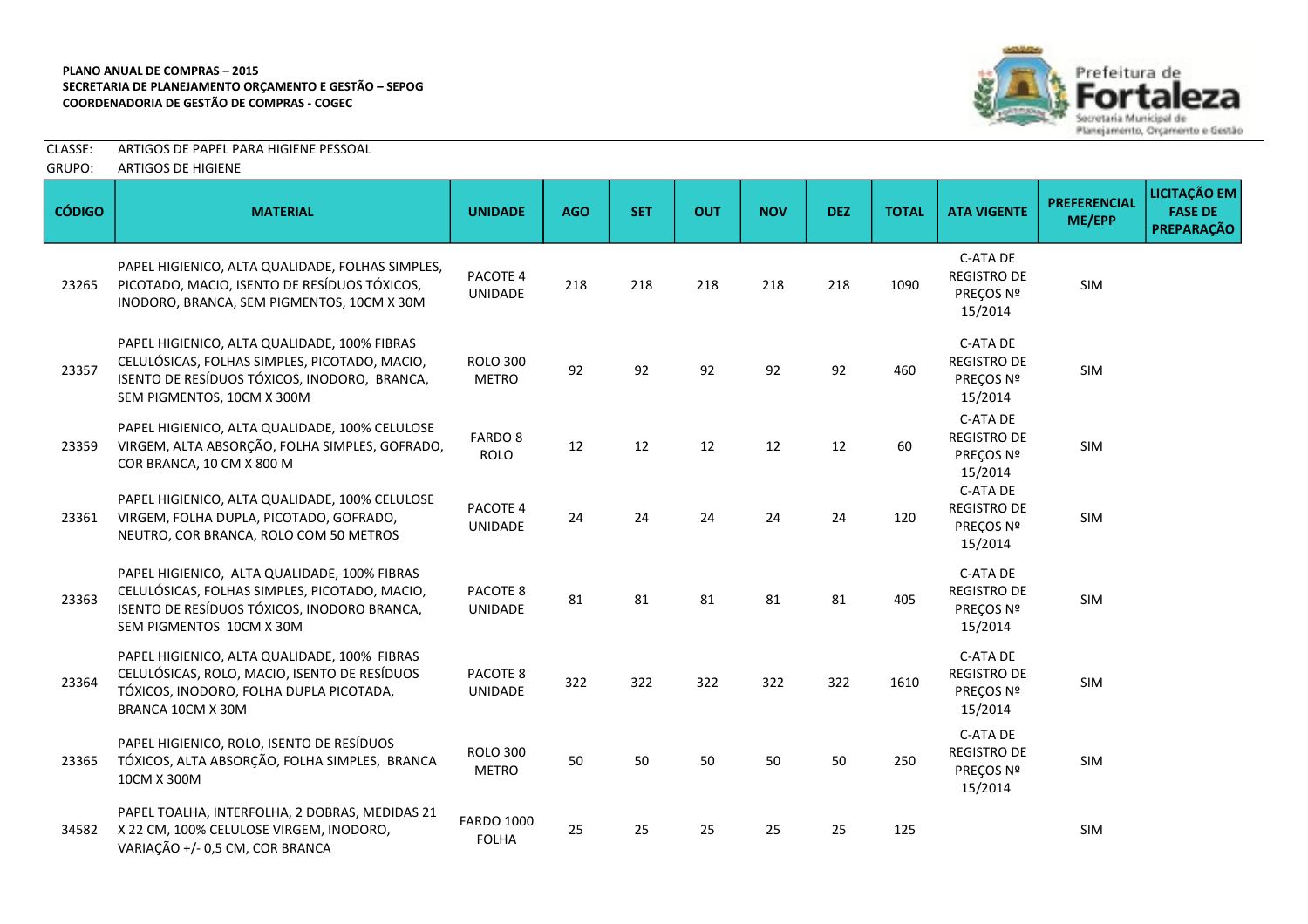

| 34584   | PAPEL TOALHA, 22 X 20,7 CM, VARIAÇÃO +/- 0,5 CM<br>INTERFOLHA, 2 DOBRAS, FOLHA SIMPLES, 100%<br>CELULOSE VIRGEM, ALTA QUALIDADE, INODORO, COR<br><b>BRANCA</b>           | <b>FARDO 1000</b><br><b>FOLHA</b> | 8 | 8 | 8 | 8 | 8 | 40 | <b>SIM</b> |
|---------|--------------------------------------------------------------------------------------------------------------------------------------------------------------------------|-----------------------------------|---|---|---|---|---|----|------------|
| 34588   | PAPEL TOALHA, ROLO, DIMENSÕES 22 X 20 CM,<br>VARIAÇÃO +/- 1CM, FOLHA DUPLA ABSORVENTE,<br>PICOTADA, FIBRAS CELULÓSICAS, IMPUREZA MÁXIMA<br>15MM2/M2, ALVURA SUPERIOR 70% | <b>PLASTICA 2</b><br>ROLO         | 8 | 8 | 8 | 8 | 8 | 40 | <b>SIM</b> |
| 3086892 | PAPEL TOALHA DE 22X20,7CM, VARIAÇÃO +/-3%,<br>INTERFOLHA 2 DOBRAS, FOLHA SIMPLES, 100%<br>CELULOSE VIRGEM, ALTA QUALIDADE, INODORO, COR<br>BRANCO, 5000 FOLHAS           | CAIXA 2000<br><b>FOLHA</b>        | 8 | 8 | 8 | 8 | 8 | 40 | <b>SIM</b> |
| 3086893 | PAPEL TOALHA, DE 23X21CM, VARIAÇÃO +/-3%,<br>INTERFOLHA 2 DOBRA, FOLHA SIMPLES, 100%<br>CELULOSE VIRGEM, ALTA QUALIDADE, INODOR, COR<br>BRANCO, 5000 FOLHAS              | CAIXA 5000<br><b>FOLHA</b>        | 3 | 3 | 3 | 3 | 3 | 15 | <b>SIM</b> |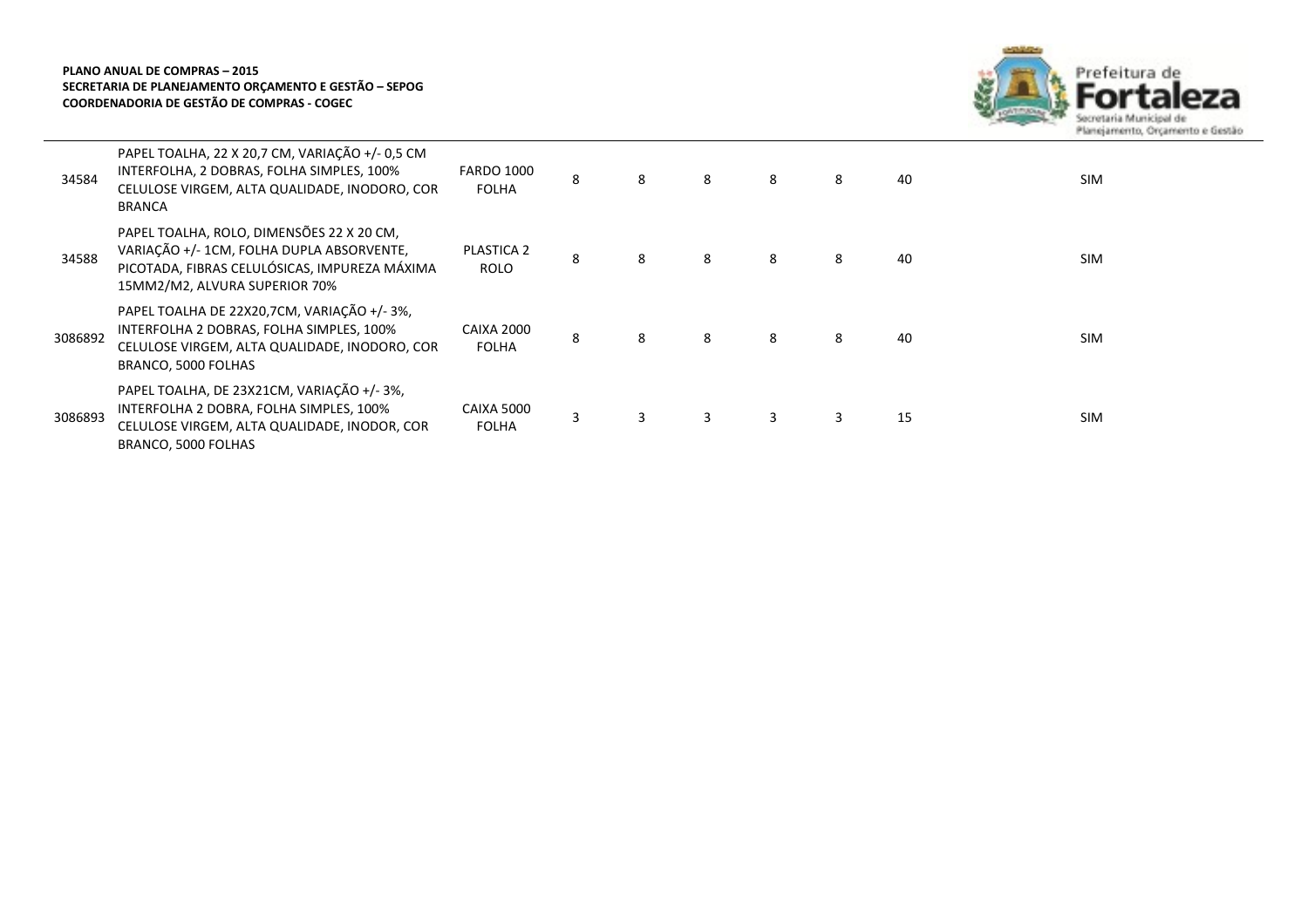

CLASSE: ARTIGOS PARA SERVIÇOS DE MESA

# GRUPO: EQUIPAMENTOS PARA REFEITORIO, COPA E COZINHA

| <b>CÓDIGO</b> | <b>MATERIAL</b>                                                                                                                                                                     | <b>UNIDADE</b>                     | <b>AGO</b>     | <b>SET</b>     | <b>OUT</b>     | <b>NOV</b>     | <b>DEZ</b>     | <b>TOTAL</b> | <b>ATA VIGENTE</b>                                     | <b>PREFERENCIAL</b><br>ME/EPP | LICITAÇÃO EM<br><b>FASE DE</b><br><b>PREPARAÇÃO</b> |
|---------------|-------------------------------------------------------------------------------------------------------------------------------------------------------------------------------------|------------------------------------|----------------|----------------|----------------|----------------|----------------|--------------|--------------------------------------------------------|-------------------------------|-----------------------------------------------------|
| 20531         | SUPORTE PARA COPO EM AÇO INOX DE PAREDE, PARA<br>COPO DE ÁGUA DESCARTÁVEL (150 ML)                                                                                                  | NÃO<br><b>INFORMADO</b>            | 3              | 3              | 3              | 3              | 3              | 15           |                                                        |                               |                                                     |
| 20532         | SUPORTE PARA COPO, 2 TUBOS FABRICADOS EM<br>PLÁSTICO POLIESTIRENO DE ALTO IMPACTO, MISTO<br>PARA COPOS DE ÁGUA E CAFÉ, CAPACIDADE PARA 300<br><b>COPOS APROXIMADAMENTE</b>          | <b>UNIDADE 1</b><br><b>UNIDADE</b> | $\Omega$       | $\Omega$       | $\mathbf{0}$   | $\Omega$       | $\mathbf{1}$   | 1            |                                                        |                               |                                                     |
| 20533         | SUPORTE PARA COPO, DISPER REDONDO EM AÇO<br>INOX, COM TUBO ACRÍLICO, PARA COPO DESCARTÁVEL<br><b>DE CAFÉ</b>                                                                        | UNIDADE 1<br>UNIDADE               | $\mathbf{1}$   | $\mathbf{1}$   | $\mathbf{1}$   | $\mathbf{1}$   | $\mathbf{1}$   | 5            |                                                        |                               |                                                     |
| 20534         | SUPORTE PARA COPO EM PLÁSTICO 50 ML COM<br>CATRACA MANUAL                                                                                                                           | UNIDADE 1<br><b>UNIDADE</b>        | 0              | 0              | $\mathbf 0$    | 0              | $\mathbf{1}$   | $\mathbf{1}$ |                                                        |                               |                                                     |
| 20535         | SUPORTE PARA COPO DISPER REDONDO EM AÇO INOX<br>COM TUBO ACRÍLICO PARA COPO DESCARTÁVEL DE<br>lÁGUA                                                                                 | <b>UNIDADE 1</b><br><b>UNIDADE</b> | $\mathbf{1}$   | 1              | $\mathbf{1}$   | $\mathbf{1}$   | $\mathbf{1}$   | 5            |                                                        |                               |                                                     |
| 20538         | SUPORTE PARA COPO EM PLÁSTICO PARA 150, 180 OU<br>200 ML, COM CATRACA MANUAL                                                                                                        | UNIDADE 1<br><b>UNIDADE</b>        | $\Omega$       | 0              | $\mathbf 0$    | 0              | $\mathbf{1}$   | $\mathbf{1}$ |                                                        |                               |                                                     |
| 20539         | SUPORTE PARA COPO, EM AÇO INOX, DE PAREDE,<br>PARA COPO DE CAFÉ DESCARTÁVEL (50 ML)                                                                                                 | UNIDADE 1<br>UNIDADE               | $\overline{2}$ | $\overline{2}$ | $\overline{2}$ | $\overline{2}$ | $\overline{2}$ | 10           |                                                        |                               |                                                     |
| 32512         | COPO DESCARTÁVEL, POLIESTIRENO, COM FRISOS E<br>SALIÊNCIA NA BORDA, CAPACIDADE 180ML, FRISOS E<br>SALIÊNCIA NA BORDA, COR BRANCA, PESO 198GR POR<br><b>EMBALAGEM DE 100 (CENTO)</b> | PACOTE 100<br><b>UNIDADES</b>      | 35             | 35             | 35             | 35             | 35             | 175          | C-ATA DE<br><b>REGISTRO DE</b><br>PREÇOS Nº<br>15/2014 |                               |                                                     |
| 15353         | GARRAFA TÉRMICA, PLÁSTICO, TAMPA ROSQUEÁVEL,<br>CAPACIDADE 500 ML, RÓTULO OU CORPO GRAVADO<br>COM IDENTIFICAÇÃO DO PRODUTO E MARCA DO<br><b>FABRICANTE</b>                          | <b>UNIDADE 1</b><br>UNIDADE        | $\mathbf{1}$   | $\mathbf{1}$   | $\mathbf{1}$   | $\mathbf{1}$   | $\mathbf{1}$   | 5            |                                                        |                               |                                                     |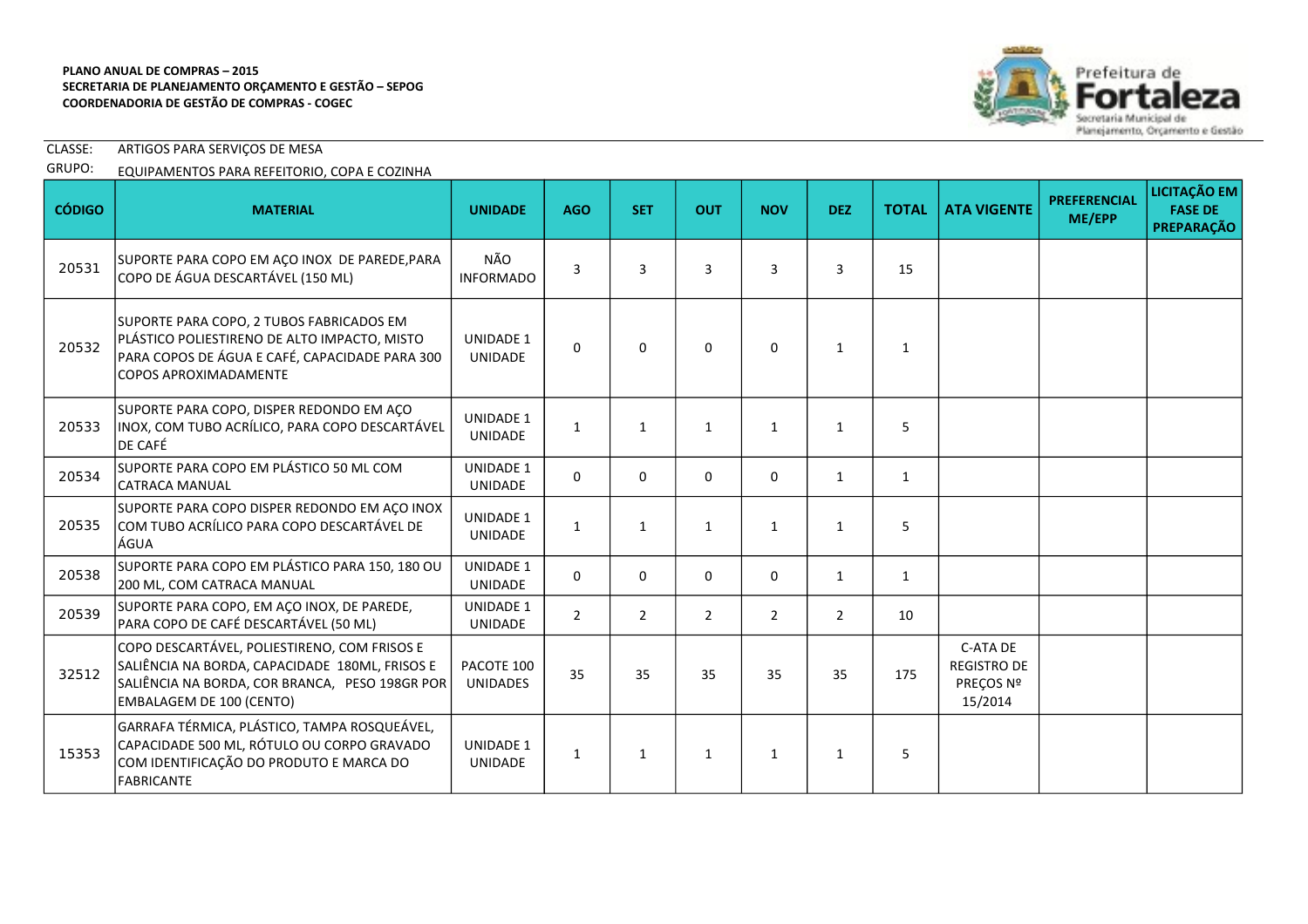

| 20529   | SUPORTE PARA COPO, POUPA COPO, INJETADO EM<br>PLÁSTICO ABS, EM POLIESTIRENO, SISTEMA DE<br>ALAVANCA, SEMI AUTOMÁTICOS, CAPACIDADE 50 ML,<br>MINIMO 80UNID, ACOMPANHA BUCHAS/PARAFUSOS<br>DE INSTALACÃO | <b>UNIDADE 1</b><br><b>UNIDADE</b> | $\mathbf{1}$ | $\mathbf{1}$ | $\mathbf{1}$ | $\mathbf{1}$ | $\mathbf{1}$ | 5            |                                                        |  |
|---------|--------------------------------------------------------------------------------------------------------------------------------------------------------------------------------------------------------|------------------------------------|--------------|--------------|--------------|--------------|--------------|--------------|--------------------------------------------------------|--|
| 20536   | SUPORTE PARA COPO EM ACRÍLICO, DE PAREDE, PARA<br>COPO DE CAFÉ DESCARTÁVEL (50ML)                                                                                                                      | <b>UNIDADE 1</b><br><b>UNIDADE</b> | 0            | $\mathbf{0}$ | 0            | $\Omega$     | $\mathbf{1}$ | 1            |                                                        |  |
| 2920057 | COLHER, EM POLIETILENO, MACIÇA, PLÁSTICO<br>ATÓXICO IMPERMEÁVEL, TAMANHO GRANDE, 60 CM,<br>RESISTENTE ATÉ 130°C                                                                                        | <b>UNIDADE 1</b><br><b>UNIDADE</b> | $\mathbf{1}$ | 1            | 1            | $\mathbf{1}$ | -1           | 5            | C-ATA DE<br><b>REGISTRO DE</b><br>PRECOS Nº<br>15/2014 |  |
| 2920069 | PRATO DESCARTAVEL EM POLIESTIRENO, COR BRANCA,<br>TAMANHO MÉDIO, DIÂMETRO 210MM                                                                                                                        | PACOTE 10<br>UNIDADE               | 194          | 194          | 194          | 194          | 194          | 970          |                                                        |  |
|         | 2920167 COLHER INOX, TAMANHO GRANDE, PARA CALDEIRAO                                                                                                                                                    | <b>UNIDADE 1</b><br><b>UNIDADE</b> | $\mathbf{1}$ | 1            | $\mathbf{1}$ | $\mathbf{1}$ | $\mathbf{1}$ | 5            | ATA DE<br><b>REGISTRO DE</b><br>PREÇOS Nº 48 /<br>2015 |  |
| 2937378 | COLHER, POLIESTIRENO RESISTENTE, COMPRIMENTO<br>15CM, VARIAÇÃO +/- 0,5CM, SOPA, DESCARTÁVEL                                                                                                            | PACOTE 50<br><b>UNIDADES</b>       | $\Omega$     | $\Omega$     | 0            | $\mathbf{1}$ | $\mathbf{1}$ | 2            | C-ATA DE<br><b>REGISTRO DE</b><br>PREÇOS Nº<br>15/2014 |  |
|         | 3187869 DISPENSER PARA COPOS DESCARTAVEIS, 150 ML                                                                                                                                                      | <b>UNIDADE 1</b><br><b>UNIDADE</b> | 0            | $\Omega$     | 0            | 0            | $\mathbf{1}$ | $\mathbf{1}$ | C-ATA DE<br><b>REGISTRO DE</b><br>PREÇOS Nº<br>15/2014 |  |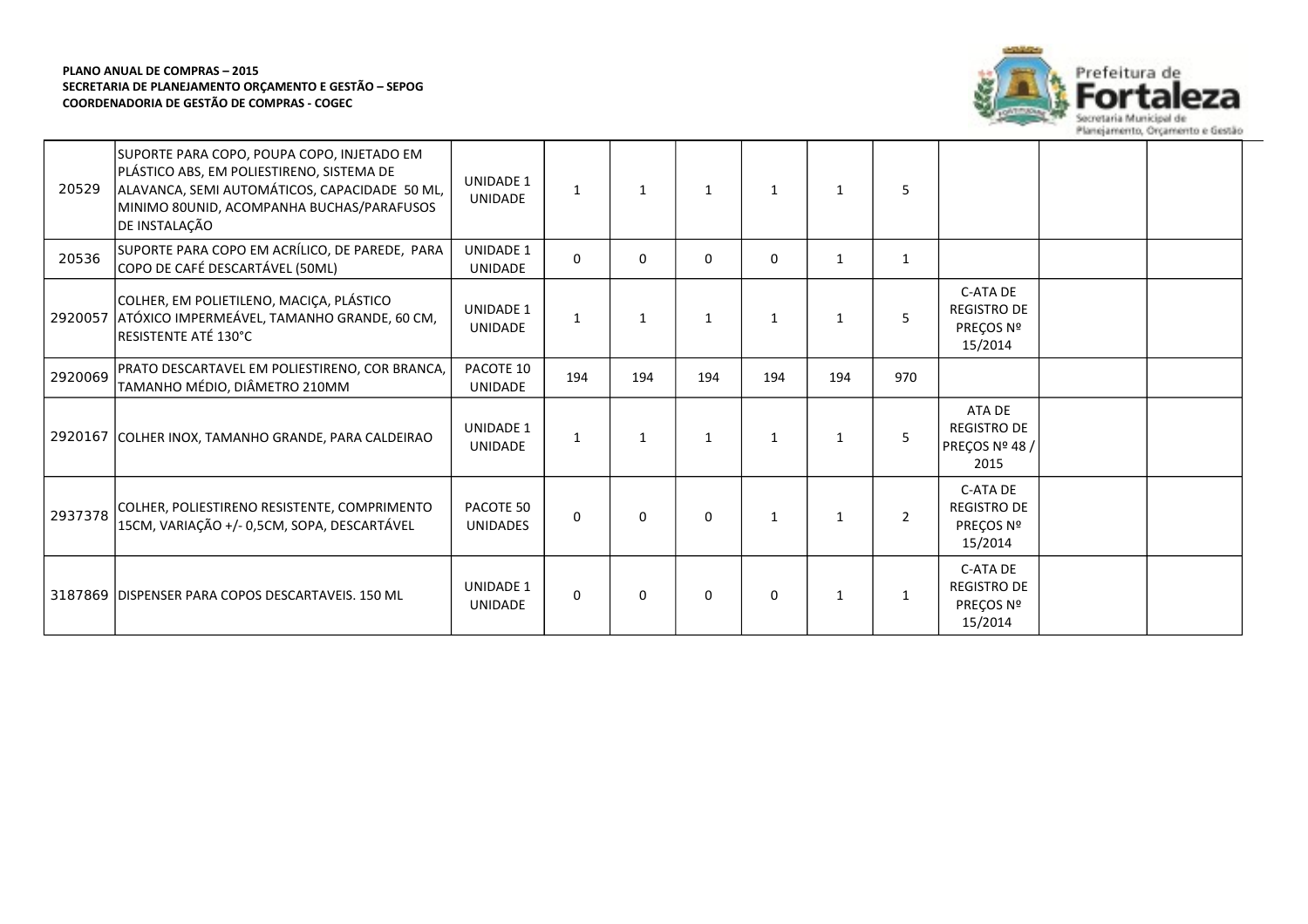

CLASSE: BEBIDAS NAO ALCOOLICAS GRUPO: GENEROS ALIMENTICIOS

| <b>CÓDIGO</b> | <b>MATERIAL</b>                             | <b>UNIDADE</b>              | <b>AGO</b> | <b>SET</b> | OUT | <b>NOV</b> | <b>DEZ</b> | <b>TOTAL</b> | <b>ATA VIGENTE</b>                                     | <b>PREFERENCIAL</b><br>ME/EPP | <b>LICITAÇÃO EM</b><br><b>FASE DE</b><br><b>PREPARAÇÃO</b> |
|---------------|---------------------------------------------|-----------------------------|------------|------------|-----|------------|------------|--------------|--------------------------------------------------------|-------------------------------|------------------------------------------------------------|
| 103           | ÁGUA MINERAL, NATURAL SEM GÁS, GARRAFÃO 20L | GARRAFAO 20<br><b>LITRO</b> | 471        | 471        | 471 | 471        | 471        | 2355         | C-ATA DE<br><b>REGISTRO DE</b><br>PRECOS Nº<br>10/2014 |                               | <b>SIM</b>                                                 |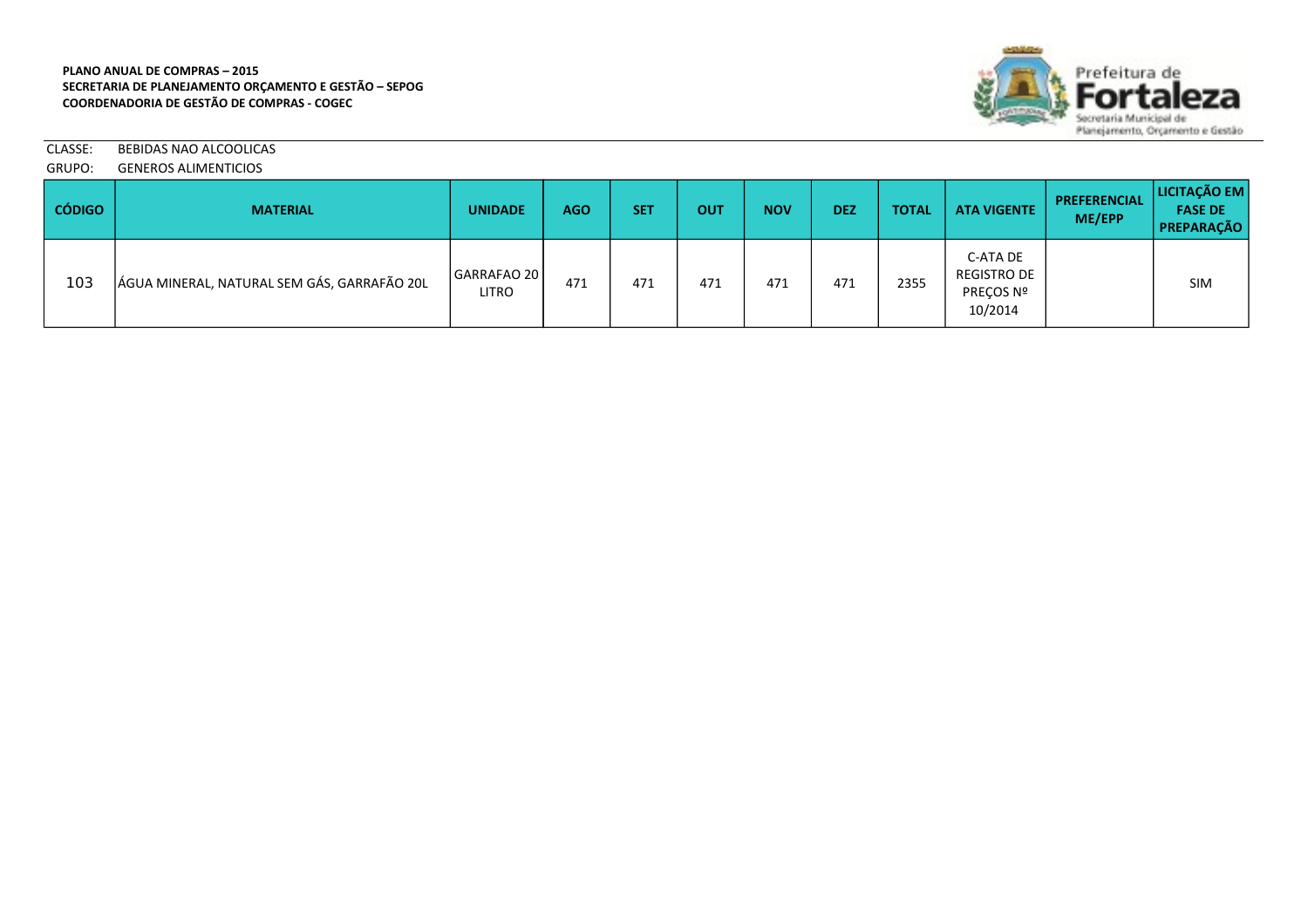

# CLASSE: COMPLEMENTOS DE VESTUARIOS GRUPO: VESTUARIO, EQUIPAMENTOS INDIVIDUAIS E INSIGNIAS

| <b>CÓDIGO</b> | <b>MATERIAL</b>                                                                                                                                                                                                                                                                  | <b>UNIDADE</b>                     | <b>AGO</b>     | <b>SET</b>     | <b>OUT</b>     | <b>NOV</b>     | <b>DEZ</b>     | <b>TOTAL</b>   | <b>ATA VIRGENTE</b> | <b>PREFERENCIAL</b><br>ME/EPP | <b>LICITAÇÃO EM</b><br><b>FASE DE</b><br><b>PREPARAÇÃO</b> |
|---------------|----------------------------------------------------------------------------------------------------------------------------------------------------------------------------------------------------------------------------------------------------------------------------------|------------------------------------|----------------|----------------|----------------|----------------|----------------|----------------|---------------------|-------------------------------|------------------------------------------------------------|
| 2567          | MASCARA DE PROTEÇÃO, FILTRO RESPIRATÓRIO PARA<br>MÁSCARA DE PROTEÇÃO                                                                                                                                                                                                             | <b>UNIDADE 1</b><br><b>UNIDADE</b> | $\overline{2}$ | $\overline{2}$ | $\overline{2}$ | $\overline{2}$ | $\overline{2}$ | 10             |                     |                               |                                                            |
| 2568          | MASCARA DE RESPIRADOR, N95, CLASSE PFF2/95, COM<br>EFICIÊNCIA MÍNIMA DE FILTRAGEM, DE 95%, BFE<br>MAIOR 99%, FORMATO CONCHA, RESISTENTE A<br>FLUIDOS, COM REGISTRO NA ANVISA E APROVADO<br>PELO MINISTÉRIO DA SAÚDE                                                              | <b>UNIDADE 1</b><br><b>UNIDADE</b> | 21             | 21             | 21             | 21             | 21             | 105            |                     |                               |                                                            |
| 2569          | MASCARA DE PROTEÇÃO, DESCARTÁVEL, CONTRA<br>POEIRA E NEVOAS, SEM VALVULA, COM ELÁSTICO,<br>DESIGN ANATÔMICO, AJUSTE AUTOMÁTICO A FACE DO<br>USUÁRIO, BRANCA, CONFECCIONADA MATERIAL<br>FILTRANTE MACIO, NÃO IRRITANTE, COBERTURA<br>INTERNA CONCHA EXTERNA NÃO MURCHA, NÃO INFLA | CAIXA 50<br><b>UNIDADE</b>         | 112            | 112            | 112            | 112            | 112            | 560            |                     |                               |                                                            |
| 17238         | FIEL, CORDÃO NYLON TRANÇADO, TAMANHO 2 MM X<br>120CM, PRETO, PRESO COM LIMITADOR ATRAVÉS DE<br>NÓ COM CINCO VOLTAS, GUARDA MUNICIPAL                                                                                                                                             | EMBALAGEM<br>1 UNIDADE             | $\Omega$       | $\Omega$       | $\Omega$       | $\mathbf{1}$   | $\mathbf{1}$   | $\overline{2}$ |                     |                               |                                                            |
| 30513         | CINTO, COR PRETA OU BRANCA, TÁTICO                                                                                                                                                                                                                                               | <b>UNIDADE 1</b><br>UNIDADE        | $\Omega$       | 0              | $\mathbf 0$    | 0              | $\mathbf{1}$   | $\mathbf{1}$   |                     |                               |                                                            |
| 32773         | LUVA, LÁTEX NATURAL, MULTIUSO, PALMA<br>ANTIDERRAPANTE, INTERIOR DE ALGODÃO, TAMANHO<br>P.M.G                                                                                                                                                                                    | EMBALAGEM<br>1 PAR                 | $\overline{2}$ | $\overline{2}$ | $\overline{2}$ | $\overline{2}$ | 3              | 11             |                     |                               |                                                            |
| 32915         | LUVA, 100% LATEX NATURAL, AMARELA FLOCADA,<br>FORRADA COM ALGODÃO, PALMA ANTIDERRAPANTE,<br>MULTIUSO, 30 CM COMPRIMENTO, GRANDE                                                                                                                                                  | EMBALAGEM<br>1 PAR                 | $\Omega$       | $\overline{2}$ | $\overline{2}$ | $\overline{2}$ | $\overline{2}$ | 8              |                     |                               |                                                            |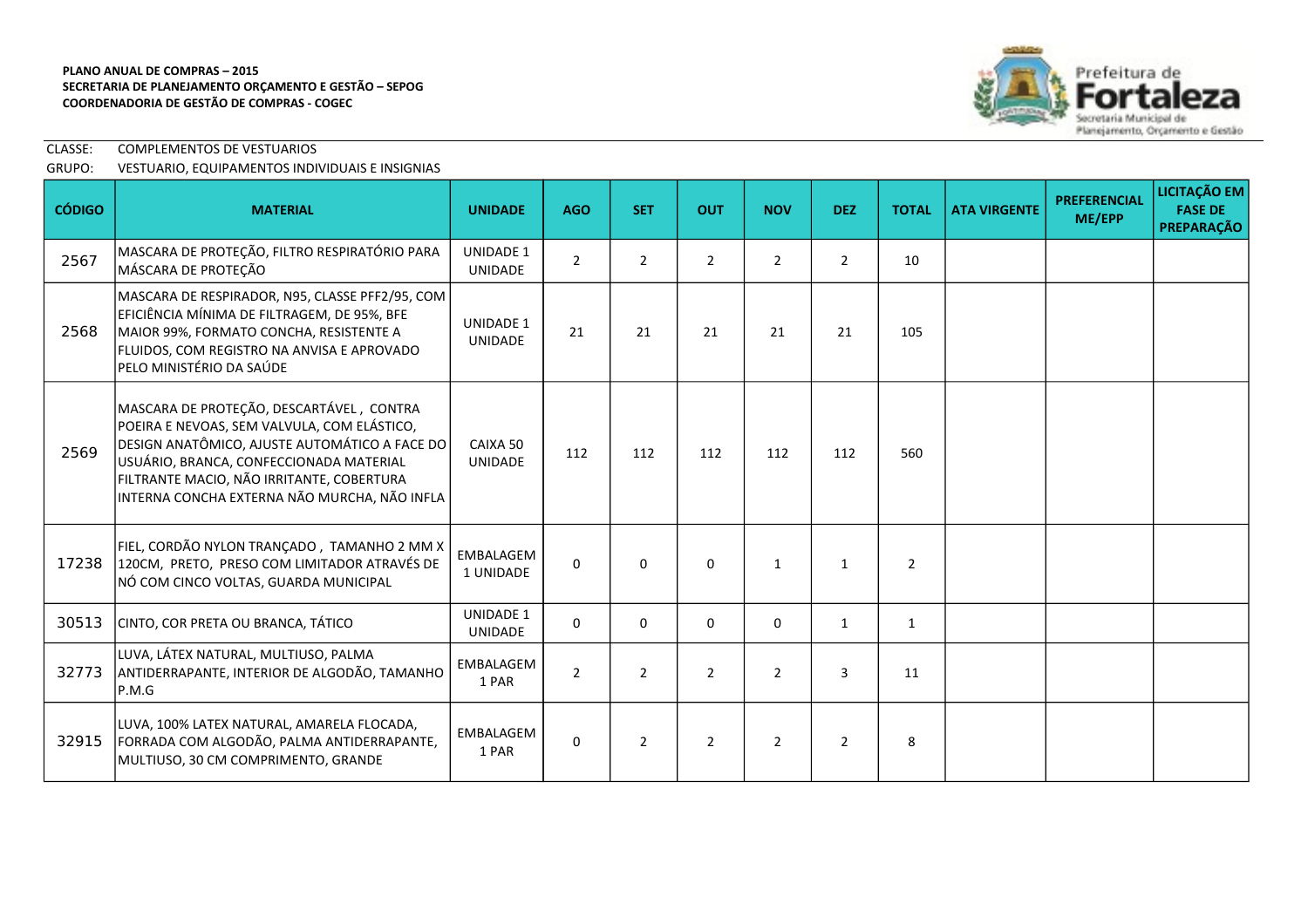

| 32928   | LUVA, 100% LATEX NATURAL, AMARELA FLOCADA,<br>FORRADA COM ALGODÃO, PALMA ANTIDERRAPANTE,<br>MULTIUSO, 30 CM COMPRIMENTO - PEQUENO<br>FORMATO ANATÔMICO                                                                                                                                                                                             | EMBALAGEM<br>1 PAR                 | $\overline{2}$ | $\overline{2}$ | $\overline{2}$ | $\overline{2}$ | 2              | 10             |  |  |
|---------|----------------------------------------------------------------------------------------------------------------------------------------------------------------------------------------------------------------------------------------------------------------------------------------------------------------------------------------------------|------------------------------------|----------------|----------------|----------------|----------------|----------------|----------------|--|--|
| 2919782 | MEIA ESPORTIVA COR BRANCA (PAR) CONFECCIONADA<br>COM TECIDO MISTO DE ALGODÃO, POLIAMIDA E<br>ELASTODIENO CONSTITUIDA DE PERNA, PÉ E<br>CALCANHAR VERDADEIRO, A PERNA EO PÉ<br>ATALHOADOS INTERNAMENTE E LISO EXTERNAMENTE<br>O PUNHO DEVE SER CANELADO 3X1 E CRAVADO COM<br>ELASTODIENO A BORDA DO PUNHO CANELADA 1X1 E<br>CRAVADO COM ELASTODIENO | EMBALAGEM<br>1 PAR                 | 67             | 67             | 67             | 67             | 67             | 335            |  |  |
| 2919922 | BOINA MILITAR FRANCESA, CONFECCIONADA EM 100%<br>LÃ, NA COR AZUL MARINHO, FORRADA<br>INTERNAMENTE EM VISCOSE PRETO, TAMANHO Nº61.<br>(GUARDA MUNICIPAL DE FORTALEZA)                                                                                                                                                                               | <b>UNIDADE 1</b><br><b>UNIDADE</b> | 1              | 1              | $\overline{2}$ | $\overline{2}$ | $\overline{2}$ | 8              |  |  |
| 2919924 | BOINA MILITAR FRANCESA, CONFECCIONADA EM 100%<br>LÃ, NA COR AZUL MARINHO, FORRADA<br>INTERNAMENTE EM VISCOSE PRETO, TAMANHO Nº59.<br>(GUARDA MUNICIPAL DE FORTALEZA)                                                                                                                                                                               | <b>UNIDADE 1</b><br><b>UNIDADE</b> | 0              | $\overline{2}$ | $\overline{2}$ | $\overline{2}$ | $\overline{2}$ | 8              |  |  |
| 2919927 | BOINA MILITAR FRANCESA, CONFECCIONADA EM 100%<br>LÃ, NA COR AZUL MARINHO, FORRADA<br>INTERNAMENTE EM VISCOSE PRETO, TAMANHO Nº57.<br>(GUARDA MUNICIPAL DE FORTALEZA)                                                                                                                                                                               | <b>UNIDADE 1</b><br><b>UNIDADE</b> | $\mathbf{0}$   | 1              | $\mathbf{1}$   | $\mathbf{1}$   | 1              | 4              |  |  |
| 2919929 | BOINA MILITAR FRANCESA, CONFECCIONADA EM 100%<br>LÃ, NA COR AZUL MARINHO, FORRADA<br>INTERNAMENTE EM VISCOSE PRETO, TAMANHO Nº56.<br>(GUARDA MUNICIPAL DE FORTALEZA)                                                                                                                                                                               | <b>UNIDADE 1</b><br><b>UNIDADE</b> | 0              | 0              | 0              | $\mathbf{1}$   | 1              | $\overline{2}$ |  |  |
| 2564    | MASCARA DE PROTEÇÃO, COM CILINDRO DE FIBRA DE<br><b>CARBONO</b>                                                                                                                                                                                                                                                                                    | <b>UNIDADE 1</b><br><b>UNIDADE</b> | $\Omega$       | 0              | $\mathbf{1}$   | 1              | 1              | 3              |  |  |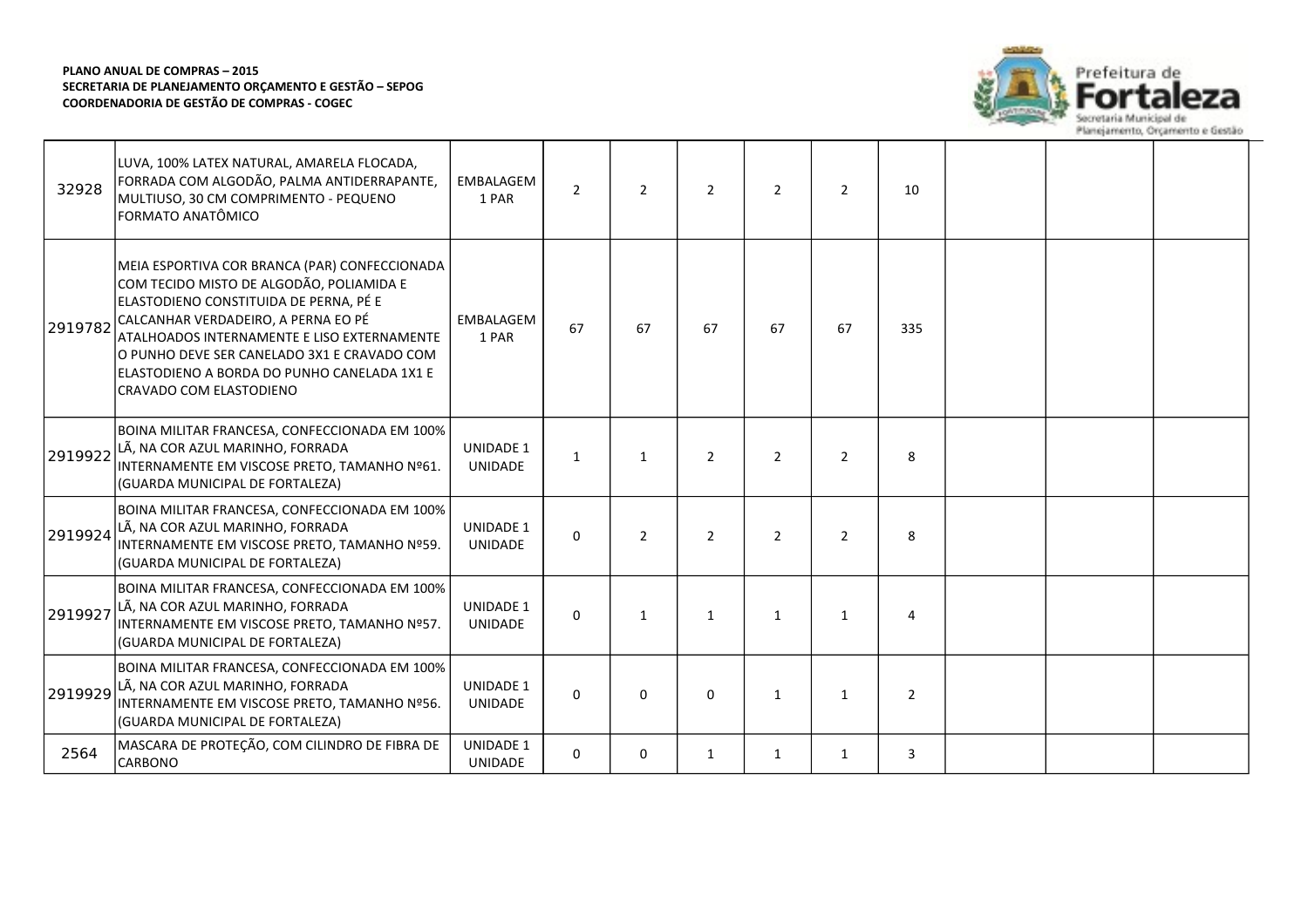

| 32772   | LUVA, BORRACHA, LATEX NATURAL, PIGMENTOS E<br>FLOCOS DE ALGODÃO, ACONDICIONADO CONFORME O<br>FABRICANTE DE FORMA A GARANTIR A HIGIENE E<br>INTEGRIDADE DO PRODUTO, DADOS DE<br>IDENTIFICAÇÃO DO PRODUTO, PROCEDENCIA E<br><b>QUALIDADE</b> | EMBALAGEM<br>1 PAR                 | $\overline{2}$ | $\overline{2}$ | 3   | 3        | 3   | 13             |  |  |
|---------|--------------------------------------------------------------------------------------------------------------------------------------------------------------------------------------------------------------------------------------------|------------------------------------|----------------|----------------|-----|----------|-----|----------------|--|--|
| 2919801 | BONE, GARI, COR LARANJA, TAMANHO UNICO COM<br>LOGOMARCA DA EMLURB                                                                                                                                                                          | <b>UNIDADE 1</b><br><b>UNIDADE</b> | 120            | 120            | 120 | 120      | 120 | 600            |  |  |
| 2919802 | BONE, JARDINAGEM, COR VERDE BANDEIRA,<br>TAMANHO UNICO, COM LOGOMARCA DA EMLURB                                                                                                                                                            | <b>UNIDADE 1</b><br><b>UNIDADE</b> | 39             | 39             | 39  | 39       | 39  | 195            |  |  |
| 2919803 | BONE, TRATADORES ZOOLOGICO, COR CAQUI,<br>TAMANHO UNICO, COM LOGOMARCA DA EMLURB                                                                                                                                                           | <b>UNIDADE 1</b><br><b>UNIDADE</b> | 3              | 3              | 3   | 3        | 3   | 15             |  |  |
| 2919804 | BONE, OFICINA, COR AZUL ROYAL, TAMANHO UNICO,<br>COM LOGOMARCA DA EMLURB                                                                                                                                                                   | <b>UNIDADE 1</b><br><b>UNIDADE</b> | 3              | 3              | 3   | 3        | 3   | 15             |  |  |
| 2919805 | BONE, VIGIA, COR AZUL MARINHO, TAMANHO UNICO,<br>COM LOGOMARCA DA EMLURB                                                                                                                                                                   | <b>UNIDADE 1</b><br><b>UNIDADE</b> | 23             | 23             | 23  | 23       | 23  | 115            |  |  |
| 2919832 | MEIAO, 100% ALGODAO, PARA GARI, COR LARANHA,<br>TAMANHO ÚNICO                                                                                                                                                                              | <b>AVULSO 1 PAR</b>                | 12             | 12             | 12  | 12       | 12  | 60             |  |  |
| 2919928 | BOINA MILITAR FRANCESA, CONFECCIONADA EM 100%<br>LÃ, NA COR AZUL MARINHO, FORRADA<br>INTERNAMENTE EM VISCOSE PRETO, TAMANHO Nº55.<br>(GUARDA MUNICIPAL DE FORTALEZA)                                                                       | <b>UNIDADE 1</b><br><b>UNIDADE</b> | $\Omega$       | $\Omega$       | 0   | $\Omega$ | 1   | 1              |  |  |
|         | 3187326 LUVA PARA ALTA TENSÃO 2,5 KV CLASSE 00, TAM-9,5                                                                                                                                                                                    | <b>PACOTE 1 PAR</b>                | $\mathbf{0}$   | $\mathbf{0}$   | 0   |          | 1   | $\overline{2}$ |  |  |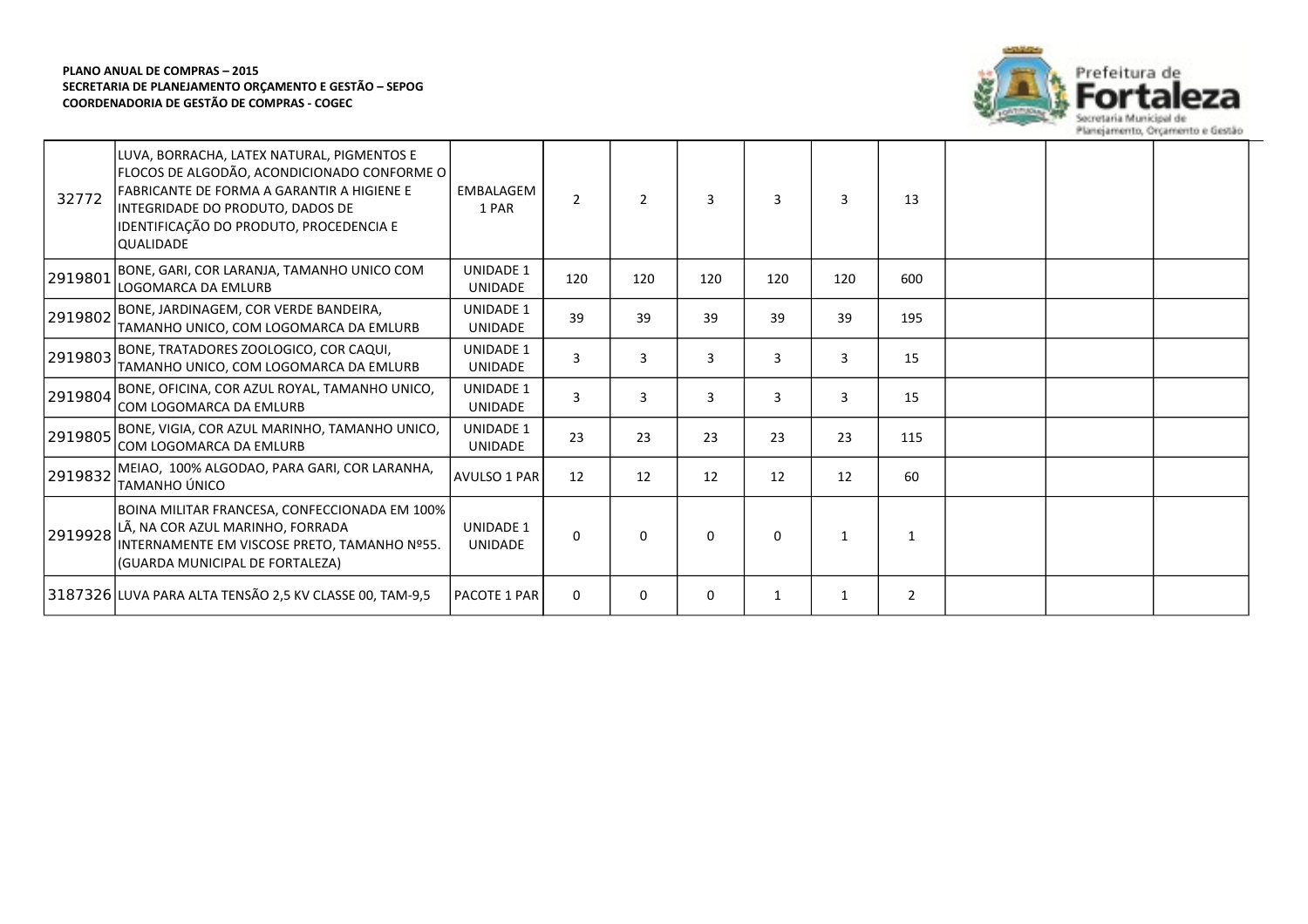

| CLASSE: | COMPOSTOS E PREPARADOS PARA LIMPEZA E POLIMENTO |
|---------|-------------------------------------------------|
| GRUPO:  | EQUIPAMENTOS E MATERIAIS PARA LIMPEZA           |

| <b>CÓDIGO</b> | <b>MATERIAL</b>                                                                                                                                                                                           | <b>UNIDADE</b>                          | <b>AGO</b> | <b>SET</b> | <b>OUT</b>     | <b>NOV</b>     | <b>DEZ</b>     | <b>TOTAL</b> | <b>ATA VIGENTE</b>                                     | <b>PREFERENCIAL</b><br>ME/EPP | <b>LICITAÇÃO EM</b><br><b>FASE DE</b><br>PREPARAÇÃO |
|---------------|-----------------------------------------------------------------------------------------------------------------------------------------------------------------------------------------------------------|-----------------------------------------|------------|------------|----------------|----------------|----------------|--------------|--------------------------------------------------------|-------------------------------|-----------------------------------------------------|
| 97            | DETERGENTE, DESENGRAXANTE, SEM PERFUME,<br>LAVAGEM MANUAL                                                                                                                                                 | <b>RECIPIENTE 1</b><br><b>LITRO</b>     | $\Omega$   | $\Omega$   | $\overline{2}$ | $\overline{2}$ | $\overline{2}$ | 6            | C-ATA DE<br>REGISTRO DE<br>PREÇOS Nº<br>15/2014        | SIM                           |                                                     |
| 162           | DETERGENTE, DESENGORDURANTE ALCALINO<br>AMONIACADO, A BASE DE DODECILBENZENO<br>SULFONATO DE MONOETANOLAMINA                                                                                              | <b>BOMBONA 5</b><br><b>LITROS</b>       | $\Omega$   | $\Omega$   | 3              | 4              | $\overline{4}$ | 11           | C-ATA DE<br><b>REGISTRO DE</b><br>PREÇOS Nº<br>15/2014 | SIM                           |                                                     |
| 164           | DETERGENTE, LIQUIDO NEUTRO CONCENTRADO, USO<br>GERAL, PRINCIPIO ATIVO ÁCIDO DODECIL BENZENO<br>SULFÔNICO E ISOTIAZOLINAS PARA CONSERVANTE                                                                 | <b>BOMBONA 5</b><br><b>LITROS</b>       | $\Omega$   | $\Omega$   | $\mathbf 0$    | $\mathbf{1}$   | $\mathbf{1}$   | $2^{\circ}$  | C-ATA DE<br><b>REGISTRO DE</b><br>PREÇOS Nº<br>15/2014 | SIM                           |                                                     |
| 168           | DETERGENTE, GELATINOSO, FRAGRÂNCIA PINHO,<br>PARA LIMPEZA GERAL, DILUIÇÃO DE 1 PARA 50                                                                                                                    | <b>BOMBONA 5</b><br><b>LITROS</b>       | $\Omega$   | $\Omega$   | $\overline{2}$ | $\overline{2}$ | $\overline{2}$ | 6            | C-ATA DE<br><b>REGISTRO DE</b><br>PREÇOS Nº<br>15/2014 | <b>SIM</b>                    |                                                     |
| 172           | DETERGENTE, LÍQUIDO, NEUTRO, PARA USO<br>DOMÉSTICO                                                                                                                                                        | <b>FRASCO 5</b><br><b>LITRO</b>         | 8          | 8          | 8              | 8              | 11             | 43           | C-ATA DE<br><b>REGISTRO DE</b><br>PREÇOS Nº<br>15/2014 | SIM                           |                                                     |
| 5951          | AGUA SANITARIA, SOLUÇÃO AQUOSA, HIPOCLÓRITO<br>DE SÓDIO OU CÁLCIO, TEOR DE CLORO ATIVO ENTRE<br>2,0% P/P A 2,5% P/P, SEM ADIÇÃO DE SUBSTANCIAS<br>CORANTES, DETERGENTES E AROMATIZANTES,<br>LIMPEZA GERAL | EMBALAGEM<br>PLÁSTICA 1<br><b>LITRO</b> | 676        | 676        | 676            | 676            | 676            | 3380         | C-ATA DE<br><b>REGISTRO DE</b><br>PREÇOS Nº<br>15/2014 | SIM                           |                                                     |
| 12476         | PEDRA SANITARIA, DESODORIZADOR SANITÁRIO,<br>CAIXA ACOPLADA, CONSISTENCIA SOLIDA, FRAGÂNCIA<br>AGRADÁVEL                                                                                                  | <b>TABLETE 50</b><br><b>GRAMAS</b>      | 23         | 23         | 23             | 23             | 25             | 117          |                                                        | <b>SIM</b>                    |                                                     |
| 12477         | PEDRA SANITARIA, TIPO PASTILHA                                                                                                                                                                            | CAIXA 12<br><b>UNIDADE</b>              | 53         | 53         | 53             | 53             | 52             | 264          |                                                        | SIM                           |                                                     |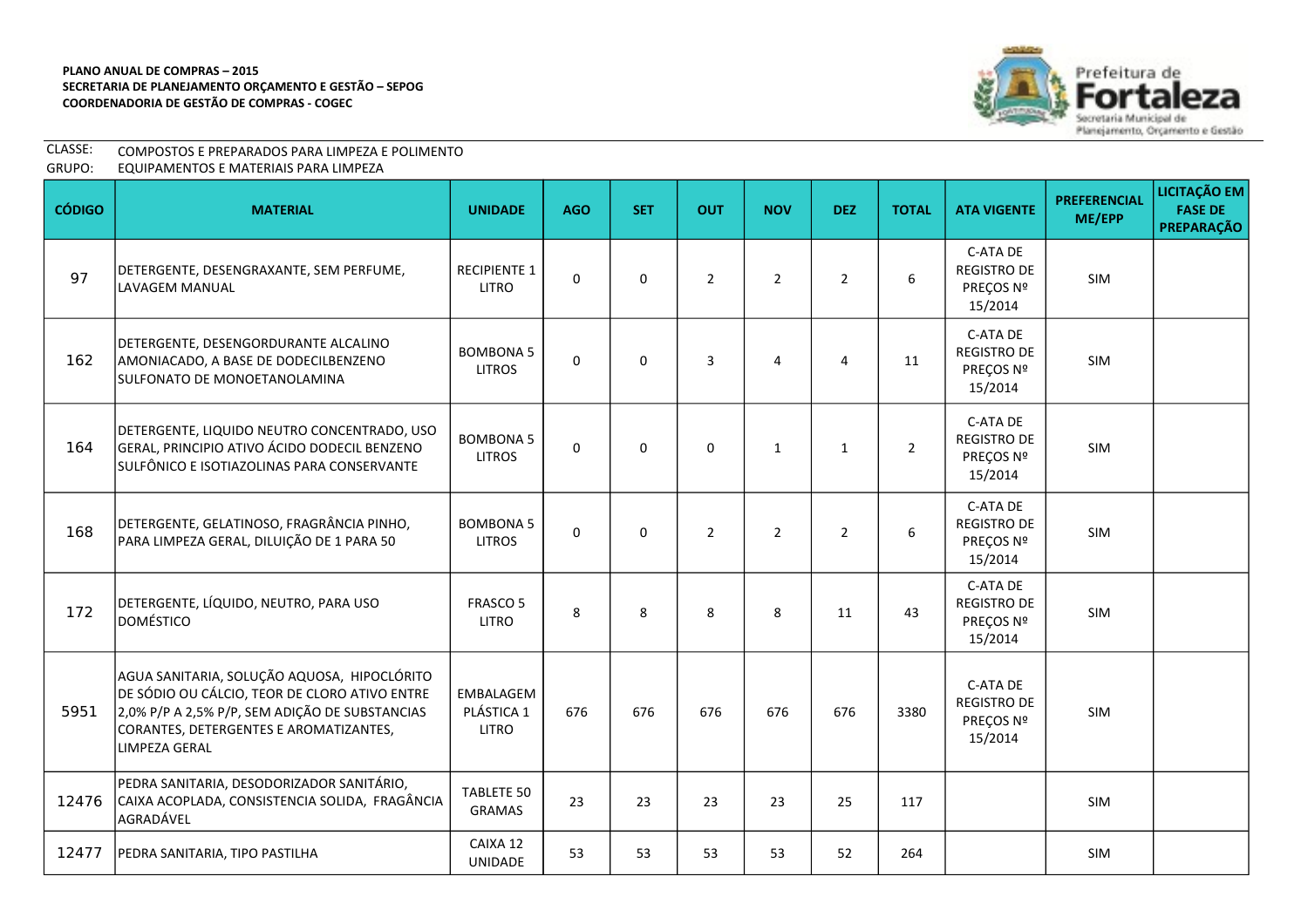

eza

| 14050 | SODA CAUSTICA, CRISTALIZADA, EM ESCAMAS                                                                                                                                          | PACOTE 500<br><b>GRAMAS</b>            | $\Omega$       | $\Omega$       | $\overline{2}$ | $\overline{2}$ | $\overline{2}$ | 6              |                                                        | SIM        |  |
|-------|----------------------------------------------------------------------------------------------------------------------------------------------------------------------------------|----------------------------------------|----------------|----------------|----------------|----------------|----------------|----------------|--------------------------------------------------------|------------|--|
| 26059 | ALCOOL, ETÍLICO, DILUÍDO, 46° INPM, EMBALAGEM<br>COM IDENTIFICAÇÃO DO PRODUTO E MARCA DO<br>FABRICANTE, USO DOMÉSTICO EM GERAL                                                   | <b>FRASCO 1000</b><br><b>MILILITRO</b> | $\overline{7}$ | $\overline{7}$ | $\overline{7}$ | $\overline{7}$ | $\overline{7}$ | 35             |                                                        | SIM        |  |
| 30819 | DESODORIZADOR DE AR, PURIFICADOR DE AMBIENTES<br>EM FORMA DE AEROSOL, NÃO CONTENDO CFC-<br>CLOROFLUORCARBONO, DUPLA AÇÃO, FRAGÂNCIA<br>AGRADÁVEL                                 | FRASCO 300<br><b>MILILITRO</b>         | $\Omega$       | $\mathbf{0}$   | $\Omega$       | $\mathbf 0$    | $\overline{2}$ | $2^{\circ}$    | C-ATA DE<br><b>REGISTRO DE</b><br>PREÇOS Nº<br>15/2014 | SIM        |  |
| 32295 | LIMPADOR, LIQUIDO, LIMPEZA RÁPIDA E<br>MANUTENÇÃO DIÁRIA DE PISOS, REMOVE GORDURAS<br>E ÓLEOS                                                                                    | <b>BOMBONA 5</b><br><b>LITROS</b>      | $\overline{3}$ | $\overline{3}$ | 3              | 4              | $\overline{4}$ | 17             |                                                        | <b>SIM</b> |  |
| 32395 | LIMPADOR MULTIUSO, INSTANTÂNEO, COMPOSTO<br>TENSOATIVO NÃO IÔNICO, COADJUVANTES, C/<br>INDICAÇÃO REGISTRO DO PRODUTO JUNTO A ANVISA<br>E AO M. DA SAÚDE                          | <b>RECIPIENTE</b><br>500 MILILITRO     | 18             | 18             | 18             | 18             | 18             | 90             |                                                        | SIM        |  |
| 32897 | SABÃO, LÍQUIDO, EMOLIENTES, AROMATIZANTE, PH<br><b>NEUTRO</b>                                                                                                                    | <b>RECIPIENTE 1</b><br><b>LITRO</b>    | 35             | 35             | 36             | 36             | 36             | 180            | C-ATA DE<br><b>REGISTRO DE</b><br>PREÇOS Nº<br>15/2014 | SIM        |  |
| 32936 | CERA, LUSTRÁVEL PISO, LIQUIDA, INCOLOR,<br>COMPOSIÇÃO CERA CARNAÚBA, PARAFINA,<br>EMULSIFICANTE, ALCALINIZANTE, AROMATIZANTE,<br>RESINA ACRÍLICA, TENSOATIVO IÔNICO, FORMALDEÍDO | GALAO 5<br><b>LITROS</b>               | $\mathbf 0$    | $\mathbf{1}$   | $\overline{2}$ | $\overline{2}$ | 2              | $\overline{7}$ |                                                        | <b>SIM</b> |  |
| 33116 | DESINFETANTE, CONCENTRADO, LIQUIDO, USO GERAL,<br>BACTERICIDA, PRINCIPIO ATIVO CLORETO DE<br>BENZALCÔNICO                                                                        | FRASCO <sub>2</sub><br><b>LITRO</b>    | 66             | 66             | 66             | 66             | 67             | 331            | C-ATA DE<br><b>REGISTRO DE</b><br>PREÇOS Nº<br>15/2014 | SIM        |  |
| 33117 | DESINFETANTE, USO GERAL, BACTERICIDA E GERMICIDA                                                                                                                                 | AVULSO 1<br><b>LITRO</b>               | 653            | 653            | 653            | 654            | 654            | 3267           | C-ATA DE<br><b>REGISTRO DE</b><br>PREÇOS Nº<br>15/2014 | SIM        |  |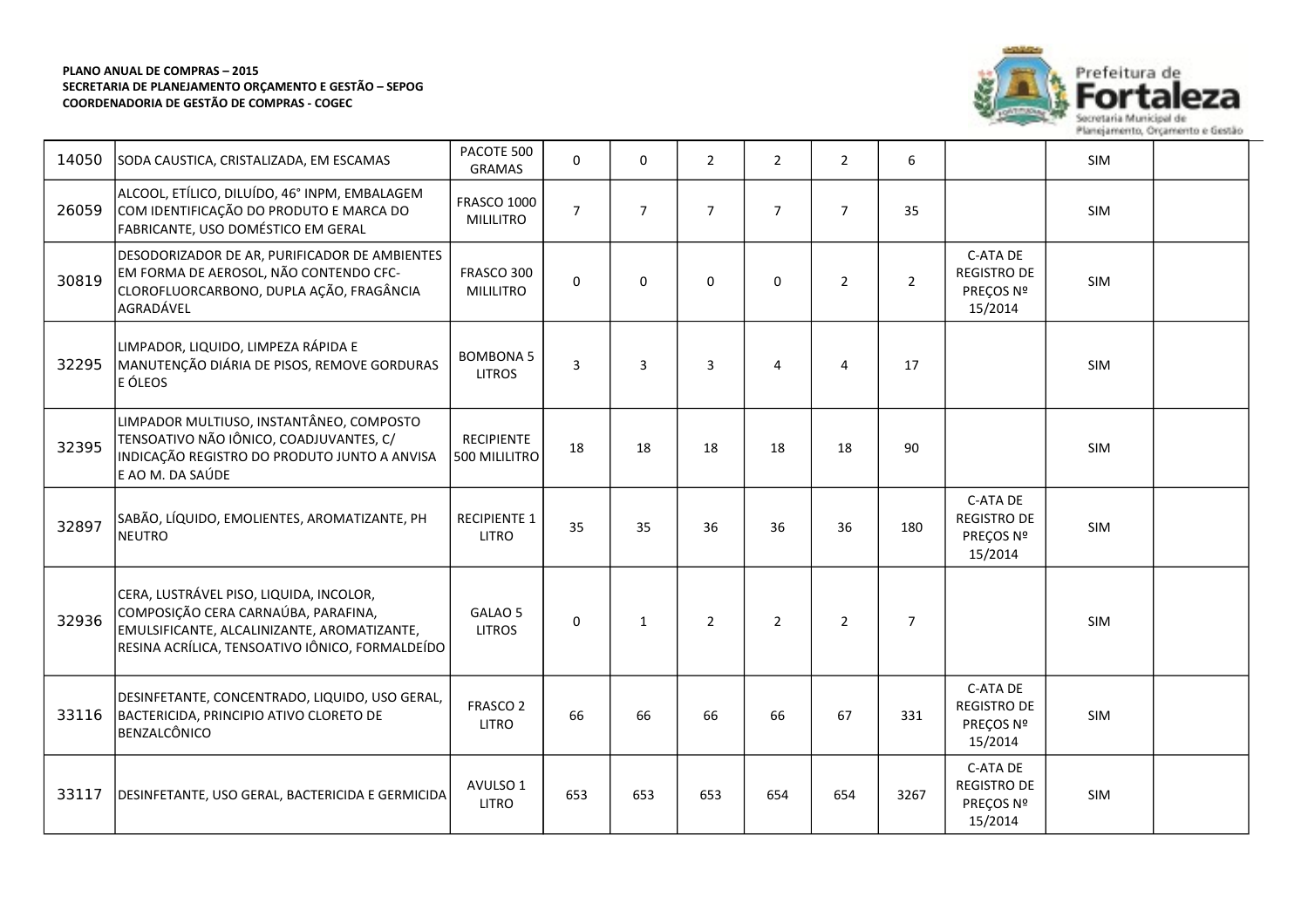┯



73

| 33249   | DESINFETANTE, LÍQUIDO, PARA DESINFECÇÃO E<br>ODORIZAÇÃO, FRAGRÂNCIA LAVANDA, FLORAL OU<br>LIMÃO, DILUIÇÃO 1 PARA 20 LITROS DE ÁGUA                                 | AVULSO 1<br><b>LITRO</b>                   | 103         | 103 | 103         | 103          | 103          | 515            | C-ATA DE<br><b>REGISTRO DE</b><br>PREÇOS Nº<br>15/2014 | SIM        |  |
|---------|--------------------------------------------------------------------------------------------------------------------------------------------------------------------|--------------------------------------------|-------------|-----|-------------|--------------|--------------|----------------|--------------------------------------------------------|------------|--|
| 33850   | ÁCIDO, MURIÁTICO, GARRAFA PLÁSTICA C/ 1000ML                                                                                                                       | <b>FRASCO 1000</b><br><b>MILILITRO</b>     | 37          | 37  | 37          | 37           | 37           | 185            | C-ATA DE<br><b>REGISTRO DE</b><br>PREÇOS Nº<br>15/2014 | SIM        |  |
| 34506   | LIMPA VIDRO, LÍQUIDO                                                                                                                                               | PLASTICA 500<br><b>MILILITRO</b>           | 9           | 9   | 9           | 9            | 10           | 46             |                                                        | SIM        |  |
| 34508   | LUSTRA MÓVEIS, FRASCO 200ML                                                                                                                                        | FRASCO 200<br><b>MILILITRO</b>             | 12          | 12  | 12          | 12           | 12           | 60             |                                                        | <b>SIM</b> |  |
| 34509   | LUSTRA MOVEIS, BASE DE SILICONE, PERFUME SUAVE,<br>SECAGEM RÁPIDA                                                                                                  | FRASCO 200<br><b>MILILITRO</b>             | 19          | 19  | 19          | 19           | 19           | 95             |                                                        | <b>SIM</b> |  |
| 34512   | SAPONACEO, EM PÓ, CLORADO, NEUTRO                                                                                                                                  | FRASCO 300<br><b>GRAMA</b>                 | 13          | 13  | 13          | 13           | 13           | 65             |                                                        | <b>SIM</b> |  |
| 2919463 | SODA CÁUSTICA EM ESCAMAS CRISTALIZADAS, LATA<br><b>COM 500G</b>                                                                                                    | <b>LATA 500</b><br><b>GRAMA</b>            | 5           | 5   | 5           | 5            | 5            | 25             |                                                        | SIM        |  |
|         | 2919473 DETERGENTE LIQUIDO CONCENTRADO, PARA PISO                                                                                                                  | GALAO 5<br><b>LITRO</b>                    | 8           | 8   | 8           | 8            | 8            | 40             | C-ATA DE<br><b>REGISTRO DE</b><br>PREÇOS Nº<br>15/2014 | SIM        |  |
| 2919495 | DETERGENTE LIQUIDO CONCENTRADO, EMBALAGEM<br>DE 500ML, (INDICAR A DILUIÇÃO)                                                                                        | GARRAFA 500<br><b>MILILITRO</b>            | 310         | 310 | 310         | 310          | 310          | 1550           | C-ATA DE<br><b>REGISTRO DE</b><br>PREÇOS Nº<br>15/2014 | SIM        |  |
| 2919498 | SHAMPOO PARA AUTOS CONCENTRADO GALÃO COM<br>5.000ML                                                                                                                | GALAO 5<br><b>LITROS</b>                   | $\mathbf 0$ | 0   | $\mathbf 0$ | $\mathbf{1}$ | $\mathbf{1}$ | $\overline{2}$ |                                                        | <b>SIM</b> |  |
| 2919519 | SABÃO EM PÓ COM 500G, COM TENSOATIVO<br>ANIÔNICO, FOSFATO ALCALINIZANTE, BRANQUEADOR<br>ÓPTICO, PERFUME, COADJUVANTE, ENZIMAS,<br>PIGMENTOS, SAL INORGÂNICO E ÁGUA | EMBALAGEM<br>PLÁSTICA 500<br><b>GRAMAS</b> | 50          | 50  | 50          | 50           | 50           | 250            | C-ATA DE<br><b>REGISTRO DE</b><br>PRECOS Nº<br>15/2014 | SIM        |  |
| 2919605 | SABÃO GELÉIA CONCENTRADO PARA PISO GALÃO COM<br>5000ML, ESSÊNCIA LAURIL, INDICAR A DILUIÇÃO                                                                        | <b>GALAO 5000</b><br><b>MILILITRO</b>      | 9           | 9   | 9           | 9            | 9            | 45             | C-ATA DE<br><b>REGISTRO DE</b><br>PREÇOS Nº<br>15/2014 | SIM        |  |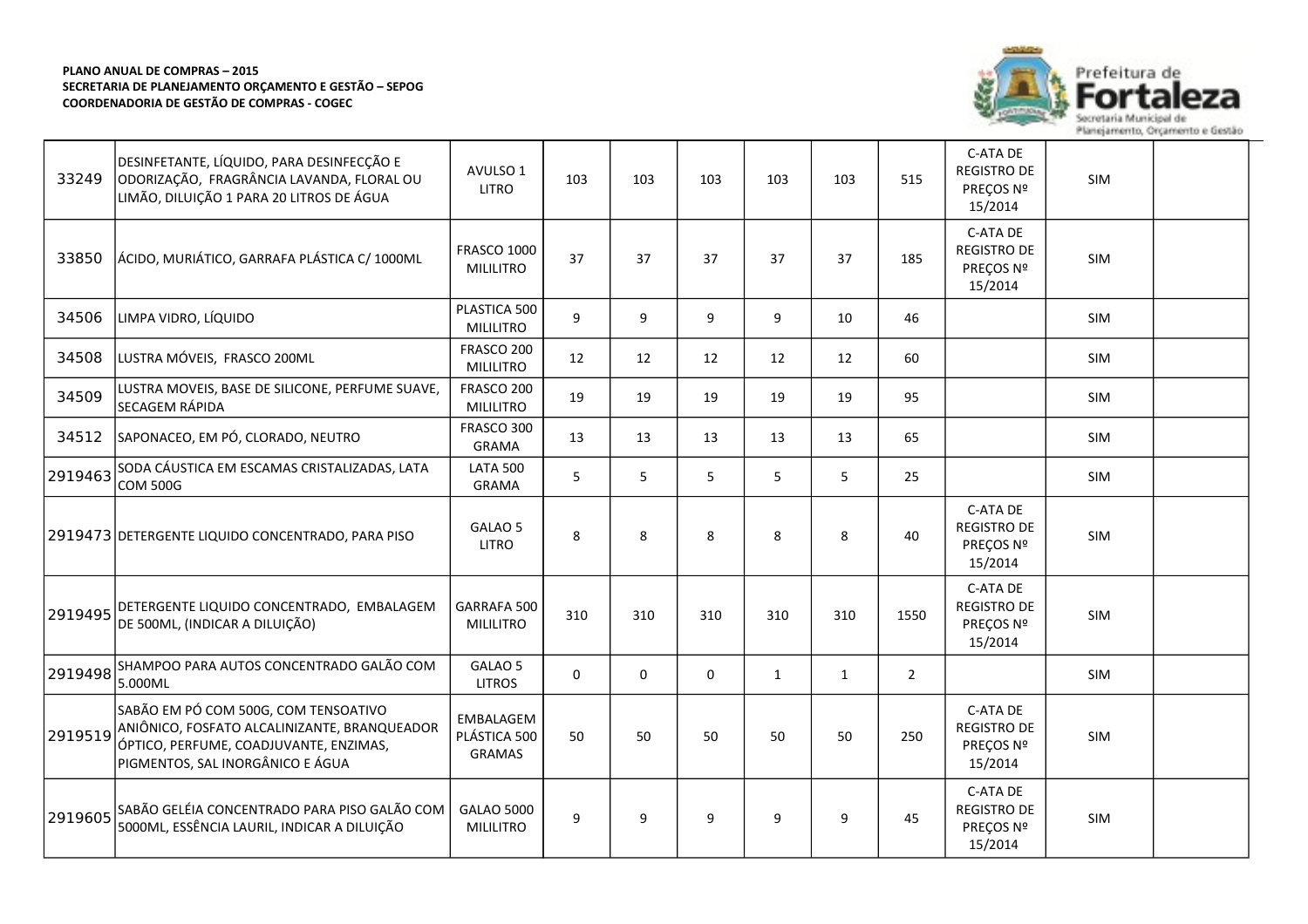

|         | POLIDOR DE ALUMÍNIO COM 500ML, ACIDO DODECIL<br>2919624 BENZENO SULFÔNICO, DODECIL SULFATO DE SÓDIO,<br>CORANTE AZUL, ESSÊNCIA E ÁGUA                                                                                              | FRASCO 500<br><b>MILILITRO</b>         | 22             | 22             | 22             | 22             | 22             | 110 |                                                        | <b>SIM</b> |  |
|---------|------------------------------------------------------------------------------------------------------------------------------------------------------------------------------------------------------------------------------------|----------------------------------------|----------------|----------------|----------------|----------------|----------------|-----|--------------------------------------------------------|------------|--|
| 2919634 | ÁLCOOL ETÍLICO HIDRATADO ENTRE 70,0 E 92,8 INPM<br>EMBALAGEM C/ 1000ML                                                                                                                                                             | <b>FRASCO 1000</b><br><b>MILILITRO</b> | 11             | 11             | 11             | 11             | 11             | 55  |                                                        | <b>SIM</b> |  |
| 2919672 | DESODORIZADOR DE AR, PURIFICADOR DE AMBIENTES<br>EM FORMA DE AEROSOL, NÃO CONTENDO CFC-<br>CLOROFLUORCARBONO, DUPLA AÇÃO, FRAGÂNCIA<br>AGRADÁVEL TUBO COM 360 ML                                                                   | NÃO<br><b>INFORMADO</b>                | 15             | 15             | 15             | 15             | 15             | 75  | C-ATA DE<br><b>REGISTRO DE</b><br>PREÇOS Nº<br>15/2014 | <b>SIM</b> |  |
| 2919757 | SAPONACEO, CREMOSO, CLORADO, NEUTRO,<br>EMBALAGEM COM IDENTIFICAÇÃO DO PRODUTO,<br>MARCA DO FABRICANTE, REGISTRO OU NOTIFICAÇÃO<br><b>NA ANVISA</b>                                                                                | FRASCO 300<br><b>GRAMA</b>             | $\overline{3}$ | 3              | $\overline{3}$ | 3              | 3              | 15  |                                                        | <b>SIM</b> |  |
| 2919842 | SABÃO, BARRA, MULTIUSO, BIODEGRADÁVEL, LIMPEZA<br>GERAL, PACOTE COM 05 BARRAS DE 200G                                                                                                                                              | PACOTE <sub>5</sub><br><b>UNIDADE</b>  | $\Omega$       | $\mathbf{1}$   | $\mathbf{1}$   | $\mathbf{1}$   | $\mathbf{1}$   | 4   | C-ATA DE<br><b>REGISTRO DE</b><br>PREÇOS Nº<br>15/2014 | <b>SIM</b> |  |
|         | DETERGENTE LIQUIDO CONCENTRADO, CONTENDO<br>2919875 GLICERINA BIODEGRADÁVEL, EM EMBALAGEM DE<br>5000ML, GALÃO                                                                                                                      | GALAO <sub>5</sub><br><b>LITRO</b>     | 6              | 6              | 6              | 6              | 6              | 30  | C-ATA DE<br><b>REGISTRO DE</b><br>PREÇOS Nº<br>15/2014 | <b>SIM</b> |  |
| 2920047 | SABÃO, GELATINOSO CONCENTRADO, PARA PISO,<br>GALÃO COM 25LITROS                                                                                                                                                                    | GALAO 25<br><b>LITROS</b>              | $\mathbf{1}$   | $\mathbf{1}$   | $\mathbf{1}$   | $\mathbf{1}$   | $\mathbf{1}$   | 5   |                                                        | SIM        |  |
|         | CERA LÍQUIDA INCOLOR COMPOSTA DE PARAFINA,<br>CERA DE CARNAÚBA, EMULSIFICANTE, ALCALINIZANTE,<br>2920575 PLASTIFICANTE, COADJUVANTE, FORMOL, PERFUME E<br>ÁGUA INDICADA P/PISOS LAVÁVEIS, INCLUSIVE<br><b>VULCAPISO E PAVIFLEX</b> | PLASTICA 850<br><b>MILILITRO</b>       | 6              | 6              | 6              | 6              | 6              | 30  |                                                        | <b>SIM</b> |  |
| 169     | DETERGENTE, NEUTRO, PARA LIMPEZA DE<br>SUPERFÍCIES, LOUÇAS E UTENSÍLIO, DILUIÇÃO 1 PARA<br>20 LITROS DE ÁGUA                                                                                                                       | AVULSO 1<br><b>LITRO</b>               | $\overline{2}$ | $\overline{2}$ | $\overline{2}$ | $\overline{2}$ | $\overline{2}$ | 10  | C-ATA DE<br><b>REGISTRO DE</b><br>PREÇOS Nº<br>15/2014 | <b>SIM</b> |  |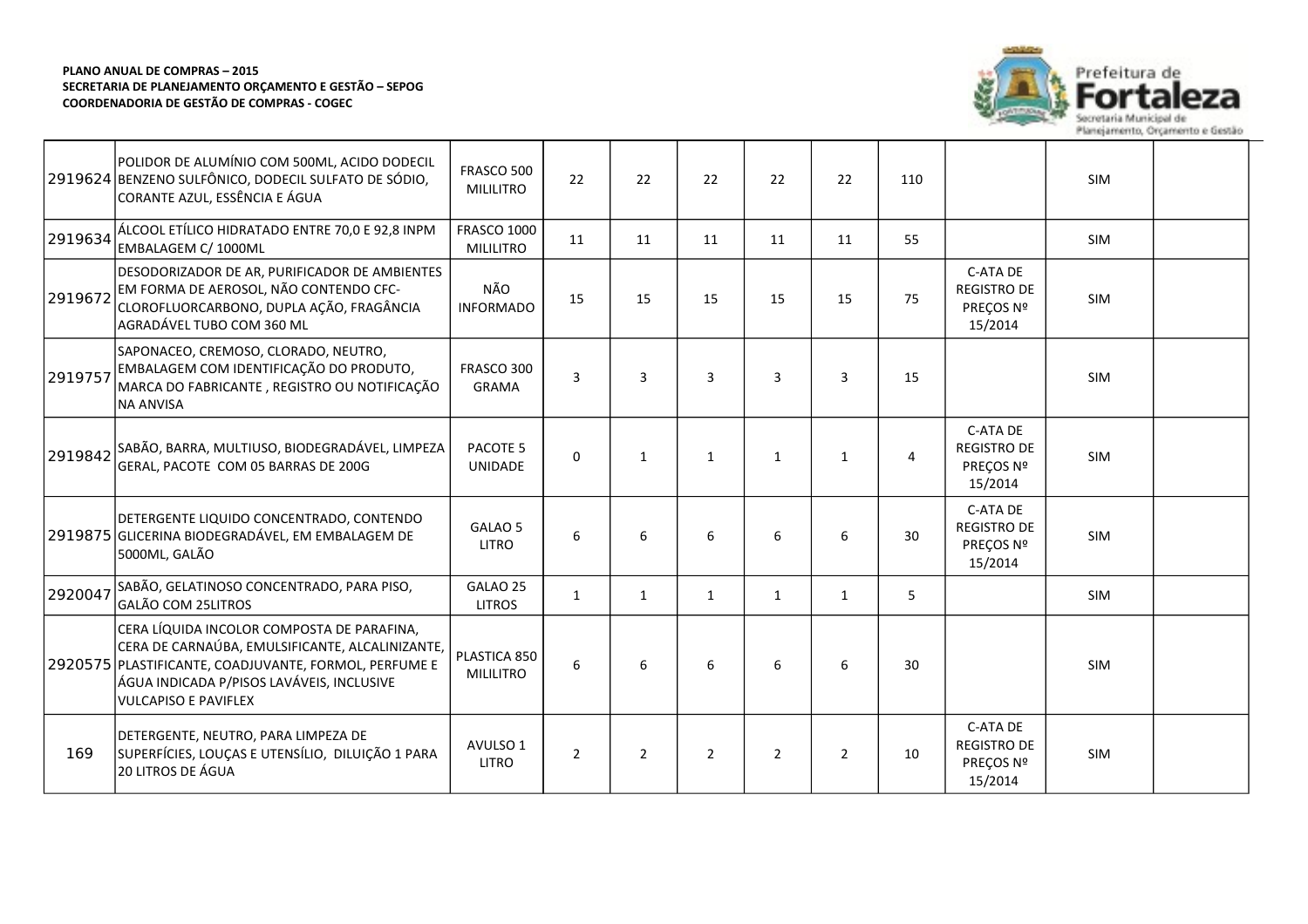

| 32396   | LIMPADOR MULTIUSO, DILUÍVEL, COM PERFUME,<br>AÇÃO PROLONGADA, PARA LIMPEZA DE PISOS E<br>AZULEJOS, FRAGRÂNCIAS LAVANDA, FLORAL, LIMÃO,<br>MARINE, PERFUME SUAVE, CAMPOS DE GIRASSOL E<br><b>FOLHAS DE BAMBU</b>   | <b>RECIPIENTE</b><br>500 MILILITRO     | $\overline{2}$ | $\overline{2}$ | $\overline{2}$ | 2              | 2              | 10           |                                                        | <b>SIM</b> |  |
|---------|-------------------------------------------------------------------------------------------------------------------------------------------------------------------------------------------------------------------|----------------------------------------|----------------|----------------|----------------|----------------|----------------|--------------|--------------------------------------------------------|------------|--|
| 32939   | CERA LÍQUIDA, COR NATURAL, PERFUMADA, CERA DE<br>CARNAÚBA E CERAS SINTÉTICAS, RESINA ACRÍLICA,<br>TENSOATIVO IÔNICO, FORMADEILDO                                                                                  | <b>RECIPIENTE 1</b><br><b>LITRO</b>    | $\overline{2}$ | $\overline{2}$ | $\overline{2}$ | $\overline{2}$ | $\overline{2}$ | 10           |                                                        | <b>SIM</b> |  |
| 33256   | DESINFETANTE, LÍQUIDO, LIMPEZA, DESINFECÇÃO E<br>CONSERVAÇÃO DE PISOS, PERFUME CONCENTRADO 1<br>PARA 50 LITROS DE ÁGUA                                                                                            | <b>FRASCO 1000</b><br><b>MILILITRO</b> | 10             | 10             | 10             | 10             | 10             | 50           | C-ATA DE<br><b>REGISTRO DE</b><br>PREÇOS Nº<br>15/2014 | <b>SIM</b> |  |
| 34511   | SAPONACEO PÓ, PINHO, EMBALGEM                                                                                                                                                                                     | FRASCO COM<br>300 GRAMAS               | $\overline{3}$ | 3              | 3              | 3              | 3              | 15           |                                                        | SIM        |  |
|         | CERA, LÍQUIDA, COR NATURAL, CERA DE CARNAUBA,<br>PARAFINA, EMULSIFICANTE, ALCALIZANTE,<br>2919984 PLASTIFICANTE, COADJUVANTE, PERFUME, ÁGUA E<br>OUTRAS SUBSTANCIAS QUIMICAS PERMITIDAS,<br>FRASCO CONTENDO 850ML | NÃO<br><b>INFORMADO</b>                | 3              | 3              | 3              | 3              | $\overline{3}$ | 15           |                                                        | <b>SIM</b> |  |
| 2920049 | DETERGENTE, LIQUIDO CONCENTRADO, COM<br><b>BACTERICDA</b>                                                                                                                                                         | GALAO 5<br>LITRO                       | $\mathbf{1}$   | $\mathbf{1}$   | $\mathbf{1}$   | $\mathbf{1}$   | $\overline{2}$ | 6            | C-ATA DE<br><b>REGISTRO DE</b><br>PREÇOS Nº<br>15/2014 | <b>SIM</b> |  |
|         | SODA CÁUSTICA EM ESCAMAS CRISTALIZADAS, POTE<br>2920165 COM 350GR COM A INDICAÇÃO DO PRODUTO JUNTO A<br>ANVISA E AO MINISTÉRIO DA SAÚDE                                                                           | <b>POTE 350</b><br><b>GRAMA</b>        | $\Omega$       | $\Omega$       | $\mathbf 0$    | 0              | $\mathbf{1}$   | $\mathbf{1}$ |                                                        | <b>SIM</b> |  |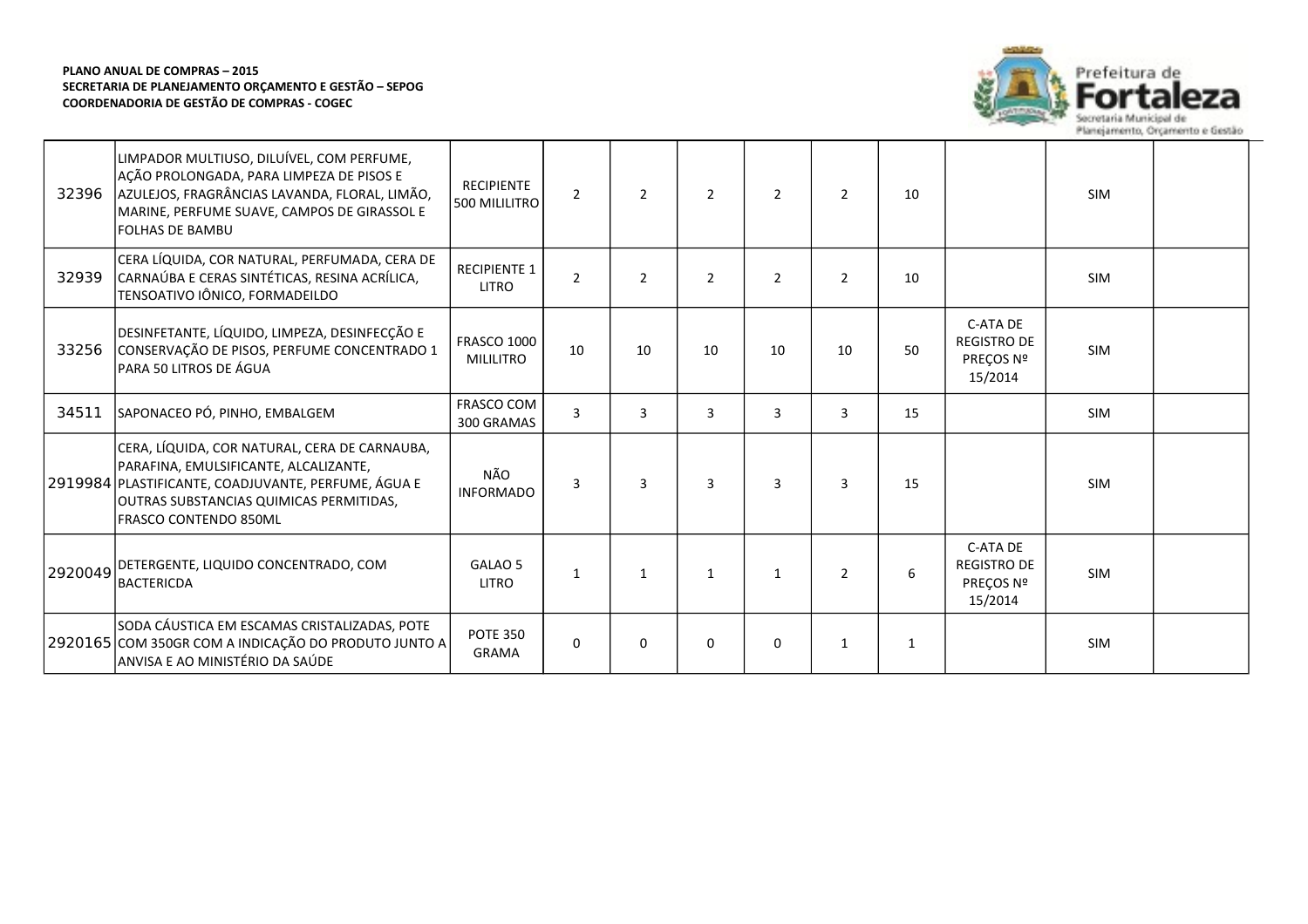

| CLASSE: | GUARNICOES DE CAMA, MESA E ARTIGOS DE PANO                     |
|---------|----------------------------------------------------------------|
| GRUPO:  | ARTIGOS, UTENSILIOS, E UTILIDADES DE USO DOMESTICO E COMERCIAL |

| <b>CÓDIGO</b> | <b>MATERIAL</b>                                                                                                                                                                            | <b>UNIDADE</b>            | <b>AGO</b> | <b>SET</b> | <b>OUT</b> | <b>NOV</b> | <b>DEZ</b> | <b>TOTAL</b> | <b>ATA VIGENTE</b> | <b>PREFERENCIAL</b><br>ME/EPP | LICITAÇÃO EM<br><b>FASE DE</b><br>PREPARAÇÃO |
|---------------|--------------------------------------------------------------------------------------------------------------------------------------------------------------------------------------------|---------------------------|------------|------------|------------|------------|------------|--------------|--------------------|-------------------------------|----------------------------------------------|
| 2937209       | COLCHONETE, PRODUZIDO DE ESPUMA POLIURETANO,<br>TECIDO 100% POLIPROPILENO, COM DIMENSÕES<br>ALTURA 180CM, LARGURA 60CM E 5CM DE<br>ESPESSURA. DENSIDADE D-23                               | EMBALAGEM<br>1 UNIDADE    | 800        | 800        | 800        | 800        | 800        | 4000         |                    | <b>SIM</b>                    |                                              |
| 3149614       | COBERTOR, MANTAS EM TECELAGEM 100% ALGODÃO<br>LISA OU LISTRADAS, PENTE 22, 03 NA TRAMA, FLOCOS<br>COM FIOS NAS TERMINAÇÕES, TAMANHO 2,20M X<br>1,50M                                       | EMBALAGEM<br>1 UNIDADE    | 600        | 600        | 600        | 600        | 600        | 3000         |                    | <b>SIM</b>                    |                                              |
| 3149627       | REDES POPULARES LISAS OU LISTRADAS, PENTE 22, 03<br>NO HORDUME E 02 NA TRAMA, CORDÃO TORCIDO,<br>TAMANHO 2,50M DE CUMPRIMENTO POR 1,60M DE<br>LARGURA, SEM VARANDA, COM 20 PARES DE PUNHOS | FARDO 20<br><b>PACOTE</b> | 600        | 600        | 600        | 600        | 600        | 3000         |                    | <b>SIM</b>                    |                                              |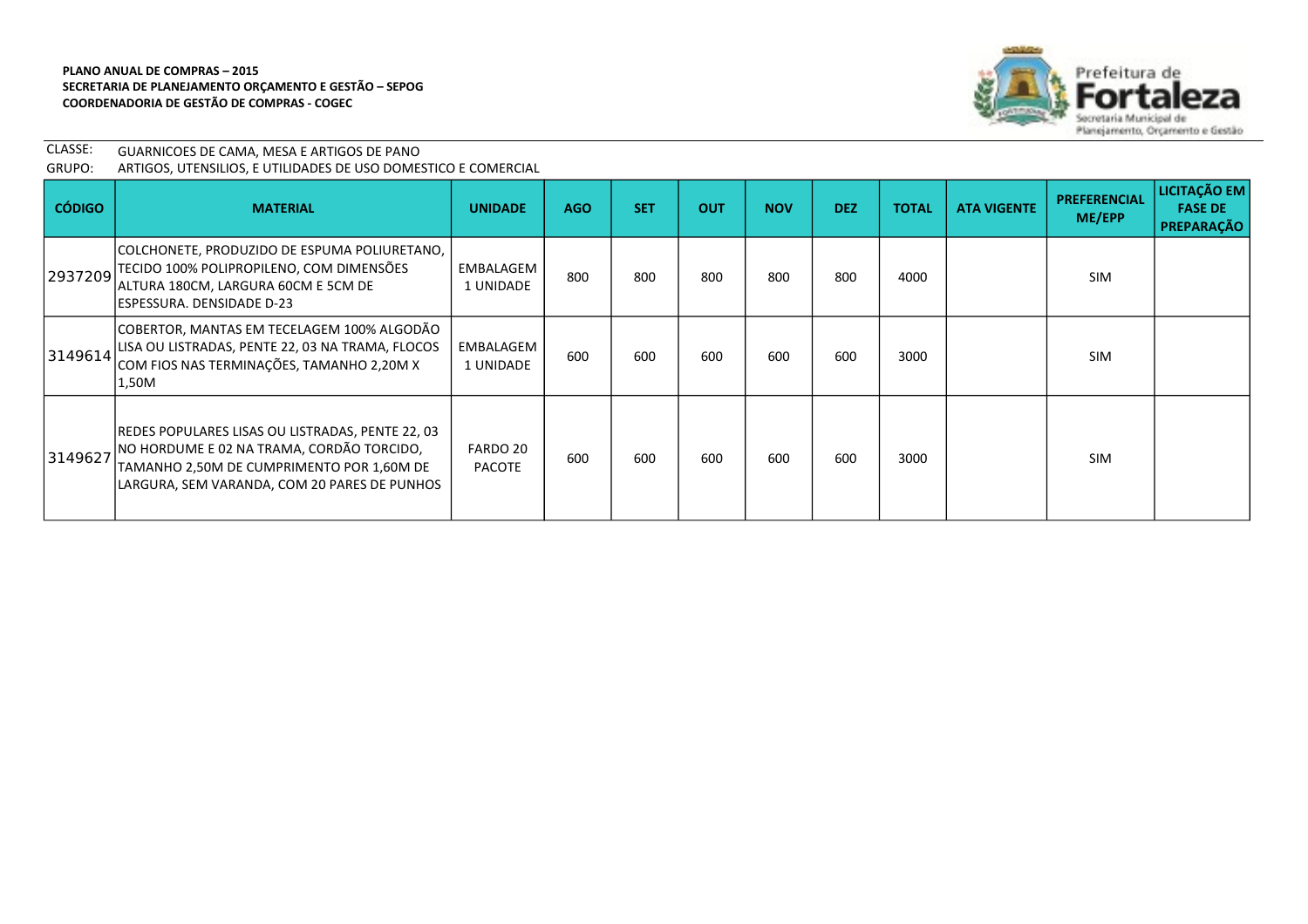

CLASSE: IMPRESSOS OFICIAIS

# GRUPO: ARTIGOS E UTENSILIOS DE ESCRITORIO

| <b>CÓDIGO</b> | <b>MATERIAL</b>                                                                                                                                                                                                                            | <b>UNIDADE</b>             | <b>AGO</b>     | <b>SET</b>     | <b>OUT</b>     | <b>NOV</b>     | <b>DEZ</b> | <b>TOTAL</b> | <b>ATA VIGENTE</b> | <b>PREFERENCIAL</b><br>ME/EPP | <b>LICITAÇÃO EM</b><br><b>FASE DE</b><br><b>PREPARAÇÃO</b> |
|---------------|--------------------------------------------------------------------------------------------------------------------------------------------------------------------------------------------------------------------------------------------|----------------------------|----------------|----------------|----------------|----------------|------------|--------------|--------------------|-------------------------------|------------------------------------------------------------|
| 11054         | BLOCO, PARA RECADOS E ANOTAÇÕES, EXCLUSIVO DO<br>PRESIDENTE, COM BRASÃO E TIMBRE DO<br>ÓRGÃO/ENTIDADE, COR ROSA, 10,5 X 8 CM                                                                                                               | BLOCO 100<br><b>FOLHA</b>  | 10             | 10             | 10             | 10             | 10         | 50           |                    | <b>SIM</b>                    |                                                            |
| 33448         | LIVRO DE ATA, 320 X 220MM, PAUTADO 100 FOLHAS,<br>NUMERADO TIPOGRAFICAMENTE, GRAMATURA 75<br>GR/M2, PAPEL ALTA ALVURA, SEM MARGEM, CAPA<br>DURA, COR PRETA                                                                                 | AVULSO 1<br>UNIDADE        | 6              | 6              | 6              | 6              | 6          | 30           |                    | <b>SIM</b>                    |                                                            |
| 33449         | LIVRO DE ATA, 320 X 220MM, CONTENDO 200 FOLHAS,<br>NUMERADO TIPOGRAFICAMENTE, PAUTADO,<br>GRAMATURA 75 GR/M2, PAPEL DE ALTA ALVURA, SEM<br>MARGEM, CAPA DURA NA COR PRETA                                                                  | AVULSO 1<br><b>UNIDADE</b> | 3              | 3              | 3              | 3              | 3          | 15           |                    | <b>SIM</b>                    |                                                            |
| 34903         | CAPA DE PROCESSO, CARTOLINA 60G, COR AZUL,<br>MEDINDO 32 X 47 CM, IMPRESSÃO 1 X 0 COR PRETA                                                                                                                                                | AVULSO 1<br><b>UNIDADE</b> | 5              | 5              | 5              | 5              | 5          | 25           |                    | SIM                           |                                                            |
| 2919695       | LIVRO DE ATA COM 100FLS, COM CAPA E CONTRACAPA<br>DE PAPELÃO, REVESTINDO EM PAPEL OFF/SET, PRETO,<br>COM FOLHAS INTERNAS PAUTADA, NUMERADA E SEM<br>lMARGEM COM 56GM MEDINDO 217MMX310MM                                                   | AVULSO 1<br><b>UNIDADE</b> | $\overline{2}$ | $\overline{2}$ | $\overline{2}$ | $\overline{2}$ | 2          | 10           |                    | <b>SIM</b>                    |                                                            |
| 2919769       | BOLETIM DE OCORRÊNCIA DE ACIDENTE DE TRÂNSITO<br>(BOAT) COM 100 FLS CADA, COM NUMERAÇÃO<br>COMEÇANDO DO Nº INFORMADO PELO ÓRGÃO AMC,<br>TAMANHO - A4- PB - 1 VIA. (CONFORME MODELO<br>APRESENTADO PELA AUTARQUIA MUNICIPAL DE<br>TRANSITO) | NÃO<br><b>INFORMADO</b>    | 6              | 6              | 6              | 6              | 6          | 30           |                    | <b>SIM</b>                    |                                                            |
| 2937344       | FOLHA, PAPEL BRANCO, 60KG, MEDINDO 40CM X<br>29,70CM, PARA CAPA DE PROCESSO                                                                                                                                                                | AVULSO 1<br>UNIDADE        | 200            | 200            | 200            | 200            | 200        | 1000         |                    | <b>SIM</b>                    |                                                            |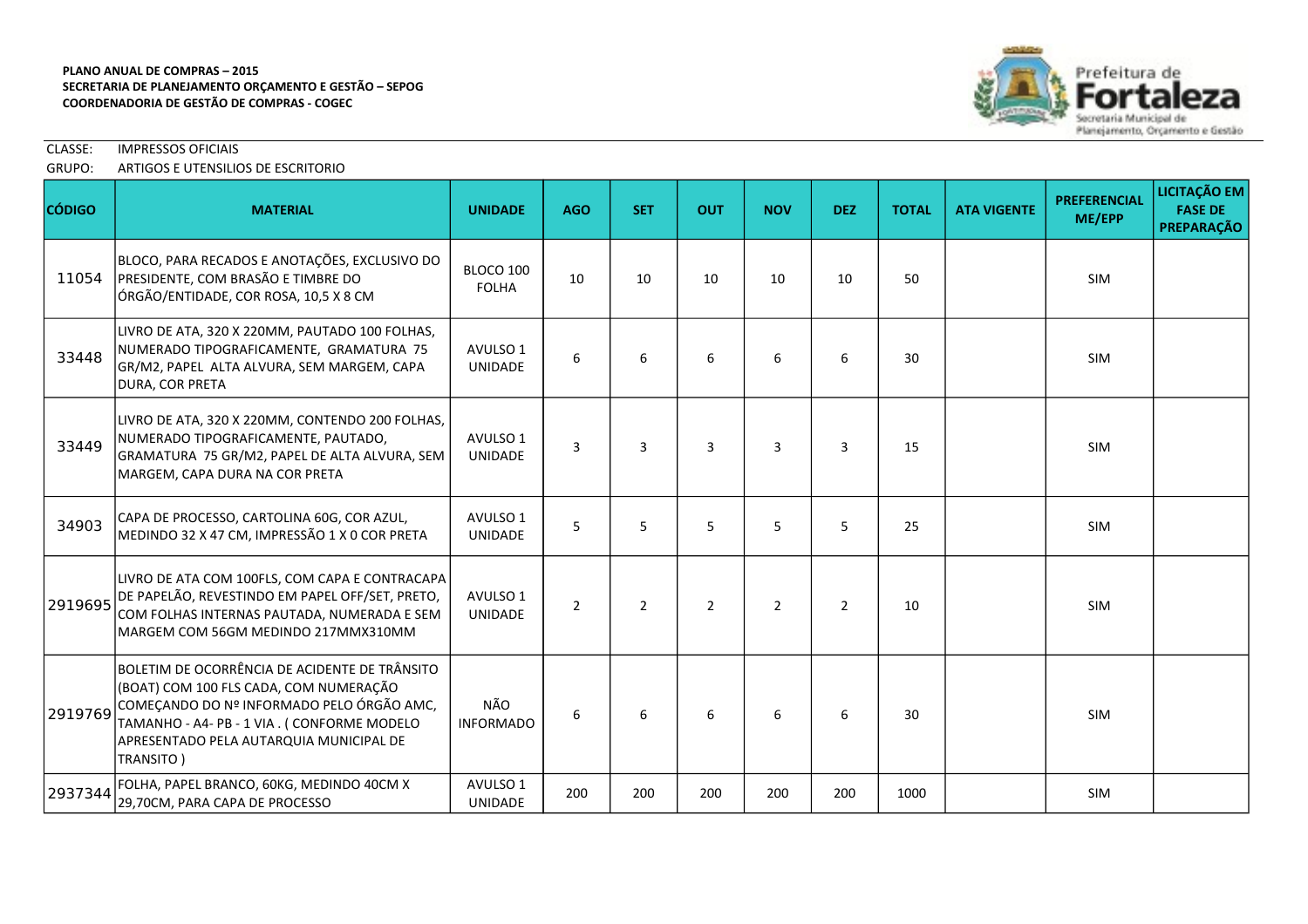

# CLASSE: LAMPADAS ELETRICAS

# GRUPO: APARELHOS DE ILUMINAÇÃO E LÂMPADAS

| <b>CÓDIGO</b> | <b>MATERIAL</b>                                                             | <b>UNIDADE</b>                     | <b>AGO</b>     | <b>SET</b>     | <b>OUT</b>     | <b>NOV</b>     | <b>DEZ</b>     | <b>TOTAL</b>   | <b>ATA VIGENTE</b> | <b>PREFERENCIAL</b><br>ME/EPP | LICITAÇÃO EM<br><b>FASE DE</b><br>PREPARAÇÃO |
|---------------|-----------------------------------------------------------------------------|------------------------------------|----------------|----------------|----------------|----------------|----------------|----------------|--------------------|-------------------------------|----------------------------------------------|
| 31468         | LAMPADA, ELETRÔNICA, 20 WATTS                                               | <b>UNIDADE 1</b><br><b>UNIDADE</b> | 14             | 14             | 14             | 14             | 14             | 70             |                    |                               |                                              |
| 32980         | LÂMPADA FLUORESCENTE, 40 WATTS, COR BRANCA                                  | CAIXA 24<br><b>UNIDADE</b>         | 9              | 9              | 9              | 9              | 9              | 45             |                    |                               |                                              |
| 32984         | LÂMPADA FLUORESCENTE, TUBULAR, 40 W, BRANCA                                 | <b>UNIDADE 1</b><br><b>UNIDADE</b> | $\overline{2}$ | $\overline{2}$ | $\overline{2}$ | $\overline{2}$ | $\overline{2}$ | 10             |                    |                               |                                              |
| 2919860       | LÂMPADA FLUORESCENTE COMP TWISTER 20W CDL<br>CERTIFICADO PROCEL INMETRO     | <b>EMBALAGEM</b><br>1 UNIDADE      | 4              | 4              | 4              | 4              | 4              | 20             |                    |                               |                                              |
| 2919861       | LÂMPADA FLUORESCENTE LD PLUS 40W CERTIFICADO<br><b>PROCEL INMETRO</b>       | <b>EMBALAGEM</b><br>1 UNIDADE      | 3              | 3              | 3              | 3              | 3              | 15             |                    |                               |                                              |
| 2919862       | LÂMPADA FLUORESCENTE LD PLUS 20W CERTIFICADO<br><b>PROCEL INMETRO</b>       | <b>EMBALAGEM</b><br>1 UNIDADE      | 5              | 5              | 5              | 5              | 5              | 25             |                    |                               |                                              |
| 31482         | LAMPADA, ELETRÔNICA, COR BRANCA, 15 WATTS,<br><b>BASE E27</b>               | <b>UNIDADE 1</b><br><b>UNIDADE</b> | 3              | 3              | 3              | 3              | 3              | 15             |                    |                               |                                              |
| 32978         | LÂMPADA FLUORESCENTE, T5, 28 W, 220 V                                       | <b>UNIDADE 1</b><br><b>UNIDADE</b> | 0              | $\mathbf 0$    | $\mathbf 0$    | $\mathbf{1}$   | 1              | $\overline{2}$ |                    |                               |                                              |
| 32983         | LÂMPADA FLUORESCENTE, TUBULAR, 20 W, BRANCA                                 | <b>UNIDADE 1</b><br><b>UNIDADE</b> | 0              | $\mathbf 0$    | $\overline{2}$ | $\overline{2}$ | $\overline{2}$ | 6              |                    |                               |                                              |
|               | 2937302 LÂMPADA FLUORESCENTE, 25W, 3U, BRANCA                               | <b>UNIDADE 1</b><br><b>UNIDADE</b> | 113            | 113            | 113            | 113            | 113            | 565            |                    |                               |                                              |
| 2937369       | LAMPADA, ELETRÔNICA, EM BASTÃO, COR BRANCO<br>MORNO, BASE E-27, 30 W, 220 V | <b>UNIDADE 1</b><br><b>UNIDADE</b> | $\mathbf{1}$   | 1              | $\mathbf{1}$   | $\mathbf{1}$   | 1              | 5              |                    |                               |                                              |
|               | 3149526 LÂMPADA FLUORESCENTE DE 18W T8                                      | <b>UNIDADE 1</b><br><b>UNIDADE</b> | 3              | 3              | 3              | 3              | 3              | 15             |                    |                               |                                              |
|               | 3149527 LÂMPADA FLUORESCENTE DE 36W T8                                      | <b>UNIDADE 1</b><br><b>UNIDADE</b> | 3              | 3              | 3              | 3              | 3              | 15             |                    |                               |                                              |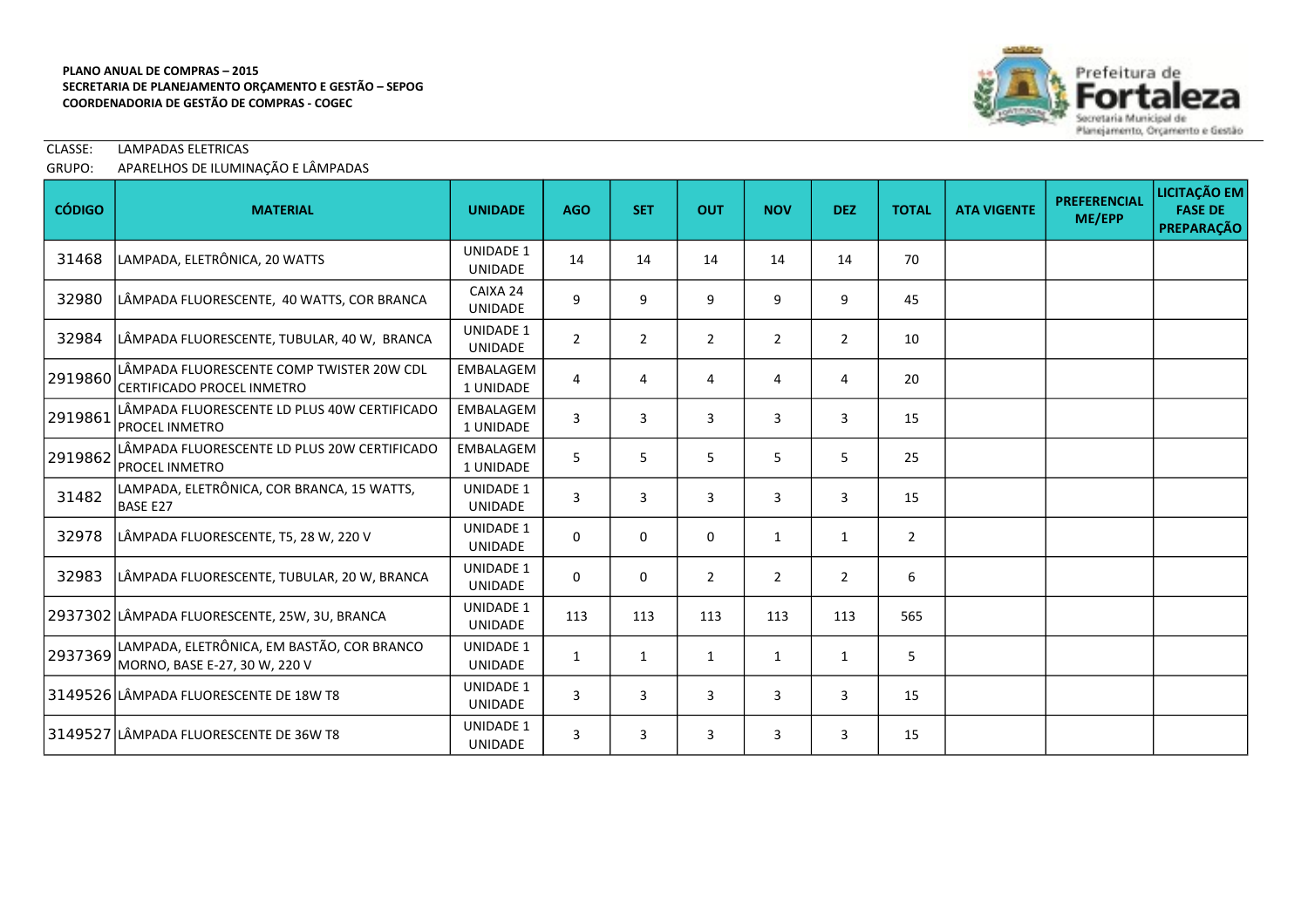

CLASSE: PINCEIS PARA ARTISTAS E PINTORES

# GRUPO: PINCEIS, TINTAS, VEDANTES E ADESIVOS

| <b>CÓDIGO</b> | <b>MATERIAL</b>                                                                                                                                                                                        | <b>UNIDADE</b>                     | <b>AGO</b>     | <b>SET</b>     | <b>OUT</b>     | <b>NOV</b>     | <b>DEZ</b>     | <b>TOTAL</b>   | <b>ATA VIGENTE</b> | <b>PREFERENCIAL</b><br>ME/EPP | LICITAÇÃO EM<br><b>FASE DE</b><br><b>PREPARAÇÃO</b> |
|---------------|--------------------------------------------------------------------------------------------------------------------------------------------------------------------------------------------------------|------------------------------------|----------------|----------------|----------------|----------------|----------------|----------------|--------------------|-------------------------------|-----------------------------------------------------|
| 34449         | PINCEL PARA QUADRO BRANCO, PONTA<br>INDEFORMAVEL, SEM RESÍDUOS AO APAGAR, COR<br>VERMELHA, COMPRIMENTO MÉDIO 10 CM, GRAVADO<br>NO CORPO MARCA DO FABRICANTE                                            | <b>UNIDADE 1</b><br><b>UNIDADE</b> | 5              | 5              | 5              | 5              | 5              | 25             |                    | <b>SIM</b>                    |                                                     |
| 13972         | PINCEL, CERDA NATURAL MACIA, CABO PLÁSTICO,<br>FORMATO REDONDO, N° 2                                                                                                                                   | <b>UNIDADE 1</b><br>UNIDADE        | 11             | 11             | 11             | 11             | 11             | 55             |                    | <b>SIM</b>                    |                                                     |
| 13973         | PINCEL, CERDA NATURAL MACIA, CABO PLÁSTICO,<br>FORMATO REDONDO N° 8                                                                                                                                    | <b>UNIDADE 1</b><br><b>UNIDADE</b> | 20             | 20             | 20             | 20             | 20             | 100            |                    | <b>SIM</b>                    |                                                     |
| 31149         | TRINCHA, DUPLA, EM NYLON SINTÉTICO 1"                                                                                                                                                                  | <b>UNIDADE 1</b><br><b>UNIDADE</b> | 0              | 0              | 0              | $\mathbf{1}$   | $\mathbf{1}$   | $\overline{2}$ |                    | SIM                           |                                                     |
| 31239         | ROLO PARA PINTURA, ESPUMA, 5CM, POLIÉSTER PARA<br>PINTURAS DE PAREDES                                                                                                                                  | <b>UNIDADE 1</b><br>UNIDADE        | $\overline{2}$ | $\overline{2}$ | $\overline{2}$ | 2              | $\overline{2}$ | 10             |                    | <b>SIM</b>                    |                                                     |
| 31242         | ROLO PARA PINTURA, LÃ, 15 CM                                                                                                                                                                           | <b>UNIDADE 1</b><br><b>UNIDADE</b> | 12             | 12             | 12             | 12             | 12             | 60             |                    | SIM                           |                                                     |
| 34448         | PINCEL PARA QUADRO BRANCO, SISTEMA DE TINTA<br>LÍQUIDA COM ACIONADOR TRASEIRO, TINTA À BASE<br>DE ÁLCOOL ETÍLICO, PIGMENTO RESISTENTE À ÁGUA E<br>DESCOLORAÇÃO AO SECAR, COR AZUL, VALIDADE 2<br>lanos | <b>UNIDADE 1</b><br><b>UNIDADE</b> | 6              | 6              | 6              | 6              | 6              | 30             |                    | <b>SIM</b>                    |                                                     |
| 2919854       | PINCEL DE PAREDE, 395 21/2 POLEGADA, TIPO<br>TRINCHA, CERDAS, CABO PLÁSTICO, UNIDADE                                                                                                                   | AVULSO 1<br>UNIDADE                | 0              | $\mathbf 0$    | 0              | $\mathbf 0$    | $\mathbf{1}$   | $\mathbf{1}$   |                    | <b>SIM</b>                    |                                                     |
| 2920100       | PINCEL, CERDA BRANCA, CABO PLASTICO, FORMATO<br>CHATO, N° 14                                                                                                                                           | <b>UNIDADE 1</b><br>UNIDADE        | 13             | 13             | 13             | 13             | 13             | 65             |                    | SIM                           |                                                     |
| 2920101       | PINCEL, CERDA BRANCA, CABO PLASTICO, FORMATO<br>CHATO, N° 22                                                                                                                                           | <b>UNIDADE 1</b><br>UNIDADE        | 15             | 15             | 15             | 15             | 15             | 75             |                    | <b>SIM</b>                    |                                                     |
| 2920105       | PINCEL, CERDA NATURAL MACIA, CABO PLÁSTICO,<br>FORMATO REDONDO, N°20                                                                                                                                   | <b>UNIDADE 1</b><br>UNIDADE        | 6              | 6              | 6              | 6              | 6              | 30             |                    | <b>SIM</b>                    |                                                     |
|               | 3149376 CABO PARA ROLO DE LÃ 23CM                                                                                                                                                                      | <b>UNIDADE 1</b><br><b>UNIDADE</b> | $\overline{2}$ | $\overline{2}$ | $\overline{2}$ | $\overline{2}$ | $\overline{2}$ | 10             |                    | <b>SIM</b>                    |                                                     |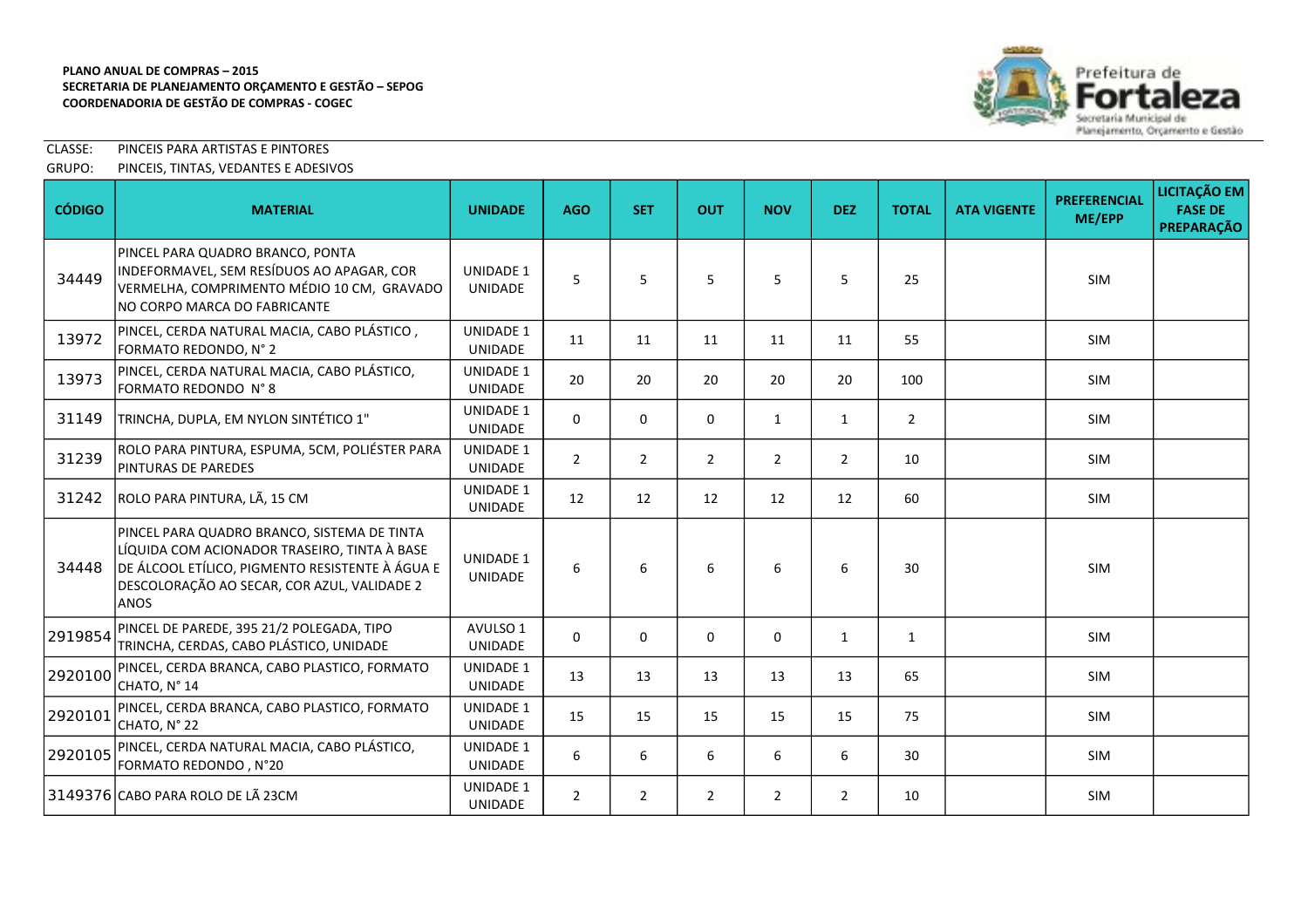

CLASSE: PNEUS E CAMARAS DE AR, EXCETO AERONAVES

GRUPO: PNEUS E CAMARAS

| <b>CÓDIGO</b> | <b>MATERIAL</b>                                                                                                                                                              | <b>UNIDADE</b>                     | <b>AGO</b>   | <b>SET</b>   | <b>OUT</b>   | <b>NOV</b>   | <b>DEZ</b>   | <b>TOTAL</b>   | <b>ATA VIGENTE</b> | <b>PREFERENCIAL</b><br>ME/EPP | LICITAÇÃO EM<br><b>FASE DE</b><br><b>PREPARAÇÃO</b> |
|---------------|------------------------------------------------------------------------------------------------------------------------------------------------------------------------------|------------------------------------|--------------|--------------|--------------|--------------|--------------|----------------|--------------------|-------------------------------|-----------------------------------------------------|
| 17807         | CAMARA DE AR, 120/80, RAIO 18, TRASEIRO,<br>MOTOCICLETA, ABNT                                                                                                                | UNIDADE 1<br><b>UNIDADE</b>        | 4            | 4            | 4            | 4            | 4            | 20             |                    |                               |                                                     |
| 17810         | CAMARA DE AR, DE AR 21 DIANTEIRO, 80.90, RAIO 21<br>PARA MOTOCICLETA, ABNT                                                                                                   | <b>UNIDADE 1</b><br>UNIDADE        | $\mathbf{0}$ | $\mathbf{0}$ | $\Omega$     | $\Omega$     | 1            | $\mathbf{1}$   |                    |                               |                                                     |
| 29840         | PNEU, RADIAL, RAIO 13, DIMENSÃO 175/70, PRAZO DE<br>VALIDADE NO MOMENTO DA ENTREGA COM NO<br>MÍNIMO 80% DO PRAZO DETERMINADO PELO<br><b>FABRICANTE</b>                       | UNIDADE 1<br><b>UNIDADE</b>        | $\Omega$     | 0            | $\mathbf 0$  | $\mathbf 0$  | 1            | $\mathbf{1}$   |                    |                               | <b>SIM</b>                                          |
| 29842         | PNEU, RADIAL, RAIO 13, DIMENSÃO 165/70, PRAZO DE<br>VALIDADE NO MOMENTO DA ENTREGA COM NO<br>MÍNIMO 80% DO PRAZO DETERMINADO PELO<br><b>FABRICANTE</b>                       | <b>UNIDADE 1</b><br>UNIDADE        | $\mathbf{1}$ | $\mathbf{1}$ | $\mathbf{1}$ | $\mathbf{1}$ | $\mathbf{1}$ | 5              |                    |                               | <b>SIM</b>                                          |
| 30097         | PNEU, RADIAL, RAIO 14, DIMENSÃO 185/70, PRAZO DE<br>VALIDADE NO MOMENTO DA ENTREGA COM NO<br>MÍNIMO 80% DO PRAZO DETERMINADO PELO<br><b>FABRICANTE</b>                       | <b>UNIDADE 1</b><br><b>UNIDADE</b> | $\Omega$     | $\Omega$     | $\Omega$     | $\mathbf{1}$ | 1            | $\overline{2}$ |                    |                               | <b>SIM</b>                                          |
| 30102         | PNEU, RADIAL, RAIO 15, DIMENSÃO 195/60, PRAZO<br>DE VALIDADE NO MOMENTO DA ENTREGA COM NO<br>MÍNIMO 80% DO PRAZO DETERMINADO PELO<br><b>FABRICANTE</b>                       | <b>UNIDADE 1</b><br>UNIDADE        | $\mathbf{0}$ | $\Omega$     | $\Omega$     | $\mathbf{1}$ | 1            | $\overline{2}$ |                    |                               | <b>SIM</b>                                          |
| 30105         | PNEU, CONVENCIONAL, TRASEIRO, MOTOCICLETA,<br>RAIO 17, DIMENSÃO 120X90, PRAZO DE VALIDADE NO<br>MOMENTO DA ENTREGA COM NO MÍNIMO 80% DO<br>PRAZO DETERMINADO PELO FABRICANTE | UNIDADE 1<br><b>UNIDADE</b>        | 0            | 0            | $\Omega$     | $\Omega$     | $\mathbf{1}$ | $\mathbf{1}$   |                    |                               | <b>SIM</b>                                          |
| 30232         | PNEU, RADIAL, RAIO 14, DIMENSÃO 185/60, PRAZO DE<br>VALIDADE NO MOMENTO DA ENTREGA COM NO<br>MÍNIMO 80% DO PRAZO DETERMINADO PELO<br><b>FABRICANTE</b>                       | <b>UNIDADE 1</b><br><b>UNIDADE</b> | 0            | $\mathbf{1}$ | $\mathbf{1}$ | $\mathbf{1}$ | $\mathbf{1}$ | 4              |                    |                               | <b>SIM</b>                                          |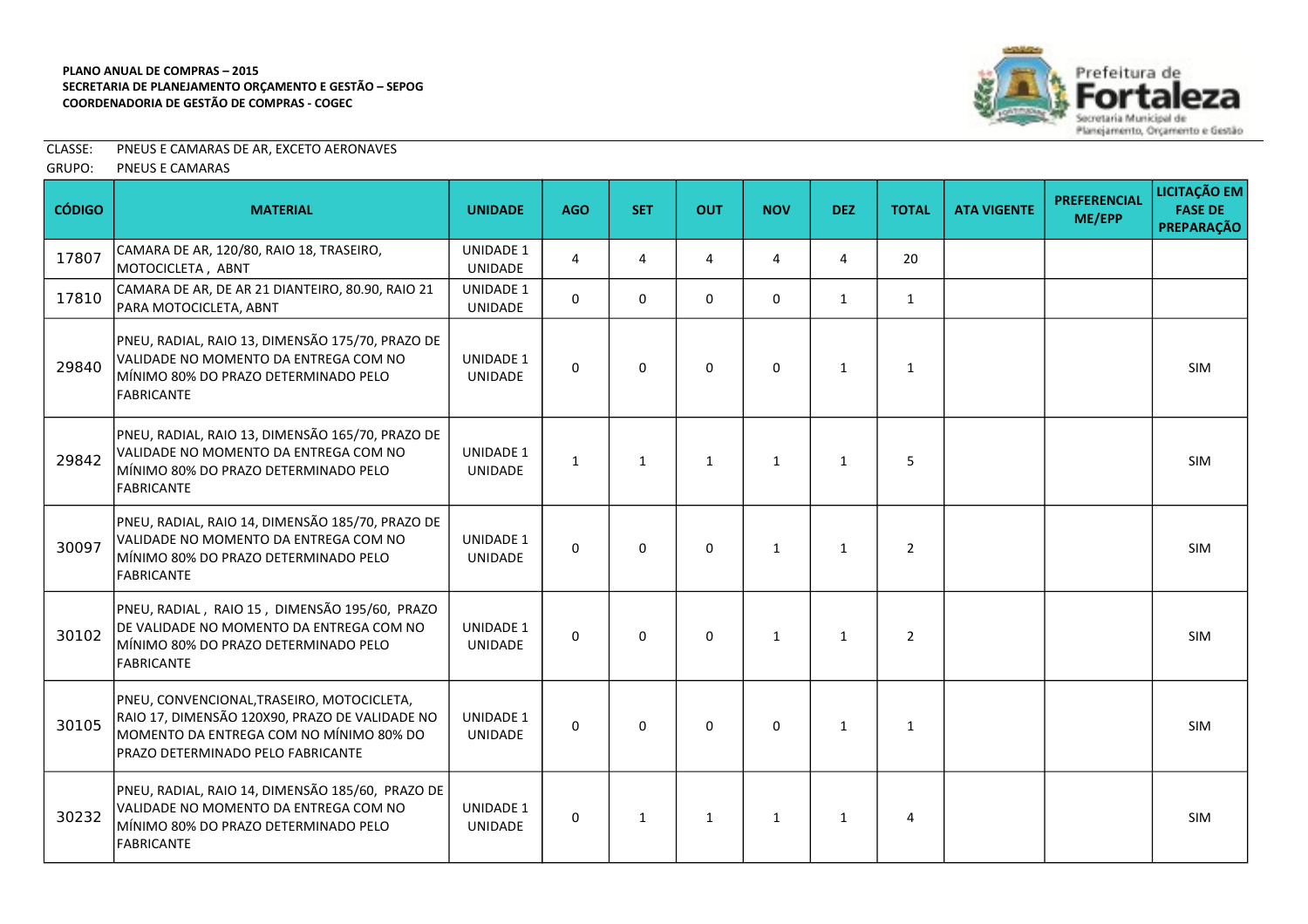

| 2919750 | CAMARA DE AR, PARA USO EM MOTOCICLETAS, 400 X<br>18 TRASEIRA, REFORCADA CONFORME NBRS                                                                                                        | <b>UNIDADE 1</b><br><b>UNIDADE</b> | 0        | 0 | $\Omega$ | 0 |   |  | <b>SIM</b> |
|---------|----------------------------------------------------------------------------------------------------------------------------------------------------------------------------------------------|------------------------------------|----------|---|----------|---|---|--|------------|
| 29700   | PNEU, RADIAL, RAIO 14, DIMENSÃO 175/65, PRAZO DE<br>VALIDADE NO MOMENTO DA ENTREGA COM NO<br>MÍNIMO 80% DO PRAZO DETERMINADO PELO<br><b>FABRICANTE</b>                                       | UNIDADE 1<br><b>UNIDADE</b>        | $\Omega$ | 0 | $\Omega$ |   |   |  | <b>SIM</b> |
| 29957   | PNEU, RADIAL, RAIO 15, DIMENSÃO 185/65, PRAZO DE<br>VALIDADE NO MOMENTO DA ENTREGA COM NO<br>IMINIMO 80% DO PRAZO DETERMINADO PELO<br><b>FABRICANTE</b>                                      | UNIDADE 1<br>UNIDADE               |          |   |          |   | 6 |  | <b>SIM</b> |
| 29959   | PNEU, CONVENCIONAL, TRASEIRO, PARA<br>MOTOCICLETA, RAIO 17, DIMENSÃO 130/70, PRAZO<br>DE VALIDADE NO MOMENTO DA ENTREGA COM NO<br>IMINIMO 80% DO PRAZO DETERMINADO PELO<br><b>FABRICANTE</b> | UNIDADE 1<br>UNIDADE               | $\Omega$ |   |          |   | 4 |  | <b>SIM</b> |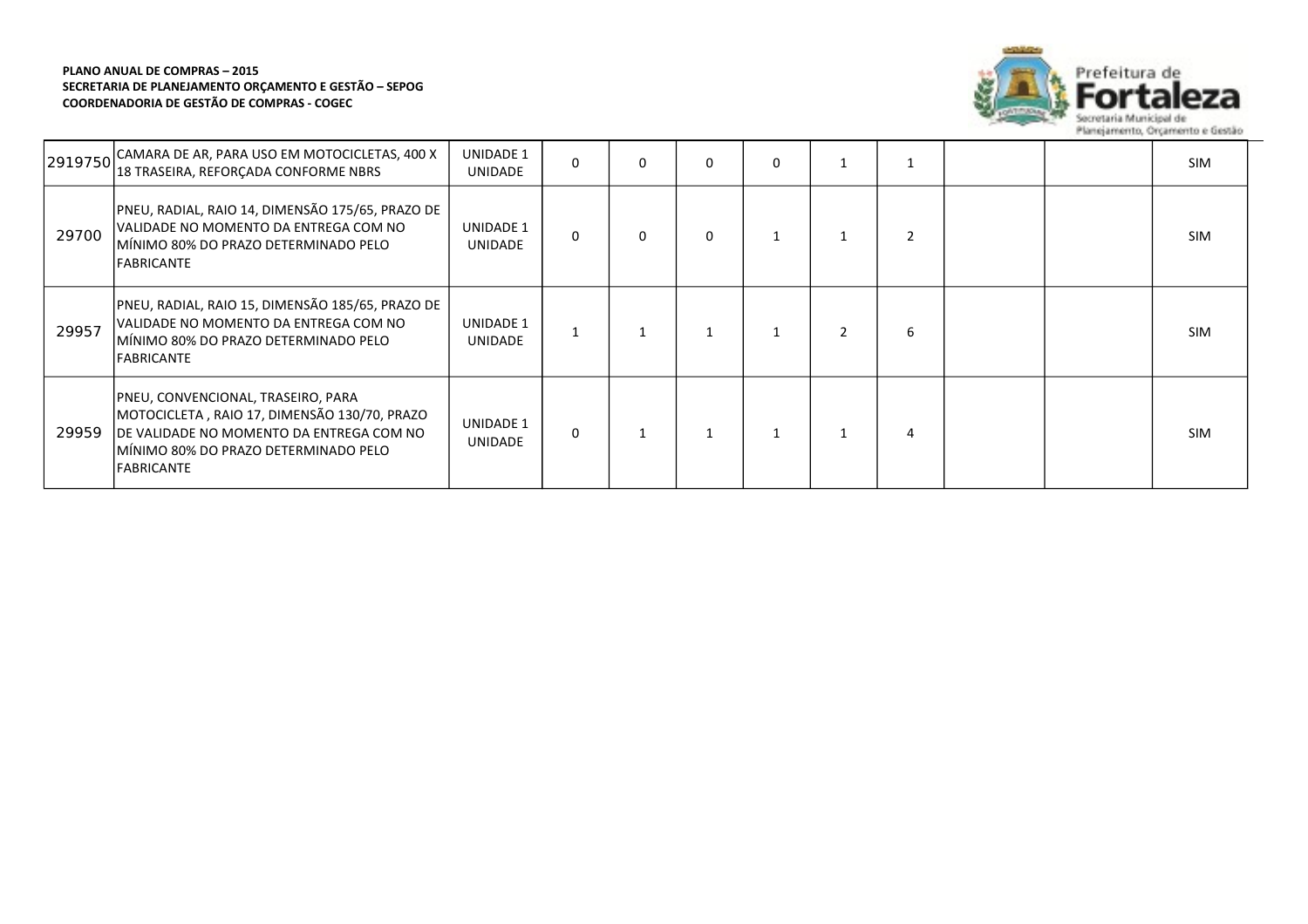

CLASSE: PRODUTOS PARA HIGIENE PESSOAL

|  | GRUPO: | <b>ARTIGOS DE HIGIENE</b> |
|--|--------|---------------------------|
|--|--------|---------------------------|

| <b>CÓDIGO</b> | <b>MATERIAL</b>                                                                                                                                                                                                           | <b>UNIDADE</b>                                | <b>AGO</b>     | <b>SET</b>     | <b>OUT</b>     | <b>NOV</b>     | <b>DEZ</b>     | <b>TOTAL</b> | <b>ATA VIGENTE</b>                                     | <b>PREFERENCIAL</b><br>ME/EPP | LICITAÇÃO EM<br><b>FASE DE</b><br><b>PREPARAÇÃO</b> |
|---------------|---------------------------------------------------------------------------------------------------------------------------------------------------------------------------------------------------------------------------|-----------------------------------------------|----------------|----------------|----------------|----------------|----------------|--------------|--------------------------------------------------------|-------------------------------|-----------------------------------------------------|
| 3779          | BLOQUEADOR SOLAR, EMBALAGEM COM 120 ML, FPS<br>50                                                                                                                                                                         | <b>UNIDADE 1</b><br>UNIDADE                   | 64             | 64             | 64             | 64             | 64             | 320          |                                                        | SIM                           |                                                     |
| 31856         | PALITO DE MADEIRA - DENTE, MADEIRA PARA ESPETO,<br>EM PACOTE CONTENDO 100 UNIDADES                                                                                                                                        | PACOTE 50<br>UNIDADE                          | $\overline{7}$ | $\overline{7}$ | $\overline{7}$ | $\overline{7}$ | $\overline{7}$ | 35           |                                                        | SIM                           |                                                     |
| 33970         | SABONETE LÍQUIDO                                                                                                                                                                                                          | <b>RECIPIENTE</b><br>1000<br><b>MILILITRO</b> | 4              | 4              | 4              | 4              | 4              | 20           |                                                        | <b>SIM</b>                    |                                                     |
| 33972         | SABONETE, LÍQUIDO CREMOSO, PH NEUTRO, NÃO<br>IRRITAM A PELE, FRAGRÂNCIA SUAVE, CORANTE, SEM<br>DILUIÇÃO                                                                                                                   | <b>BOMBONA 5</b><br><b>LITROS</b>             | 16             | 16             | 16             | 16             | 16             | 80           |                                                        | <b>SIM</b>                    |                                                     |
| 7738          | SOLVENTE, COMPOSTO DE HIDROCARBONETO<br>ACRÍLICO, CONTEM 900ML, INDICADO PARA DILUIÇÃO<br>DE TINTA SITÉTICAS NAS APLICAÇÕES A ROLO E PENCEL                                                                               | <b>UNIDADE 1</b><br>UNIDADE                   | 5              | 5              | 5              | 5              | 5              | 25           |                                                        | <b>SIM</b>                    |                                                     |
| 23555         | PROTETOR, CUTÂNEO, SOLAR, FORMA DE LOÇÃO<br>HIPOALERGÊNICO, FPS DE 60, ANTI UVA E UVB, NÃO<br>OLEOSO, LIVRE DE PABA, RESISTENTE A ÁGUA, SEM<br>ESSENCIA                                                                   | FRASCO 120<br><b>MILILITRO</b>                | 10             | 10             | 10             | 10             | 10             | 50           |                                                        | SIM                           |                                                     |
| 33969         | SABONETE, ODOR AGRADÁVEL, PH: 6,0 A 7,0<br>VISCOSIDADE 19,0 A 21,0 C P, TEOR DE ATIVOS 6,0 A<br>8,0%, LIQUIDO PARA MÃOS, PRINCIPIO ATIVO LINEAR<br><b>ALQUIL BENZENO SULFONATOS</b>                                       | <b>BOMBONA 5</b><br><b>LITROS</b>             | $\overline{2}$ | $\overline{2}$ | $\overline{2}$ | $\overline{2}$ | $2^{\circ}$    | 10           |                                                        | <b>SIM</b>                    |                                                     |
|               | 2920000 SHAMPOO, PARA CABELO, SEM SAL, USO ADULTO                                                                                                                                                                         | FRASCO 350<br><b>MILILITRO</b>                | 4              | 4              | 4              | 4              | $\overline{4}$ | 20           |                                                        | SIM                           |                                                     |
| 2920019       | SABONETE, SUAVE COM 11G, EMBALAGEM<br>INDIVIDUAL, SABÃO A BASE DE SÓDIO GLICEROL,<br>CLORETO DE SÓDIO, ÁCIDO<br>ETILENODIAMINIOTETRACÉTICO,<br>HIDROXITOLEUNOBUTILADO, DIÓXIDO DE TITANEO,<br>AGIA, FORMALDEIDO, PERFUME) | EMBALAGEM<br>1 UNIDADE                        | 38             | 38             | 38             | 38             | 38             | 190          | C-ATA DE<br><b>REGISTRO DE</b><br>PREÇOS Nº<br>15/2014 | <b>SIM</b>                    |                                                     |
|               | 2920151 SABONETE, LÍQUIDO, FRAGÂNCIA AGRADÁVEL                                                                                                                                                                            | <b>TUBO 210</b><br><b>MILILITRO</b>           | 10             | 10             | 10             | 10             | 10             | 50           |                                                        | SIM                           |                                                     |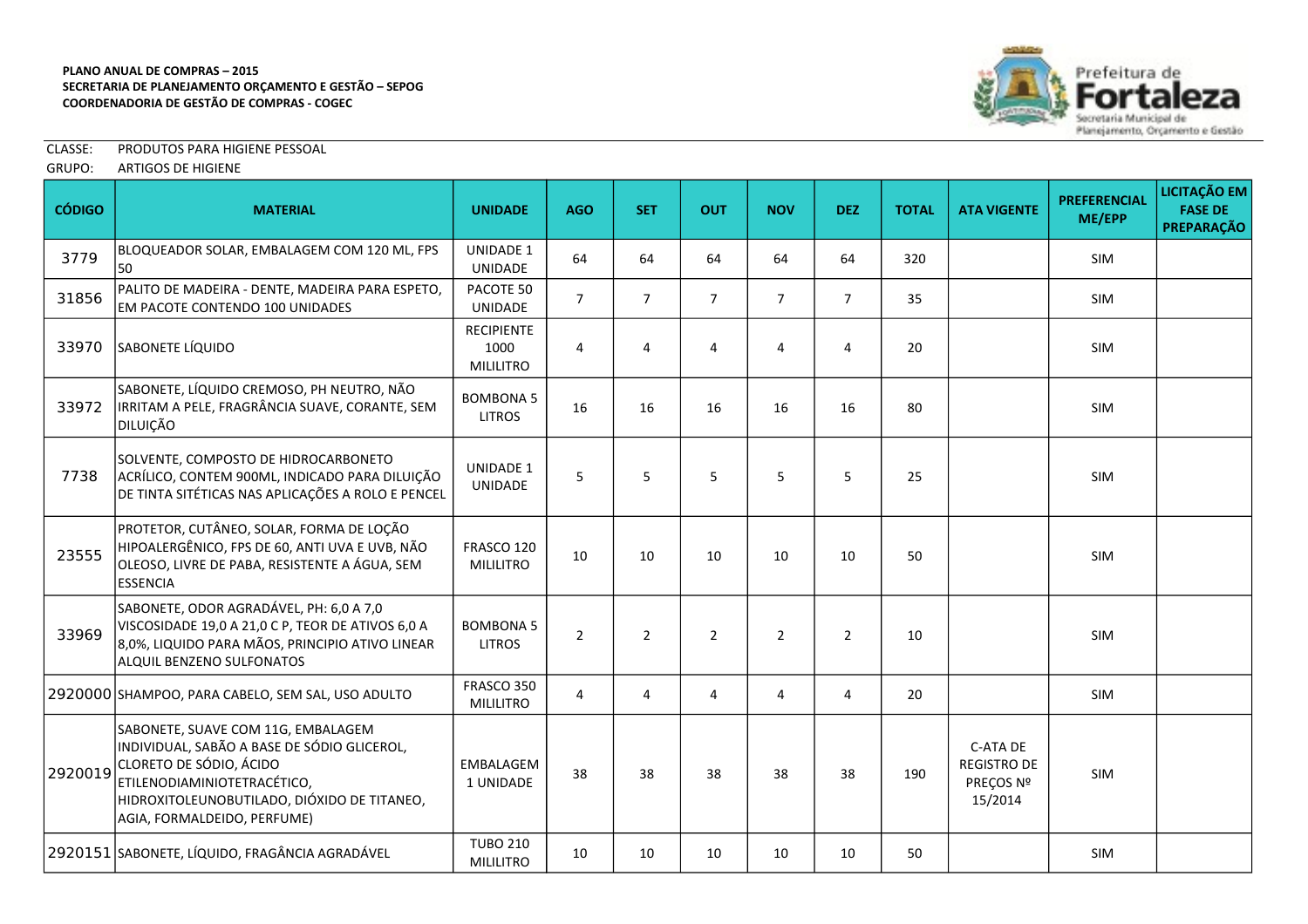

| 2937383 | COLONIA, INFANTIL, LAVANDA, FRASCO COM 200ML,<br><b>JDERMATOLOGICAMENTE TESTADO, COMPOSTO DE</b><br>ALCOOL, AGUA, PERFUME, PROPYLENEGLYCOL,<br>METHYL PARABEN, CI 19140, CI 42090 | FRASCO 200<br>MILILITRO |  |  |    | <b>SIM</b> |  |
|---------|-----------------------------------------------------------------------------------------------------------------------------------------------------------------------------------|-------------------------|--|--|----|------------|--|
|         | 3043905 SHAMPOO, INFANTIL, EMBALAGEM DE 200ML                                                                                                                                     | FRASCO 200<br>MILILITRO |  |  | 15 | <b>SIM</b> |  |
|         | CREME DENTAL, INFANTIL, TUBO PLÁSTICO, FLÚOR<br>3043918 MINIMO 1.450 PPM, DATA E PRAZO DE VALIDADE NÃO<br>INFERIOR A 36 MESES NO RECEBIMENTO                                      | TUBO 50<br>GRAMAS       |  |  | 15 | <b>SIM</b> |  |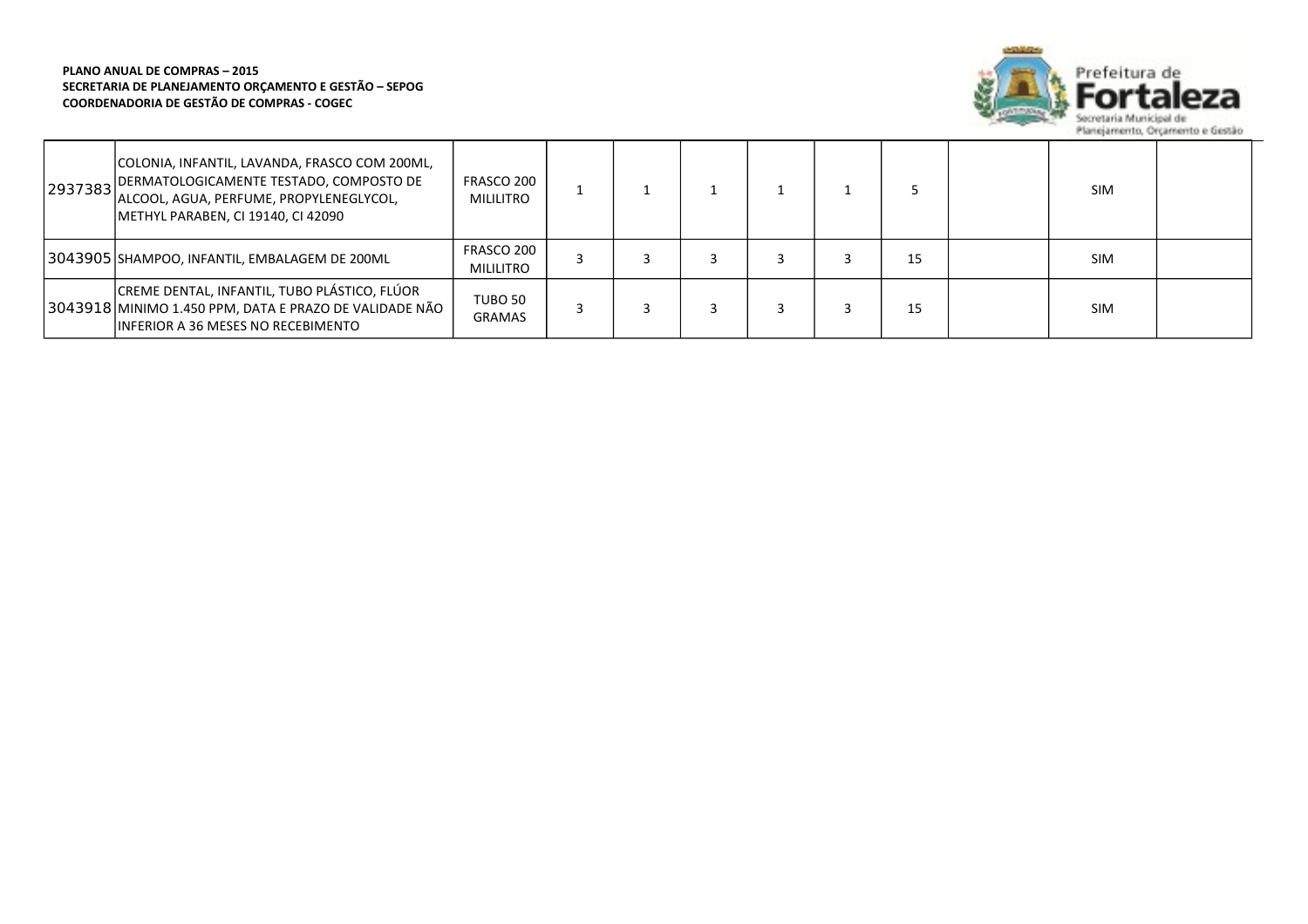

CLASSE: RECIPIENTES DE USO DOMESTICO E COMERCIAL GRUPO: ARTIGOS, UTENSILIOS, E UTILIDADES DE USO DOMESTICO E COMERCIAL

| <b>CÓDIGO</b> | <b>MATERIAL</b>                                                                                                                                                             | <b>UNIDADE</b>                     | <b>AGO</b>     | <b>SET</b>     | <b>OUT</b>     | <b>NOV</b>     | <b>DEZ</b>   | <b>TOTAL</b>   | <b>ATA VIGENTE</b>                                     | <b>PREFERENCIAL</b><br>ME/EPP | <b>LICITAÇÃO EM</b><br><b>FASE DE</b><br><b>PREPARAÇÃO</b> |
|---------------|-----------------------------------------------------------------------------------------------------------------------------------------------------------------------------|------------------------------------|----------------|----------------|----------------|----------------|--------------|----------------|--------------------------------------------------------|-------------------------------|------------------------------------------------------------|
| 27585         | DEPOSITO PARA LIXO, CAPACIDADE 20 LITROS, LIXEIRA<br>REFORÇADA/RESISTENTE, COM TAMPA E PEDAL, PARA<br>USO NAS ENFERMARIAS E AMBIENTES ONDE HAJA<br>PRODUÇÃO DE LIXO SÉPTICO | UNIDADE 1<br><b>UNIDADE</b>        | $\Omega$       | $\mathbf{1}$   | $\mathbf{1}$   | $\mathbf{1}$   | $\mathbf{1}$ | 4              |                                                        |                               |                                                            |
| 27749         | DEPOSITO PARA LIXO, EM PLÁSTICO RESISTENTE,<br>CAPACIDADE 12 LITROS, COM PEDAL                                                                                              | UNIDADE 1<br><b>UNIDADE</b>        | $\overline{3}$ | $\mathbf{3}$   | 3              | $\overline{3}$ | 3            | 15             |                                                        |                               |                                                            |
| 30713         | BALDE, PLÁSTICO, ALTA RESISTÊNCIA, COM ALÇA DE<br>METAL, CAPACIDADE 20 LITROS                                                                                               | <b>UNIDADE 1</b><br>UNIDADE        | $\overline{2}$ | $\overline{2}$ | $\overline{2}$ | $\overline{2}$ | $2^{\circ}$  | 10             | C-ATA DE<br><b>REGISTRO DE</b><br>PRECOS Nº<br>15/2014 |                               |                                                            |
| 30804         | BALDE, PLÁSTICO, EM MATERIAL RECICLADO, ALTA<br>RESISTÊNCIA, COM TAMPA, CAPACIDADE 50 LITROS                                                                                | <b>UNIDADE 1</b><br>UNIDADE        | $\mathbf{1}$   | $\mathbf{1}$   | $\mathbf{1}$   | $\mathbf{1}$   | $\mathbf{1}$ | 5              | C-ATA DE<br><b>REGISTRO DE</b><br>PREÇOS Nº<br>15/2014 |                               |                                                            |
| 30807         | BALDE, PLÁSTICO, POLIETILENO ALTA DENSIDADE,<br>RESISTENTE A IMPACTO, TAMPA PLÁSTICA,<br><b>CAPACIDADE 100 LITROS</b>                                                       | AVULSO 1<br><b>UNIDADE</b>         | $\Omega$       | $\mathbf{1}$   | $\mathbf{1}$   | $\mathbf{1}$   | $\mathbf{1}$ | 4              | C-ATA DE<br><b>REGISTRO DE</b><br>PREÇOS Nº<br>15/2014 |                               |                                                            |
| 33562         | PA PARA LIXO, EM AÇO, QUADRADA, GRANDE, CABO<br>DE MADEIRA RESISTENTE 74 MM, 248 X 295 MM                                                                                   | AVULSO 1<br><b>UNIDADE</b>         | $\Omega$       | $\Omega$       | $\Omega$       | $\Omega$       | $\mathbf{1}$ | $\mathbf{1}$   | C-ATA DE<br><b>REGISTRO DE</b><br>PRECOS Nº<br>15/2014 |                               |                                                            |
| 33563         | PÁ PARA LIXO, ZINCO, HASTE DE MADEIRA COM<br>REVESTIMENTO IMPERMEÁVEL OU METÁLICO,<br>RESISTENTE, DIMENSÕES MÉDIA 20CM X 18 CM,<br>ALTURA MÉDIA 70 CM, VARIAÇÃO 10%         | AVULSO 1<br><b>UNIDADE</b>         | $\Omega$       | 0              | 0              | $\mathbf{1}$   | $\mathbf{1}$ | $\overline{2}$ | C-ATA DE<br><b>REGISTRO DE</b><br>PREÇOS Nº<br>15/2014 |                               |                                                            |
| 33811         | CESTO PARA LIXO, PLÁSTICO, TAMANHO 282 X 260MM,<br>TRANÇADO, CAPACIDADE 09 LITROS, PARA PAPEL, PESO<br>BRUTO 300GR                                                          | AVULSO 9<br><b>LITROS</b>          | 3              | 3              | 3              | 3              | 3            | 15             |                                                        |                               |                                                            |
| 33812         | CESTO PARA LIXO, PLÁSTICO, TELADO, CAPACIDADE<br>PARA 10 LITROS                                                                                                             | <b>UNIDADE 1</b><br><b>UNIDADE</b> | $\mathbf{1}$   | $\mathbf{1}$   | $\mathbf{1}$   | $\mathbf{1}$   | $\mathbf{1}$ | 5              |                                                        |                               |                                                            |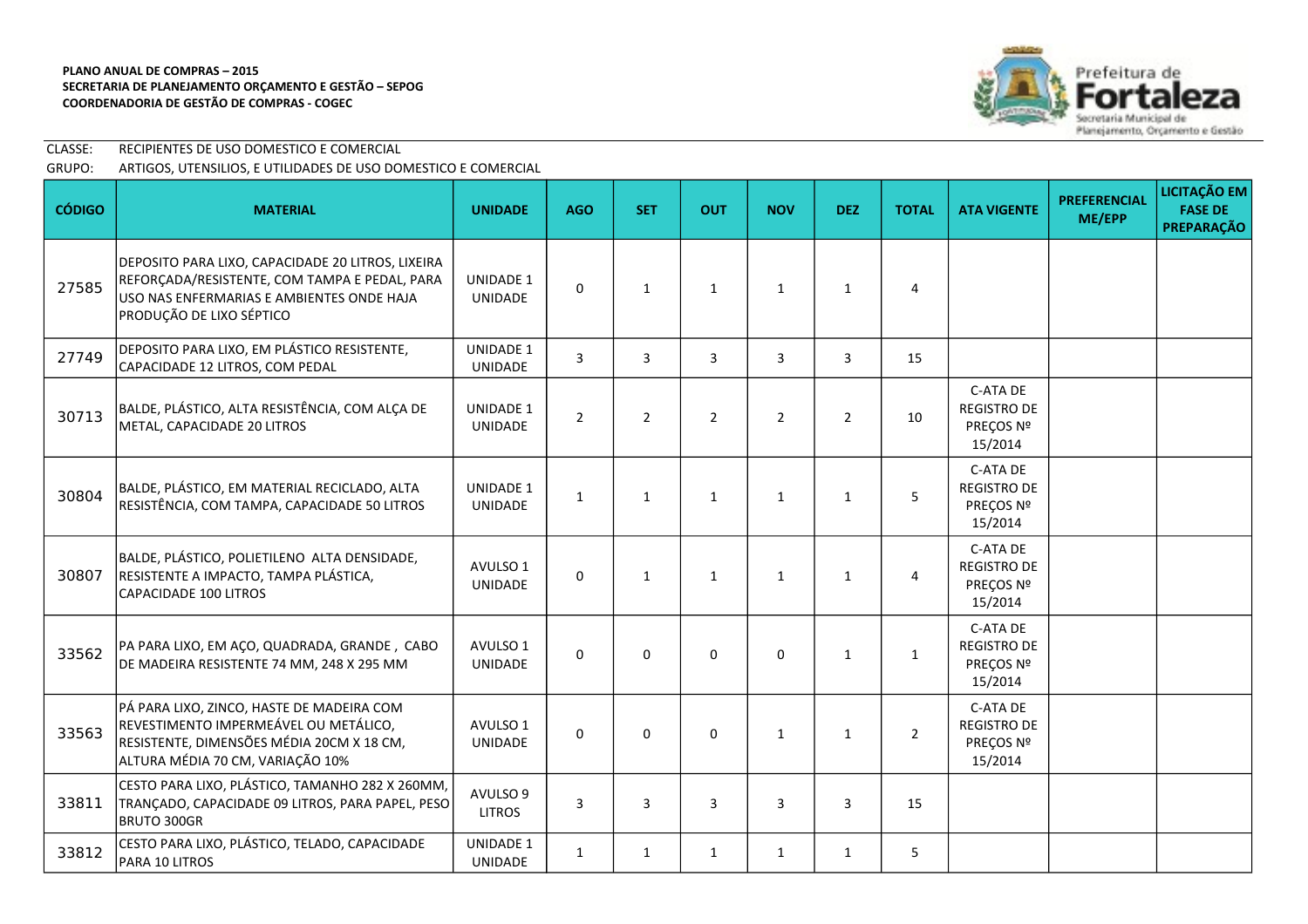

| 10 LITROS                                                                                                                                                                                     | <b>UNIDADE</b>                                                                                                                                                                                                                               | $\mathbf{1}$   | $\mathbf{1}$   | $\mathbf{1}$   | $\mathbf{1}$   | $\mathbf{1}$   | 5              |                                                        |  |
|-----------------------------------------------------------------------------------------------------------------------------------------------------------------------------------------------|----------------------------------------------------------------------------------------------------------------------------------------------------------------------------------------------------------------------------------------------|----------------|----------------|----------------|----------------|----------------|----------------|--------------------------------------------------------|--|
| PÁ PARA LIXO, EM METAL ZINCADO E REFORÇADO, C/<br>29CM DE COMPRIMENTO, 27CM DE LARGURA E 8,5CM<br>DE ALTURA, COM CABO REVESTIDO EM PLÁSTICO,<br>MEDINDO 70CM. CABO E COLETOR EM ÂNGULO DE 90º | AVULSO 1<br>UNIDADE                                                                                                                                                                                                                          | 8              | 8              | 8              | 8              | 8              | 40             | C-ATA DE<br><b>REGISTRO DE</b><br>PREÇOS Nº<br>15/2014 |  |
| CESTO PARA LIXO, PLÁSTICO, RESISTENTE, TELADO,<br>COM CAPACIDADE PARA 5 LITROS, CORES VARIADAS                                                                                                | <b>UNIDADE 1</b><br>UNIDADE                                                                                                                                                                                                                  | $\mathbf{1}$   | $\mathbf{1}$   | $\mathbf{1}$   | 1              | 1              | 5              |                                                        |  |
| METAL, CAPACIDADE 10 LITROS                                                                                                                                                                   | AVULSO 1<br><b>UNIDADE</b>                                                                                                                                                                                                                   | 4              | 4              | $\overline{4}$ | 4              | 4              | 20             | C-ATA DE<br><b>REGISTRO DE</b><br>PRECOS Nº<br>15/2014 |  |
| DEPOSITO PARA LIXO, INOX, CAPACIDADE 20 LITROS,<br>COM PEDAL, LIXEIRA                                                                                                                         | UNIDADE 1<br>UNIDADE                                                                                                                                                                                                                         | 0              | $\mathbf 0$    | 0              | 1              | $\mathbf{1}$   | $\overline{2}$ |                                                        |  |
| DEPOSITO PARA LIXO, CAPACIDADE 25 LITROS, LIXEIRA<br><b>COM PEDAL</b>                                                                                                                         | UNIDADE 1<br>UNIDADE                                                                                                                                                                                                                         | 0              | $\mathbf 0$    | 0              | $\mathbf 0$    | $\mathbf{1}$   | $\mathbf{1}$   |                                                        |  |
| BALDE, PLÁSTICO, POLIETILENO ALTA DENSIDADE,<br>RESISTENTE A IMPACTO, TAMPA, ALÇA LATERAL<br>PLÁSTICA, CAPACIDADE 60 LITROS                                                                   | AVULSO 1<br>UNIDADE                                                                                                                                                                                                                          | $\mathbf{1}$   | $\mathbf{1}$   | $\mathbf{1}$   | 1              | $\mathbf{1}$   | 5              | C-ATA DE<br><b>REGISTRO DE</b><br>PREÇOS Nº<br>15/2014 |  |
| PA PARA LIXO, DE PLÁSTICO RESISTENTE, CABO LONGO<br>COMPRIMENTO, 27 CM LARGURA                                                                                                                | AVULSO 1<br>UNIDADE                                                                                                                                                                                                                          | $\overline{2}$ | $\overline{2}$ | $\overline{2}$ | $\overline{2}$ | $\overline{2}$ | 10             | C-ATA DE<br><b>REGISTRO DE</b><br>PREÇOS Nº<br>15/2014 |  |
| PA PARA LIXO, DE PLÁSTICO RESISTENTE, CABO LONGO<br>COMPRIMENTO, 27 CM LARGURA                                                                                                                | AVULSO 1<br>UNIDADE                                                                                                                                                                                                                          | $\overline{2}$ | $\overline{2}$ | $2^{\circ}$    | $\overline{2}$ | $\overline{2}$ | 10             | C-ATA DE<br><b>REGISTRO DE</b><br>PREÇOS Nº<br>15/2014 |  |
| PALITO PARA PICOLE, MADEIRA, PARA PICOLE,<br>113MMX8MM, PACOTE CONTENDO 100 UNIDADES                                                                                                          | PACOTE 100<br>UNIDADE                                                                                                                                                                                                                        | 5              | 5              | 5              | 5              | 5              | 25             |                                                        |  |
| CESTO PARA LIXO, PLÁSTICO, COM TAMPA,<br>CAPACIDADE 140 LITROS                                                                                                                                | <b>UNIDADE 1</b><br>UNIDADE                                                                                                                                                                                                                  | 0              | $\mathbf 0$    | 0              | $\mathbf{1}$   | $\mathbf{1}$   | $\overline{2}$ |                                                        |  |
| DEPOSITO PARA LIXO, 02 TUBOS MISTOS, PARA COPOS<br><b>USADOS</b>                                                                                                                              | UNIDADE 1<br>UNIDADE                                                                                                                                                                                                                         | 0              | 0              | 0              | 0              | $\mathbf{1}$   | $\mathbf{1}$   |                                                        |  |
| 2919596<br>2919759                                                                                                                                                                            | CESTO PLÁSTICO, COM TAMPA E PEDAL, CAPACIDADE<br>BALDE, PLASTICO, DE ALTA RESISTENCIA, ALÇA DE<br>EM MADEIRA COM PONTA ROSQUEÁVEL, 76 CM<br>EM MADEIRA COM PONTA ROSQUEÁVEL, 76 CM<br>2920314 DE ÁGUA E CAFÉ, EM PVC, DISPENSADOR PARA COPOS | AVULSO 1       |                |                |                |                |                |                                                        |  |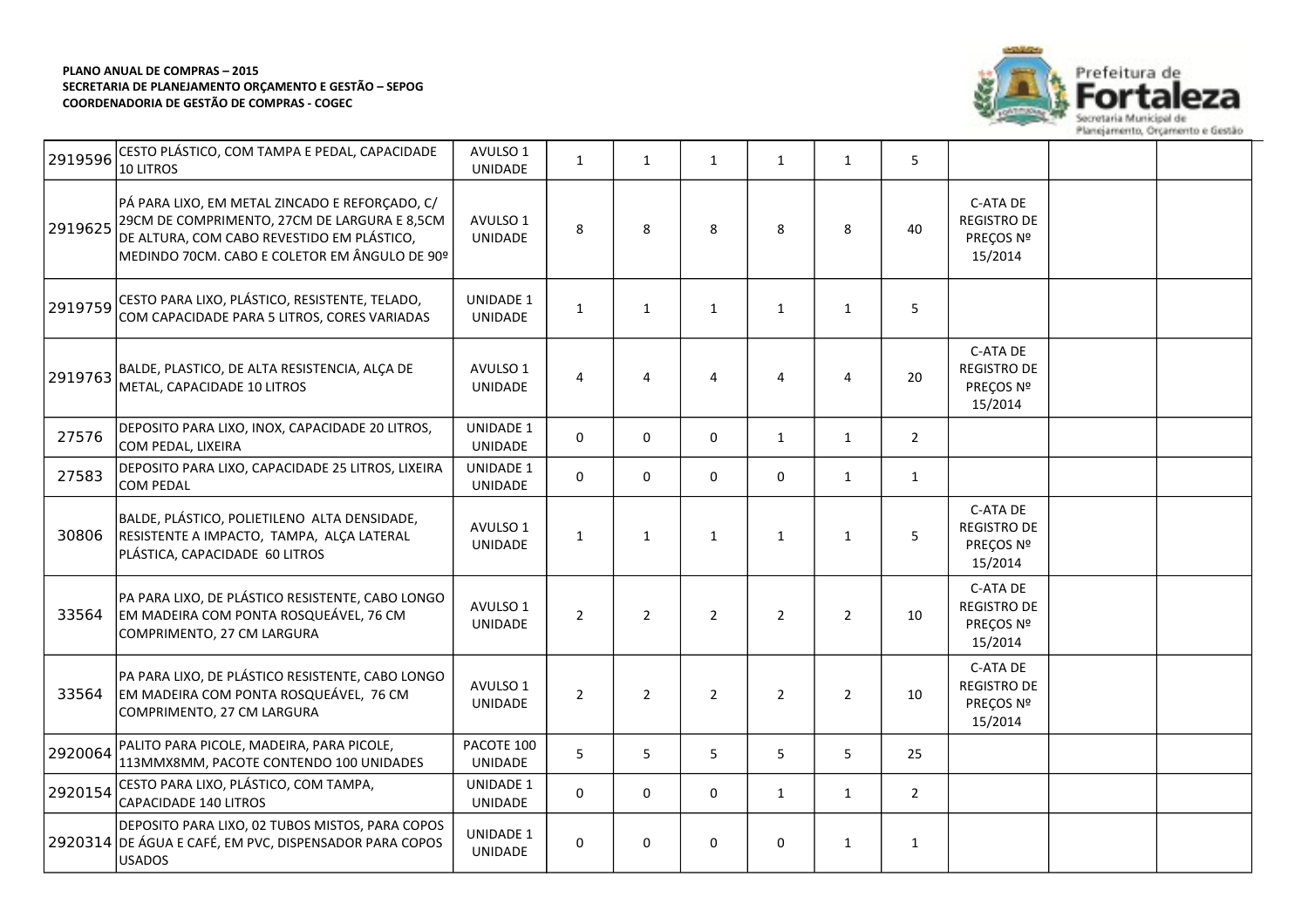

# CLASSE: RECIPIENTES E UTENSILIOS DE COZINHA GRUPO: EQUIPAMENTOS PARA REFEITORIO, COPA E COZINHA

| <b>CÓDIGO</b> | <b>MATERIAL</b>                                                                                                              | <b>UNIDADE</b>                     | <b>AGO</b>   | <b>SET</b>   | <b>OUT</b>   | <b>NOV</b>   | <b>DEZ</b>   | <b>TOTAL</b>   | <b>ATA VIGENTE</b>                                     | <b>PREFERENCIAL</b><br>ME/EPP | LICITAÇÃO EM<br><b>FASE DE</b><br>PREPARAÇÃO |
|---------------|------------------------------------------------------------------------------------------------------------------------------|------------------------------------|--------------|--------------|--------------|--------------|--------------|----------------|--------------------------------------------------------|-------------------------------|----------------------------------------------|
| 14258         | BACIA, PLÁSTICA, CAPACIDADE 10 LITROS, COR<br>BRANCA OU TRANSPARENTE                                                         | <b>UNIDADE 1</b><br><b>UNIDADE</b> | $\Omega$     | $\Omega$     | 3            | 3            | 3            | 9              | C-ATA DE<br><b>REGISTRO DE</b><br>PREÇOS Nº<br>15/2014 |                               |                                              |
| 28267         | AÇUCAREIRO, PLÁSTICA, COM COLHER                                                                                             | CAIXA 1<br><b>UNIDADE</b>          | $\Omega$     | $\Omega$     | $\Omega$     | $\Omega$     | $\mathbf{1}$ |                |                                                        |                               |                                              |
| 13394         | ESPETO PARA CHURRASCO, EM MADEIRA, MEDINDO<br><b>APROXIDAMENTE 25 CENTÍMETROS</b>                                            | PACOTE 100<br><b>UNIDADES</b>      | 4            | 4            | 4            | 4            | 4            | 20             |                                                        |                               |                                              |
| 14263         | BACIA, REDONDA, EM PLÁSTICO RESISTENTE, NÃO<br>RECICLADO, ATÓXICO, DIMENSÕES: 115 X 290 MM,<br>CAPACIDADE 5 LITROS, COR AZUL | <b>UNIDADE 1</b><br><b>UNIDADE</b> | $\mathbf{1}$ | $\mathbf{1}$ | $\mathbf{1}$ | $\mathbf{1}$ | 1            | 5              | C-ATA DE<br><b>REGISTRO DE</b><br>PREÇOS Nº<br>15/2014 |                               |                                              |
| 16569         | POTE, PLÁSTICO, PARA ALIMENTOS, COM TAMPA,<br>CAPACIDADE 1000 ML                                                             | <b>UNIDADE 1</b><br><b>UNIDADE</b> | $\Omega$     | $\Omega$     | $\mathbf{1}$ | $\mathbf{1}$ | 1            | 3              |                                                        |                               |                                              |
| 16585         | TAÇA, PARA ÁGUA, EM VIDRO, CAPACIDADE 200 ML                                                                                 | <b>UNIDADE 1</b><br><b>UNIDADE</b> | 0            | $\Omega$     | $\mathbf{1}$ | $\mathbf{1}$ | -1           | $\overline{3}$ |                                                        |                               |                                              |
| 28105         | <b>ESCORREDOR DE PRATO, AÇO INOX</b>                                                                                         | <b>UNIDADE 1</b><br><b>UNIDADE</b> | $\Omega$     | $\Omega$     | $\mathbf{0}$ | 1            | 1            | $\overline{2}$ |                                                        |                               |                                              |
| 31300         | FOSFORO, DE MADEIRA, EMBALAGEM CAIXA COM<br>SELO DO INMETRO E DO INOR, EM FORMA DE PALITO,<br>TAMANHO MÉDIO                  | PACOTE 10<br><b>CAIXA</b>          | 0            | $\mathbf 0$  | $\Omega$     | $\mathbf{1}$ | $\mathbf{1}$ | $\overline{2}$ |                                                        |                               |                                              |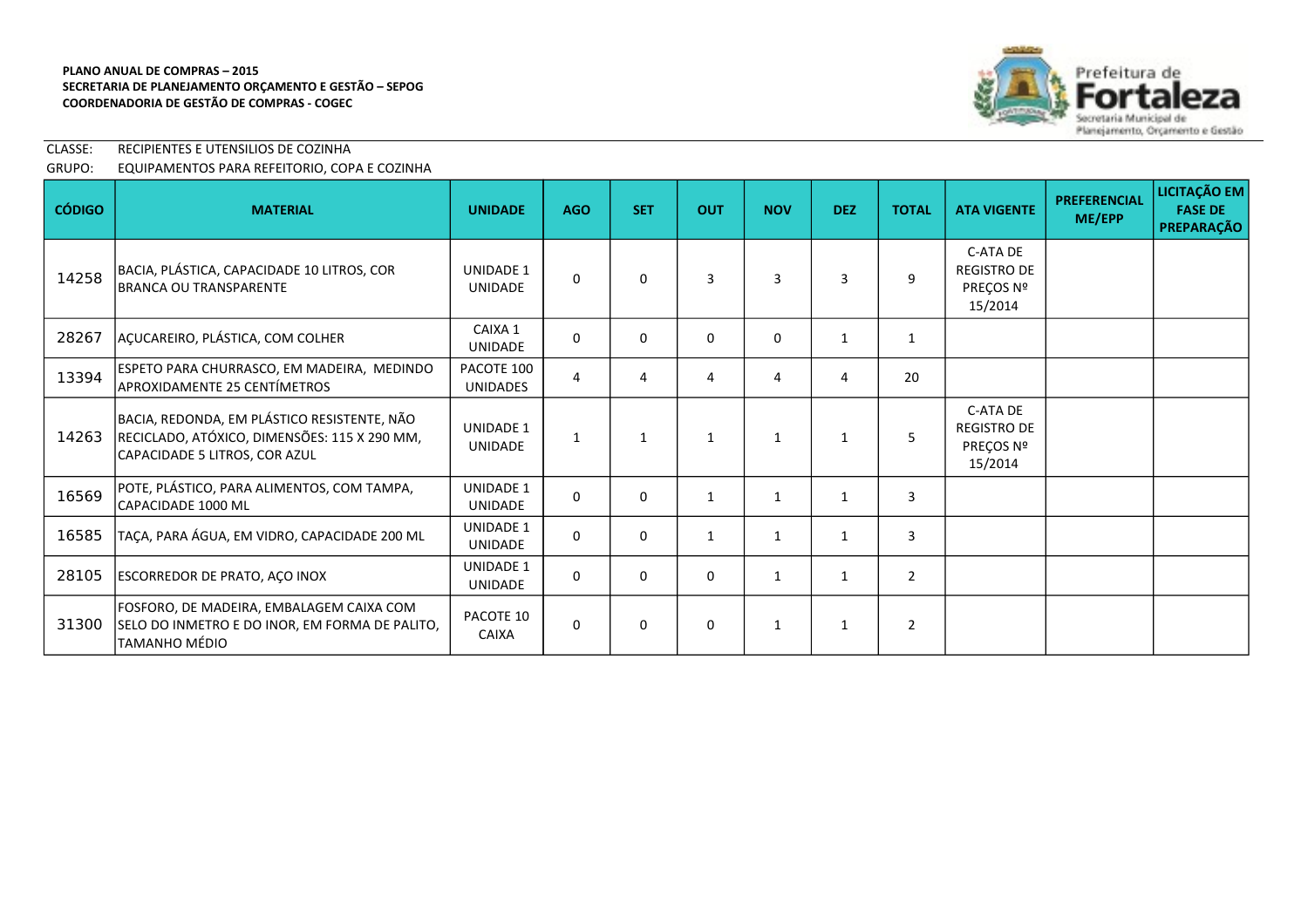

CLASSE: SACOS, BOLSAS E SACOLAS

# GRUPO: RECIPIENTES E MATERIAIS PARA ACONDICIONAMENTO E EMBALAGEM

| <b>CÓDIGO</b> | <b>MATERIAL</b>                                                                                                                                                                  | <b>UNIDADE</b>               | <b>AGO</b> | <b>SET</b> | <b>OUT</b> | <b>NOV</b> | <b>DEZ</b> | <b>TOTAL</b> | <b>ATA VIGENTE</b> | <b>PREFERENCIAL</b><br>ME/EPP | LICITAÇÃO EM<br><b>FASE DE</b><br><b>PREPARAÇÃO</b> |
|---------------|----------------------------------------------------------------------------------------------------------------------------------------------------------------------------------|------------------------------|------------|------------|------------|------------|------------|--------------|--------------------|-------------------------------|-----------------------------------------------------|
| 2411          | SACO, PLÁSTICO, TRANSPARENTE, DIMENSÕES DE<br>320MMX230MMX5MM, COM 04 (QUATRO) FUROS<br>EQUIDISTANTES. EM PACOTE CONTENDO 100<br><b>UNIDADES</b>                                 | PACOTE 100<br><b>UNIDADE</b> | 13         | 13         | 13         | 13         | 13         | 65           |                    | <b>SIM</b>                    |                                                     |
| 2414          | SACO, PLASTICO TRANSPARENTE, DOCUMENTOS,<br>23,5CM X 32,5CM                                                                                                                      | AVULSO 1<br><b>UNIDADE</b>   | 193        | 193        | 193        | 193        | 193        | 965          |                    | <b>SIM</b>                    |                                                     |
| 4401          | SACO PARA LIXO, PLÁSTICO, LIXO DOMÉSTICO,<br>RESISTENTE, NA COR PRETA, COM CAPACIDADE P/60<br>LITROS, PACOTE COM 100 UNIDADES, FABRICADO EM<br>POLIETILENO                       | PACOTE 100<br><b>UNIDADE</b> | 69         | 69         | 69         | 69         | 69         | 345          |                    | <b>SIM</b>                    |                                                     |
| 4402          | SACO PARA LIXO, PLÁSTICO, RESISTENTE, NA COR<br>PRETA, COM CAPACIDADE P/ 40 LITROS, GRAMATURA<br>MÍNIMA DE 0,7MM ESPESSURA. FABRICADO EM<br>POLIETILENO, PACOTE COM 100 UNIDADES | PACOTE 100<br><b>UNIDADE</b> | 94         | 94         | 94         | 94         | 94         | 470          |                    | <b>SIM</b>                    |                                                     |
| 4411          | SACO PARA LIXO, PLÁSTICO, CLASSE I, PARA<br>ACONDICIONAMENTO DE RESÍDUOS DOMICILIARES 20<br>LITROS, FABRICADO EM POLIETILENO, PACOTE COM<br>100 UNIDADES                         | PACOTE 100<br><b>UNIDADE</b> | 113        | 113        | 113        | 113        | 113        | 565          |                    | <b>SIM</b>                    |                                                     |
| 4412          | SACO PARA LIXO, PLÁSTICO, POLIETILENO, PARA<br>RESIDUOS HOSPITALARES/INFECTANTES, CAPACIDADE<br>50 LITROS, COR BRANCA LEITOSA, DIMENSÕES 59 X 62<br>lCM                          | PACOTE 100<br><b>UNIDADE</b> | 12         | 12         | 12         | 12         | 12         | 60           |                    | <b>SIM</b>                    |                                                     |
| 4414          | SACO PARA LIXO, PLÁSTICO, POLIETILENO DE ALTA<br>DENSIDADE, ACONDICIONAMENTO DE RESIDUOS<br>DOMÉSTICOS, CAPACIDADE 100 LITROS, COR PRETA<br>DIMENSÕES 70 X 84 CM                 | PACOTE 100<br><b>UNIDADE</b> | 634        | 634        | 634        | 634        | 634        | 3170         |                    | <b>SIM</b>                    |                                                     |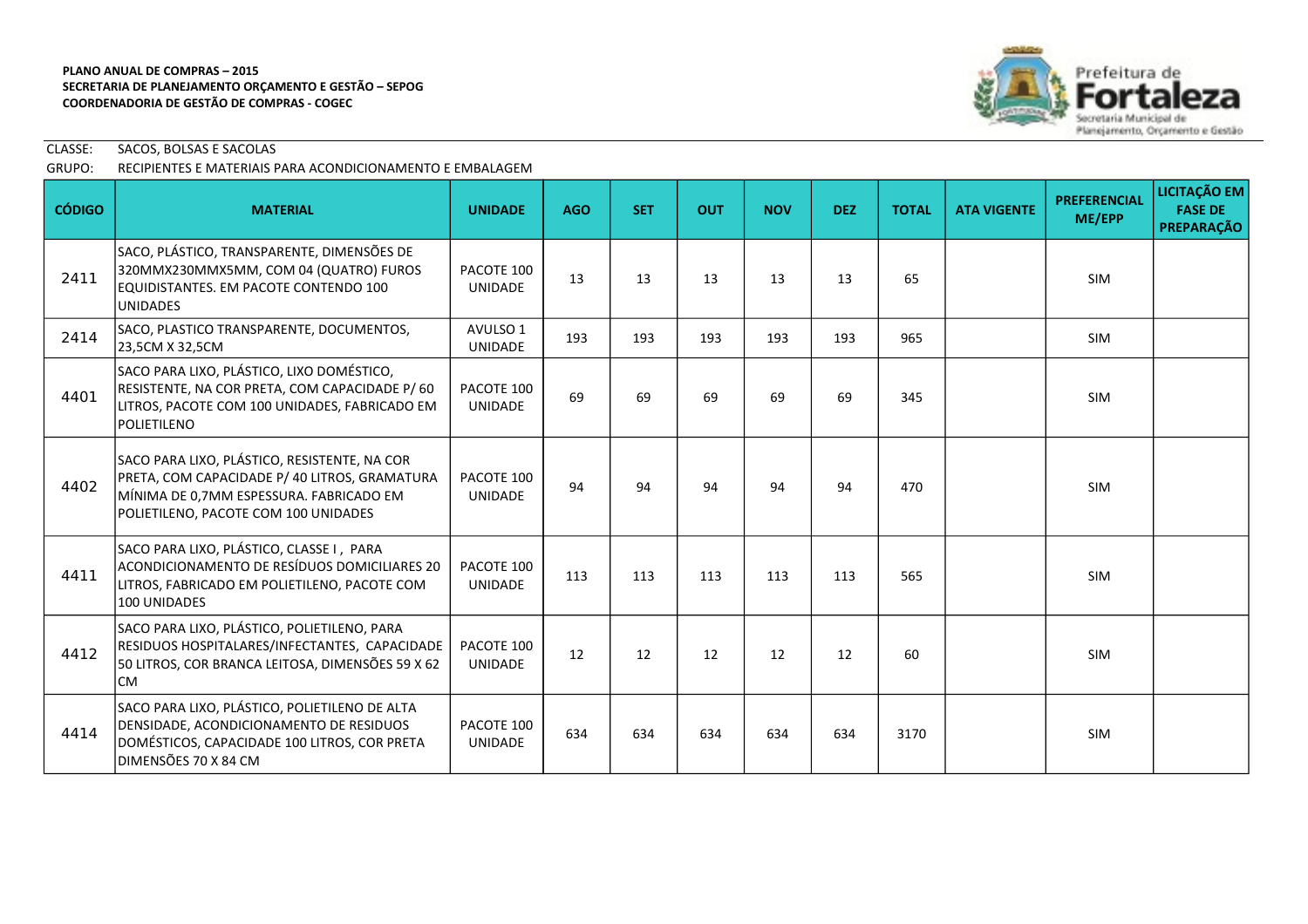

| 4417    | SACO PARA LIXO, PLÁSTICO, CLASSE I,<br>ACONDICIONAMENTO RESÍDUOS DOMICILIARES NÃO<br>PASSÍVEL DE SEPARAÇÃO, 30 LITROS, PRETA, RESINA<br>TERMOPLÁSTICA VIRGEM OU RECICLADA, 59CM<br>VARIAÇÃO +/- 1,0CM, ALTURA MÍNIMA 62CM<br>CONFORME NBR 9091 E 9191 | PACOTE 100<br>UNIDADE        | 12             | 12             | 12             | 12             | 12             | 60   | <b>SIM</b> |  |
|---------|-------------------------------------------------------------------------------------------------------------------------------------------------------------------------------------------------------------------------------------------------------|------------------------------|----------------|----------------|----------------|----------------|----------------|------|------------|--|
| 4422    | SACO PARA LIXO, PLÁSTICO, CLASSE I,<br>ACONDICIONAMENTO RESÍDUOS DOMICILIARES NÃO<br>PASSÍVEL DE SEPARAÇÃO, 40 LITROS, PRETA, RESINA<br>TERMOPLÁSTICA VIRGEM OU RECICLADA, 40CM<br>VARIAÇÃO +/- 1,0CM                                                 | PACOTE 100<br>UNIDADE        | 880            | 880            | 880            | 880            | 880            | 4400 | <b>SIM</b> |  |
| 4423    | SACO PARA LIXO, PLÁSTICO, CLASSE I,<br>ACONDICIONAMENTO RESÍDUOS DOMICILIARES NÃO<br>PASSÍVEL DE SEPARAÇÃO, 60 LITROS, PRETA, RESINA<br>TERMOPLÁSTICA VIRGEM OU RECICLADA, 55CM,<br>74CM, VARIAÇÃO +/- 1,0CM, CONFORME NBR 9091 E<br>9191             | PACOTE 100<br>UNIDADE        | 770            | 770            | 770            | 770            | 770            | 3850 | SIM        |  |
| 2919589 | SACO PARA LIXO, PLÁSTICO PARA<br>ACONDICIONAMENTO DE LIXO DOMÉSTICO,<br>RESISTENTE, NA COR PRETA, COM CAPACIDADE P/ 50<br>LITROS, MEDINDO 63CM DE LARGURA, 80CM DE<br>ALTURA, GRAMATURA MÍNIMA DE 0,7MM ESPESSURA.<br>PACOTE COM 100 UNIDADES         | NÃO<br><b>INFORMADO</b>      | 67             | 67             | 67             | 67             | 67             | 335  | <b>SIM</b> |  |
| 2919615 | SACO PLÁSTICO TAMANHO A4 SEM FUROS OU COM<br>FUROS. PARA DOCUMENTOS                                                                                                                                                                                   | AVULSO 1<br>UNIDADE          | 22             | 22             | 22             | 22             | 22             | 110  | SIM        |  |
| 2919616 | SACO PARA LIXO DOMÉSTICO, PLÁSTICO, RESISTENTE,<br>NA COR PRETA, COM CAPACIDADE P/30 LITROS,<br>MEDINDO 59CM DE LARGURA, 62CM DE ALTURA,<br>GRAMATURA MÍNIMA DE 0,7MM ESPESSURA,<br>FABRICADO EM POLIETILENO, PACOTE COM 100<br><b>UNIDADES</b>       | PACOTE 100<br><b>UNIDADE</b> | 472            | 472            | 472            | 472            | 472            | 2360 | <b>SIM</b> |  |
|         | 2919753 SACO PLÁSTICO TAMANHO OFÍCIO II SEM FURO                                                                                                                                                                                                      | AVULSO 1<br>UNIDADE          | $\overline{2}$ | $\overline{2}$ | $\overline{2}$ | $\overline{2}$ | $\overline{2}$ | 10   | <b>SIM</b> |  |
| 2920234 | SACO PARA, 40L, COR AZUL, PACOTE COM 100<br><b>UNIDADES</b>                                                                                                                                                                                           | PACOTE 100<br>UNIDADE        | $\mathbf{1}$   | $\overline{2}$ | $\overline{2}$ | $\overline{2}$ | $\overline{2}$ | 9    | <b>SIM</b> |  |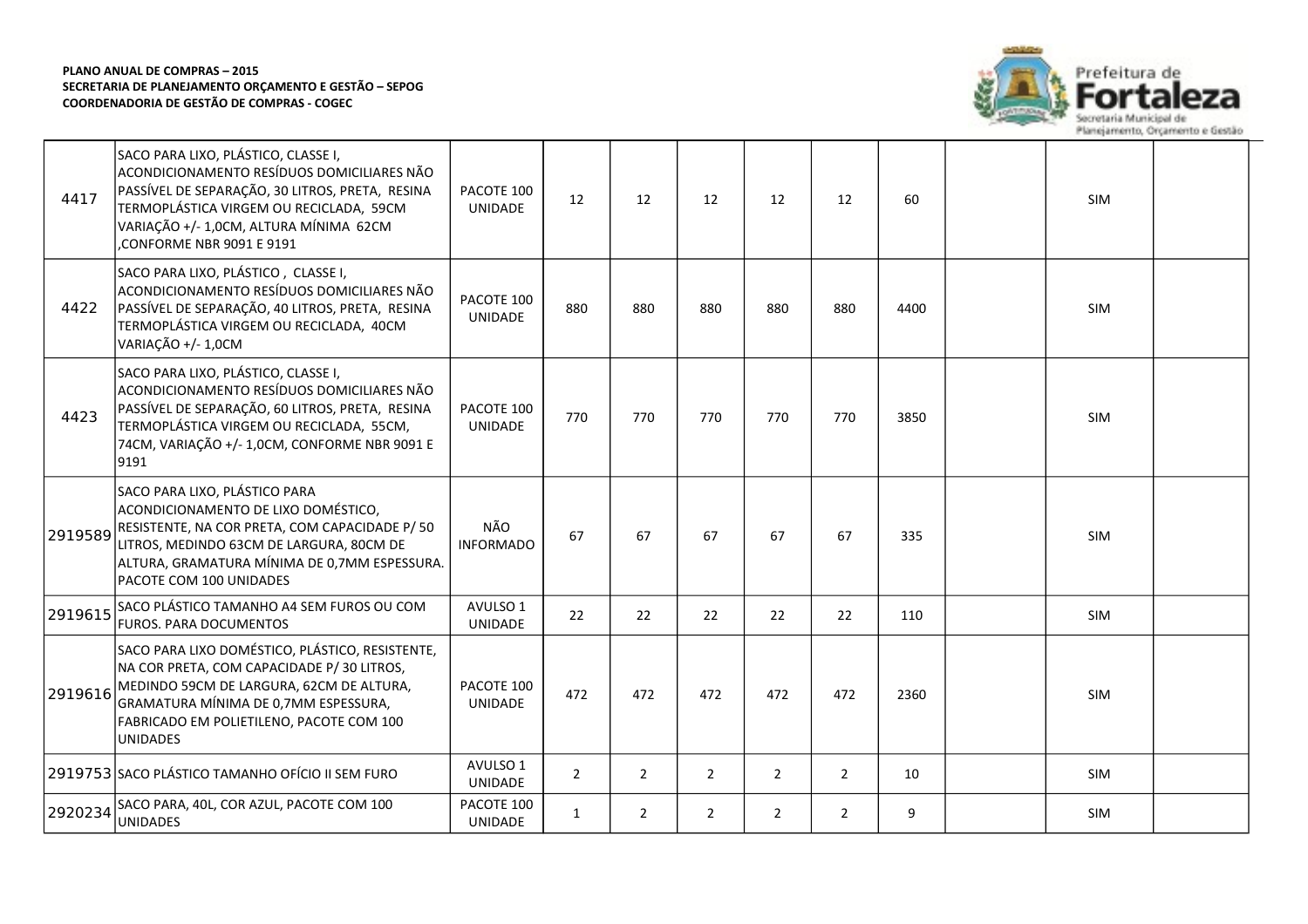

| 4235    | SACO PARA LIXO, PLÁSTICO, CLASSE II,<br>ACONDICIONAMENTO DE RESÍDUOS AMBULATORIAIS E<br>DE SERVIÇOS DE SAÚDE, CAPACIDADE NOMINAL PARA<br>100 LITROS, COR BRANCO LEITOSO, EM RESINA<br>TERMOPLÁSTICA VIRGEM OU RECICLADA, LARGURA<br>75CM, PODENDO VARIAR +/- 1,0CM, ALTURA MÉDIA<br>IDE 105CM | PACOTE 100<br>UNIDADE        | 4    |          | 4        | 4    | 4    | 20             | <b>SIM</b> |  |
|---------|-----------------------------------------------------------------------------------------------------------------------------------------------------------------------------------------------------------------------------------------------------------------------------------------------|------------------------------|------|----------|----------|------|------|----------------|------------|--|
| 4236    | SACO PARA LIXO, PLASTICO, CLASSE II,<br>ACONDICIONAMENTO RESÍDUOS AMBULATORIAIS,<br>SERVIÇOS DE SAÚDE, CAPACIDADE NOMINAL 100<br>LITROS, COR BRANCO LEITOSO, RESINA<br>TERMOPLÁSTICA VIRGEM OU RECICLADA, LARGURA :<br>105CM VARIAÇÃO +/- 1,0CM, ALTURA: MÍNIMA<br>105CM                      | PACOTE 100<br><b>UNIDADE</b> | 1160 | 1160     | 1160     | 1160 | 1160 | 5800           | <b>SIM</b> |  |
| 4400    | SACO PARA LIXO, PLÁSTICO, CAPACIDADE 200 LITROS,<br>ICOR PRETA                                                                                                                                                                                                                                | PACOTE 100<br><b>UNIDADE</b> | 160  | 160      | 160      | 160  | 160  | 800            | SIM        |  |
| 2920233 | SACO PARA LIXO 100L, COR AZUL, PACOTE COM 100<br><b>UNIDADES</b>                                                                                                                                                                                                                              | PACOTE 100<br><b>UNIDADE</b> | 0    | $\Omega$ | $\Omega$ | 1    | 1    | $\overline{2}$ | <b>SIM</b> |  |
|         | SACOS DE RAFIA - VIRGENS, LISO CONVENCIONAL,<br>3149611 COM MALHA PADRÃO, COM CAPACIDADE DE 50KG E<br>IDIMENSÕES APROXIMADAS DE 64CM X 95CM                                                                                                                                                   | PACOTE 200<br>UNIDADE        | 1200 | 1200     | 1200     | 1200 | 1200 | 6000           | <b>SIM</b> |  |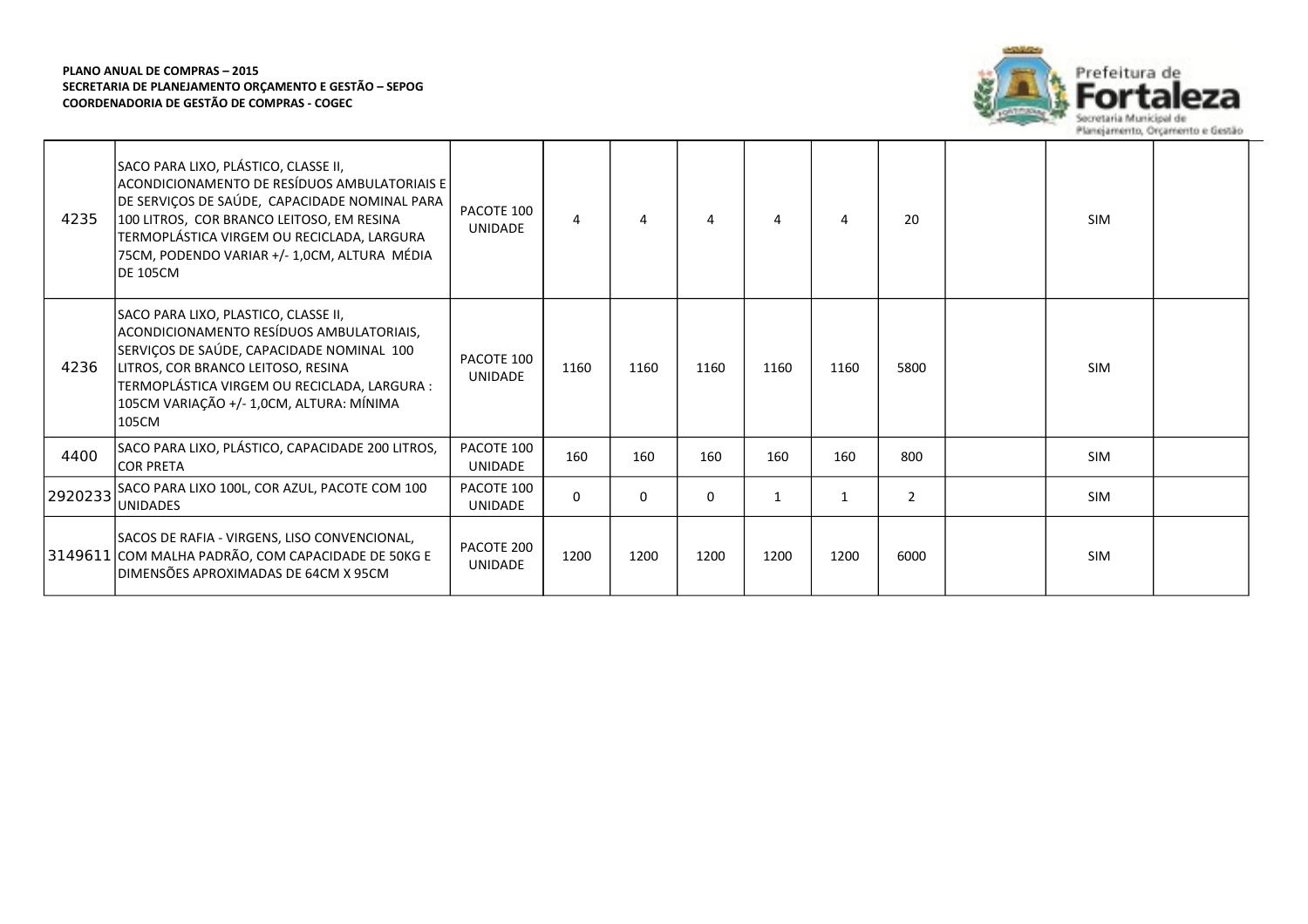

| CLASSE: | SUPRIMENTOS DE EQUIPAMENTOS DE INFORMATICA                                |
|---------|---------------------------------------------------------------------------|
| GRUPO:  | EQUIPAMENTOS DE PROCESSAMENTO DE DADOS, DE SUPORTE SOFTWARE E SUPRIMENTOS |

| <b>CÓDIGO</b> | <b>MATERIAL</b>                                                                                                                                                                                                          | <b>UNIDADE</b>                     | <b>AGO</b>     | <b>SET</b>     | <b>OUT</b>     | <b>NOV</b>     | <b>DEZ</b>     | <b>TOTAL</b>   | <b>ATA VIGENTE</b> | <b>PREFERENCIAL</b><br>ME/EPP | LICITAÇÃO EM<br><b>FASE DE</b><br><b>PREPARAÇÃO</b> |
|---------------|--------------------------------------------------------------------------------------------------------------------------------------------------------------------------------------------------------------------------|------------------------------------|----------------|----------------|----------------|----------------|----------------|----------------|--------------------|-------------------------------|-----------------------------------------------------|
| 11512         | TONER PARA IMPRESSORA, HP LASERJET P 1005, COR<br>PRETA, REFERÊNCIA CB435A-HP, ORIGINAL DO<br>FABRICANTE DO EQUIPAMENTO, NOVO, RENDIMENTO<br>APROXIMADO 5000 PÁGINAS                                                     | CAIXA 1<br><b>UNIDADE</b>          | $\Omega$       | $\mathbf{0}$   | $\Omega$       | $\mathbf{1}$   | $\mathbf{1}$   | $\overline{2}$ |                    |                               |                                                     |
| 12343         | TONER PARA IMPRESSORA, LASER MULTIFUNCIONAL<br>SAMSUNG SCX-D4200A, SCX-4200, 4200A, COR PRETA,<br>ORIGINAL DO FABRICANTE DO EQUIPAMENTO, NOVO,<br>RENDIMENTO MÉDIO DE 3000 PÁGINAS                                       | CAIXA 1<br><b>UNIDADE</b>          | 0              | $\mathbf 0$    | $\mathbf 0$    | $\mathbf 0$    | $\mathbf{1}$   | $\mathbf{1}$   |                    |                               |                                                     |
| 13892         | ADAPTADOR, RJ 45, CONECTOR MACHO RJ 45                                                                                                                                                                                   | UNIDADE 1<br><b>UNIDADE</b>        | 20             | 20             | 20             | 20             | 20             | 100            |                    |                               |                                                     |
| 17233         | TESTADOR, DE CABO DE REDE ENTRADA RJ-45/RJ-11,<br>INDICAÇÃO PINO A PINO, LEDS COLORIDOS, TESTAR<br>CABOS NORMAL E CROSS-OVER, TESTAR CABOS<br>LONGOS E EM CONDUITES, ALIMENTAÇÃO BATERIA 9V<br>INCLUSA, COM ESTOJO       | CAIXA 1<br><b>UNIDADE</b>          | 0              | $\mathbf 0$    | $\mathbf 0$    | $\mathbf 0$    | 1              | 1              |                    |                               |                                                     |
| 17699         | DVD, RW REGRAVÁVEL, VELOCIDADE DE GRAVAÇÃO<br>4X, CAPACIDADE 4.7 GB/120 MINUTOS, EMBALADO<br>INDIVIDUALMENTE                                                                                                             | <b>UNIDADE 1</b><br><b>UNIDADE</b> | 48             | 48             | 48             | 48             | 48             | 240            |                    |                               |                                                     |
| 17702         | DVD, DVD - RW (REGRAVÁVEL), VELOCIDADE MÍNIMA<br>DE GRAVAÇÃO DE 4 X, 4.7 GB, 120 MINUTOS,<br>INDIVIDUAL SEM ESTOJO                                                                                                       | ESTOJO 1<br>UNIDADE                | 8              | 8              | 8              | 8              | 8              | 40             |                    |                               |                                                     |
| 17703         | DVD, MINI DVD-R GRAVÁVEL, VELOCIDADE DE<br>GRAVAÇÃO 8X, CAPACIDADE DE GRAVAÇÃO 4.7<br>GB/120 MINUTOS, EMBALADO INDIVIDUALMENTE                                                                                           | <b>UNIDADE 1</b><br><b>UNIDADE</b> | 14             | 14             | 14             | 14             | 14             | 70             |                    |                               |                                                     |
| 30741         | CARTUCHO DE TINTA, PARA IMPRESSORA HP PLOTTER<br>DESIGNJET SERIES 500, 500PS, 800, 800 PS, COPIER<br>CC800 PS, REFERÊNCIA DO CARTUCHO C4844-A, COR<br>PRETA, ORIGINAL DO FABRICANTE DO EQUIPAMENTO,<br>NOVO, VOLUME 69ML | CAIXA 1<br><b>UNIDADE</b>          | $\overline{7}$ | $\overline{7}$ | $\overline{7}$ | $\overline{7}$ | $\overline{7}$ | 35             |                    |                               |                                                     |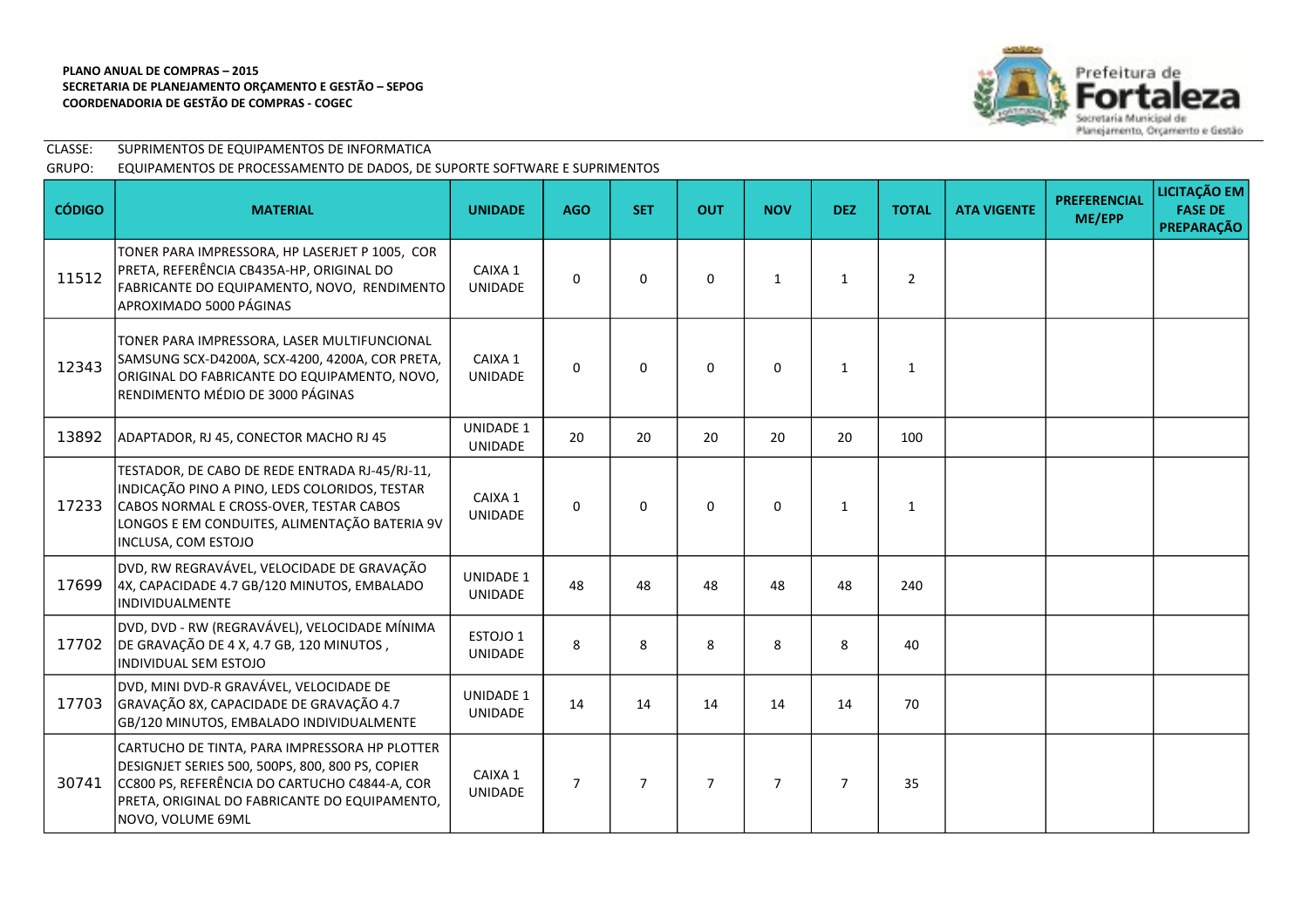

| 30742   | CARTUCHO DE TINTA, PARA IMPRESSORA HP PLOTTER<br>DESIGNJET SERIES 500, 500PS, 800, 800 PS, COPIER<br>CC800 PS, REFERÊNCIA DO CARTUCHO C4911-A, COR<br>AZUL, ORIGINAL DO FABRICANTE DO EQUIPAMENTO,<br>NOVO, VOLUME 69ML                            | CAIXA 1<br>UNIDADE          | 0        | $\mathbf{1}$ | $\mathbf{1}$ | $\mathbf{1}$ | $\mathbf{1}$ | 4              |  |  |
|---------|----------------------------------------------------------------------------------------------------------------------------------------------------------------------------------------------------------------------------------------------------|-----------------------------|----------|--------------|--------------|--------------|--------------|----------------|--|--|
| 30743   | CARTUCHO DE TINTA, PARA IMPRESSORA HP PLOTTER<br>DESIGNJET SERIES 500, 500PS, 800, 800 PS, COPIER<br>CC800 PS, REFERÊNCIA DO CARTUCHO C4912A, COR<br>MAGENTA, ORIGINAL DO FABRICANTE DO<br>EQUIPAMENTO, NOVO, VOLUME 69 ML                         | CAIXA 1<br><b>UNIDADE</b>   | $\Omega$ | $\mathbf{0}$ | $\mathbf{1}$ | $\mathbf{1}$ | $\mathbf{1}$ | 3              |  |  |
| 30748   | CARTUCHO DE TINTA, PARA IMPRESSORA HP DESKJET<br>5440 / PHOTOSMART 7850 / PSC 1510, 2575 /<br>OFFICEJET 6210, REFERÊNCIA DO CARTUCHO C9361WL,<br>TRICOLOR, ORIGINAL DO FABRICANTE DO<br>EQUIPAMENTO, NOVO, RENDIMENTO APROXIMADO<br>DE 175 PÁGINAS | CAIXA 1<br><b>UNIDADE</b>   | 0        | $\mathbf 0$  | $\mathbf{1}$ | $\mathbf{1}$ | $\mathbf{1}$ | 3              |  |  |
| 31038   | CD-ROM, VIRGEM GRAVÁVEL, COM CAPACIDADE DE<br>ARMAZENAMENTO DE 700MB, 80 MINUTOS, DE<br>TEMPO DE GRAVAÇÃO, VELOCIDADE DE GRAVAÇÃO<br><b>DE 12X</b>                                                                                                 | AVULSO 1<br>UNIDADE         | 98       | 98           | 98           | 98           | 98           | 490            |  |  |
| 31039   | CD-ROM, R - GRAVAÇÃO 40 X 700 MB DADOS/80MIN.<br>CAPACIDADE ARMAZENAGEM 700MB DE DADOS OU<br>80MINUTOS DE AÚDIO, VIRGEM                                                                                                                            | ESTOJO 1<br>UNIDADE         | 24       | 24           | 24           | 24           | 24           | 120            |  |  |
| 31040   | CD-ROM, RW, 10 X 700MB DADOS/80MIN,<br>CAPACIDADE ARMAZENAGEM 700 MEGABYTES DE<br>DADOS OU 80 MINUTOS DE AÚDIO, VIRGEM, ÁUDIO                                                                                                                      | ESTOJO 1<br><b>UNIDADE</b>  | 6        | 6            | 6            | 6            | 6            | 30             |  |  |
| 32067   | CABO DE REDE CAT6, 305 METROS                                                                                                                                                                                                                      | UNIDADE 1<br>UNIDADE        | 0        | $\mathbf 0$  | 0            | $\mathbf 0$  | $\mathbf{1}$ | 1              |  |  |
| 34003   | MOUSE, MODELO TIPO ÓPTICO, CONECTOR USB, COR<br><b>PRETO</b>                                                                                                                                                                                       | <b>UNIDADE 1</b><br>UNIDADE | 3        | 3            | 3            | 3            | 3            | 15             |  |  |
| 34006   | MOUSE, MODELO ÓPTICO, CONECTOR PS2, COR PRETA                                                                                                                                                                                                      | <b>UNIDADE 1</b><br>UNIDADE | 0        | 0            | 0            | $\mathbf{1}$ | $\mathbf{1}$ | $\overline{2}$ |  |  |
| 2919650 | DVD, DVD-R (GRAVÁVEL), VELOCIDADE MÍNIMA DE<br>16X, 4.7 GB DE CAPACIDADE, 120 MINUTOS                                                                                                                                                              | UNIDADE 1<br>UNIDADE        | 39       | 39           | 39           | 39           | 39           | 195            |  |  |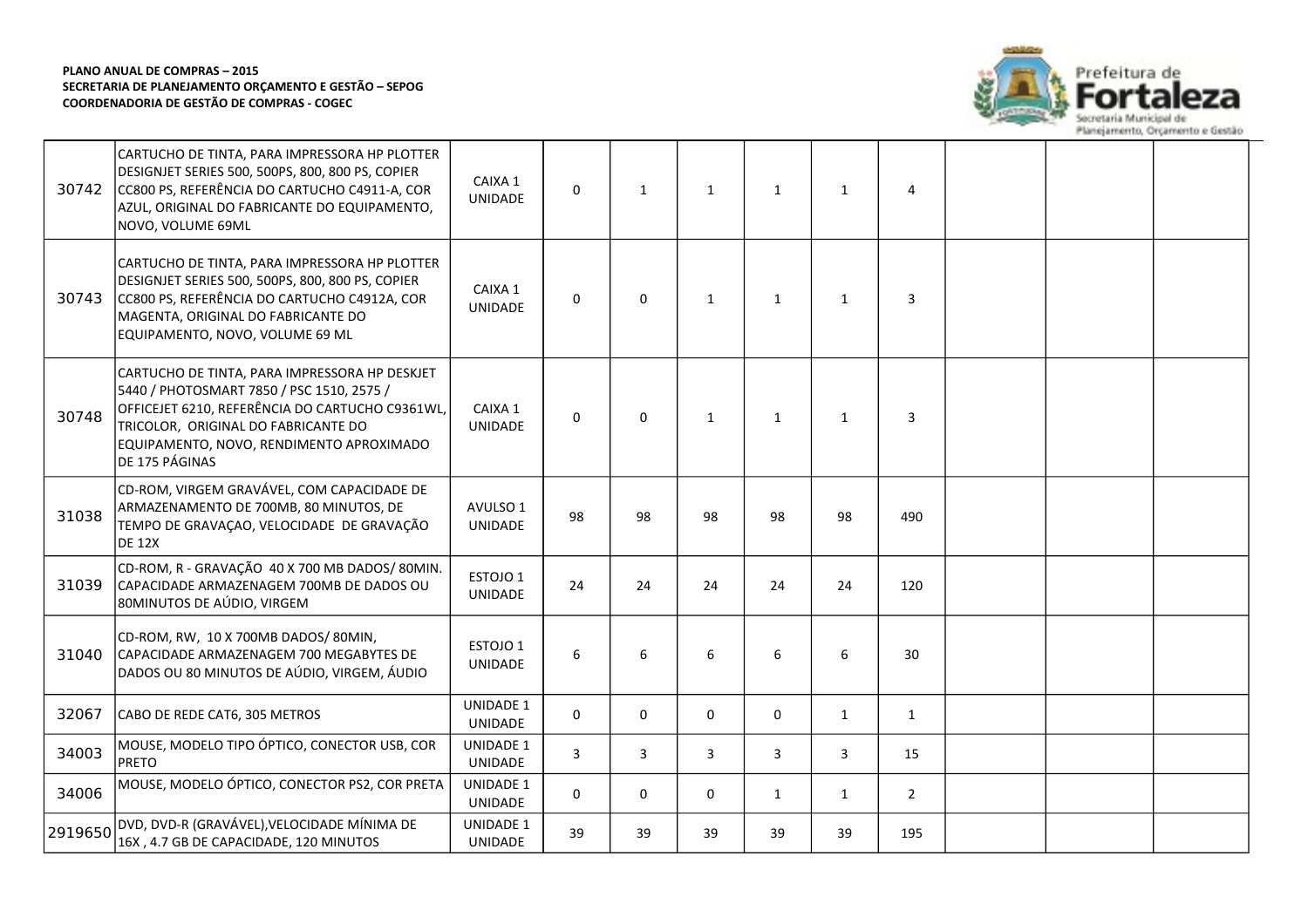

|         | CD-R VIRGEM GRAVÁVEL, COM CAPACIDADE DE<br>2919667 700MB OU 80 MIN DE TEMPO DE GRAVAÇÃO,<br>VELOCIDADE DE GRAVAÇÃO MÍNIMA DE 52X                                                                           | ESTOJO 1<br><b>UNIDADE</b>            | 80           | 80           | 80           | 80           | 80           | 400            |  |  |
|---------|------------------------------------------------------------------------------------------------------------------------------------------------------------------------------------------------------------|---------------------------------------|--------------|--------------|--------------|--------------|--------------|----------------|--|--|
|         | CD-RW VIRGEM REGRAVÁVEL, COM CAPACIDADE DE<br>2919668 700MB OU 80 MIN DE TEMPO DE GRAVAÇÃO,<br>VELOCIDADE DE GRAVAÇÃO MÍNIMA DE 4X                                                                         | ESTOJO <sub>1</sub><br><b>UNIDADE</b> | 49           | 49           | 49           | 49           | 49           | 245            |  |  |
|         | MOUSE, TIPO PS2, MODELO PADRÃO, APLICAÇÃO<br>2919675 MICROCOMPUTADOR, CARACTERÍSTICAS ADICINAIS<br>BOTÃO, QUANTIDADE BOTÕES CONTROLE 2                                                                     | <b>UNIDADE 1</b><br>UNIDADE           | $\Omega$     | $\mathbf{1}$ | $\mathbf{1}$ | $\mathbf{1}$ | $\mathbf{1}$ | 4              |  |  |
|         | CD-RW - VIRGEM REGRAVAVEL CAPACIDADE<br>2919698 ARMAZENAGEM 700MB DE DADOS OU 80MINUTOS DE<br>AÚDIO, VIRGEM, ÁUDIO                                                                                         | ESTOJO 1<br><b>UNIDADE</b>            | 18           | 18           | 18           | 18           | 18           | 90             |  |  |
|         | TONER PARA IMPRESSORA, COPIADORA MODELO<br>XEROX PHASER 3500, REFERÊNCIA DO TONER<br>2919723 106R01149, COR PRETA NOVO, RECICLADO,<br>RENDIMENTO APROXIMADO DE 12.000 PÁGINAS,<br><b>GARANTIA DE 1 ANO</b> | CAIXA 1<br><b>UNIDADE</b>             | $\mathbf{1}$ | $\mathbf{1}$ | $\mathbf{1}$ | $\mathbf{1}$ | $\mathbf{1}$ | 5              |  |  |
| 2919724 | TONER PARA IMPRESSORA, MODELO SANSUNG LASER<br>ML-3471ND, PRETO, REF. MLD3470B, NOVO,<br>RECICLADO, RENDIMENTO APROXIMADO DE 10.000<br>PÁGINAS, GARANTIA DE 1 ANO                                          | NÃO<br><b>INFORMADO</b>               | $\mathbf 0$  | $\Omega$     | $\mathbf 0$  | $\mathbf{1}$ | $\mathbf{1}$ | $\overline{2}$ |  |  |
| 2919736 | CD-ROM, RW, 10 X 700MB DADOS/80MIN,<br>CAPACIDADE ARMAZENAGEM 700 MEGABYTES DE<br>DADOS OU 80 MINUTOS DE AÚDIO, VIRGEM, ÁUDIO,<br>GRAVAÇÃO DE 1X A 16X                                                     | NÃO<br><b>INFORMADO</b>               | $\Omega$     | $\Omega$     | $\mathbf{1}$ | $\mathbf{1}$ | $\mathbf{1}$ | 3              |  |  |
| 2919737 | DVD, RW REGRAVÁVEL, VELOCIDADE DE GRAVAÇÃO<br>4X, CAPACIDADE 4.7 GB/120 MINUTOS                                                                                                                            | <b>UNIDADE 1</b><br><b>UNIDADE</b>    | 12           | 12           | 12           | 12           | 12           | 60             |  |  |
| 2919740 | TONER PARA IMPRESSORA, SAMSUNG, 3210, PRETO,<br><b>RECARGA</b>                                                                                                                                             | CAIXA 1<br>UNIDADE                    | 0            | $\Omega$     | $\mathbf 0$  | $\mathbf{1}$ | $\mathbf{1}$ | $2^{\circ}$    |  |  |
| 10719   | CABEÇA DE IMPRESSÃO, PARA IMPRESSORA HP K8600,<br>REFERÊNCIA K C9382A MC (MAGENTA E AZUL),<br>ORIGINAL DO FABRICANTE DO EQUIPAMENTO, NOVO                                                                  | CAIXA 1<br>UNIDADE                    | $\Omega$     | $\Omega$     | $\Omega$     | 0            | $\mathbf{1}$ | $\mathbf{1}$   |  |  |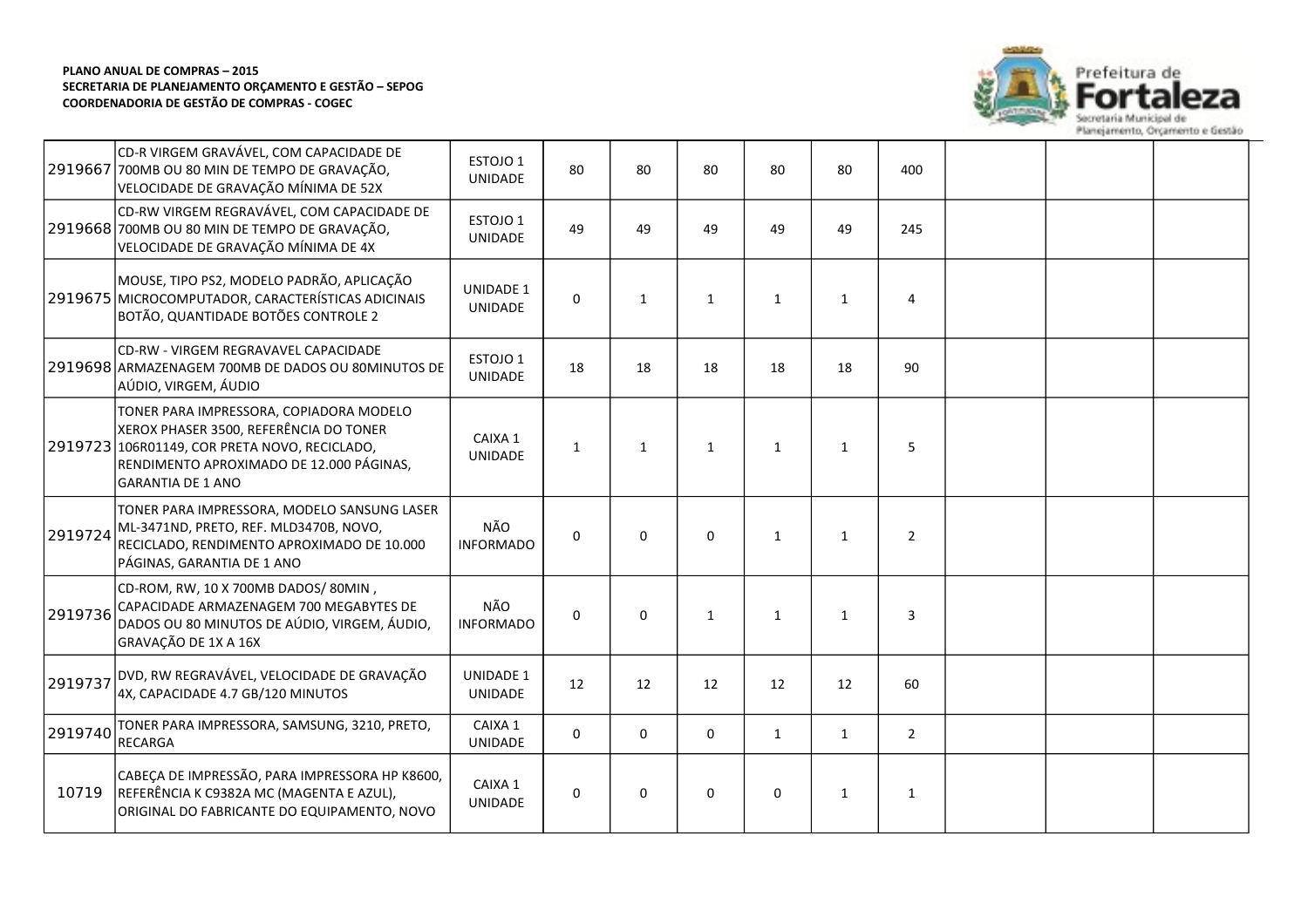

| 10720 | CABEÇA DE IMPRESSÃO, PARA IMPRESSORA HP K8600,<br>REFERÊNCIA K C9382A KY (PRETO E AMARELO),<br>ORIGINAL DO FABRICANTE DO EQUIPAMENTO, NOVO                                                                                                                | CAIXA 1<br><b>UNIDADE</b> | $\mathbf 0$  | 0        | $\mathbf 0$  | $\Omega$     | 1            | $\mathbf{1}$   |  |  |
|-------|-----------------------------------------------------------------------------------------------------------------------------------------------------------------------------------------------------------------------------------------------------------|---------------------------|--------------|----------|--------------|--------------|--------------|----------------|--|--|
| 10721 | CABEÇA DE IMPRESSÃO, PARA HP DESIGNJET C4820A,<br><b>COR PRETA</b>                                                                                                                                                                                        | CAIXA 1<br><b>UNIDADE</b> | $\Omega$     | 0        | $\mathbf 0$  | $\mathbf{1}$ | $\mathbf{1}$ | $\overline{2}$ |  |  |
| 10722 | CABEÇA DE IMPRESSÃO, PARA HP DESIGNJET C4823A,<br><b>COR AMARELA</b>                                                                                                                                                                                      | CAIXA 1<br>UNIDADE        | $\mathbf{0}$ | 0        | $\mathbf 0$  | $\mathbf 0$  | 1            | $\mathbf{1}$   |  |  |
| 11635 | TONER PARA IMPRESSORA, MODELO HP LASERJET<br>P2015DN, PRET, REFERÊNCIA Q7553A - 53A, ORIGINAL<br>DO FABRICANTE DO EQUIPAMENTO, NOVO                                                                                                                       | CAIXA 1<br>UNIDADE        | $\mathbf 0$  | 0        | $\mathbf 0$  | $\Omega$     | $\mathbf{1}$ | $\mathbf{1}$   |  |  |
| 11755 | TONER PARA IMPRESSORA, MODELO HP LASERJET<br>1160, PRETO, REFERÊNCIA Q5949A, ORIGINAL DO<br>FABRICANTE DO EQUIPAMENTO, NOVO                                                                                                                               | CAIXA 1<br>UNIDADE        | $\mathbf{0}$ | 0        | 1            | $\mathbf{1}$ | 1            | 3              |  |  |
| 11764 | TONER PARA IMPRESSORA, MODELO HP LASERJET<br>CP1515N, COR PRETA, REFERÊNCIA CB540A, ORIGINAL<br>DO FABRICANTE DO EQUIPAMENTO, NOVO, GARANTIA<br>1 ANO                                                                                                     | CAIXA 1<br>UNIDADE        | $\mathbf{0}$ | $\Omega$ | $\mathbf{1}$ | $\mathbf{1}$ | $\mathbf{1}$ | 3              |  |  |
| 11772 | TONER PARA IMPRESSORA, MODELO HP COLOR<br>LASERJET CM1312, COR MAGENTA, REFERÊNCIA<br>CB543A, ORIGINAL DO FABRICANTE, NOVO,<br><b>GARANTIA DE 1 ANO</b>                                                                                                   | CAIXA 1<br><b>UNIDADE</b> | $\mathbf 0$  | 0        | $\mathbf 0$  | 0            | 1            | $\mathbf{1}$   |  |  |
| 11775 | TONER PARA IMPRESSORA, MODELO HP COLOR<br>LASERJET CM 1312 MFP, COR CIANO, REFERÊNCIA<br>CB541A, ORIGINAL DO FABRICANTE, NOVO,<br>RENDIMENTO APROXIMADO 1500 PÁGINAS,<br>CONSIDERANDO 5% DE COBERTURA, GARANTIA DE 1<br>ANO                               | CAIXA 1<br>UNIDADE        | $\Omega$     | 0        | 1            | $\mathbf{1}$ | 1            | 3              |  |  |
| 12464 | TONER PARA IMPRESSORA, MODELO HP LASERJET<br>1300 SERIES, REFERÊNCIA DO TONER Q2613X, COR<br>PRETA, ORIGINAL DO FABRICANTE DO EQUIPAMENTO,<br>NOVO, RENDIMENTO APROXIMADO DE 4.000<br>PÁGINAS, COM 5% DE COBERTURA DE PÁGINA,<br><b>GARANTIA DE 1 ANO</b> | CAIXA 1<br><b>UNIDADE</b> | $\mathbf 0$  | 0        | $\mathbf{1}$ | 1            | 1            | 3              |  |  |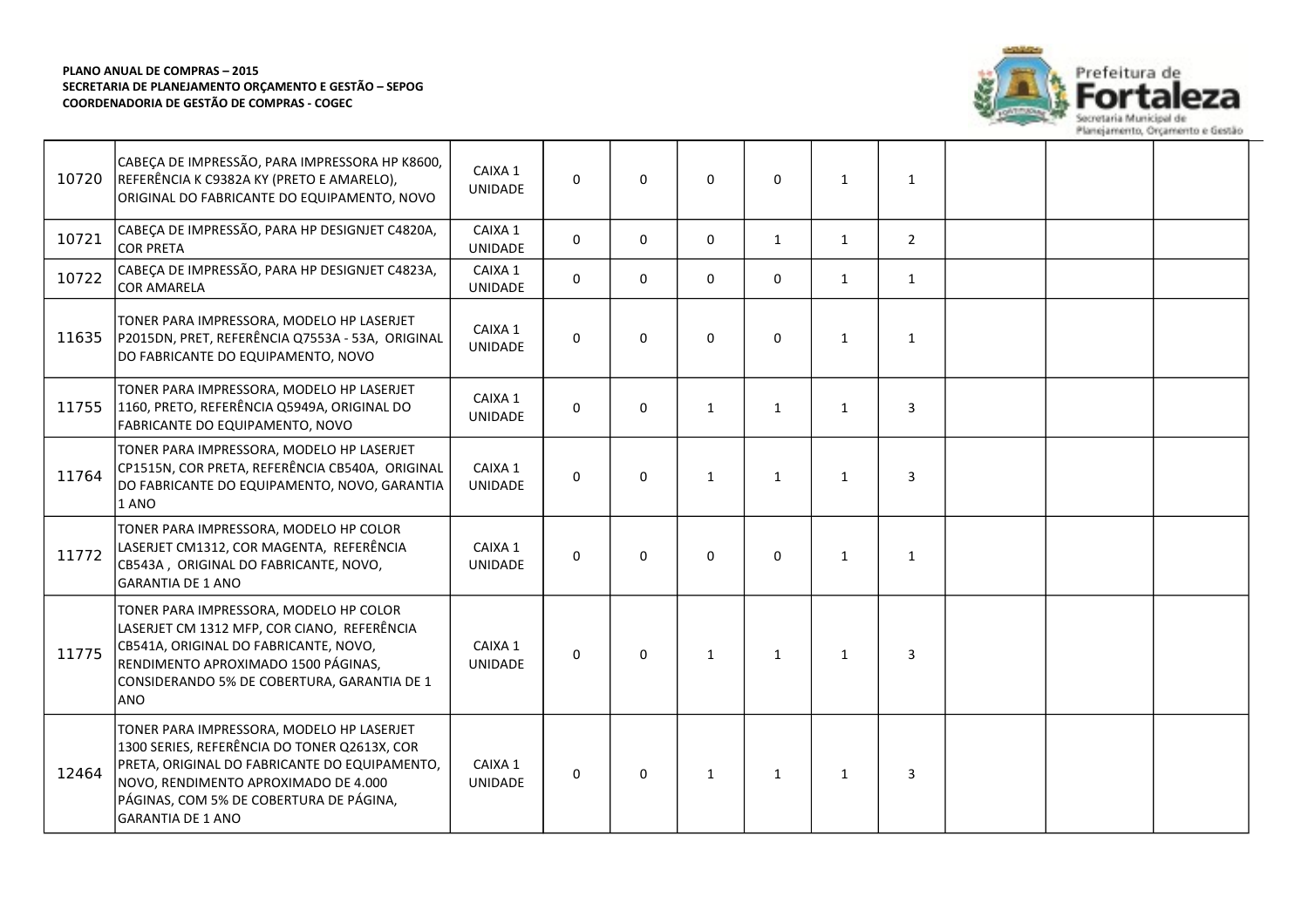

| 30740 | CARTUCHO DE TINTA, PARA IMPRESSORA HP DESKJET<br>D1330, D1360, D1420, D1430, D1445, D1455, D1460,<br>D2320, D2330, D2345, D2360, D2430, D2445, D2460,<br>F340, F350, F380, F4140, F4180, 3910, 3915, 3920,<br>3930, 3940, HP PS 1410, OFFICEJET 4315, HP FAX 1250,<br>REFERÊNCIA DO CARTUCHO C9508FL (2 CARTUCHOS<br>C9351AL), COR PRETO, ORIGINAL DO FABRICANTE DO<br>EQUIPAMENTO, NOVO, VOLUME 5 ML (CADA<br>CARTUCHO) | EMBALAGEM<br>2 UNIDADE    | $\Omega$       | $\Omega$       | $\mathbf{1}$ | 1            | $\mathbf{1}$ | 3              |  |  |
|-------|--------------------------------------------------------------------------------------------------------------------------------------------------------------------------------------------------------------------------------------------------------------------------------------------------------------------------------------------------------------------------------------------------------------------------|---------------------------|----------------|----------------|--------------|--------------|--------------|----------------|--|--|
| 30744 | CARTUCHO DE TINTA, PARA IMPRESSORA HP PLOTTER<br>DESIGNJET SERIES 500, 500PS, 800, 800 PS, COPIER<br>CC800 PS, REFERÊNCIA DO CARTUCHO C4913A, COR<br>AMARELA, ORIGINAL DO FABRICANTE DO<br>EQUIPAMENTO, NOVO, VOLUME 69 ML                                                                                                                                                                                               | CAIXA 1<br><b>UNIDADE</b> | $\Omega$       | $\Omega$       | $\Omega$     | $\mathbf{1}$ | $\mathbf{1}$ | $\overline{2}$ |  |  |
| 32210 | CARTUCHO DE TINTA, PARA IMPRESSORA HP DESKJET<br>5440/PHOTOSMART 7850/PSC 1510, 2575/OFFICEJET<br>6210, REFERÊNCIA C9362WL, PRETO ORIGINAL DO<br>FABRICANTE DO EQUIPAMENTO, NOVO, VOLUME 5<br>ML, RENDIMENTO APROXIMADO 175 PÁGINAS                                                                                                                                                                                      | CAIXA 1<br><b>UNIDADE</b> | $\mathbf{1}$   | $\mathbf{1}$   | $\mathbf{1}$ | 1            | $\mathbf{1}$ | 5              |  |  |
| 32487 | CARTUCHO DE TINTA, PARA IMPRESSORA HP<br>OFFICEJET 4355, REFERÊNCIA C9352A, COLORIDO,<br>ORIGINAL DO FABRICANTE DO EQUIPAMENTO, NOVO,<br>VOLUME, PRAZO DE VALIDADE, RAZÃO SOCIAL E CNPJ                                                                                                                                                                                                                                  | CAIXA 1<br><b>UNIDADE</b> | $\Omega$       | $\Omega$       | $\Omega$     | $\mathbf{1}$ | $\mathbf{1}$ | $\overline{2}$ |  |  |
| 33931 | FITA PARA IMPRESSORA MATRICIAL, NYLON,<br>IMPRESSORA MATRICIAL EPSON LX-300/FX-880,<br>COMPATÍVEL COM REF:8750, ORIGINAL DE FÁBRICA<br>COR PRETA, 12,7MM X 15,3M                                                                                                                                                                                                                                                         | CAIXA 1<br><b>UNIDADE</b> | $\overline{3}$ | $\overline{3}$ | 3            | 3            | 3            | 15             |  |  |
| 33933 | FITA PARA IMPRESSORA MATRICIAL, NYLON, PARA<br>IMPRESSORA MATRICIAL EPSON FX 2180/LQ 2170,<br>COMPATÍVEL REF:S015086, ORIGINAL DE FÁBRICA,<br>CAPACIDADE 12 MILHÕES CARACTERES, COR PRETA<br>60M                                                                                                                                                                                                                         | CAIXA 1<br><b>UNIDADE</b> | 0              | $\Omega$       | 0            | $\mathbf{1}$ | 1            | $\overline{2}$ |  |  |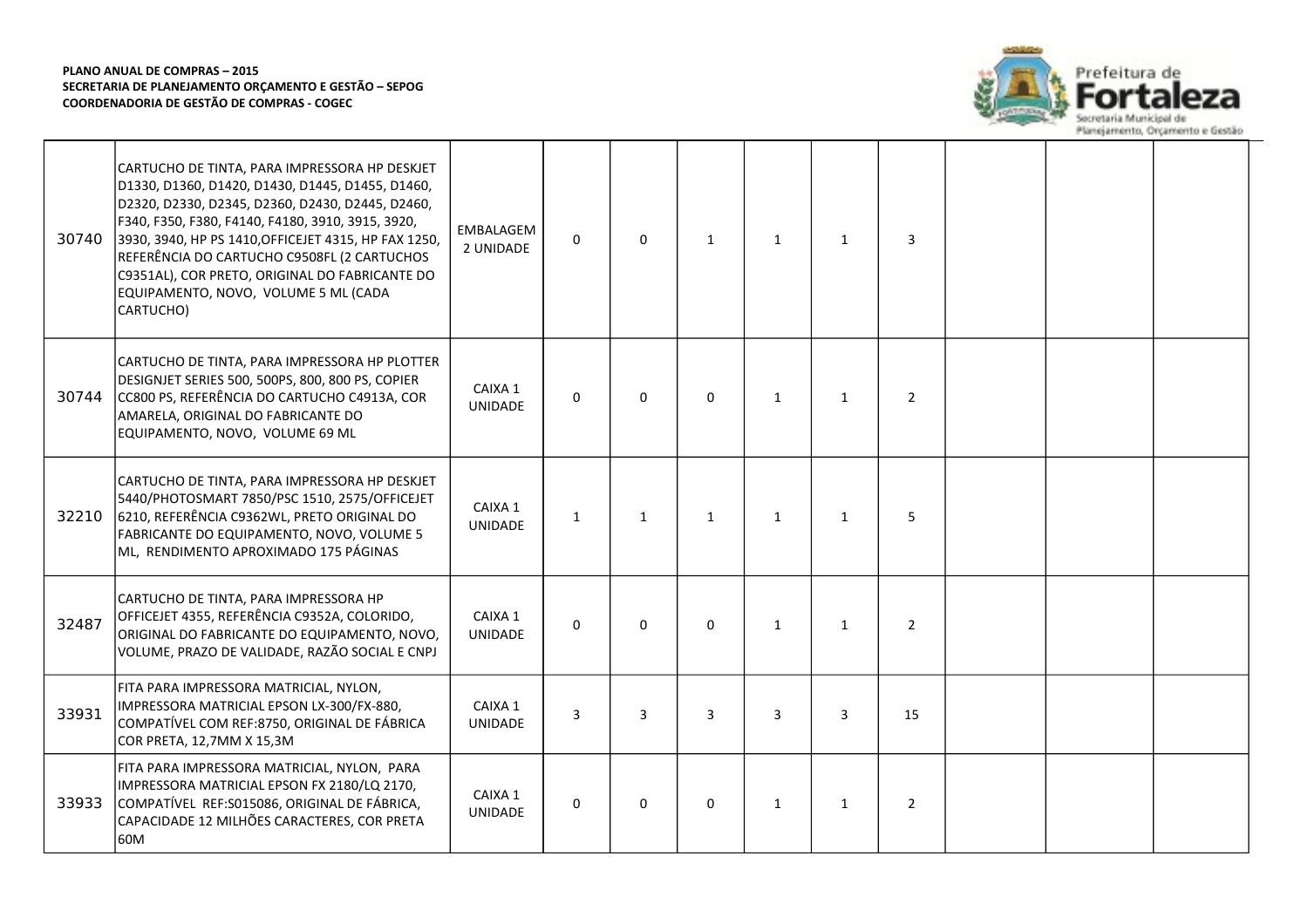

| 34016 | PAD MOUSE, COM APOIO DE PUNHO ERGONÔMICO<br>EM GEL, EMBALAGEM CONTENDO IDENTIFICAÇÃO DO<br>PRODUTO E MARCA DO FABRICANTE                                                                                                       | <b>UNIDADE 1</b><br><b>UNIDADE</b> |              |          | $\mathbf{1}$ | $\mathbf{1}$  |                |  |  |
|-------|--------------------------------------------------------------------------------------------------------------------------------------------------------------------------------------------------------------------------------|------------------------------------|--------------|----------|--------------|---------------|----------------|--|--|
|       | DVD-R GRAVÁVEL, VELOCIDADE DE GRAVAÇÃO 8X,<br>2919838 CAPACIDADE DE GRAVAÇÃO 4.7 GB/120 MINUTOS,<br>EMBALADO INDIVIDUALMENTE                                                                                                   | AVULSO 1<br><b>UNIDADE</b>         | $\Omega$     | 0        |              |               |                |  |  |
|       | DVD, R - GAVÁVEL, VELOCIDADE DE GRAVAÇÃO 4X,<br>2919847 CAPACIDADE 4.7 GB/120 MINUTOS, EMBALADO<br><b>INDIVIDUALMENTE</b>                                                                                                      | <b>UNIDADE 1</b><br><b>UNIDADE</b> | $\Omega$     | 0        | $\mathbf{0}$ | $\Omega$      |                |  |  |
|       | TONER PARA IMPRESSORA, MODELO HP COLOR<br>LASERJET CM 1312 MFP, COR AMARELO, REFERÊNCIA<br>2937293 CB542A, ORIGINAL DO FABRICANTE, NOVO,<br>RENDIMENTO APROXIMADO 1500 PÁGINAS,<br>CONSIDERANDO 5% DE COBERTURA GARANTIA 1 ANO | CAIXA 1<br><b>UNIDADE</b>          | $\Omega$     | $\Omega$ | $\mathbf{1}$ | $\mathbf 1$   |                |  |  |
|       | TONER PARA IMPRESSORA LASER, MODELO OKIDATA<br>2937294   MB460, COR PRETA, RENDIMENTO APROXIMADO<br>3.500 PÁGINAS                                                                                                              | NÃO<br><b>INFORMADO</b>            |              |          | $\mathbf{1}$ | $\mathcal{P}$ | $\overline{2}$ |  |  |
|       | 3149336 CARTUCHO PARA IMPRESSORA H-9396 PRETO                                                                                                                                                                                  | <b>UNIDADE 1</b><br>UNIDADE        | $\mathbf{0}$ | 0        | 0            | 0             |                |  |  |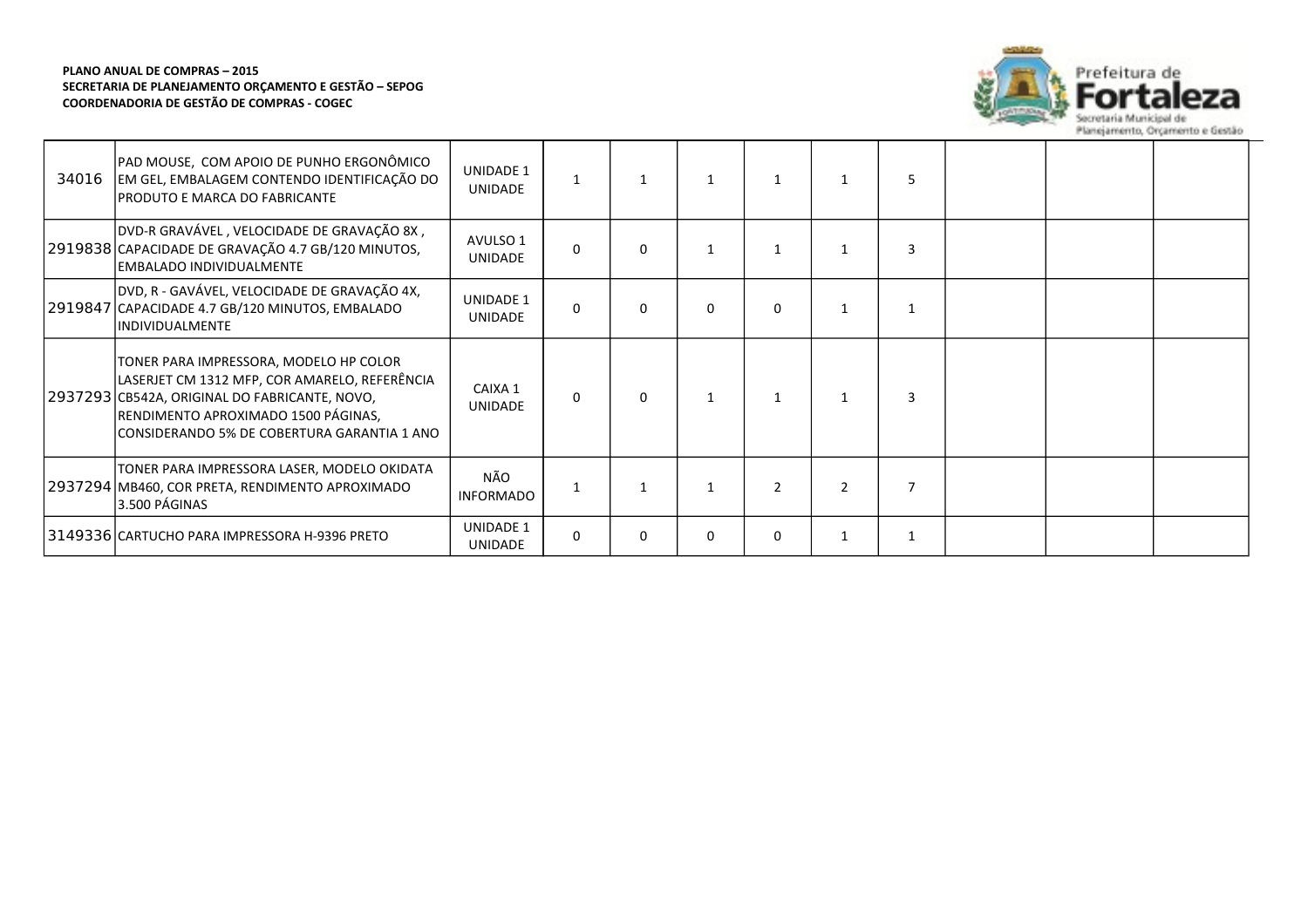

# CLASSE: SUPRIMENTOS DE USO DIDATICO, PEDAGOGICO, E DE PAPELARIA DE ESCRITORIO

GRUPO: ARTIGOS E UTENSILIOS DE ESCRITORIO

| <b>CÓDIGO</b> | <b>MATERIAL</b>                                                                                                               | <b>UNIDADE</b>                     | <b>AGO</b>     | <b>SET</b>     | <b>OUT</b>     | <b>NOV</b>     | <b>DEZ</b>     | <b>TOTAL</b> | <b>ATA VIGENTE</b> | <b>PREFERENCIAL</b><br>ME/EPP | LICITAÇÃO EM<br><b>FASE DE</b><br><b>PREPARAÇÃO</b> |
|---------------|-------------------------------------------------------------------------------------------------------------------------------|------------------------------------|----------------|----------------|----------------|----------------|----------------|--------------|--------------------|-------------------------------|-----------------------------------------------------|
| 4689          | PASTA PARA DOCUMENTO, CLASSIFICADOR, COM<br>GRAMPO TRILHO, MEDINDO 230 X 335 MM, COR<br><b>CRISTAL</b>                        | <b>UNIDADE 1</b><br>UNIDADE        | 4              | $\overline{4}$ | 4              | 4              | $\overline{4}$ | 20           |                    |                               |                                                     |
| 4691          | PASTA PARA DOCUMENTO, COM CANALETA PLÁSTICA<br>BRANCA, MEDINDO 22,5 X 30,8 CM, INCOLOR,<br><b>CAPACIDADE PARA 30 FOLHAS</b>   | <b>UNIDADE 1</b><br>UNIDADE        | 5              | 5              | 5              | 5              | 5              | 25           |                    |                               |                                                     |
| 4692          | PASTA PARA DOCUMENTO, COM CANALETA PLÁSTICA<br>BRANCA, MEDINDO 24,5 X 33,3 CM, INCOLOR,<br><b>CAPACIDADE PARA 30 FOLHAS</b>   | <b>UNIDADE 1</b><br><b>UNIDADE</b> | 3              | 3              | 3              | 3              | $\overline{3}$ | 15           |                    |                               |                                                     |
| 4694          | PASTA PARA DOCUMENTO, EM "L", PLÁSTICA,<br>TAMANHO OFÍCIO, MEDINDO 330 X 229 MM,<br><b>INCOLOR</b>                            | <b>UNIDADE 1</b><br><b>UNIDADE</b> | 14             | 14             | 14             | 14             | 14             | 70           |                    |                               |                                                     |
| 4699          | PASTA PARA DOCUMENTO, TIPO POLIONDA,<br>PLASTICO, MEDINDO 190X 250 X 20MM, CORES<br>VARIADAS, ABA E ELÁSTICO                  | <b>UNIDADE 1</b><br>UNIDADE        | $\overline{7}$ | $\overline{7}$ | $\overline{7}$ | $\overline{7}$ | $\overline{7}$ | 35           |                    |                               |                                                     |
| 4702          | PASTA PARA DOCUMENTO, PLASTIFICADA, ABA E<br>ELÁSTICO, EM PAPEL CARTÃO DUPLEX, 280 GR<br>MEDINDO 340 X 230 MM, CORES VARIADAS | <b>UNIDADE 1</b><br><b>UNIDADE</b> | 5              | 5              | 5              | 5              | 5              | 25           |                    |                               |                                                     |
| 4704          | PASTA PARA DOCUMENTO, ABA E ELÁSTICO,<br>POLIONDA, MEDINDO 350 X 250 X 60MM, CORES<br><b>DIVERSAS</b>                         | <b>UNIDADE 1</b><br><b>UNIDADE</b> | 29             | 29             | 29             | 29             | 29             | 145          |                    |                               |                                                     |
| 4709          | PASTA PARA DOCUMENTO, TIPO ENVELOPE, EM<br>PLÁSTICO, 240 X 340 MM, COM CARDAÇO                                                | <b>UNIDADE 1</b><br>UNIDADE        | $\overline{3}$ | $\overline{3}$ | 3              | 3              | $\overline{3}$ | 15           |                    |                               |                                                     |
| 4710          | PASTA PARA DOCUMENTO, POLIONDA, PLÁSTICA COM<br>ELÁSTICO, ESPESSURA 2 CM, TRANSPARENTE                                        | <b>UNIDADE 1</b><br><b>UNIDADE</b> | 8              | 8              | 8              | 8              | 8              | 40           |                    |                               |                                                     |
| 4715          | PASTA PARA DOCUMENTO, EM L, PLÁSTICA,<br>DIMENSÕES: 210 X 297 MM, TRANSPARENTE,<br><b>FORMATO A4</b>                          | AVULSO 1<br>UNIDADE                | 22             | 22             | 22             | 22             | 22             | 110          |                    |                               |                                                     |
| 4717          | PASTA PARA DOCUMENTO, TIPO COLECIONADOR<br>COMERCIAL, CARTÃO DUPLO, MEDINDO 25,5 X 35,5<br>CM, COM PRENDEDOR DE METAL         | <b>UNIDADE 1</b><br>UNIDADE        | $\overline{2}$ | $\overline{2}$ | $\overline{2}$ | $\overline{2}$ | $\overline{2}$ | 10           |                    |                               |                                                     |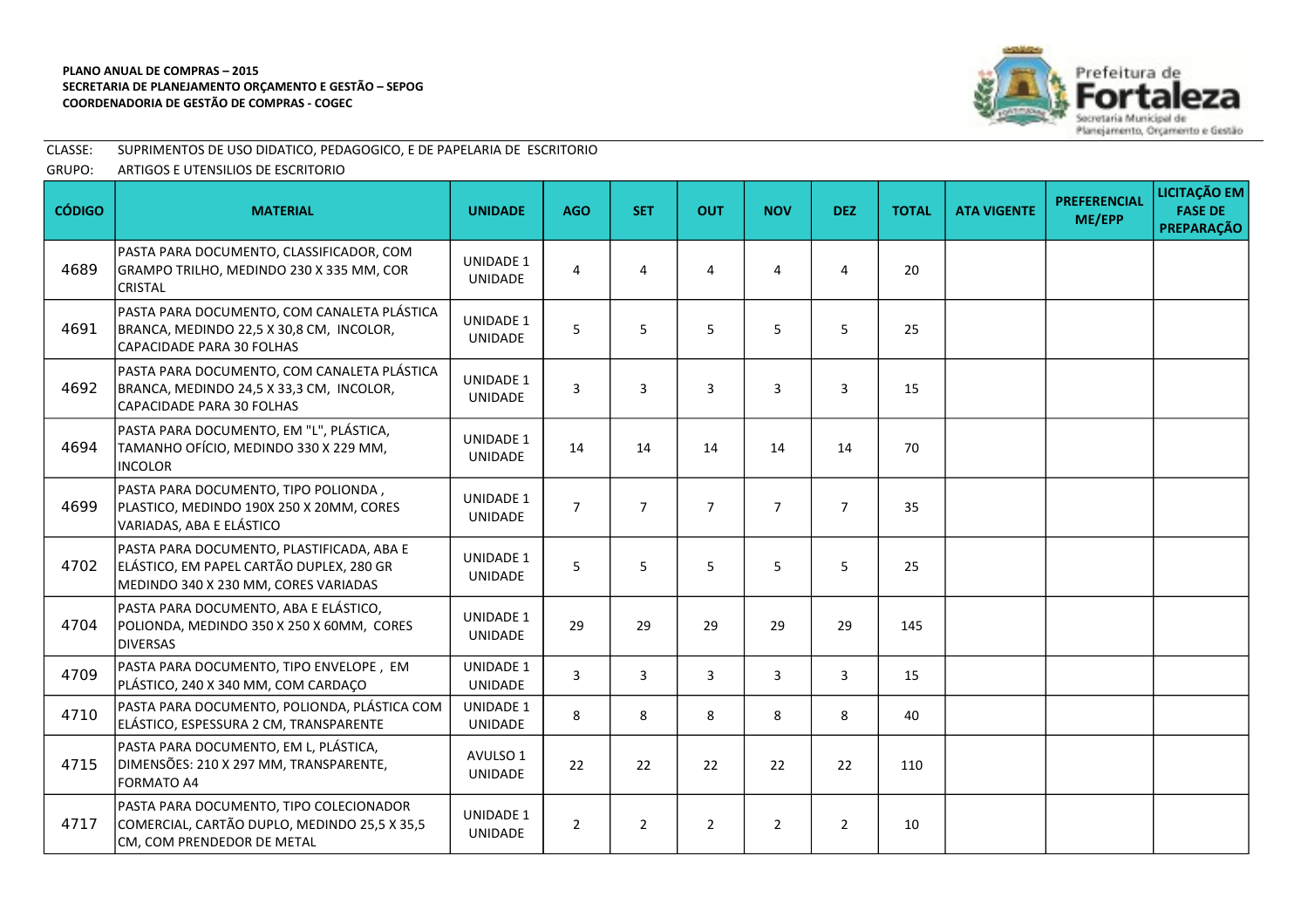

| 4836 | PASTA PARA DOCUMENTO, ABA E ELASTICO,<br>POLIONDA, DIMENSÕES 350 X 250 X 60MM, CORES<br><b>DIVERSAS</b>                | NÃO<br><b>INFORMADO</b>             | 178            | 178            | 178            | 178            | 178          | 890            |  |  |
|------|------------------------------------------------------------------------------------------------------------------------|-------------------------------------|----------------|----------------|----------------|----------------|--------------|----------------|--|--|
| 4837 | PASTA PARA DOCUMENTO, ABA E ELASTICO,<br>POLIONDA, DIMENSÕES 340 X 250 X 60MM, AZUL<br>TRANSLUCIDA                     | AVULSO 1<br>UNIDADE                 | $\overline{2}$ | $\overline{2}$ | $\overline{2}$ | $\overline{2}$ | 2            | 10             |  |  |
| 4842 | PASTA PARA DOCUMENTO, PLÁSTICA COM ABAS E<br>ELÁSTICO, TRANSPARENTE, MEDINDO 335 X 250 MM X<br>20 MM, CORES VARIADAS   | <b>UNIDADE 1</b><br>UNIDADE         | 14             | 14             | 14             | 14             | 14           | 70             |  |  |
| 4844 | PASTA PARA DOCUMENTO, ABA E ELÁSTICO,<br>POLIONDA, 340 X 250 X 40MM, CORES DIVERSAS                                    | <b>UNIDADE 1</b><br>UNIDADE         | 17             | 17             | 17             | 17             | 17           | 85             |  |  |
| 4846 | PASTA PARA DOCUMENTO, COM CANALETA PLASTICA,<br>TRANSPARENTE, TAMANHO A-4, DIMENSÕES 210 X<br>297MM, COR BRANCA        | <b>UNIDADE 1</b><br>UNIDADE         | 14             | 14             | 14             | 14             | 14           | 70             |  |  |
| 4847 | PASTA PARA DOCUMENTO, PLÁSTICA, COM ELÁSTICO,<br>340 X 250 X 60 MM, TRANSPARENTE                                       | UNIDADE 1<br><b>UNIDADE</b>         | 12             | 12             | 12             | 12             | 12           | 60             |  |  |
| 4908 | CADERNO, BROCHURA, COM PAUTA, CAPA FLEXÍVE 48<br>FOLHAS, MEDINDO 280 X 205, 01 MATÉRIA                                 | AVULSO 1<br>UNIDADE                 | $\mathbf 0$    | 0              | $\mathbf{1}$   | $\mathbf{1}$   | $\mathbf{1}$ | 3              |  |  |
| 6473 | PAPEL A4, 240G, RECICLADO                                                                                              | RESMA 1<br><b>UNIDADE</b>           | 69             | 69             | 69             | 69             | 69           | 345            |  |  |
| 6477 | PAPEL, CONTACT TRANSPARENTE, 25 M X 45 CM,<br><b>EMBALAGEM COM DADOS DO FABRICANTE, AUTO</b><br>ADESIVO                | ROLO <sub>1</sub><br><b>UNIDADE</b> | 19             | 19             | 19             | 19             | 19           | 95             |  |  |
| 6598 | PAPEL, 60 KG, 210 X 297 MM, A4, COR BRANCA                                                                             | PACOTE 50<br><b>FOLHA</b>           | $\mathbf 0$    | 1              | $\mathbf{1}$   | $\mathbf{1}$   | 1            | 4              |  |  |
| 6611 | <b>PAPEL MADEIRA</b>                                                                                                   | AVULSO 1<br><b>FOLHA</b>            | 32             | 32             | 32             | 32             | 32           | 160            |  |  |
| 6615 | PAPEL, COUCHE LISO, 180G, 210MMX297MM,<br>BRANCA, A-4, EMBALAGEM COM IDENTIFICAÇÃO DO<br>PRODUTO E MARCA DO FABRICANTE | PACOTE 50<br><b>FOLHA</b>           | 0              | 0              | 0              | $\mathbf{1}$   | $\mathbf{1}$ | $\overline{2}$ |  |  |
| 6619 | PAPEL, TIPO OFÍCIO, COR BRANCA, FORMATO A-4                                                                            | PACOTE 100<br><b>FOLHA</b>          | $\overline{2}$ | $\overline{2}$ | $\overline{2}$ | $\overline{2}$ | 2            | 10             |  |  |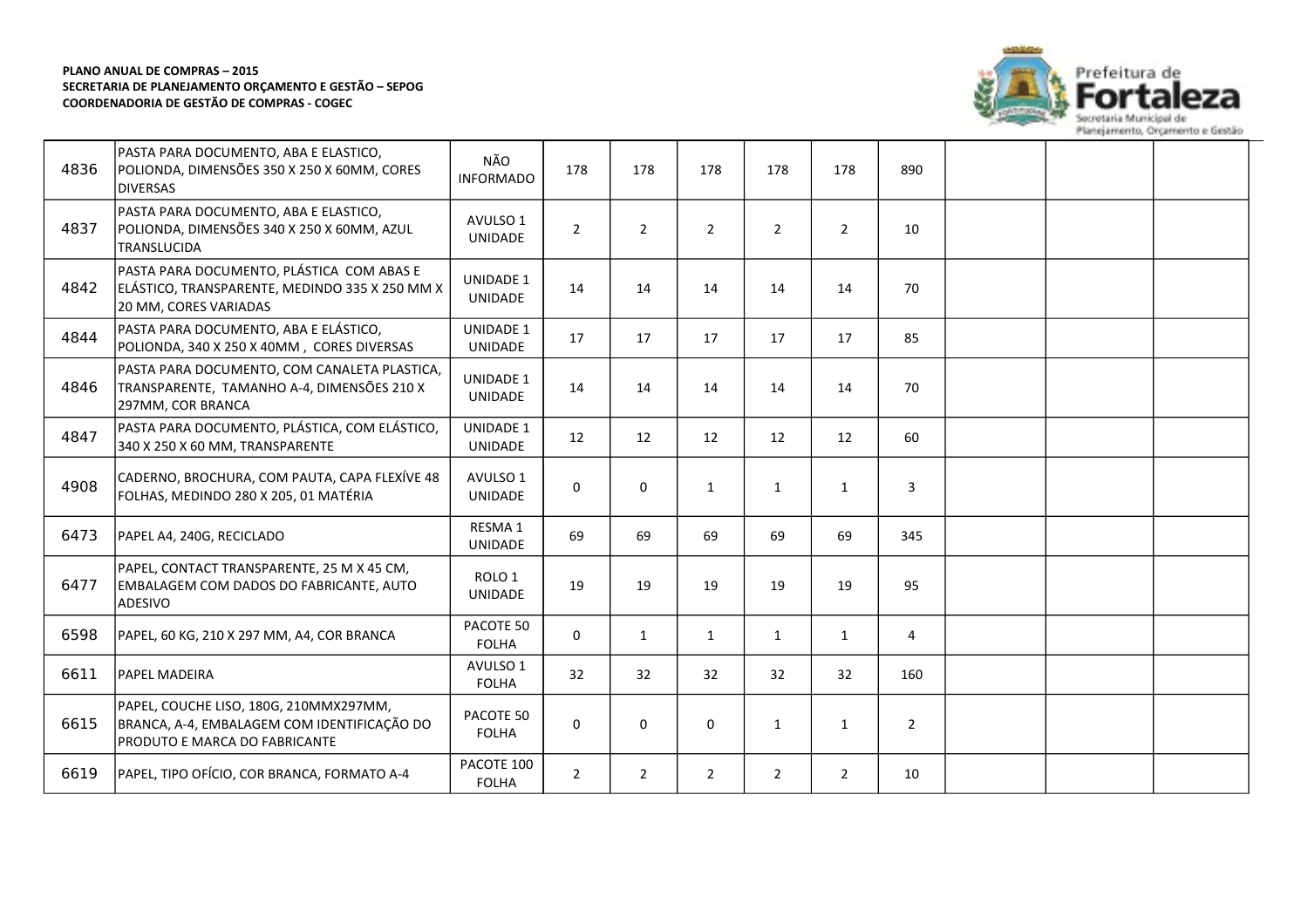

| 6622 | PAPEL, TIPO ALCALINO - A-4, GRAMATURA 75G/M2,<br>210 X 297MM, ALTA ALVURA, NO FORMATO A-4,<br>EMBALAGEM EM MATERIAL IMPERMEÁVEL, COM<br>IDENTIFICAÇÃO DO PRODUTO, MARCA DO<br><b>FABRICANTE</b>                                                        | RESMA <sub>1</sub><br><b>UNIDADE</b> | 43             | 43           | 43             | 43             | 43             | 215 |  |  |
|------|--------------------------------------------------------------------------------------------------------------------------------------------------------------------------------------------------------------------------------------------------------|--------------------------------------|----------------|--------------|----------------|----------------|----------------|-----|--|--|
| 6625 | PAPEL, TIPO COUCHE, 40 KG, TAMANHO A-4                                                                                                                                                                                                                 | PACOTE 50<br><b>FOLHA</b>            | 4              | 4            | 4              | 4              | 4              | 20  |  |  |
| 6804 | PAPEL, OFÍCIO II, GRAMATURA 75G/M2, DIMENSÕES<br>216 X 330MM, ALTA ALVURA, PARA CÓPIA<br>XENOGRÁFICA, CÓPIA XEROGRAFICA, EMBALAGEM<br>MATERIAL IMPERMEÁVEL CONTRA UMIDADE, MARCA<br><b>DO PRODUTO</b>                                                  | PACOTE 1<br>RESMA                    | 45             | 45           | 45             | 45             | 45             | 225 |  |  |
| 6805 | PAPEL, ALCALINO, GRAMATURA DE 75G/M2,<br>DIMENSÕES 215 X 315MM, ALTA ALVURA, EM<br>FORMATO OFÍCIO 9, OFICIO 9, EMBALAGEM MATERIAL<br>IMPERMEÁVEL CONTRA UMIDADE, MARCA DO<br><b>PRODUTO</b>                                                            | PACOTE 1<br><b>RESMA</b>             | $\Omega$       | $\Omega$     | $\mathbf{1}$   | $\mathbf{1}$   | $\mathbf{1}$   | 3   |  |  |
| 6807 | PAPEL, 100% RECICLADO, GRAMATURA 75G/M2,<br>DIMENSÕES 216 X 330MM, TAMANHO OFICIO 2, PARA<br>IMPRESSORA LASER, JATO DE TINTA, FOTOCOPIADORA<br>E FAX PLANO, EMBALAGEM MATERIAL IMPERMEÁVEL,<br>IDENTIFICAÇÃO DO PRODUTO, MARCA DO<br><b>FABRICANTE</b> | RESMA <sub>1</sub><br><b>UNIDADE</b> | $\overline{3}$ | 3            | $\overline{3}$ | $\overline{3}$ | $\overline{3}$ | 15  |  |  |
| 6828 | PAPEL, 60 KG, 180G, 210 MM X 297 MM, CORES<br>VARIADAS, FORMATO A4, EMBALAGEM CONTENDO<br>DADOS DE IDENTIFICAÇÃO E PROCEDÊNCIA                                                                                                                         | PACOTE 200<br><b>FOLHA</b>           | $\mathbf{1}$   | $\mathbf{1}$ | $\mathbf{1}$   | $\mathbf{1}$   | $\mathbf{1}$   | 5   |  |  |
| 6850 | PASTA PARA DOCUMENTO, EM POLIONDA, PVC,<br>DIMENSÕES 235 X 350MM X 20MM, CORES DIVERSAS,<br>ABA E ELÁSTICO                                                                                                                                             | <b>UNIDADE 1</b><br><b>UNIDADE</b>   | 17             | 17           | 17             | 17             | 17             | 85  |  |  |
| 6853 | PASTA PARA DOCUMENTO, SANFONADA,<br>POLIPROPILENO, A4, 12 DIVISÕES, TRANSPARENTE,<br>FECHAMENTO COM ELÁSTICO                                                                                                                                           | NÃO<br><b>INFORMADO</b>              | 3              | 3            | 3              | 3              | 3              | 15  |  |  |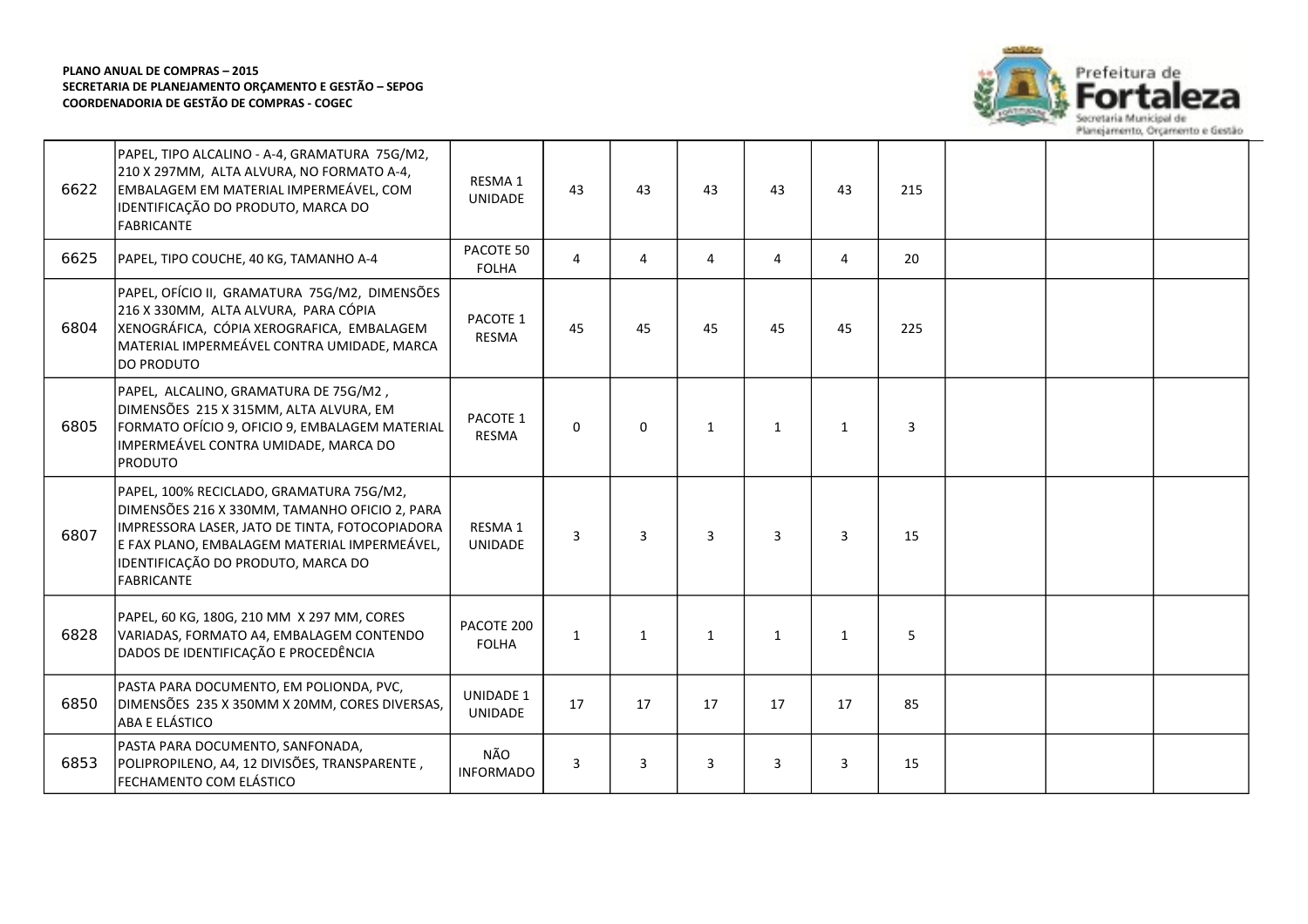

| 6854  | PASTA PARA DOCUMENTO, PLÁSTICO TRANSPARENTE,<br>RESISTENTE, COR BRANCA, CRISTAL COM GRAMPO<br>TRILHO, TAMANHO 235 X 350 MM, EMBALAGEM<br>INDUSTRIAL COM DADOS DO FABRICANTE                            | AVULSO 1<br><b>UNIDADE</b>         | 35       | 35          | 35  | 35           | 35           | 175            |  |  |
|-------|--------------------------------------------------------------------------------------------------------------------------------------------------------------------------------------------------------|------------------------------------|----------|-------------|-----|--------------|--------------|----------------|--|--|
| 23258 | TESOURA ESCOLAR, AÇO INOX, COM CABO<br>ANATÔMICO EM POLIPROPILENO, PRETO, SEM PONTA,<br>06CM, ALTA RESISTÊNCIA                                                                                         | AVULSO 1<br><b>UNIDADE</b>         | 14       | 14          | 14  | 14           | 14           | 70             |  |  |
| 23260 | LIVRO PROTOCOLO, CAPA 215 X 157 MM, MIOLO 205 X<br>150MM, CAPA PAPELÃO REVESTIDO PAPEL OFF-SET<br>PLASTIFICADO, 100 FOLHAS NUMERADAS, CAPA 120<br>GR/M2 - MIOLO PAPEL 56 GR/M2,<br>CORRESPONDENCIA 1/4 | <b>UNIDADE 1</b><br><b>UNIDADE</b> | 16       | 16          | 16  | 16           | 16           | 80             |  |  |
| 28948 | <b>BALÃO LÁTEX COLORIDO</b>                                                                                                                                                                            | PACOTE 50<br><b>UNIDADE</b>        | $\Omega$ | $\mathbf 0$ | 0   | $\mathbf{1}$ | $\mathbf{1}$ | $\overline{2}$ |  |  |
| 31255 | ENVELOPE, BRANCA, 114 X 162 MM, CARTA                                                                                                                                                                  | PACOTE 100<br><b>UNIDADES</b>      | 241      | 241         | 241 | 241          | 241          | 1205           |  |  |
| 31259 | ENVELOPE, PAPEL KRAFT, COR OURO, DIMENSÕES<br>18CM X 25CM, SEM TIMBRE                                                                                                                                  | AVULSO 1<br><b>UNIDADE</b>         | 43       | 43          | 43  | 43           | 43           | 215            |  |  |
| 31261 | ENVELOPE, PAPEL KRAFT, GRAMATURA MÍNIMA 80G,<br>COR NATURAL, 370 X 470 MM, TIPO SACO                                                                                                                   | CAIXA 100<br>UNIDADE               | 63       | 63          | 63  | 63           | 63           | 315            |  |  |
| 31392 | ENVELOPE, PAPEL KRAFT, COR OURO, MEDINDO 360 X<br>450 MM, SEM TIMBRE                                                                                                                                   | AVULSO 1<br>UNIDADE                | 39       | 39          | 39  | 39           | 39           | 195            |  |  |
| 31400 | ENVELOPE, SACO MÉDIO, PAPEL KRAFT, COR OURO,<br>180 X 250 MM                                                                                                                                           | PACOTE 100<br><b>UNIDADES</b>      | 291      | 291         | 291 | 291          | 291          | 1455           |  |  |
| 31417 | ENVELOPE, APERGAMINHADO, 75G/M2, BRANCA,<br>114X229MM                                                                                                                                                  | PACOTE 100<br>UNIDADE              | 15       | 15          | 15  | 15           | 15           | 75             |  |  |
| 31418 | ENVELOPE, PAPEL KRAFT, 80G, COR OURO, 240 X 340<br>MM, SACO                                                                                                                                            | CAIXA 250<br><b>UNIDADE</b>        | 33       | 33          | 33  | 33           | 33           | 165            |  |  |
| 31548 | ENVELOPE, PAPEL KRAFT, 80G, COR OURO, 260 X 360<br>MM.                                                                                                                                                 | CAIXA 100<br><b>UNIDADE</b>        | 83       | 83          | 83  | 83           | 83           | 415            |  |  |
| 31550 | ENVELOPE, PAPEL KRAFT, TIPO OFÍCIO TIMBRADO,<br>COR OURO, DIMENSÕES 114 X 229MM, TIPO OFÍCIO,<br>TIMBRADO                                                                                              | AVULSO 1<br>UNIDADE                | 16       | 16          | 16  | 16           | 16           | 80             |  |  |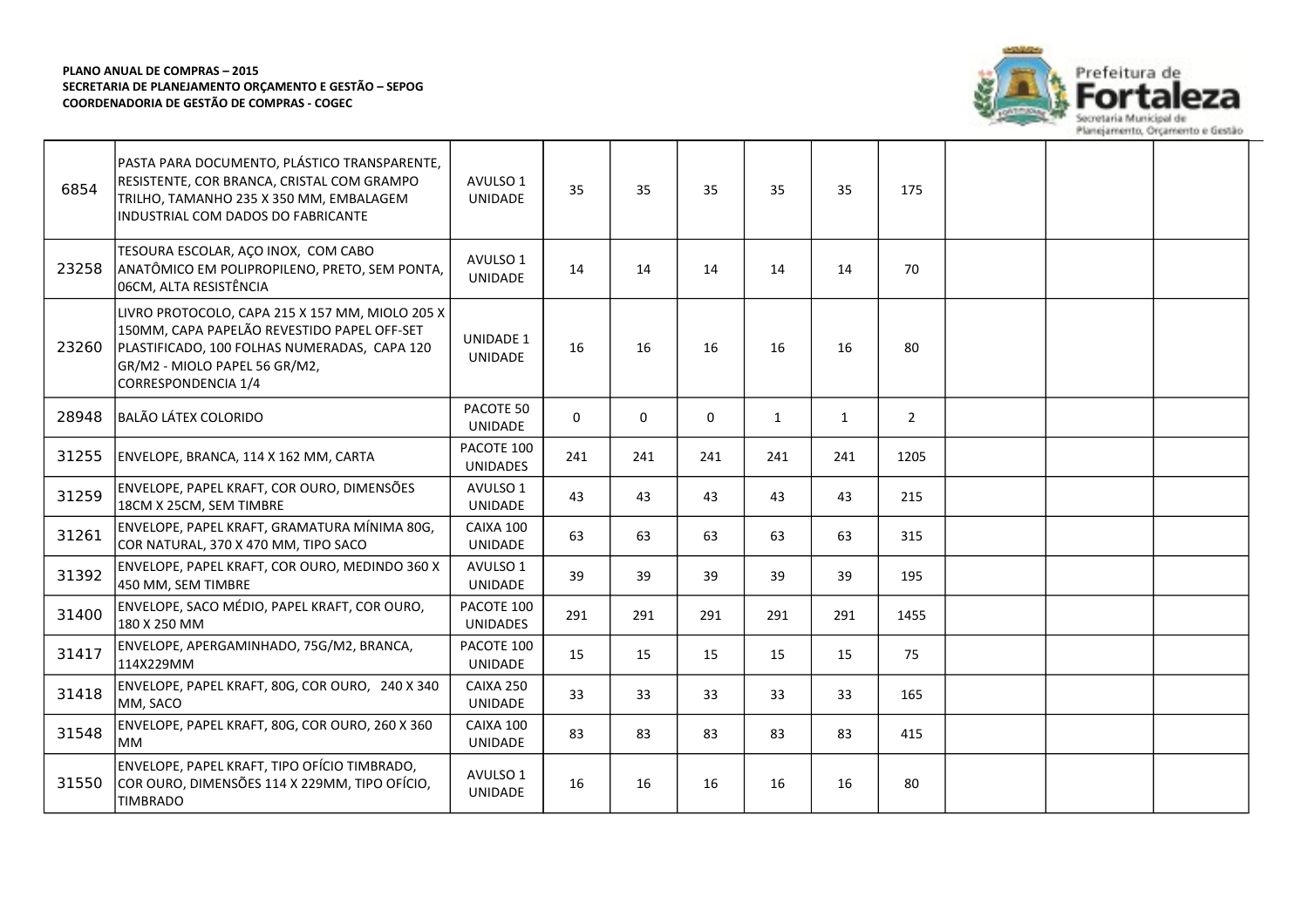

| 31554 | ENVELOPE, SACO PEQUENO, PAPEL KRAFT,<br>GRAMATURA 80G, COR OURO, SEM TIMBRE,<br>DIMENSÕES 176 X 250MM, TIPO SACO PEQUENO, SEM<br><b>TIMBRE</b>                   | AVULSO 1<br><b>UNIDADE</b> | 81             | 81             | 81             | 81             | 81             | 405  |  |  |
|-------|------------------------------------------------------------------------------------------------------------------------------------------------------------------|----------------------------|----------------|----------------|----------------|----------------|----------------|------|--|--|
| 31556 | ENVELOPE, SACO PAPEL KRAFT, GRAMATURA 80GR,<br>COR BRANCA, DIMENSÕES 260 X 360MM, VARIAÇÃO<br>DE +/- 2MM, TAMANHO GRANDE, TIPO SACO GRANDE,<br><b>SEM TIMBRE</b> | AVULSO 1<br>UNIDADE        | 266            | 266            | 266            | 266            | 266            | 1330 |  |  |
| 31557 | ENVELOPE, 80G, GRAFITE OURO, 240 X 340 MM, SACO                                                                                                                  | CAIXA 250<br>UNIDADE       | 690            | 690            | 690            | 690            | 690            | 3450 |  |  |
| 31558 | ENVELOPE, SACO GRANDE PAPEL KRAFT, GRAMATURA<br>80G, COR OURO, DIMENSÕES 310 X 410MM,<br>VARIAÇÃO +/- 2MM, TIPO SACO GRANDE, SEM TIMBRE                          | AVULSO 1<br><b>UNIDADE</b> | 27             | 27             | 27             | 27             | 27             | 135  |  |  |
| 31563 | ENVELOPE, TIPO SACO, TIMBRADO, COR AMARELO,<br>259 X 360 MM                                                                                                      | AVULSO 1<br><b>UNIDADE</b> | $\overline{7}$ | $\overline{7}$ | $\overline{7}$ | $\overline{7}$ | $\overline{7}$ | 35   |  |  |
| 31564 | ENVELOPE, PAPEL KRAFT, COR OURO, SEM TIMBRE,<br>DIMENSÕES 26 X 36CM                                                                                              | AVULSO 1<br>UNIDADE        | 28             | 28             | 28             | 28             | 28             | 140  |  |  |
| 31565 | ENVELOPE, PAPEL KRAFT, COR OURO, SEM TIMBRE,<br>DIMENSÕES 24 X 34CM                                                                                              | AVULSO 1<br>UNIDADE        | 17             | 17             | 17             | 17             | 17             | 85   |  |  |
| 31566 | ENVELOPE, PAPEL KRAFT, COR OURO, SEM TIMBRE,<br>200 X 280 MM                                                                                                     | AVULSO 1<br><b>UNIDADE</b> | 57             | 57             | 57             | 57             | 57             | 285  |  |  |
| 31569 | ENVELOPE, COR BRANCA, DIMENSÕES: 200 X 280 MM                                                                                                                    | CAIXA 100<br>UNIDADE       | 153            | 153            | 153            | 153            | 153            | 765  |  |  |
| 31570 | ENVELOPE, TIPO SACO, TIMBRADO, 24 X 34 CM                                                                                                                        | AVULSO 1<br>UNIDADE        | 30             | 30             | 30             | 30             | 30             | 150  |  |  |
| 31571 | ENVELOPE, PARA CD OU DVD, DIMENSÕES 125 X 125<br><b>MM</b>                                                                                                       | AVULSO 1<br>UNIDADE        | 74             | 74             | 74             | 74             | 74             | 370  |  |  |
| 31574 | ENVELOPE, TIPO OFICIO, COR BRANCA, TIMBRADO,<br>DIMENSÕES 114 X 229MM                                                                                            | AVULSO 1<br>UNIDADE        | 55             | 55             | 55             | 55             | 55             | 275  |  |  |
| 31575 | ENVELOPE, MADEIRA, DIMENSÃO 370MM X 470MM                                                                                                                        | AVULSO 1<br>UNIDADE        | 8              | 8              | 8              | 8              | 8              | 40   |  |  |
| 31577 | ENVELOPE, OFICIO, COR BRANCA, DIMENSÕES 114 X<br>229MM                                                                                                           | AVULSO 1<br>UNIDADE        | 170            | 170            | 170            | 170            | 170            | 850  |  |  |
| 31578 | ENVELOPE, CARTA, COR BRANCA, DIMENSÕES 114 X<br>162MM                                                                                                            | AVULSO 1<br>UNIDADE        | 4              | 4              | 4              | 4              | 4              | 20   |  |  |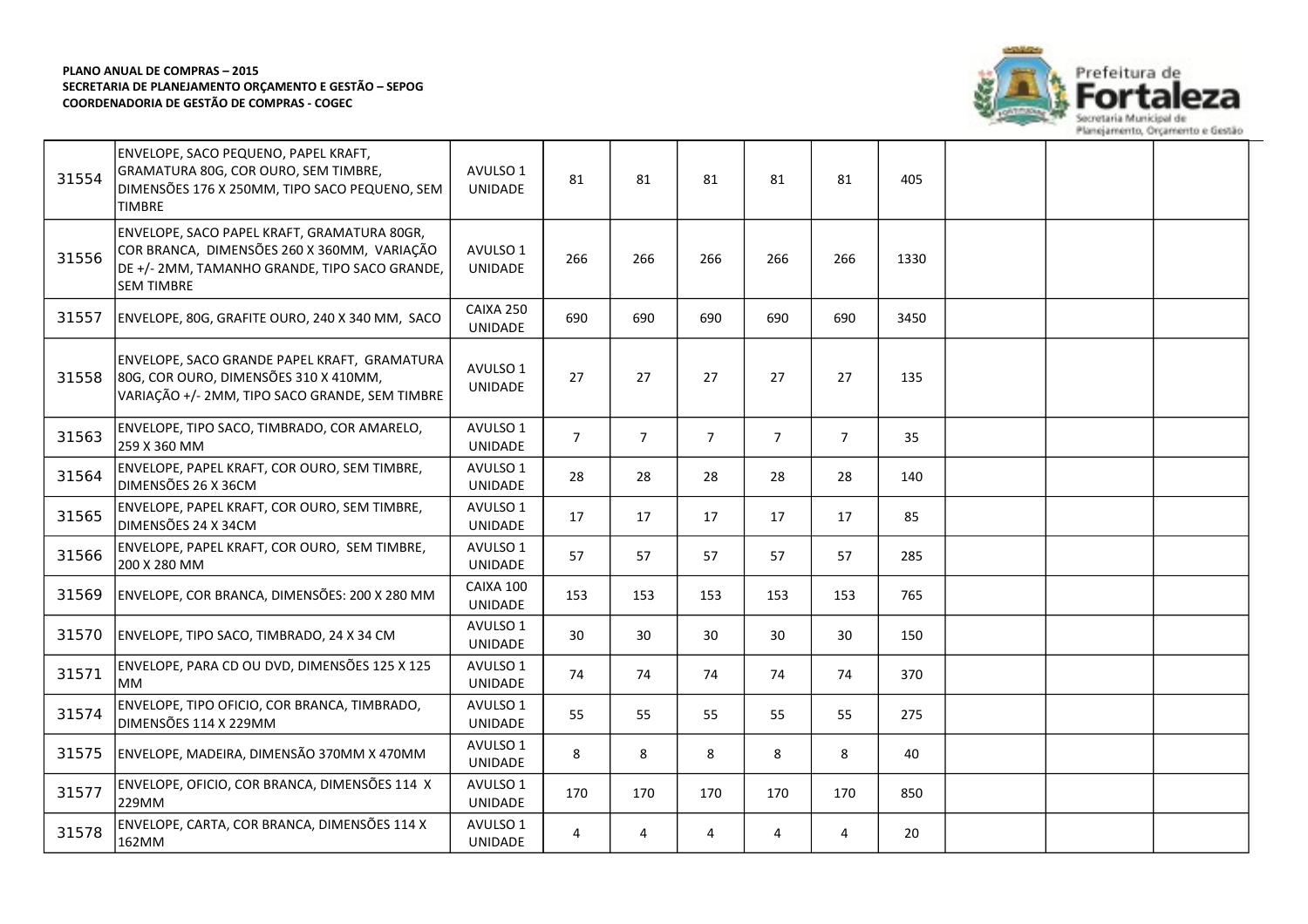

| 32263   | CARTOLINA, 48 X 60 CM, CORES VARIADAS, DUPLA<br><b>FACE</b>                                                                        | AVULSO 1<br><b>FOLHA</b>           | 6              | 6              | 6              | 6              | 6              | 30             |  |  |
|---------|------------------------------------------------------------------------------------------------------------------------------------|------------------------------------|----------------|----------------|----------------|----------------|----------------|----------------|--|--|
| 32265   | CARTOLINA, GRAMATURA 180G, 500 X 600 MM,<br><b>CORES VARIADAS</b>                                                                  | AVULSO 1<br><b>FOLHA</b>           | $\overline{2}$ | $\overline{2}$ | $\mathbf{1}$   | $\mathbf{1}$   | 1              | $\overline{7}$ |  |  |
| 32273   | CARTOLINA, GRAMATURA 180 GR, DIMENSÕES 500 X<br>660 MM, BRANCA                                                                     | AVULSO 1<br><b>FOLHA</b>           | 8              | 8              | 8              | 8              | 8              | 40             |  |  |
| 33257   | LAPIS DE CERA, CORES DIVERSAS, DIMENSÕES 1,0CM<br>(DIÂMETRO) X 9,0CM (COMPRIMENTO), VARIAÇÃO DE<br>$+/- 0,5CM$                     | CAIXA 12<br><b>UNIDADES</b>        | 4              | $\overline{4}$ | 4              | 4              | 4              | 20             |  |  |
| 33261   | APAGADOR, DE PLASTICO, PARA QUADRO BRANCO<br>TAMANHO PADRÃO                                                                        | AVULSO 1<br>UNIDADE                | 3              | $\overline{3}$ | 3              | 3              | 3              | 15             |  |  |
| 33277   | AGENDA, TELEFÔNICA, COM INDÍCE ALFABÉTICO,<br>GARRA ESPIRAL, 15 X 22 CM                                                            | <b>UNIDADE 1</b><br><b>UNIDADE</b> | 4              | 4              | 4              | 4              | 4              | 20             |  |  |
| 33278   | AGENDA, TELEFÔNICA, COM ÍNDICE ALFABÉTICO,<br>GARRA ESPIRAL, 139 MM X 210 MM                                                       | UNIDADE 1<br>UNIDADE               | $\overline{2}$ | $\overline{2}$ | $\overline{2}$ | $\overline{2}$ | $\overline{2}$ | 10             |  |  |
| 33280   | AGENDA, COMERCIAL, 15 X 21 CM                                                                                                      | <b>UNIDADE 1</b><br>UNIDADE        | $\overline{2}$ | $\overline{2}$ | $\overline{2}$ | $\overline{2}$ | $\overline{2}$ | 10             |  |  |
|         | ENVELOPE, EM PAPEL KRAFT, TIPO SACO 3, COR<br>2919461 AMARELA, COMPRIMENTO 310MM LARGURA 410MM,<br><b>GRAMATURA MÍNIMA DE 75G</b>  | AVULSO 1<br>UNIDADE                | 350            | 350            | 350            | 350            | 350            | 1750           |  |  |
|         | PASTA PARA DOCUMENTOS, TRANSPARENTE EM L,<br>2919503 MEDINDO APROXIMADAMENTE 220MM X 330MM,<br>COM IDENTIFICAÇÃO DO FABRICANTE     | AVULSO 1<br>UNIDADE                | 130            | 130            | 130            | 130            | 130            | 650            |  |  |
|         | ENVELOPE TIPO COMERCIAL, COMPRIMENTO 229MM,<br>2919563 LARGURA 114MM, COR BRANCA, SEM IMPRESSÃO,<br><b>GRAMATURA MÍNIMA DE 75G</b> | AVULSO 1<br><b>UNIDADE</b>         | 36             | 36             | 36             | 36             | 36             | 180            |  |  |
| 2919602 | PASTA PARA DOCUMENTOS, PLÁSTICA TIPO CANALETA<br>TRANSPARENTE TAM. A4, GRAMATURA 250G                                              | AVULSO 1<br>UNIDADE                | 8              | 8              | 8              | 8              | 8              | 40             |  |  |
| 2919631 | CARTOLINA, 120G, CORES VARIADAS, MEDINDO 55CM<br><b>X75CM</b>                                                                      | NÃO<br><b>INFORMADO</b>            | 17             | 17             | 17             | 17             | 17             | 85             |  |  |
| 2919636 | AGENDA CAPA DURA (SEM ESPIRAL) DE TAMANHO 105<br>X 148MM COM ÍNDICE ALFABÉTICO                                                     | UNIDADE 1<br><b>UNIDADE</b>        | $\mathbf{1}$   | 1              | $\mathbf{1}$   | $\mathbf{1}$   | $\mathbf{1}$   | 5              |  |  |
| 2919644 | PAPEL, 60KG, MEDINDO 660MMX960MM, COR<br>BRANCA, (PACOTE COM 125 FOLHAS)                                                           | PACOTE 125<br><b>FOLHA</b>         | 14             | 14             | 14             | 14             | 14             | 70             |  |  |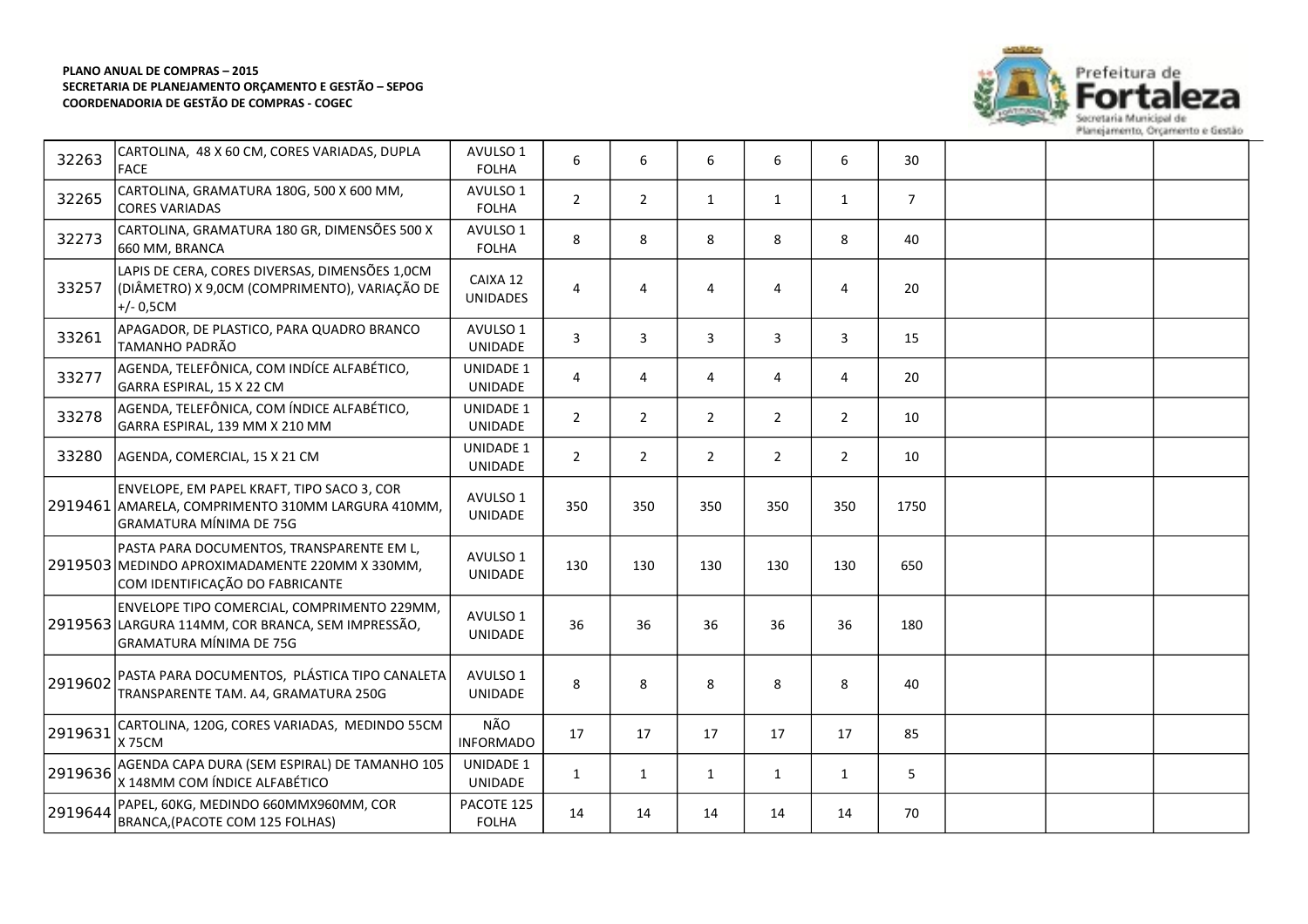

| 2919678 | ENVELOPE, MATERIAL PAPEL OFF-SET, TIPO<br>COMERCIAL, COMPRIMENTO 229MM, LARGURA<br>114MM, COR BRANCA, SEM IMPRESSÃO, GRAMATURA<br>lmínima de 75G                                                    | AVULSO 1<br>UNIDADE                | 263            | 263            | 263            | 263            | 263          | 1315 |  |  |
|---------|-----------------------------------------------------------------------------------------------------------------------------------------------------------------------------------------------------|------------------------------------|----------------|----------------|----------------|----------------|--------------|------|--|--|
|         | 2919693 ENVELOPE BRANCO MEDINDO 110MMX160MM                                                                                                                                                         | AVULSO 1<br>UNIDADE                | 127            | 127            | 127            | 127            | 127          | 635  |  |  |
|         | PASTA TRANSPARENTECOM ABAS E ELASTICO,<br>2919712 MEDINDO APROXIMADAMENTE: 335 X 250 X 40.<br>CORES VARIADAS                                                                                        | AVULSO 1<br><b>UNIDADE</b>         | 26             | 26             | 26             | 26             | 26           | 130  |  |  |
| 2919716 | AGENDA, TELEFONICA, PERMANENTE CAPA DURA<br>DIMENSÕES 137MMX210MM                                                                                                                                   | <b>UNIDADE 1</b><br><b>UNIDADE</b> | $2^{\circ}$    | 1              | $\mathbf{1}$   | $\mathbf{1}$   | $\mathbf{1}$ | 6    |  |  |
| 2919742 | ENVELOPE AMARELO, TIPO COMERCIAL, MEDINDO<br>180MMX250MM                                                                                                                                            | NÃO<br><b>INFORMADO</b>            | 80             | 80             | 80             | 80             | 80           | 400  |  |  |
|         | PAPEL A4, BRANCO, COM GRAMATURA DE 75G,<br>MEDINDO 210MM C 297MM, (RESMA COM 500<br>2919745 FOLHAS). EMBALAGEM EM MATERIAL IMPERMEÁVEL<br>CONTRA UMIDADE E CONTENDO A MARCA DO<br><b>FABRICANTE</b> | RESMA 500<br><b>FOLHA</b>          | 206            | 206            | 206            | 206            | 206          | 1030 |  |  |
| 2919746 | PAPEL OFÍCIO, BRANCO, 75GR, 215MMX315MM,<br>(RESMA COM 500 FOLHAS), EMBALAGEM EM<br> MATERIAL IMPERMÁVEL CONTRA UMIDADE E<br>CONTENDO A MARCA DO FABRICANTE                                         | RESMA 1<br><b>UNIDADE</b>          | 21             | 21             | 21             | 21             | 21           | 105  |  |  |
| 2919751 | CARTOLINA, GRAMATURA 260G MEDINDO<br>APROXIMADAMENTE 480 X 700MM - CORES VARIADAS<br><b>DUPLEX</b>                                                                                                  | AVULSO 1<br><b>FOLHA</b>           | 53             | 53             | 53             | 53             | 53           | 265  |  |  |
| 2919752 | CARTOLINA 60KG MEDINDO APROXIMADAMENTE 500<br>X 660MM - CORES VARIADAS                                                                                                                              | AVULSO 1<br><b>FOLHA</b>           | 46             | 46             | 46             | 46             | 46           | 230  |  |  |
|         | APAGADOR COM BASE DE PLÁSTICO PARA QUADRO<br>2919756 BRANCO E LOUSA, COM CARPETE OU FELTRO DE 8MM,<br>MEDINDO 15CM X 6CM X 4CM. POR UNIDADE                                                         | CAIXA 1<br><b>UNIDADE</b>          | $\overline{2}$ | $\overline{2}$ | $\overline{2}$ | $\overline{2}$ | 2            | 10   |  |  |
| 2919814 | PASTA PARA DOCUMENTO, ESCOLAR , PAPELÃO, 34,5 X<br>23 CM, CORES VARIADAS, COM TRILHOS PLÁSTICOS                                                                                                     | <b>UNIDADE 1</b><br>UNIDADE        | 37             | 37             | 37             | 37             | 37           | 185  |  |  |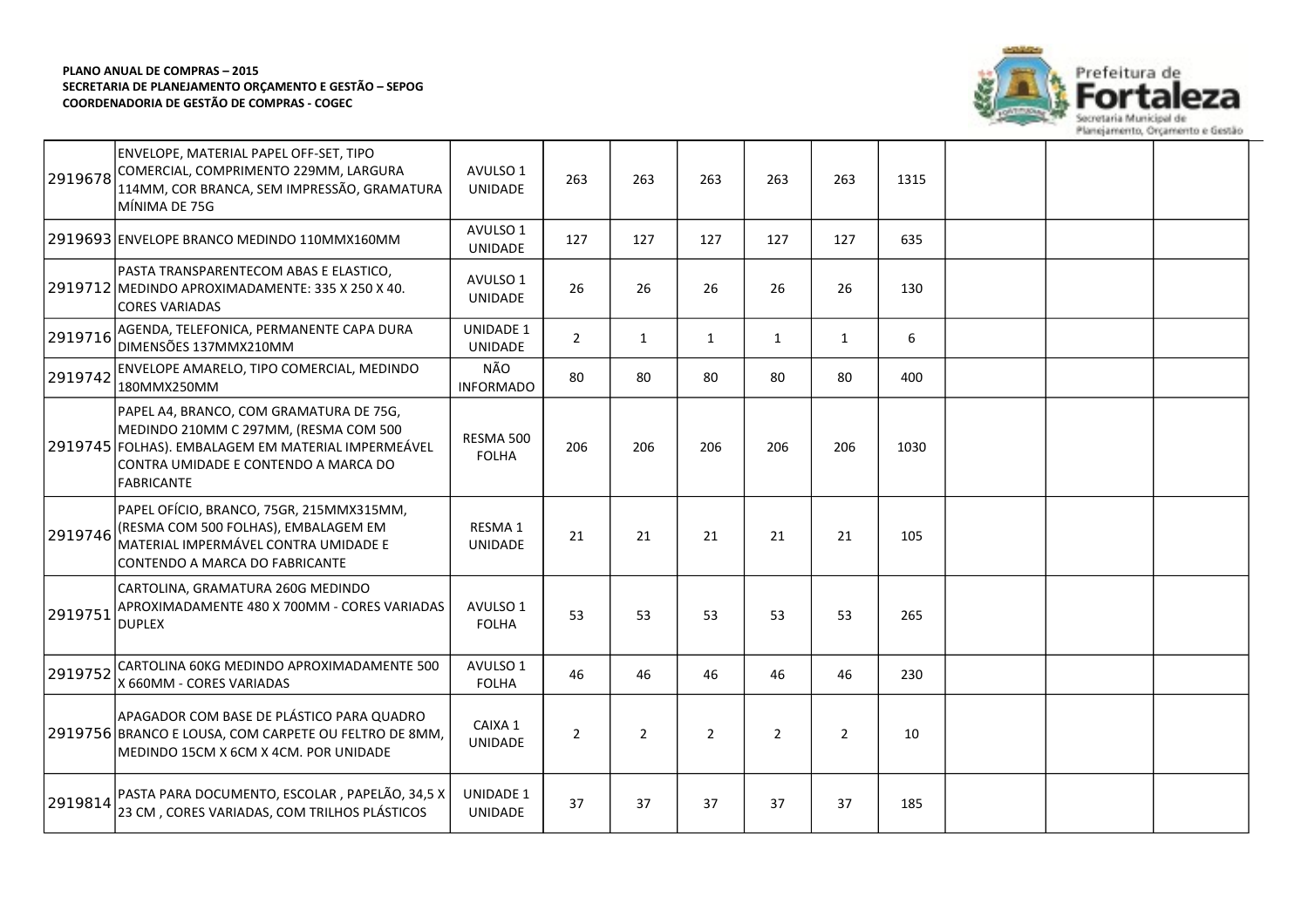

| 2919815 | PASTA PARA DOCUMENTO, ABA E ELASTICO,<br>POLIONDA, DIMENSÕES 335 X 250 X 35MM, COR AZUL                                                                                                                                                            | AVULSO 1<br><b>UNIDADE</b>         | $\Omega$     | $\Omega$ | $\mathbf 0$  | $\mathbf{1}$ | $\mathbf{1}$ | $\overline{2}$ |  |  |
|---------|----------------------------------------------------------------------------------------------------------------------------------------------------------------------------------------------------------------------------------------------------|------------------------------------|--------------|----------|--------------|--------------|--------------|----------------|--|--|
| 2919843 | ENVELOPE, PAPEL AP, 90G,, FORMATO 260 X 360CM,<br>TAMANHO GRANDE, BRASÃO E TIMBRE PREFEITURA<br>DE FORTALEZA, IMPRESSO 2 COR, VERDE E BRANCO<br>(UNIDADE)                                                                                          | UNIDADE 1<br><b>UNIDADE</b>        | 3            | 3        | 3            | 3            | 3            | 15             |  |  |
|         | 2919869 ENVELOPE AMARELO 26X43CM (260X360MM)                                                                                                                                                                                                       | AVULSO 1<br><b>UNIDADE</b>         | $\Omega$     | $\Omega$ | $\Omega$     | $\Omega$     | $\mathbf{1}$ | $\mathbf{1}$   |  |  |
|         | 2919870 ENVELOPE AMARELO 37X45CM (370X450MM)                                                                                                                                                                                                       | AVULSO 1<br><b>UNIDADE</b>         | 14           | 14       | 14           | 14           | 14           | 70             |  |  |
|         | 2919871 ENVELOPE AMARELO 43CMX26CM (430MMX260MM)                                                                                                                                                                                                   | AVULSO 1<br><b>UNIDADE</b>         | 29           | 29       | 29           | 29           | 29           | 145            |  |  |
|         | 2919872 ENVELOPE AMARELO 41CMX36CM (410MMX360MM)                                                                                                                                                                                                   | NÃO<br><b>INFORMADO</b>            | 31           | 31       | 31           | 31           | 31           | 155            |  |  |
|         | PASTA PARA DOCUMENTO, POLIONDAS COM ABAS E<br>2919988 ELÁSTICO MEDINDO APROXIMADAMENTE 335 X 250 X<br>35MM, CORES VARIADAS                                                                                                                         | <b>UNIDADE 1</b><br>UNIDADE        | 12           | 12       | 12           | 12           | 12           | 60             |  |  |
|         | 2920020 PAPEL, OFICIO 9 BRANCO MEDINDO 66MM X 96MM                                                                                                                                                                                                 | RESMA 500<br><b>FOLHA</b>          | $\mathbf{1}$ | 1        | $\mathbf{1}$ | 1            | $\mathbf{1}$ | 5              |  |  |
|         | PASTA PARA DOCUMENTO, ABA E ELÁSTICO,<br>2920086 POLIONDA, DIMENÇÕES 335MM X 250MM X 50MM,<br>TRANSPARENTE                                                                                                                                         | <b>UNIDADE 1</b><br><b>UNIDADE</b> | 27           | 27       | 27           | 27           | 27           | 135            |  |  |
|         | PAPEL, TIPO A3, 420 X 297 MM, 75 G/M2, BRANCO,<br>2920149 EMBALAGEM DE MATERIAL IMPERMEÁVEL, COM A<br>LOGOMARCA DO FABRICANTE                                                                                                                      | RESMA 500<br><b>FOLHA</b>          | $\Omega$     | 1        | $\mathbf{1}$ | $\mathbf{1}$ | $\mathbf{1}$ | 4              |  |  |
| 2936327 | PASTA ARQUIVO, EM PLÁSTICO POLIONDA, COM ABAS<br>E ELÁSTICO, MEDINDO 335MM DE ALTURA X 250MM<br>DE LARGURA X 20MM DE LOMBADA. 02- PASTA<br>ARQUIVO EM PLÁSTICO POLIONDA, MEDINDO 335MM<br>DE ALTURA X 250MM DE LARGURA X 35MM DE<br><b>LOMBADA</b> | AVULSO 1<br><b>UNIDADE</b>         | 6            | 6        | 6            | 6            | 6            | 30             |  |  |
|         | 2950443 PAPEL, 610MM X 45M, GRAMATURA 75 G, PLOTER                                                                                                                                                                                                 | ROLO <sub>1</sub><br>UNIDADE       | 18           | 18       | 18           | 18           | 18           | 90             |  |  |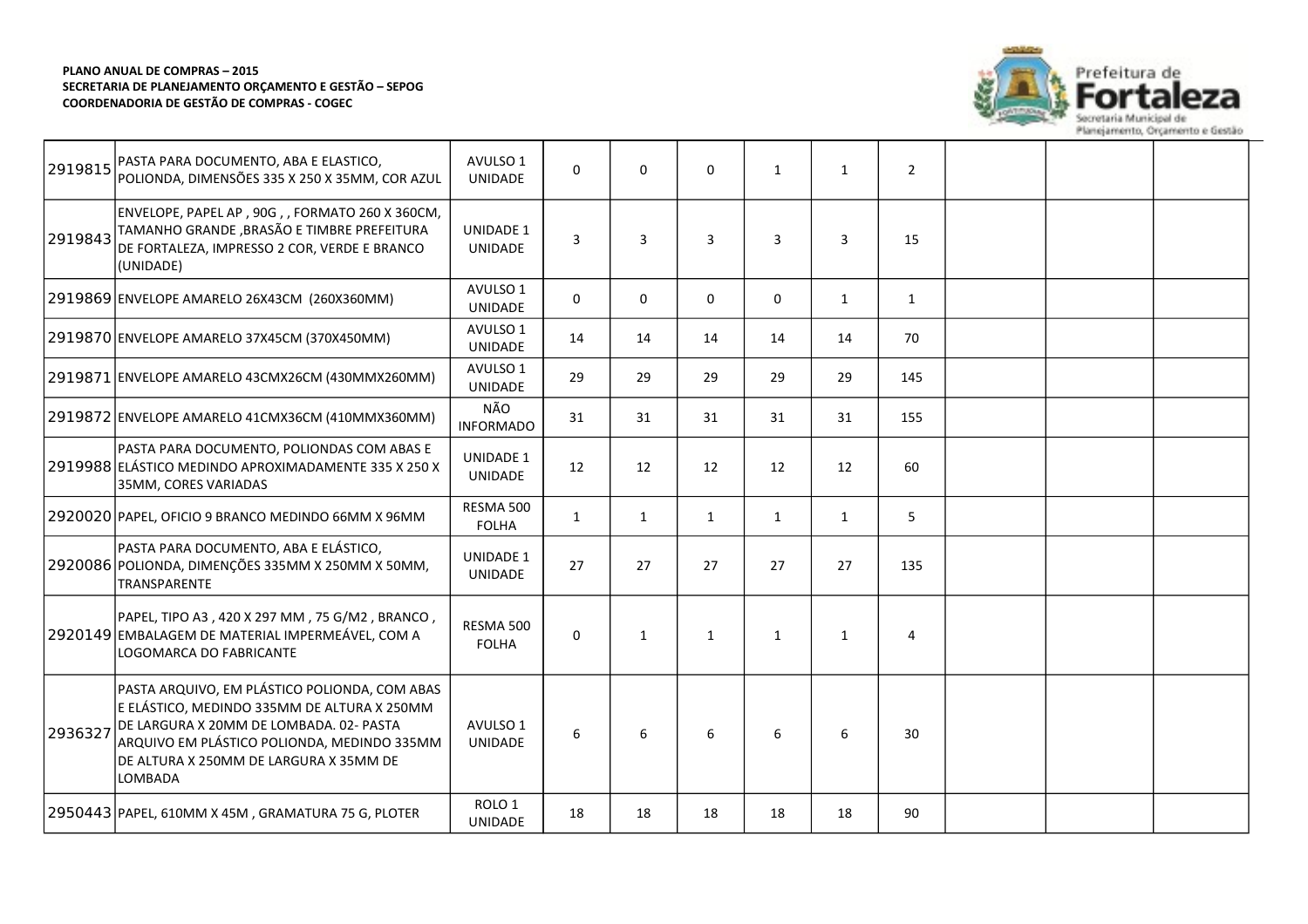

| 4843    | PASTA PARA DOCUMENTO, PAPEL CARTÃO,<br>PLASTIFICADO, ABA E ELÁSTICO, DIMENSÕES 235 X<br>350MM, COR BRANCA, 280GR                                                              | AVULSO 1<br><b>UNIDADE</b>         | $\overline{2}$ | $\overline{2}$ | $\overline{2}$ | $\overline{2}$ | 2              | 10             |  |  |
|---------|-------------------------------------------------------------------------------------------------------------------------------------------------------------------------------|------------------------------------|----------------|----------------|----------------|----------------|----------------|----------------|--|--|
| 4845    | PASTA PARA DOCUMENTO, COLECIONADOR, COM<br>GRAMPO PLÁSTICO, 480MG, RÓTULO OU CORPO<br>GRAVADO COM IDENTIFICAÇÃO DO PRODUTO E<br>MARCA DO FABRICANTE                           | <b>UNIDADE 1</b><br><b>UNIDADE</b> | $\Omega$       | $\mathbf{0}$   | $\Omega$       | 1              | $\mathbf{1}$   | $\overline{2}$ |  |  |
| 4902    | CADERNO, ESPIRAL, 96 FOLHAS, PEQUENO, 1/4                                                                                                                                     | <b>UNIDADE 1</b><br>UNIDADE        | $\Omega$       | 1              | $\mathbf{1}$   | $\mathbf{1}$   | $\mathbf{1}$   | 4              |  |  |
| 6470    | PAPEL, 60 KG, 180G, 210 MM X 297 MM, COR VERDE,<br>FORMATO A4, EMBALAGEM CONTENDO DADOS DE<br>IDENTIFICAÇÃO E PROCEDÊNCIA                                                     | PACOTE 200<br><b>FOLHA</b>         | 0              | $\mathbf 0$    | $\mathbf 0$    | 0              | $\mathbf{1}$   | $\mathbf{1}$   |  |  |
| 6606    | PAPEL SULFITE A4, CORES VARIADAS (21X29,7), 100<br>FOLHAS.                                                                                                                    | BLOCO 100<br><b>FOLHA</b>          | $\overline{2}$ | $\overline{2}$ | $\overline{2}$ | $\overline{2}$ | $\overline{2}$ | 10             |  |  |
| 6614    | PAPEL, TIPO MADEIRA, 66 X 99,6 CM                                                                                                                                             | AVULSO 1<br><b>FOLHA</b>           | 23             | 23             | 23             | 23             | 23             | 115            |  |  |
| 6623    | PAPEL, ALMAÇO, GRAMATURA 55GR, DIMENSÕES<br>APROXIMADAS: 210 X 220MM, ALTA ALVURA,<br>PAUTADO, DOBRADO AO MEIO                                                                | CADERNO 5<br><b>FOLHA</b>          | 5              | 5              | 5              | 5              | 5              | 27             |  |  |
| 6638    | PAPEL, ALMAÇO, COM PAUTA, DIMENSÕES: 200 X 280<br><b>IMM</b>                                                                                                                  | CADERNO 10<br><b>FOLHA</b>         | $\mathbf{1}$   | $\mathbf{1}$   | $\mathbf{1}$   | $\mathbf{1}$   | $\mathbf{1}$   | 5              |  |  |
| 6641    | PAPEL, CREPOM, ROLO COM 2M, CORES VARIADAS.                                                                                                                                   | AVULSO 1<br><b>FOLHA</b>           | 3              | 3              | 3              | 3              | 3              | 15             |  |  |
| 32261   | CARTOLINA, 180GR, 960 X 660 MM, BRANCA, DUPLEX,<br><b>CELULOSE VEGETAL</b>                                                                                                    | AVULSO 1<br><b>FOLHA</b>           | $\overline{2}$ | $\overline{2}$ | $\overline{2}$ | $\overline{2}$ | $\overline{2}$ | 10             |  |  |
| 33260   | MASSA PARA MODELAR, 06 CORES VARIADAS,<br>ATÓXICO                                                                                                                             | CAIXA 6<br><b>UNIDADE</b>          | $\overline{2}$ | $2^{\circ}$    | $\overline{2}$ | $\overline{2}$ | $\overline{2}$ | 10             |  |  |
| 34517   | LIVRO DE REGISTRO, DE PONTO, CAPA DURA NA COR<br>PRETA, DIMENSÕES DA CAPA 310 X 217MM E<br>DIMENSÕES DO MIOLO DE 300MM X 211MM,<br>CONTENDO 100, PAUTADO ,GRAMATURA 120 GR/M2 | <b>UNIDADE 1</b><br>UNIDADE        | $\Omega$       | $\mathbf{0}$   | $\mathbf 0$    | 1              | $\mathbf{1}$   | $\overline{2}$ |  |  |
|         | 2919460 PAPEL 60 KG 66 X 96 - BRANCO                                                                                                                                          | PACOTE 250<br><b>FOLHA</b>         | 100            | 100            | 100            | 100            | 100            | 500            |  |  |
| 2919645 | PAPEL FLIP CHART, 180KG, BRANCO, TAMANHO<br> 66ММХ96ММ                                                                                                                        | NÃO<br><b>INFORMADO</b>            | 6              | 6              | 6              | 6              | 6              | 30             |  |  |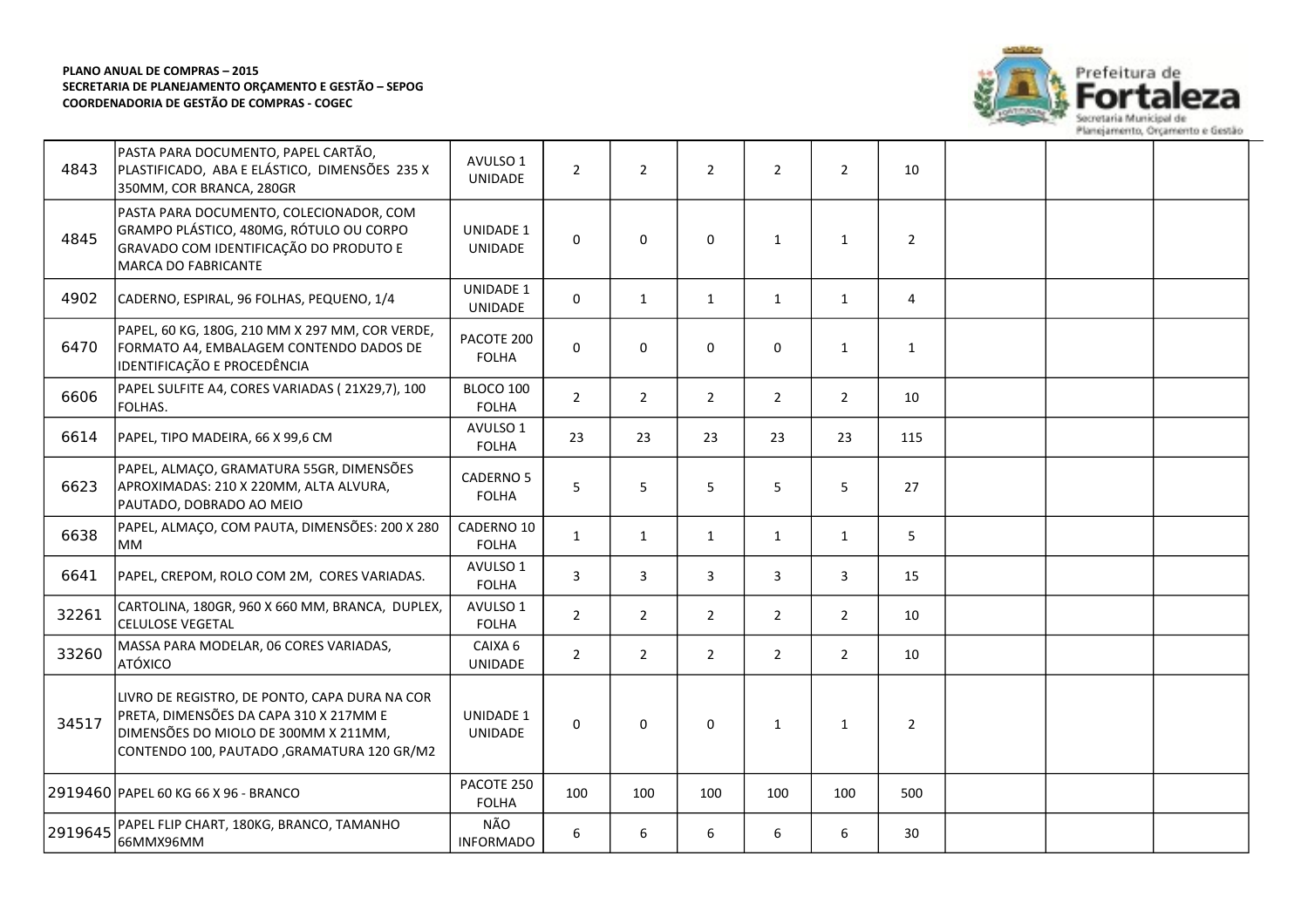

|         | PASTA TRANSPARENTECOM ABAS E ELASTICO,<br>2919713 MEDINDO APROXIMADAMENTE: 335 X 250 X 20.<br><b>CORES VARIADAS</b>                            | AVULSO 1<br><b>UNIDADE</b>         | 8              | 8              | 8              | 8              | 8              | 40           |  |  |
|---------|------------------------------------------------------------------------------------------------------------------------------------------------|------------------------------------|----------------|----------------|----------------|----------------|----------------|--------------|--|--|
|         | PASTA PARA DOCUMENTO, TRANSPARENTE, COM<br>2919820 ABAS E ELASTICO, MEDINDO APROXIMADAMENTE:<br>335MM X 250MM X 50MM. CORES VARIADAS           | UNIDADE 1<br><b>UNIDADE</b>        | 26             | 26             | 26             | 26             | 26             | 130          |  |  |
|         | PASTA PARA DOCUMENTO, POLIONDA, COM ELASTICO,<br>2919876 TAMANHO: 315 X 226 X 35MM, CORES DIVERSAS<br>TRANSLÚCIDA                              | UNIDADE 1<br>UNIDADE               | 0              | $\mathbf{0}$   | $\mathbf{1}$   | $\mathbf{1}$   | $\mathbf{1}$   | 3            |  |  |
| 2919888 | FOLHA DE EVA, MEDIDAS 400MM X 480MM CORES<br>VARIADAS                                                                                          | AVULSO 1<br><b>UNIDADE</b>         | 339            | 339            | 339            | 339            | 339            | 1695         |  |  |
|         | PASTA PARA DOCUMENTO, POLIONDAS COM ABAS E<br>2919987 ELÁSTICO MEDINDO APROXIMADAMENTE 335 X 250 X<br>20MM, CORES VARIADAS                     | AVULSO 1<br><b>UNIDADE</b>         | 10             | 10             | 10             | 10             | 10             | 50           |  |  |
| 2919990 | PISTOLA, PEQUENA, PARA APLICAÇÃO DE COLA<br>QUENTE                                                                                             | NÃO<br><b>INFORMADO</b>            | 0              | $\mathbf 0$    | 0              | $\mathbf 0$    | $\mathbf 0$    | $\mathbf{1}$ |  |  |
| 2919996 | CARTOLINA, GRAMATURA 180 GR, DIMENSÕES 960 X<br>660 MM, CORES VARIADAS                                                                         | NÃO<br><b>INFORMADO</b>            | 30             | 30             | 30             | 30             | 30             | 150          |  |  |
|         | BLOCO DE PAPEL PARA DESENHO(CANSON), TAMANHO<br>2920010 A3, DIMENSOES 297MM X 420MM, TEXTURIZADO<br>BRANCO, 140 GR                             | BLOCO 20<br><b>FOLHA</b>           | $\overline{2}$ | 1              | $\mathbf{1}$   | $\mathbf{1}$   | $\mathbf{1}$   | 6            |  |  |
| 2920026 | PAPEL JORNAL, GRAMATURA 75G DIMENSÕES 215 X<br>315MM, EM FORMADO A4, EMBALAGEM<br>IMPERMEAVEL CONTRA UMIDADE, MARCA DO<br><b>PRODUTO</b>       | RESMA 500<br><b>FOLHA</b>          | -8             | -8             | -8             | -8             | -8             | 40           |  |  |
| 2920076 | PAPEL, DUPLA FACE, TAMANHO 480MMX660MM,<br><b>GRAMATURA 100 GR</b>                                                                             | <b>UNIDADE 1</b><br><b>UNIDADE</b> | -29            | $-29$          | $-29$          | $-29$          | $-29$          | 145          |  |  |
| 2920116 | PAPEL DECOUPAGE, TAMANHO 49CM X 34,3CM,<br>GRAMATURA 70G/M <sup>2</sup>                                                                        | <b>UNIDADE 1</b><br><b>UNIDADE</b> | -6             | $-6$           | $-6$           | -6             | -6             | $-30$        |  |  |
| 2920127 | PASTA PARA DOCUMENTO, CLASSIFICADOR,<br>DIMENSÕES 345MM X 235MM, COM GRAMPO<br>PLÁSTICO, GRAMATURA 480G/M <sup>2</sup>                         | <b>UNIDADE 1</b><br>UNIDADE        | $\mathbf 0$    | $\overline{2}$ | $\overline{2}$ | $\overline{2}$ | $\overline{2}$ | 8            |  |  |
| 2920140 | PAPEL, COUCHE, 230 GR/M2 (60 KG), 210MMX297MM,<br>FOSCO 66X96 CM, CORTADO, EMBALAGEM COM<br>INFORMAÇÃO DO PRODUTO E MARCA DO<br>FABRICANTE, A4 | RESMA 500<br><b>FOLHA</b>          | 0              | $\mathbf 0$    | $\mathbf 0$    | 0              | $\mathbf{1}$   | 1            |  |  |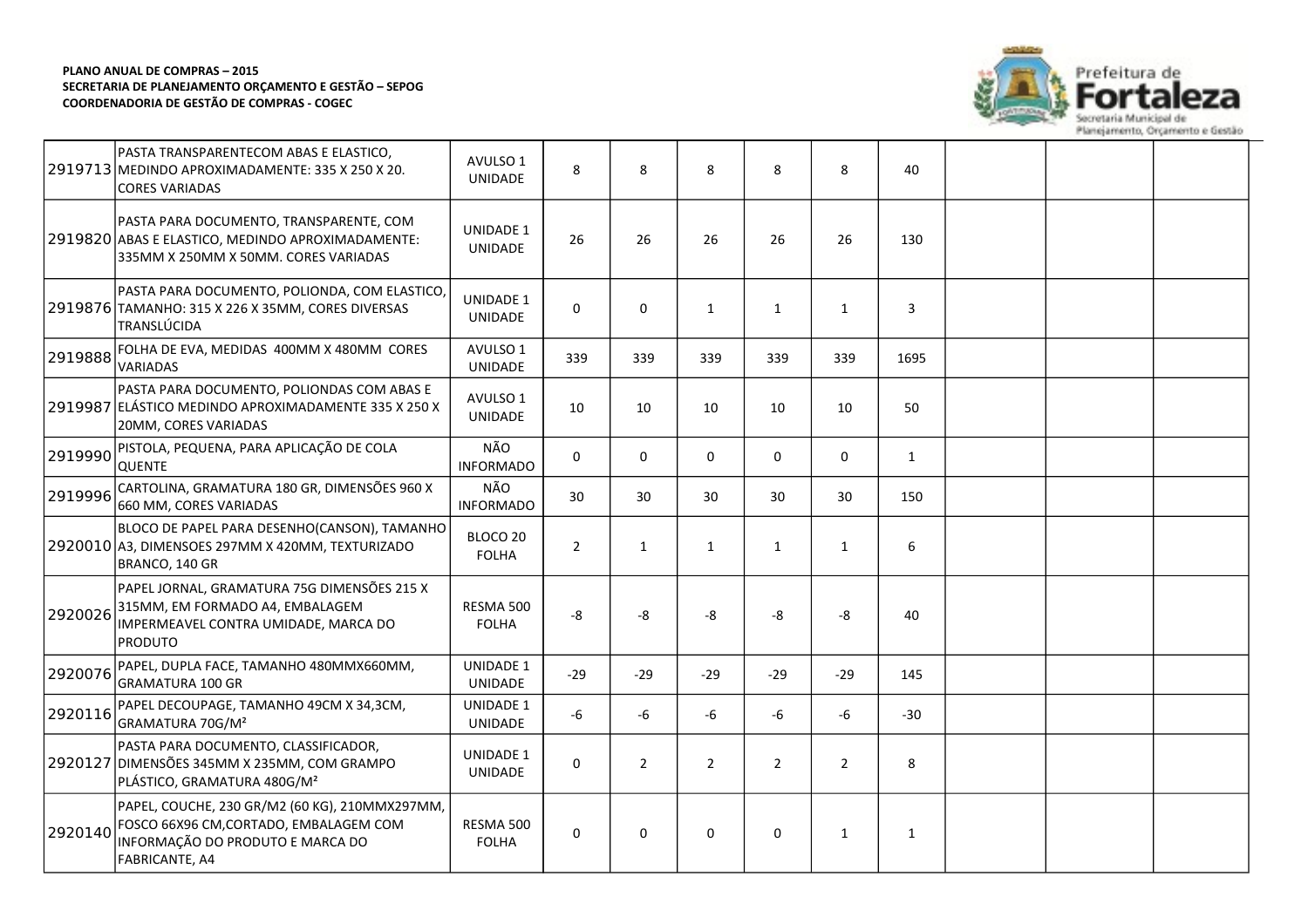

| PAPEL COUCHE LISO, 180G, 210MM X 297MM,<br>2920257 BRANCO, TIPO A4, EMBALAGEM COM IDENTIFICAÇÃO<br><b>DO PRODUTO E MARCA DO FABRICANTE</b> | PACOTE 100<br><b>FOLHA</b>         |  |  |  |  |  |
|--------------------------------------------------------------------------------------------------------------------------------------------|------------------------------------|--|--|--|--|--|
| PASTA PARA DOCUMENTO, ABA E ELASTICO,<br>3187075 POLIONDA, DIMENSÕES 350 X 250 X 40MM, CORES<br><b>IDIVERSAS</b>                           | <b>UNIDADE 1</b><br><b>UNIDADE</b> |  |  |  |  |  |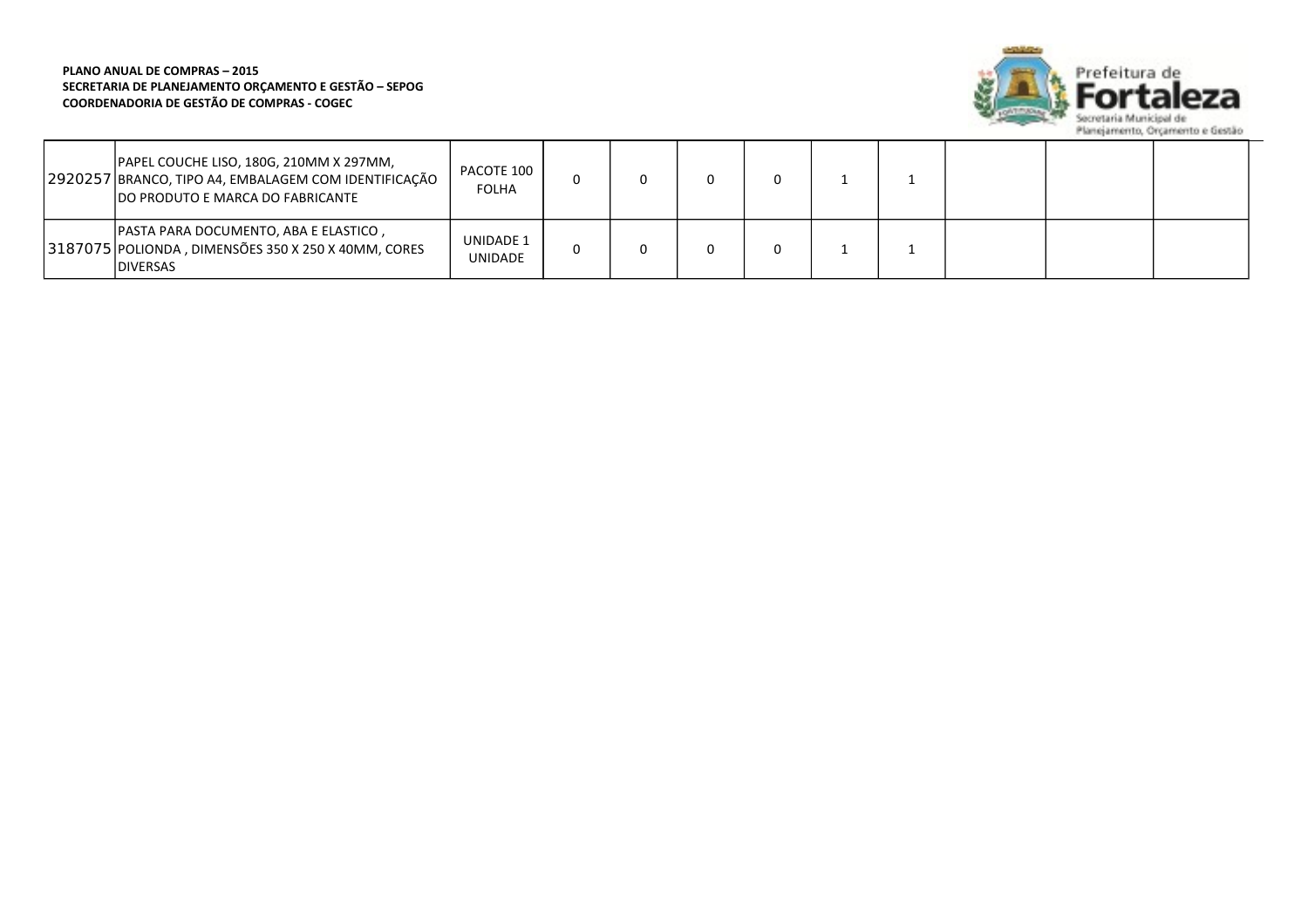

# CLASSE: SUPRIMENTOS PARA MAQUINAS E EQUIPAMENTOS DE ESCRITORIO E

GRUPO: ARTIGOS E UTENSILIOS DE ESCRITORIO

| <b>CÓDIGO</b> | <b>MATERIAL</b>                                                                                                                                                                                           | <b>UNIDADE</b>                      | <b>AGO</b>   | <b>SET</b>   | <b>OUT</b>   | <b>NOV</b>   | <b>DEZ</b>     | <b>TOTAL</b>   | <b>ATA VIGENTE</b> | <b>PREFERENCIAL</b><br>ME/EPP | LICITAÇÃO EM<br><b>FASE DE</b><br><b>PREPARAÇÃO</b> |
|---------------|-----------------------------------------------------------------------------------------------------------------------------------------------------------------------------------------------------------|-------------------------------------|--------------|--------------|--------------|--------------|----------------|----------------|--------------------|-------------------------------|-----------------------------------------------------|
| 32559         | BOBINA DE PAPEL, APARELHO DE FAX, PAPEL<br>TERMOSENSIVEL, EMBALAGEM COM IDENTIFICAÇÃO<br>DO PRODUTO, MARCA DO FABRICANTE, 215 MM X 30<br>м                                                                | ROLO <sub>1</sub><br>UNIDADE        | 59           | 59           | 59           | 59           | 59             | 295            |                    |                               |                                                     |
| 32566         | BOBINA DE PAPEL, PARA MÁQUINA DE CALCULAR,<br>PAPEL ACETINADO, COR BRANCA, 57 MM X 30 M,<br>EMBALAGEM COM IDENTIFICAÇÃO DO PRODUTO E<br><b>MARCA DO FABRICANTE</b>                                        | ROLO <sub>1</sub><br><b>UNIDADE</b> | 6            | 6            | 6            | 6            | 6              | 30             |                    |                               |                                                     |
| 32578         | BOBINA DE PAPEL, PARA CALCULADORA, PAPEL<br>ACETINADO, 60MM X 60 MM, 01 VIA                                                                                                                               | ROLO 1<br>UNIDADE                   | 0            | 0            | $\mathbf{1}$ | $\mathbf{1}$ | $\mathbf{1}$   | 3              |                    |                               |                                                     |
| 32584         | BOBINA DE PAPEL, PARA MÁQUINA DE CALCULAR<br>ELETRÔNICA, PAPEL ACETINADO, 69MM X 60MM                                                                                                                     | ROLO <sub>1</sub><br><b>UNIDADE</b> | 0            | 0            | 0            | $\mathbf{1}$ | $\mathbf{1}$   | $\overline{2}$ |                    |                               |                                                     |
| 32587         | BOBINA DE PAPEL, PARA FAX, PAPEL TÉRMICO, 216<br>MM X 30 M, EMBALAGEM ROLO DE 30M, COM DADOS<br>DE IDENTIFICAÇÃO DO PRODUTO, MARCA DO<br>FABRICANTE, DIMENSÕES, DATA DE FABRICAÇÃO E<br>PRAZO DE VALIDADE | NÃO<br><b>INFORMADO</b>             | 14           | 14           | 14           | 14           | 14             | 70             |                    |                               |                                                     |
| 32745         | ESPIRAL PARA ENCADERNAÇÃO, PLÁSTICO<br>INDEFORMÁVEL, 29 MM, COR PRETA                                                                                                                                     | AVULSO 1<br>UNIDADE                 | 10           | 10           | 10           | 10           | 10             | 50             |                    |                               |                                                     |
| 32750         | ESPIRAL PARA ENCADERNAÇÃO, PLÁSTICO<br>INDEFORMÁVEL, 14 MM, COR PRETA                                                                                                                                     | AVULSO 1<br>UNIDADE                 | 6            | 6            | 6            | 6            | 6              | 30             |                    |                               |                                                     |
| 32751         | ESPIRAL PARA ENCADERNAÇÃO, PLÁSTICO<br>INDEFORMÁVEL, 17 MM, COR PRETA                                                                                                                                     | AVULSO 1<br><b>UNIDADE</b>          | 28           | 28           | 28           | 28           | 28             | 140            |                    |                               |                                                     |
| 32753         | ESPIRAL PARA ENCADERNAÇÃO, PLÁSTICO<br>INDEFORMÁVEL, 12 MM, COR PRETA                                                                                                                                     | AVULSO 1<br><b>UNIDADE</b>          | 3            | 3            | 3            | 3            | $\overline{3}$ | 15             |                    |                               |                                                     |
| 32757         | ESPIRAL PARA ENCADERNAÇÃO, PLÁSTICO, 33 MM                                                                                                                                                                | <b>UNIDADE 1</b><br>UNIDADE         | $\mathbf{1}$ | $\mathbf{1}$ | $\mathbf{1}$ | $\mathbf{1}$ | $\mathbf{1}$   | 5              |                    |                               |                                                     |
| 32758         | ESPIRAL PARA ENCADERNAÇÃO, PLASTICO<br>INDEFORMÁVEL, 40MM, COR PRETA, EMBALAGEM<br>COM IDENTIFICAÇÃO DO PRODUTO E MARCA DO<br><b>FABRICANTE</b>                                                           | PACOTE 100<br>UNIDADE               | 3            | 3            | 3            | 3            | 3              | 15             |                    |                               |                                                     |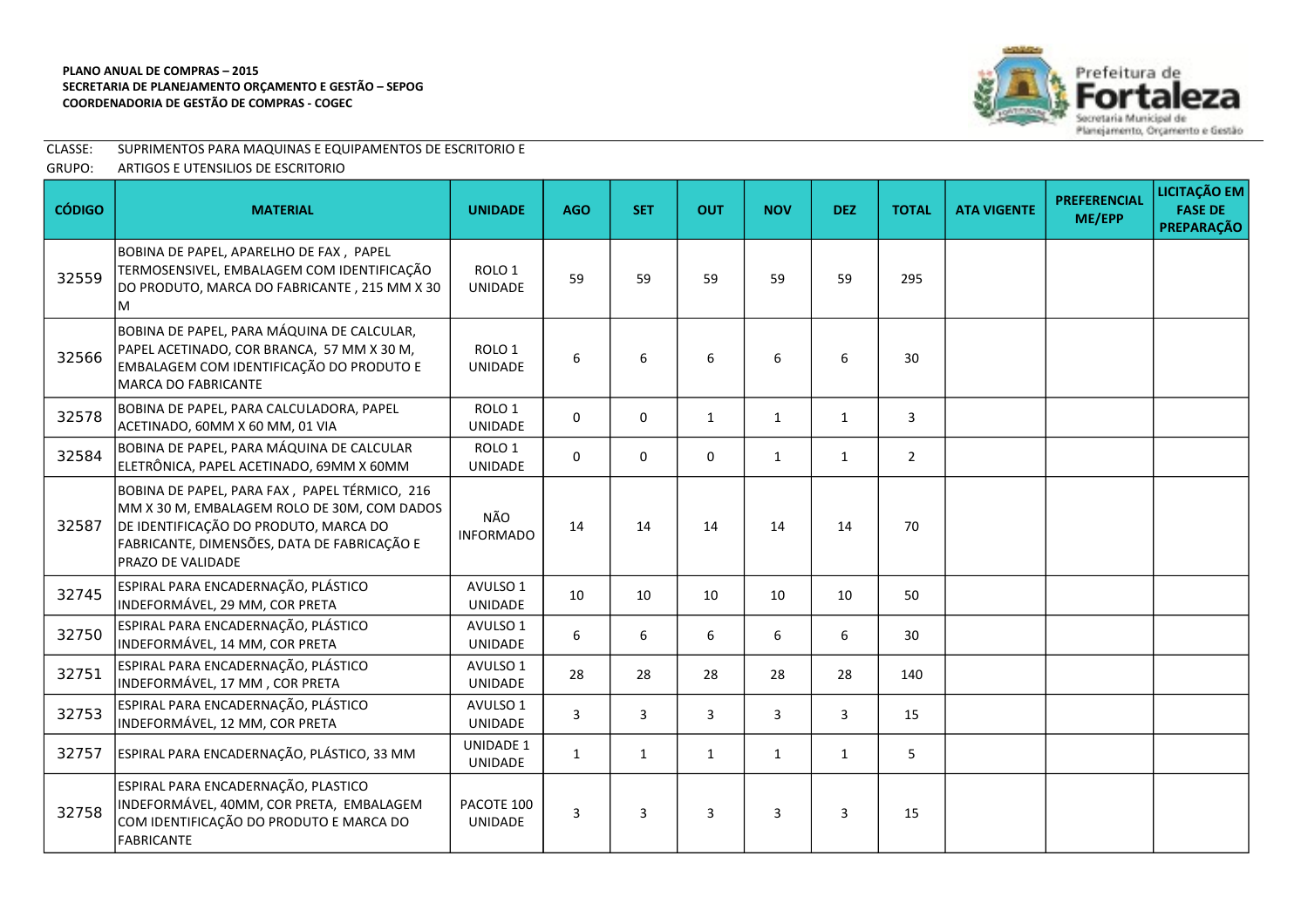

| 32762   | ESPIRAL PARA ENCADERNAÇÃO, PLASTICO<br>INDEFORMÁVEL, 12MM                                                                                                     | AVULSO 1<br><b>UNIDADE</b>          | 6           | 6            | 6            | 6            | 6            | 30             |  |  |
|---------|---------------------------------------------------------------------------------------------------------------------------------------------------------------|-------------------------------------|-------------|--------------|--------------|--------------|--------------|----------------|--|--|
| 32768   | ESPIRAL PARA ENCADERNAÇÃO, PLASTICO<br>INDEFORMÁVEL, 09 MM                                                                                                    | AVULSO 1<br>UNIDADE                 | 58          | 58           | 58           | 58           | 58           | 290            |  |  |
| 32771   | ESPIRAL PARA ENCADERNAÇÃO, PLASTICO<br>INDEFORMÁVEL, 07 MM                                                                                                    | AVULSO 1<br><b>UNIDADE</b>          | 12          | 12           | 12           | 12           | 12           | 60             |  |  |
| 34859   | CAPA PARA ENCADERNAÇÃO, PLÁSTICA, COR<br>VERMELHA, DIMENSÕES: 22 X 33 CM                                                                                      | UNIDADE 1<br>UNIDADE                | 3           | 3            | 3            | 3            | 3            | 15             |  |  |
| 34863   | CAPA PARA ENCADERNAÇÃO, PLÁSTICA, BRANCA<br>TRANSPARENTE, DIMENSÕES 210 X 297MM                                                                               | AVULSO 1<br>UNIDADE                 | 10          | 10           | 10           | 10           | 10           | 50             |  |  |
| 2919577 | TONER PARA IMPRESSORA LAZER HP REF:5949A,<br><b>RECICLADO</b>                                                                                                 | CAIXA 1<br><b>UNIDADE</b>           | $\mathbf 0$ | $\mathbf{1}$ | $\mathbf{1}$ | $\mathbf{1}$ | $\mathbf{1}$ | 4              |  |  |
|         | 2919578 TONER PARA IMPRESSORA HP 2612, RECICLADO                                                                                                              | CAIXA 1<br>UNIDADE                  | 0           | $\mathbf 0$  | $\mathbf{1}$ | 1            | $\mathbf{1}$ | 3              |  |  |
|         | TONER PARA IMPRESSORA LAZER 2015 REF:53A,<br>2919581 RECICLADO, EMBALAGEM INICIANDO PROCEDENCIA,<br>VOLUME, PRAZO DE VALIDADE                                 | CAIXA 1<br>UNIDADE                  | 0           | $\mathbf 0$  | 0            | 0            | $\mathbf{1}$ | $\mathbf{1}$   |  |  |
| 2919592 | CAPA PARA DVD, ACRÍLICA, (TRANSPARENTE) POR<br><b>UNIDADE</b>                                                                                                 | AVULSO 1<br>UNIDADE                 | 20          | 20           | 20           | 20           | 20           | 100            |  |  |
| 2919594 | ESPIRAL PARA ENCADERNAÇÃO, PLÁSTICO<br>INDEFORMAVEL, 22MM, COR PRETA, EMBALAGEM<br>COM IDENTIFICAÇÃO DO PRODUTO E MARCA DO<br>FABRICANTE                      | AVULSO 1<br>UNIDADE                 | $\Omega$    | $\mathbf 0$  | $\mathbf 0$  | $\mathbf{1}$ | $\mathbf{1}$ | $\overline{2}$ |  |  |
| 2919651 | CAPA PARA ENCADERNAÇÃO, PLÁSTICA, BRANCA<br>TRANSPARENTE, DIMENSÕES 220 X 280MM                                                                               | NÃO<br><b>INFORMADO</b>             | 101         | 101          | 101          | 101          | 101          | 505            |  |  |
| 2919664 | CONTRACAPA PARA ENCADERNAÇÃO, PLÁSTICO, COR<br>PRETA, DIMENSÕES 216 X 330MM                                                                                   | NÃO<br><b>INFORMADO</b>             | $\Omega$    | $\mathbf 0$  | $\mathbf{1}$ | 1            | $\mathbf{1}$ | $\mathbf{3}$   |  |  |
| 2919821 | ESPIRAL PARA ENCADERNAÇÃO, PLÁSTICO, 25 MM,<br><b>COR PRETA</b>                                                                                               | AVULSO 1<br>UNIDADE                 | 5           | 5            | 5            | 5            | 5            | 25             |  |  |
| 2920007 | CONTRACAPA PARA ENCADERNAÇÃO, PLASTICA,<br>CORES VARIADAS, DIMENSÕES 22X 32CM                                                                                 | UNIDADE 1<br>UNIDADE                | 8           | 8            | 8            | 8            | 8            | 40             |  |  |
| 2920212 | TONER PARA IMPRESSORA, MODELO HP, COR PRETO,<br>REFERÊNCIA 36A, RECICLADO                                                                                     | UNIDADE 1<br>UNIDADE                | 0           | $\mathbf 0$  | 0            | $\mathbf 0$  | $\mathbf{1}$ | $\mathbf{1}$   |  |  |
| 32581   | BOBINA DE PAPEL, PARA MAQUINA DE CALCULAR,<br>PAPEL BRANCO ACETINADO, DIMENSOES 57MM X<br>60M, EMBALAGEM COM IDENTIFICAÇÃO DO<br>PRODUTO, MARCA DO FABRICANTE | ROLO <sub>1</sub><br><b>UNIDADE</b> | 9           | 9            | 9            | 9            | 9            | 45             |  |  |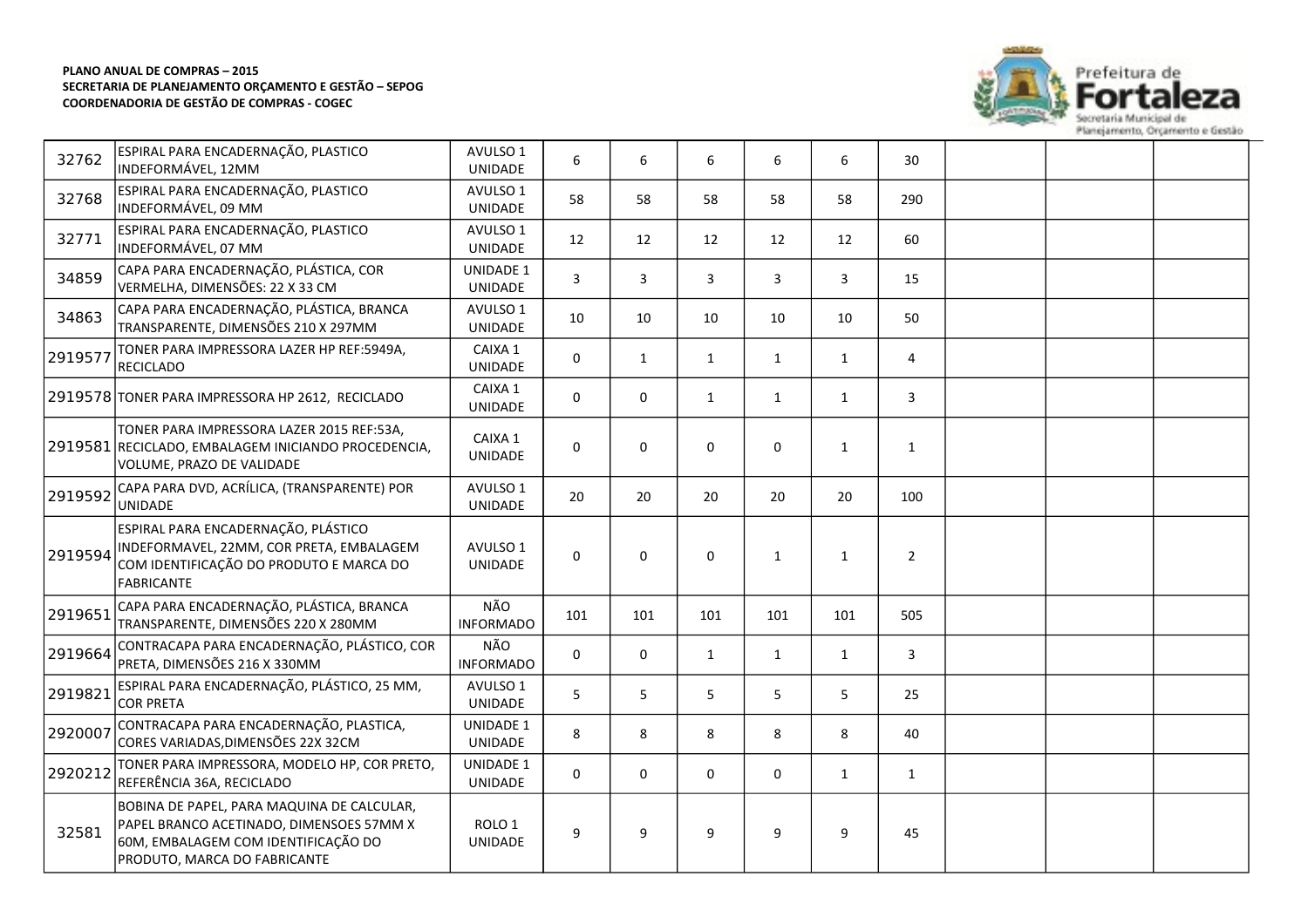

| 32587   | BOBINA DE PAPEL, PARA FAX, PAPEL TÉRMICO, 216<br>MM X 30 M, EMBALAGEM ROLO DE 30M, COM DADOS<br>DE IDENTIFICAÇÃO DO PRODUTO, MARCA DO<br>FABRICANTE, DIMENSÕES, DATA DE FABRICAÇÃO E<br>PRAZO DE VALIDADE | NÃO<br><b>INFORMADO</b>             | 8        | 8            | 8            | 8            | 8            | 40             |  |  |
|---------|-----------------------------------------------------------------------------------------------------------------------------------------------------------------------------------------------------------|-------------------------------------|----------|--------------|--------------|--------------|--------------|----------------|--|--|
| 32764   | ESPIRAL PARA ENCADERNAÇÃO, PLÁSTICO, 30 MM,<br>COR PRETA, EMBALAGEM COM IDENTIFICAÇÃO DO<br>PRODUTO E MARCA DO FABRICANTE                                                                                 | AVULSO 1<br><b>UNIDADE</b>          | 0        | $\mathbf{0}$ | 0            | 1            | 1            | $\overline{2}$ |  |  |
| 34861   | CAPA PARA ENCADERNAÇÃO, PLÁSTICA, COR CINZA<br>DIMENSÕES: 22 X 33 CM                                                                                                                                      | <b>UNIDADE 1</b><br><b>UNIDADE</b>  | 3        | 3            | 3            | 3            | 3            | 15             |  |  |
| 2919532 | CARTUCHO DE TINTA, DE IMPRESSORA HP 22 PRETO,<br>RECARREGADO, EMBALAGEM INDICANDO<br>PROCEDÊNCIA, VOLUME, PRAZO DE VALIDADE E<br>RAZÃO SOCIAL                                                             | AVULSO 1<br><b>UNIDADE</b>          | $\Omega$ | 0            | $\mathbf{0}$ | $\Omega$     | $\mathbf 1$  |                |  |  |
| 2920073 | TINTA PARA DESENHO GUACHE, CORES VARIADAS,<br>MISCIVEIS ENTRE SI, NÃO TÓXICA, SOLUVEL EM ÁGUA                                                                                                             | <b>POTE 250</b><br><b>MILILITRO</b> | 17       | 17           | 17           | 17           | 17           | 85             |  |  |
| 2920107 | BOBINA DE PAPEL KRAFT NATURAL, LARGURA 1,20M,<br><b>GRAMATURA 80 GR</b>                                                                                                                                   | ROLO <sub>1</sub><br>UNIDADE        | 1        |              |              | $\mathbf{1}$ | $\mathbf{1}$ | 5              |  |  |
| 2920129 | BOBINA DE PAPEL, PARA MÁQUINA DE SENHA, PAPEL<br>ACETINADO, COR AMARELA, 80 MM X 40 M,<br>EMBALAGEM COM IDENTIFICAÇÃO DO PRODUTO E<br><b>MARCA DO FABRICANTE</b>                                          | CAIXA 30<br><b>UNIDADE</b>          | 5        | 5            | 5            | 5            | 5            | 25             |  |  |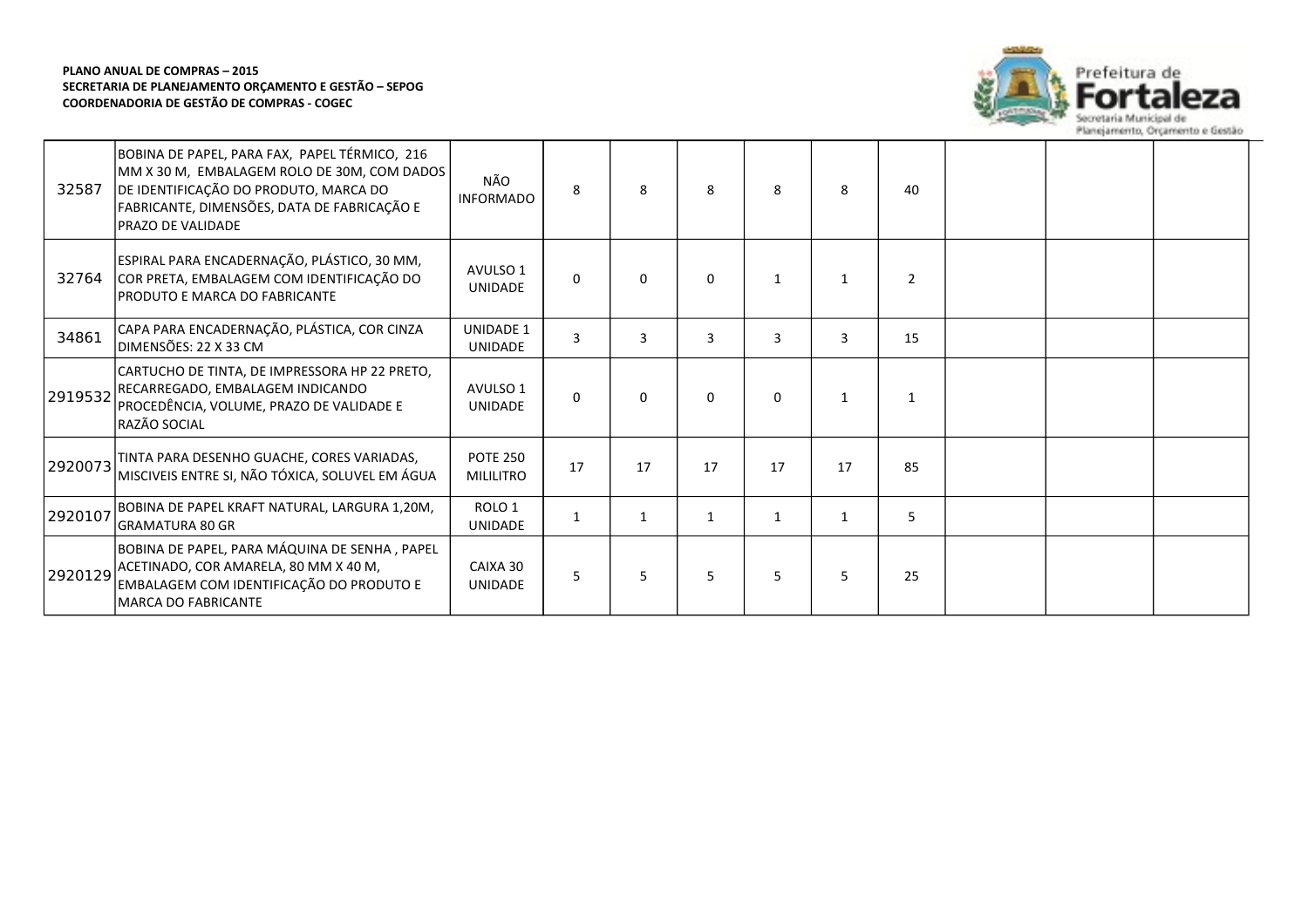

CLASSE: UTENSILIOS DE LIMPEZA

# GRUPO: EQUIPAMENTOS E MATERIAIS PARA LIMPEZA

| <b>CÓDIGO</b> | <b>MATERIAL</b>                                                                                                                                                                                                                                                                                               | <b>UNIDADE</b>                     | <b>AGO</b>     | <b>SET</b>     | <b>OUT</b>     | <b>NOV</b>     | <b>DEZ</b>     | <b>TOTAL</b> | <b>ATA VIGENTE</b>                                     | <b>PREFERENCIAL</b><br>ME/EPP | LICITAÇÃO EM<br><b>FASE DE</b><br>PREPARAÇÃO |
|---------------|---------------------------------------------------------------------------------------------------------------------------------------------------------------------------------------------------------------------------------------------------------------------------------------------------------------|------------------------------------|----------------|----------------|----------------|----------------|----------------|--------------|--------------------------------------------------------|-------------------------------|----------------------------------------------|
| 7527          | PALHA DE AÇO, GROSSA Nº 2, PARA LIMPEZA DE<br>ASSOALHOS, PISOS, AZULEJOS, ETC. COMPOSIÇÃO AÇO<br>CARBONO, EMBALAGEM INDUSTRIAL COM DADOS DO<br><b>FABRICANTE</b>                                                                                                                                              | <b>UNIDADE 1</b><br>PACOTE         | 5              | 5              | 5              | 5              | 5              | 25           |                                                        | <b>SIM</b>                    |                                              |
| 7528          | PALHA DE ACO, LA DE ACO, LIMPEZA                                                                                                                                                                                                                                                                              | PACOTE 8<br>UNIDADE                | 6              | 6              | 6              | 6              | 6              | 30           |                                                        | <b>SIM</b>                    |                                              |
| 15699         | DESENTUPIDOR, SANITÁRIO DE BORRACHA, HASTE DE<br>MADEIRA, 70 CM, IDENTIFICAÇÃO DO PRODUTO E<br><b>MARCA DO FABRICANTE</b>                                                                                                                                                                                     | AVULSO 1<br>UNIDADE                | $\overline{2}$ | $\overline{2}$ | $\overline{2}$ | $\overline{2}$ | $\overline{2}$ | 10           |                                                        | <b>SIM</b>                    |                                              |
| 32496         | FLANELA, DIMENSÕES MINIMAS 38 X 58 CM, PESO<br>MINIMO 30 GR, BORDAS OVERLOQUEADAS LINHAS DE<br>ALGODÃO, USO GERAL, 100% ALGODÃO                                                                                                                                                                               | AVULSO 1<br>UNIDADE                | 3              | 3              | 3              | 3              | 3              | 15           |                                                        | <b>SIM</b>                    |                                              |
| 33871         | ESPANADOR, CERDAS SINTÉTICAS, CABO EM MADEIRA,<br>20 CM                                                                                                                                                                                                                                                       | <b>UNIDADE 1</b><br><b>UNIDADE</b> | $\overline{2}$ | 2              | $\overline{2}$ | $\overline{2}$ | $\overline{2}$ | 10           |                                                        | <b>SIM</b>                    |                                              |
| 34565         | VASSOURA, PÊLO SINTÉTICO, BASE PLÁSTICA<br>ROSQUEADA, CABO DE MADEIRA PLASTIFICADO,<br>MINIMO 1,20 METRO, 60 CM, COM MINIMO DE 03<br><b>CARREIRAS DE CERDAS</b>                                                                                                                                               | AVULSO 1<br><b>UNIDADE</b>         | $\Omega$       | $\Omega$       | $\Omega$       | $\Omega$       | $\mathbf{1}$   | $\mathbf{1}$ | C-ATA DE<br><b>REGISTRO DE</b><br>PRECOS Nº<br>15/2014 | <b>SIM</b>                    |                                              |
| 34695         | VASSOURA PIAÇAVA, Nº. 03, FABRICADA COM<br>PIAÇAVA DE PRIMEIRA QUALIDADE, MADEIRA DURA E<br>VERMELHA TIPO MUIRACATIARA, CONTENDO 28<br>CERPAS DE MEIA POLEGADA COLADAS COM COLA DE<br>ALTA RESISTÊNCIA E CABO DE MADEIRA VERMELHA,<br>REVESTIDO EM PLÁSTICO, DE 1,20M PREGADO COM 02<br><b>PREGOS E COLA.</b> | AVULSO 1<br><b>UNIDADE</b>         | $\overline{7}$ | $\overline{7}$ | $\overline{7}$ | $\overline{7}$ | $\overline{7}$ | 35           | C-ATA DE<br><b>REGISTRO DE</b><br>PREÇOS Nº<br>15/2014 | SIM                           |                                              |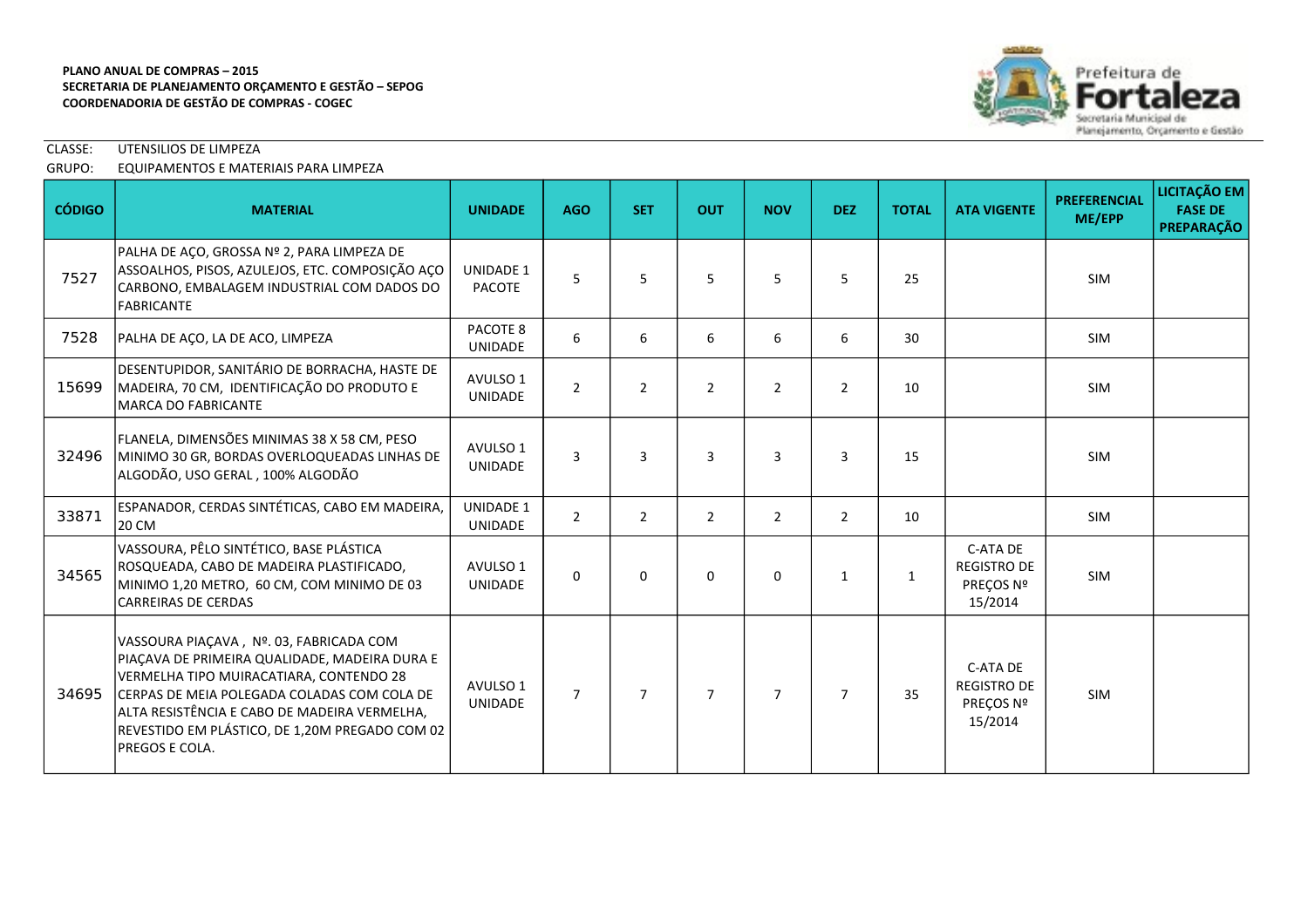

| 34705 | VASSOURA, PÊLO SINTÉTICO, MADEIRA REFORÇADO,<br>PLÁSTIFICADO, REFORÇADO, QUATRO CARREIRAS DE<br>CERDAS, BASE 40 CM, CABO 1,20 M, RÓTULO OU<br>CORPO GRAVADO IDENTIFICAÇÃO DO PRODUTO E<br><b>MARCA DO FABRICANTE</b> | AVULSO 1<br>UNIDADE        | 6              | 6              | 6              | 6              | 6            | 30  | C-ATA DE<br><b>REGISTRO DE</b><br>PREÇOS Nº<br>15/2014 | <b>SIM</b> |  |
|-------|----------------------------------------------------------------------------------------------------------------------------------------------------------------------------------------------------------------------|----------------------------|----------------|----------------|----------------|----------------|--------------|-----|--------------------------------------------------------|------------|--|
| 34709 | VASSOURA, GARI, MADEIRA, CERDAS EM PIAÇAVA,<br>BASE RETANGULAR EM MADEIRA, BASE: LARGURA<br>400MM, CABO: COMPRIMENTO EM MÉDIA 1100MM,<br>VARIAÇÃO DIMENSIONAL +/- 5%                                                 | AVULSO 1<br><b>UNIDADE</b> | 144            | 144            | 144            | 144            | 144          | 720 | C-ATA DE<br><b>REGISTRO DE</b><br>PREÇOS Nº<br>15/2014 | <b>SIM</b> |  |
| 34773 | PANO DE CHAO, TIPO SACO, COM DIMENSÕES 35 X 60<br>CM, EM 100% ALGODÃO, ALVEJADO, BORDAS COM<br>ACABAMENTO EM OVERLOCK, EXCELENTE QUALIDADE<br>E ABSORÇÃO                                                             | AVULSO 1<br><b>UNIDADE</b> | 13             | 13             | 13             | 13             | 13           | 65  |                                                        | <b>SIM</b> |  |
| 34821 | VASSOURA, PIAÇAVA, LIMPEZA DE PIAS, BASE<br>REDONDA MADEIRA, COMPRIMENTO TOTAL 30CM                                                                                                                                  | AVULSO 1<br><b>UNIDADE</b> | $\overline{2}$ | $\overline{2}$ | $\overline{2}$ | $\overline{2}$ | 2            | 10  | C-ATA DE<br><b>REGISTRO DE</b><br>PREÇOS Nº<br>15/2014 | <b>SIM</b> |  |
| 34822 | VASSOURA, GAR, CABO REFORÇADO MÍNIMO 1,20M<br>NYLON, BASE RETANGULAR MADEIRA, LARGURA<br>MÍNIMA 25CM                                                                                                                 | AVULSO 1<br><b>UNIDADE</b> | 13             | 13             | 13             | 13             | 13           | 65  | C-ATA DE<br><b>REGISTRO DE</b><br>PREÇOS Nº<br>15/2014 | SIM        |  |
| 34823 | VASSOURA, NYLON, CABO MADEIRA, PONTEIRA<br>PLÁSTICA ROSQUEÁVEL, BASE RETANGULAR MADEIRA<br>LARGURA MÍNIMA 25CM, COMPRIMENTO DO CABO<br>MÍNIMO 1100 MM                                                                | AVULSO 1<br><b>UNIDADE</b> | $\mathbf{1}$   | $\mathbf{1}$   | $\mathbf{1}$   | $\mathbf{1}$   | $\mathbf{1}$ | 5   | C-ATA DE<br><b>REGISTRO DE</b><br>PREÇOS Nº<br>15/2014 | <b>SIM</b> |  |
| 34829 | RODO, CABO 1,20 M, EM METAL REVESTIDO EM<br>PLÁSTICO, PONTEIRA PLÁSTICA ROSQUEÁVEL, BASE EM<br>BORRACHA, MEDINDO 30 CM, RÓTULO OU CORPO<br>GRAVADO COM IDENTIFICAÇÃO DO PRODUTO E<br><b>MARCA DO FABRICANTE</b>      | AVULSO 1<br><b>UNIDADE</b> | 5              | 5              | 5              | 5              | 5            | 25  |                                                        | <b>SIM</b> |  |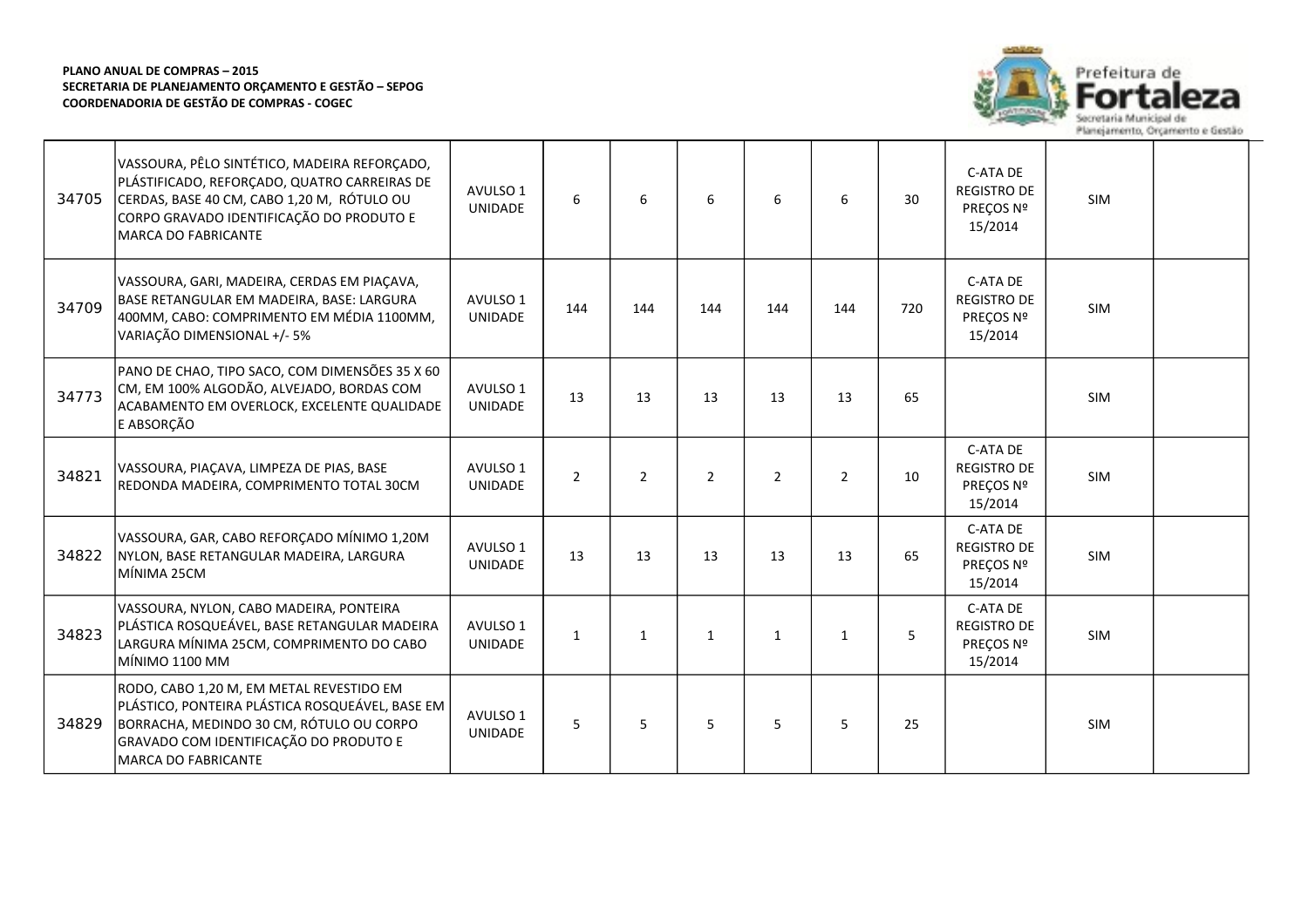

| 34833   | RODO, MADEIRA REVESTIMENTO IMPERMEÁVEL, BASE<br>PLÁSTICA, 02 LAMINAS, BORRACHA SISTEMA PUSH DE<br>AMARRAÇÃO, LIMPEZA DE CHAO, CABO 1,20 M, BASE<br>50CM, RÓTULO OU CORPO GRAVADO IDENTIFICAÇÃO<br>DO PRODUTO E MARCA DO FABRICANTE                            | AVULSO 1<br>UNIDADE        | $\overline{3}$ | $\overline{3}$ | $\overline{3}$ | $\overline{3}$ | $\overline{3}$ | 15  |                                                        | <b>SIM</b> |  |
|---------|---------------------------------------------------------------------------------------------------------------------------------------------------------------------------------------------------------------------------------------------------------------|----------------------------|----------------|----------------|----------------|----------------|----------------|-----|--------------------------------------------------------|------------|--|
| 34836   | RODO, CABO MADEIRA REVESTIMENTO IMPERMEÁVEL<br>OU METAL PONTEIRA PLÁSTICA ROSQUEÁVEL, BASE<br>EM BORRACHA PRETA, RESISTENTE, LÂMINA<br>BORRACHA, LIMPEZA DE CHÃO, DIMENSÃO RODO:<br>50CM, CABO 1,20M                                                          | AVULSO 1<br><b>UNIDADE</b> | 13             | 13             | 13             | 13             | 13             | 65  |                                                        | <b>SIM</b> |  |
| 34837   | RODO, TAMANHO PADRÃO 1,20M, BORRACHA PRETA,<br>RESISTENTE, TAMANHO 30CM, MADEIRA COM<br>REVESTIMENTO IMPERMEÁVEL OU METAL, PONTEIRA<br>PLÁSTICA ROSQUEÁVEL PARA ARMAZENAGEM,<br>RÓTULO OU CORPO GRAVADO COM IDENTIFICAÇÃO<br>DO PRODUTO E MARCA DO FABRICANTE | AVULSO 1<br>UNIDADE        | $\mathbf{1}$   | $\mathbf{1}$   | 1              | $\mathbf{1}$   | 1              | 5   |                                                        | <b>SIM</b> |  |
|         | 2919491 RODO DE BORRACHA COM APROXIMADAMENTE 50CM                                                                                                                                                                                                             | AVULSO 1<br><b>UNIDADE</b> | 13             | 13             | 13             | 13             | 13             | 65  | C-ATA DE<br><b>REGISTRO DE</b><br>PREÇOS Nº<br>15/2014 | <b>SIM</b> |  |
| 2919500 | ESCOVA DE MADEIRA, CERDAS DE NYLON, FORMATO<br>OVAL, C/ 12CM.UNIDADE                                                                                                                                                                                          | AVULSO 1<br>UNIDADE        | 3              | 3              | 3              | 3              | 3              | 15  |                                                        | <b>SIM</b> |  |
| 2919680 | MÁSCARA RESPIRADORA FACIAL BRANCA, DE<br>PROTEÇÃO, DESCARTÁVEL, ECONÔMICA CONTRA PÓ,<br>CONFECCIONADA EM TNT (NÃO TECIDO), TAMANHO<br>ÚNICO.                                                                                                                  | NÃO<br><b>INFORMADO</b>    | 24             | 24             | 24             | 24             | 24             | 125 |                                                        | <b>SIM</b> |  |
|         | VASSOURA HIGIENICA COM CERDAS DE NYLON, PARA<br>2919684 LIMPEZA DE VASO SANITÁRIO, COM CABO DE<br>PLÁSTICO, DE 30CM                                                                                                                                           | AVULSO 1<br><b>UNIDADE</b> | 16             | 16             | 16             | 16             | 16             | 78  |                                                        | <b>SIM</b> |  |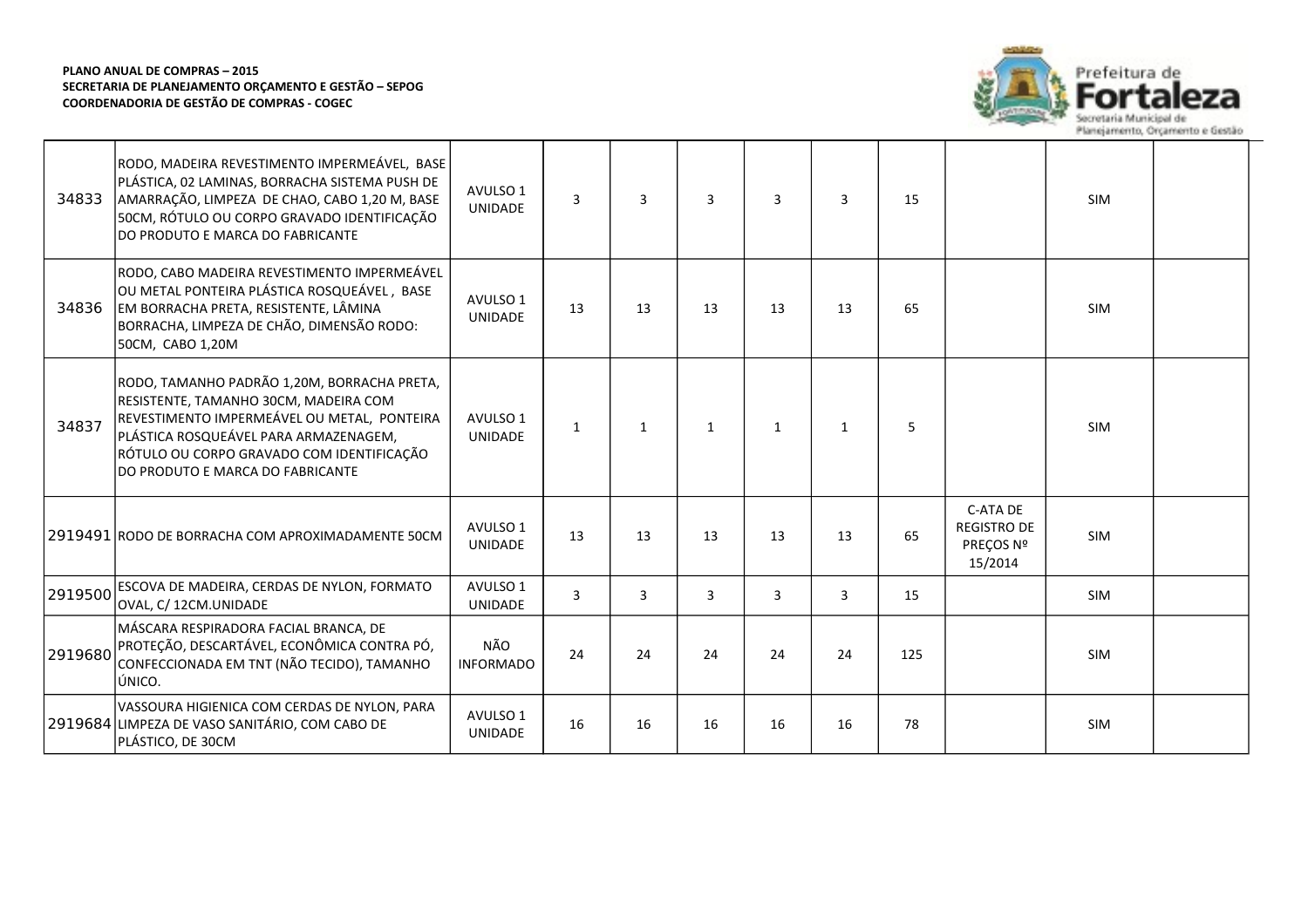

| 2919685 | VASSOURA COM CERDAS DE NYLON, FIXADOS EM<br>MADEIRA TIPO MUIRACATIARA, COM 30CM, COLADAS<br>COM COLA DE ALTA RESISTÊNCIA E CABO DE MADEIRA<br>TIPO MUIRACATIARA, REVESTIDO EM PLÁSTICO COM<br>1,20M, PREGADO COM DOIS PREGOS E SEM ROSCA                                    | AVULSO 1<br><b>UNIDADE</b>         | 23           | 23           | 23           | 23           | 23             | 115            | C-ATA DE<br><b>REGISTRO DE</b><br>PREÇOS Nº<br>15/2014 | <b>SIM</b> |  |
|---------|-----------------------------------------------------------------------------------------------------------------------------------------------------------------------------------------------------------------------------------------------------------------------------|------------------------------------|--------------|--------------|--------------|--------------|----------------|----------------|--------------------------------------------------------|------------|--|
| 2919687 | ESTOPA DE ALGODÃO, BRANCA DE PRIMEIRA<br>QUALIDADE                                                                                                                                                                                                                          | PACOTE 500<br><b>GRAMAS</b>        | $\Omega$     | $\Omega$     | 0            | $\mathbf{1}$ | 1              | $\overline{2}$ |                                                        | <b>SIM</b> |  |
|         | VASSOURA HIGIENICA COM CERDAS DE NYLON, PARA<br>2919700 LIMPEZA DE VASO SANITÁRIO, COM CABO DE<br>MADEIRA, DE 30CM                                                                                                                                                          | AVULSO 1<br>UNIDADE                | 6            | 6            | 6            | 6            | 6              | 30             | C-ATA DE<br><b>REGISTRO DE</b><br>PREÇOS Nº<br>15/2014 | SIM        |  |
| 2919786 | VASSOURA COM CERDAS DE CABELO DE RABO-DE-<br>CAVALO, FIXADOS EM MADEIRA TIPO MUIRACATIARA,<br>COLADAS COM COLA DE ALTA RESISTÊNCIA COM 50CM<br>E CABO DE MADEIRA TIPO MUIRACATIARA COM<br>1,20M, PREGADO COM 2 PREGOS E REVESTIDO EM<br>PLÁSTICO, SEM ROSCA                 | AVULSO 1<br>UNIDADE                | 3            | 3            | 3            | 3            | $\overline{3}$ | 15             | C-ATA DE<br><b>REGISTRO DE</b><br>PREÇOS Nº<br>15/2014 | <b>SIM</b> |  |
| 2919830 | VASSOURA DE PIAÇAVA, TIPO GARI COM 40CM,<br>FABRICADO C/ PIAÇAVA DE 1ª QUALIDADE, MADEIRA<br>TIPO MARACATIARA, CONTENDO 28 CERPAS DE MEIA<br>POLEGADA COLADAS C/ COLA DE ALTA RESISTÊNCIA E<br>CABO DE MADEIRA TIPO MARACATIARA, COM 1,20M,<br>PREGADO COM 02 PREGOS E COLA | AVULSO 1<br>UNIDADE                | $\mathbf{1}$ | $\mathbf{1}$ | $\mathbf{1}$ | $\mathbf{1}$ | $\mathbf{1}$   | 5              | C-ATA DE<br><b>REGISTRO DE</b><br>PREÇOS Nº<br>15/2014 | SIM        |  |
|         | 2919840 ESPANADOR DE TUCUM, CABO CURTO COM 30CM                                                                                                                                                                                                                             | <b>UNIDADE 1</b><br><b>UNIDADE</b> | $\mathbf{1}$ | 1            | $\mathbf{1}$ | $\mathbf{1}$ | $\mathbf{1}$   | 5              |                                                        | <b>SIM</b> |  |
| 15697   | DESENTUPIDOR, DE PIA, SANFONADO, CABO EM<br>POLIPROPILENO, DIMENSÕES: COMPRIMENTO 46 CM,<br>ALTURA 39 CM, LARGURA 25 CM                                                                                                                                                     | <b>UNIDADE 1</b><br><b>UNIDADE</b> | 0            | $\mathbf 0$  | 0            | 0            | $\mathbf{1}$   | $\mathbf{1}$   |                                                        | SIM        |  |
| 32498   | ALGODÃO PARA USO GERAL                                                                                                                                                                                                                                                      | PACOTE 1<br>QUILOGRAMA             | $\Omega$     | $\mathbf 0$  | $\mathbf 0$  | $\mathbf{1}$ | $\mathbf{1}$   | $\overline{2}$ |                                                        | SIM        |  |
| 33868   | ESCOVA, COM BASE EM PLÁSTICO, PARA LAVAGEM DE<br>PAREDES, PISOS E PIAS, CERDAS EM NYLON                                                                                                                                                                                     | AVULSO 1<br><b>UNIDADE</b>         | $\mathbf{1}$ | $\mathbf{1}$ | $\mathbf{1}$ | $\mathbf{1}$ | $\overline{2}$ | 6              |                                                        | <b>SIM</b> |  |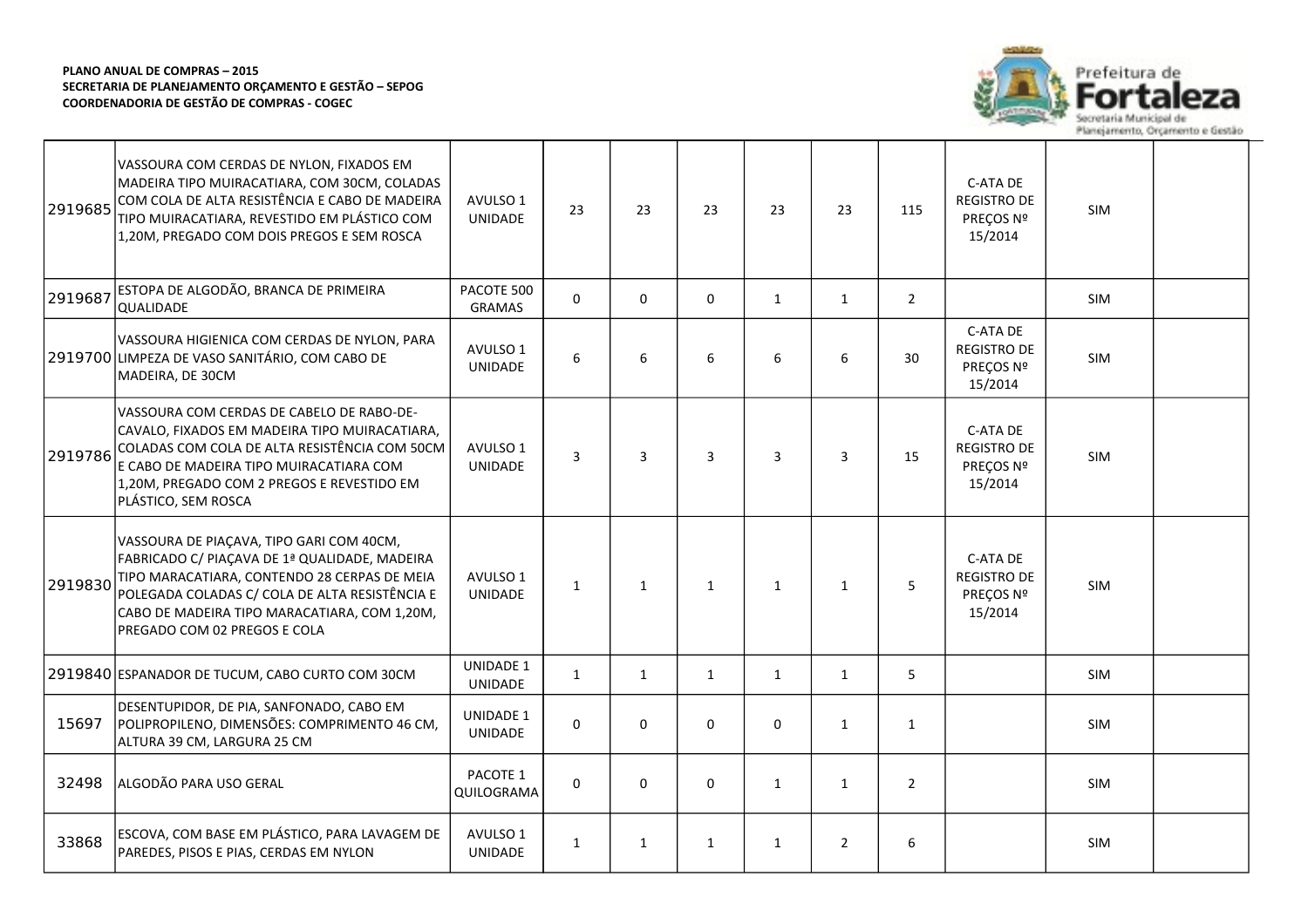

| 33872 | ESPANADOR, EM FIBRA DE SISAL, CABO EM MADEIRA<br>ROLIÇA REVESTIDO EM PLÁSTICO, ESPANADOR E<br>CABO COM 15 CM CADA                                                                         | <b>UNIDADE 1</b><br><b>UNIDADE</b> | $\Omega$       | $\mathbf{0}$   | $\Omega$       | $\mathbf{1}$   | $\mathbf{1}$   | $\overline{2}$ |                                                        | SIM |  |
|-------|-------------------------------------------------------------------------------------------------------------------------------------------------------------------------------------------|------------------------------------|----------------|----------------|----------------|----------------|----------------|----------------|--------------------------------------------------------|-----|--|
| 33873 | ESPANADOR, DE TETO EM NYLON, CABO EM MADEIRA,<br>laltura 3M                                                                                                                               | <b>UNIDADE 1</b><br><b>UNIDADE</b> | 0              | $\mathbf 0$    | 0              | $\mathbf 0$    | $\mathbf{1}$   | $\mathbf{1}$   |                                                        | SIM |  |
| 34330 | ESCOVA DENTAL, ADULTO, CABEÇA COM CANTOS<br>ARREDONDADOS, CERDAS MACIA COM PONTAS<br>ARREDONDADAS, TAMANHO MINIMO 18 CM, CABO<br>COM ÁPIO ANTIDERRAPANTE                                  | EMBALAGEM<br>1 UNIDADE             | $\Omega$       | $\mathbf 0$    | $\mathbf 0$    | 0              | $\mathbf{1}$   | $\mathbf{1}$   |                                                        | SIM |  |
| 34673 | VASSOURA, PÊLO SINTÉTICO, BASE PLÁSTICA<br>ROSQUEADA, CABO DE MADEIRA PLASTIFICADO,<br>MINIMO 1,20 METRO, 40 CM, COM MINIMO DE 03<br><b>CARREIRAS DE CERDAS</b>                           | AVULSO 1<br>UNIDADE                | $\Omega$       | $\mathbf{0}$   | $\mathbf 0$    | 0              | $\mathbf{1}$   | $\mathbf{1}$   | C-ATA DE<br><b>REGISTRO DE</b><br>PREÇOS Nº<br>15/2014 | SIM |  |
| 34682 | VASSOURA, GARI, CABO MADEIRA COM<br>REVESTIMENTO PLÁSTICO, MEDIDA MINIMA 1,20 M<br>CERDAS SINTÉTICAS, CEPA PLÁSTICA, 60 CM                                                                | AVULSO 1<br><b>UNIDADE</b>         | $\overline{2}$ | $\overline{2}$ | $\overline{2}$ | $\overline{2}$ | $\overline{2}$ | 10             | C-ATA DE<br><b>REGISTRO DE</b><br>PREÇOS Nº<br>15/2014 | SIM |  |
| 34685 | VASSOURA, TIPO GARI, CABO COM COMPRIMENTO EM<br>MÉDIA 110 CM, VARIAÇÃO DIMENSIONAL +/- 5%<br>CERDAS EM PIAÇAVA, BASE RETANGULAR EM<br>MADEIRA MEDINDO APROXIDAMENTE 60 CM.                | AVULSO 1<br>UNIDADE                | $\Omega$       | $\mathbf{0}$   | $\Omega$       | 0              | $\mathbf{1}$   | $\mathbf{1}$   | C-ATA DE<br><b>REGISTRO DE</b><br>PREÇOS Nº<br>15/2014 | SIM |  |
| 34699 | VASSOURA, MOP ÚMIDO, ALUMÍNIO ANODIZADO,<br>100% FIOS DE ALGODÃO, PONTA DOBRADA, SISTEMA<br>AUTO TORÇÃO LEVE ERGONÔMICO, CABO1,50 M,<br>IDENTIFICAÇÃO DO PRODUTO E MARCA DO<br>FABRICANTE | AVULSO 1<br>UNIDADE                | 0              | $\Omega$       | 0              | 0              | $\mathbf{1}$   | $\mathbf{1}$   | C-ATA DE<br><b>REGISTRO DE</b><br>PREÇOS Nº<br>15/2014 | SIM |  |
| 34706 | VASSOURA, PELO SINTÉTICO PLÁSTICO, CABO<br>REFORÇADO 1,20 M, COM ROSCA PLASTIFICADA,<br>INCLINADA, QUATRO CARREIRAS DE CERDAS, BASE 50<br>lCM.                                            | AVULSO 1<br>UNIDADE                | $\overline{2}$ | $\overline{2}$ | $\overline{2}$ | $\overline{2}$ | $\overline{2}$ | 10             | C-ATA DE<br><b>REGISTRO DE</b><br>PREÇOS Nº<br>15/2014 | SIM |  |
| 34707 | VASSOURA, MOP ÚMIDO, REFIL, ALGODÃO 340G                                                                                                                                                  | AVULSO 1<br>UNIDADE                | $\Omega$       | $\mathbf{0}$   | $\mathbf 0$    | $\mathbf 0$    | $\mathbf{1}$   | $\mathbf{1}$   | C-ATA DE<br><b>REGISTRO DE</b><br>PREÇOS Nº<br>15/2014 | SIM |  |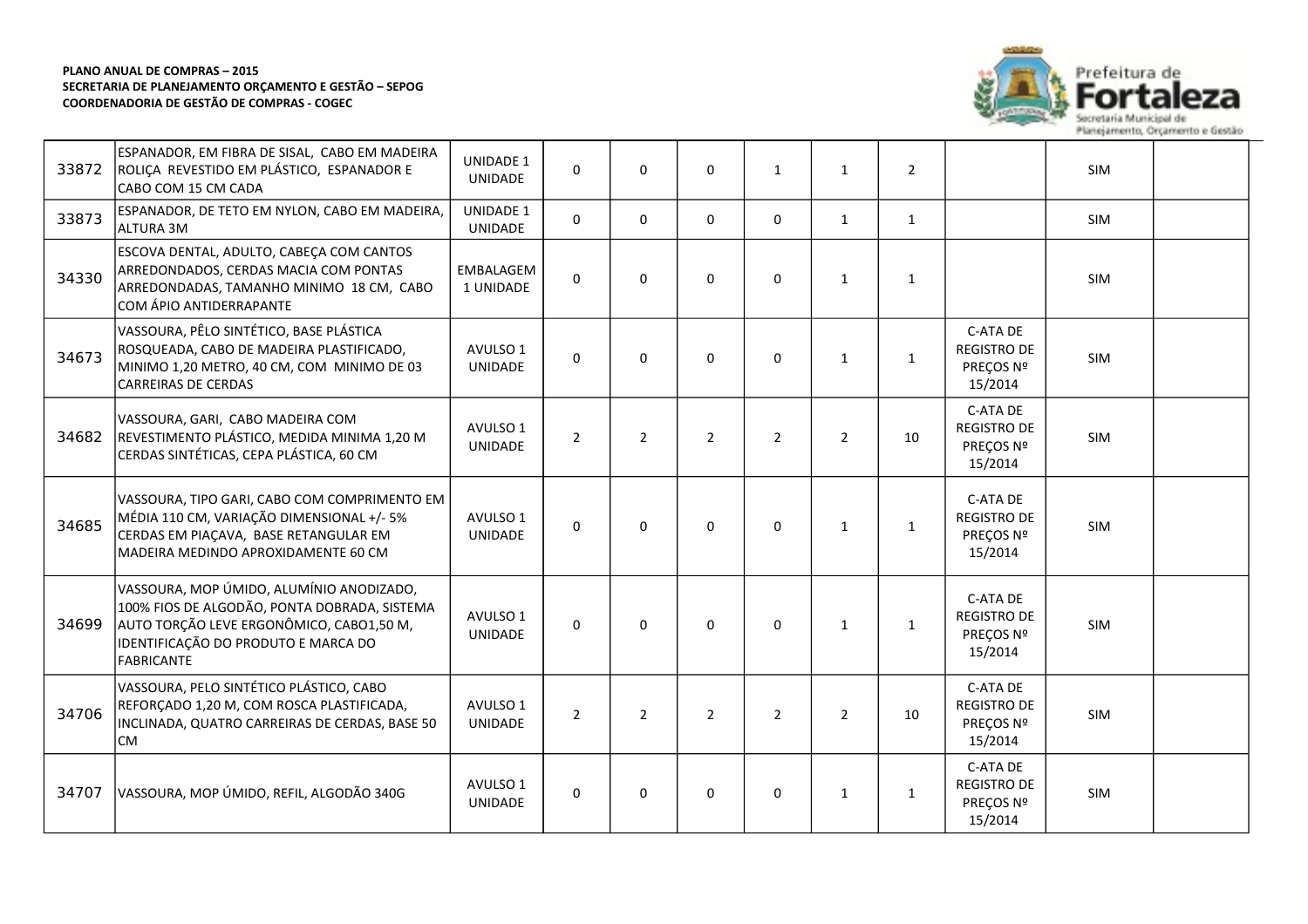

| 34820   | VASSOURA, PÊLO SINTÉTICO PLÁSTICO, CABO<br>REFORÇADO, ROSQUEADA, PLASTIFICADO, INCLINADO,<br>QUATRO CARREIRAS DE CERDAS, BASE 50 CM, CABO<br>1,20 CM           | AVULSO 1<br><b>UNIDADE</b>  | $\Omega$       | 2              | 2              | 2              | $\mathcal{P}$  | 8  | C-ATA DE<br><b>REGISTRO DE</b><br>PREÇOS Nº<br>15/2014 | <b>SIM</b> |  |
|---------|----------------------------------------------------------------------------------------------------------------------------------------------------------------|-----------------------------|----------------|----------------|----------------|----------------|----------------|----|--------------------------------------------------------|------------|--|
| 2919628 | PORTA SABÃO LÍQUIDO EM PLÁSTICO ABS BRANCO.<br>CAPACIDADE PARA APROXIMADAMENTE 1 LITRO                                                                         | CAIXA 1<br><b>UNIDADE</b>   | $\Omega$       | $\mathbf{1}$   | $\mathbf{1}$   | 1              | $\mathbf{1}$   | 4  |                                                        | <b>SIM</b> |  |
|         | 2920022 ESPANADOR DE TUCUM,30CM, CABO LONGO                                                                                                                    | UNIDADE 1<br><b>UNIDADE</b> | $\overline{2}$ | $\overline{2}$ | $\overline{2}$ | $\overline{2}$ | 2              | 10 |                                                        | SIM        |  |
| 2920158 | ESCOVA PLÁTISCA, PARA LIMPEZA DIVERSOS, CERDAS<br>DE NYLON, FORMATO OVAL, C/ 12CM.UNIDADE                                                                      | AVULSO 1<br>UNIDADE         | 6              | 6              | 6              | 6              | 6              | 30 |                                                        | <b>SIM</b> |  |
| 2920161 | VASSOURA, PÊLO SINTÉTICO, BASE PLÁSTICA<br>ROSQUEADA, CABO DE MADEIRA PLASTIFICADO,<br>MINIMO 1,20 METRO,50 CM, COM MINIMO DE 03<br><b>CARREIRAS DE CERDAS</b> | AVULSO 1<br><b>UNIDADE</b>  | 0              | 0              | 0              | 0              | $\mathbf{1}$   | 1  | C-ATA DE<br><b>REGISTRO DE</b><br>PREÇOS Nº<br>15/2014 | <b>SIM</b> |  |
|         | PALHA DE AÇO N°. 2. MATERIAL: AÇO CARBONO.<br>2937375 APLICAÇÃO: LIMPEZA GERAL, PACOTE COM 01<br>UNIDADE DE 25G                                                | PACOTE 1<br><b>UNIDADE</b>  | $\overline{7}$ |                |                | 7              | $\overline{7}$ | 35 |                                                        | <b>SIM</b> |  |
|         | ESCOVA DENTAL, INFANTIL, CABEÇA COM CANTOS<br>3043917 ARREDONDADOS, CERDAS MACIA COM PONTAS<br>ARREDONDADAS, TAMANHO MINIMO 13 CM                              | EMBALAGEM<br>1 UNIDADE      | 5              | 5              | 5              | 5              | 5              | 25 |                                                        | <b>SIM</b> |  |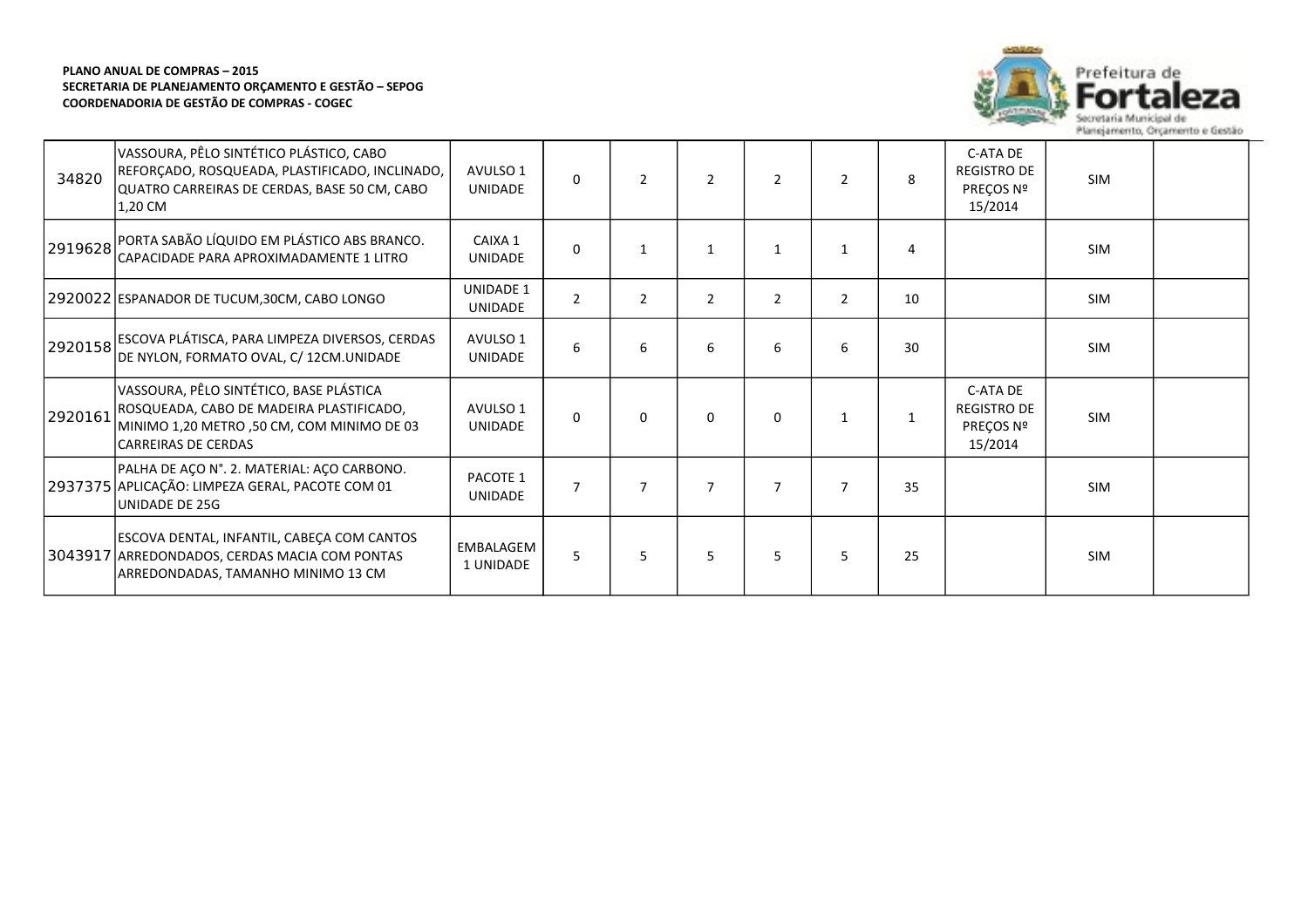

## CLASSE: UTENSILIOS PARA ESCRITORIO

### GRUPO: ARTIGOS E UTENSILIOS DE ESCRITORIO

| <b>CÓDIGO</b> | <b>MATERIAL</b>                                                                                                                                                                                                                  | <b>UNIDADE</b>                     | <b>AGO</b> | <b>SET</b>  | <b>OUT</b>  | <b>NOV</b>  | <b>DEZ</b>   | <b>TOTAL</b> | <b>ATA VIGENTE</b> | <b>PREFERENCIAL</b><br>ME/EPP | LICITAÇÃO EM<br><b>FASE DE</b><br><b>PREPARAÇÃO</b> |
|---------------|----------------------------------------------------------------------------------------------------------------------------------------------------------------------------------------------------------------------------------|------------------------------------|------------|-------------|-------------|-------------|--------------|--------------|--------------------|-------------------------------|-----------------------------------------------------|
| 34857         | BANDEJA PORTA DOCUMENTOS, EM ACRILICO,<br>MODELO TRIPLA, ESTRUTURA FIXA, COR FUME,<br>DIMENSOES 260 X 350MM                                                                                                                      | CAIXA 1<br><b>UNIDADE</b>          | 4          | 4           | 4           | 4           | 4            | 20           |                    |                               | <b>SIM</b>                                          |
|               | BANDEJA, PORTA EXPEDIENTE EM ACRÍLICO,<br>2919620 TAMANHO OFÍCIO, DE TRÊS ANDARES (CAIXA PARA<br>CORRESPONDÊNCIAS)                                                                                                               | CAIXA 1<br><b>UNIDADE</b>          | 4          | 4           | 4           | 4           | 4            | 20           |                    |                               | <b>SIM</b>                                          |
|               | BANDEJA PORTA EXPEDIENTE EM ACRÍLICO, TAMANHO<br>2919621 OFÍCIO, DE DOIS ANDARES (CAIXA PARA<br>CORRESPONDÊNCIAS)                                                                                                                | CAIXA 1<br><b>UNIDADE</b>          | 6          | 6           | 6           | 6           | 6            | 30           |                    |                               | <b>SIM</b>                                          |
| 2919686       | BANDEJA PORTA EXPEDIENTE EM ACRÍLICO, TAMANHO<br>OFÍCIO, (CAIXA PARA CORRESPONDÊNCIAS)                                                                                                                                           | CAIXA 1<br><b>UNIDADE</b>          | 4          | 4           | 4           | 4           | 4            | 20           |                    |                               | <b>SIM</b>                                          |
|               | PERFURADOR PARA PAPEL, EM FERRO FUNDIDO, COM<br>2919822 02 FUROS EQUIDISTANTES E RESERVATÓRIO DE<br>RESÍDUOS PARA 10 FOLHAS                                                                                                      | CAIXA 1<br><b>UNIDADE</b>          | 8          | 8           | 8           | 8           | 8            | 40           |                    |                               | <b>SIM</b>                                          |
| 2920003       | PORTA CD OU DVD, EM ACRÍLICO TRANSPARENTE,<br>CAPACIDADE PARA 01 CD OU DVD                                                                                                                                                       | UNIDADE 1<br><b>UNIDADE</b>        | 4          | 4           | 4           | 4           | 4            | 20           |                    |                               | <b>SIM</b>                                          |
| 2936346       | PLACA DE IDENTIFICAÇÃO ALUMÍNIO<br>ANODIZADO, PLAQUETAS DE PATRIMÔNIO MEDINDO<br>4.0X2.0CM. IMPRESSAS COM CARACTERES INDELÉVEIS<br>NA COR PRETA COM FUROS E ADESIVOS ALTO<br>COLANTE COM NUMERAÇÃO DE 5400113000 A<br>5400113999 | <b>UNIDADE 1</b><br><b>UNIDADE</b> | 203        | 203         | 203         | 203         | 203          | 1015         |                    |                               | <b>SIM</b>                                          |
| 18337         | PORTA CARIMBO, METÁLICO, COR CINZA, CAPACIDADE<br><b>10 CARIMBOS</b>                                                                                                                                                             | <b>UNIDADE 1</b><br>UNIDADE        | 0          | $\mathbf 0$ | 0           | $\mathbf 0$ | 1            | 1            |                    |                               | <b>SIM</b>                                          |
| 18339         | PORTA CARIMBO, EM ACRÍLICO, FUMÊ, CAPACIDADE<br>PARA 12 CARIMBOS                                                                                                                                                                 | <b>UNIDADE 1</b><br><b>UNIDADE</b> | $\Omega$   | $\Omega$    | $\mathbf 0$ | $\mathbf 0$ | 1            | 1            |                    |                               | <b>SIM</b>                                          |
| 18340         | PORTA CARIMBO, EM ACRÍLICO, FUMÊ, COM<br>CAPACIDADE PARA 06 CARIMBOS                                                                                                                                                             | <b>UNIDADE 1</b><br><b>UNIDADE</b> | $\Omega$   | 1           | 1           | 1           | $\mathbf{1}$ | 4            |                    |                               | <b>SIM</b>                                          |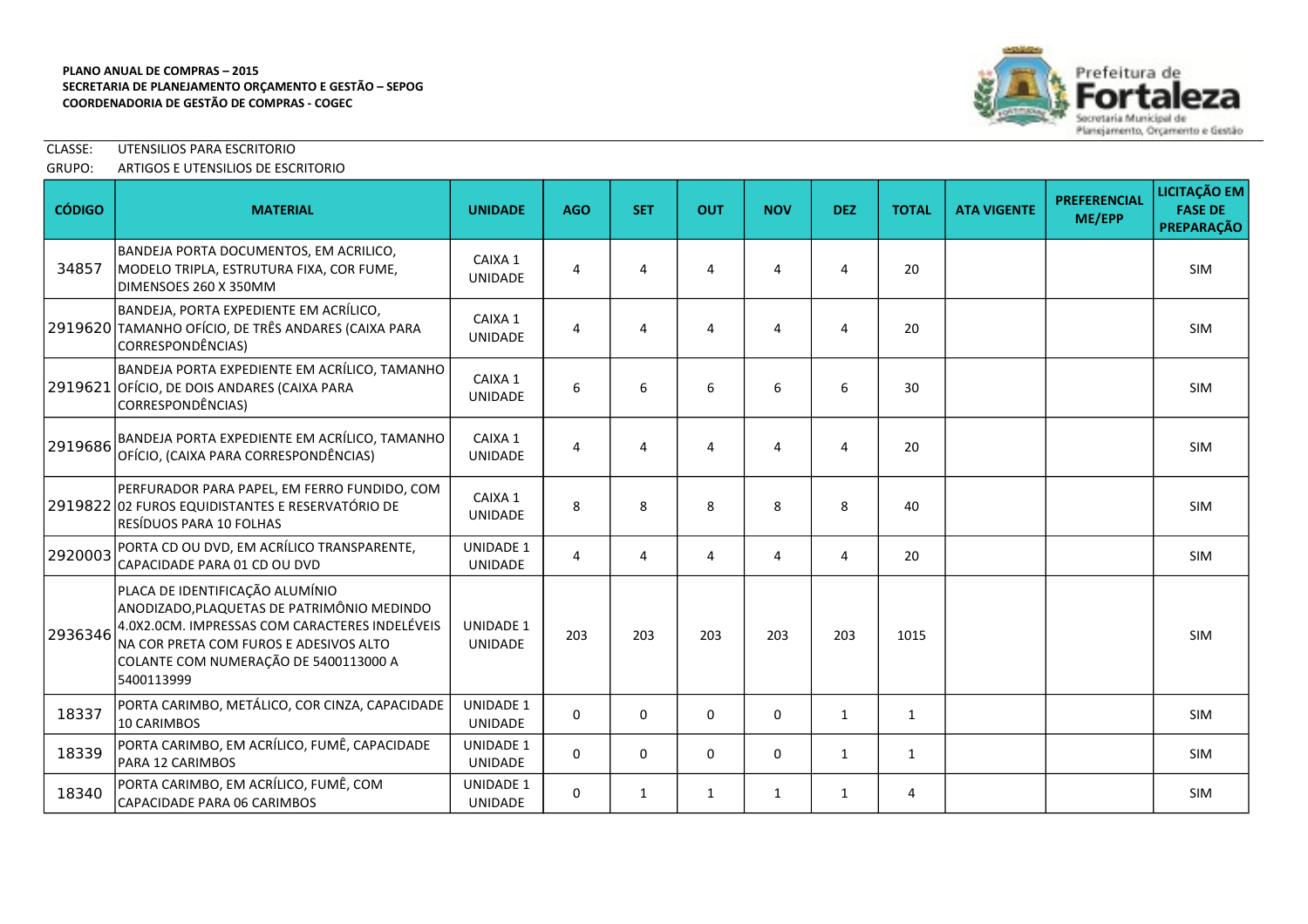

| 28888 | PLACA DE IDENTIFICAÇÃO, ALUMINIO ANODIZADO,<br>PLAQUETA DE PATRIMONIO, IMPRESSÃO EM DUAS<br>CORES, 4 X 2 CM, DOIS FUROS, ADESIVO<br>AUTOCOLANTE, NUMERADAS COM NUMERADOR<br>AUTOMÁTICO                                                                           | <b>UNIDADE 1</b><br><b>UNIDADE</b> | 28             | 28             | 28             | 28             | 28             | 140         |  | <b>SIM</b> |
|-------|------------------------------------------------------------------------------------------------------------------------------------------------------------------------------------------------------------------------------------------------------------------|------------------------------------|----------------|----------------|----------------|----------------|----------------|-------------|--|------------|
| 31588 | PRANCHETA ESCOLAR, EM ACRÍLICO, COM PREGADOR<br>PLÁSTICO, TAMANHO A4, EMBALAGEM CONTENDO<br>DADOS DE IDENTIFICAÇÃO E PROCEDÊNCIA                                                                                                                                 | AVULSO 1<br>UNIDADE                | $\mathbf{1}$   | $2^{\circ}$    | $\overline{2}$ | $\overline{2}$ | $\overline{2}$ | 9           |  | <b>SIM</b> |
| 31589 | PRANCHETA ESCOLAR, ACRÍLICA, COR CRISTAL,<br>TAMANHO OFÍCIO, COM PRENDEDOR METÁLICO                                                                                                                                                                              | AVULSO 1<br>UNIDADE                | 0              | $\mathbf 0$    | $\Omega$       | $\mathbf{1}$   | $\mathbf{1}$   | $2^{\circ}$ |  | <b>SIM</b> |
| 31590 | PRANCHETA ESCOLAR, EM EUCATEX, DIMENSÕES 210 X<br>297MM - FORMATO A-4, PRENDEDOR METALICO<br>NIQUELADO                                                                                                                                                           | AVULSO 1<br>UNIDADE                | $\overline{2}$ | $\overline{2}$ | $\overline{2}$ | $\overline{2}$ | $2^{\circ}$    | 9           |  | SIM        |
| 33053 | GRAMPEADOR, DE MESA 26/6, GRAMPOS DO TIPO<br>24/6, 26/6, DIMENSÕES: 12,6 X 3,6 X 5,6 CM, ATÉ 20<br><b>FOLHAS</b>                                                                                                                                                 | CAIXA 1<br>UNIDADE                 | 11             | 11             | 11             | 11             | 11             | 55          |  | SIM        |
| 33054 | GRAMPEADOR, EM CHAPA DE ACO, PARA ALFINETAR E<br>GRAMPEAR, GRAMPO 23/6, 23/8, 23/10, 23/13, 9/10,<br>9/14, DIMENSOES MÍNIMAS: 69 X 275 X 155MM,<br>PINTURA ELETROSTÁTICA, ACABAMENTO NIQUELADO,<br>CAPACIDADE MÍNIMA PARA GRAMPEAR 100 FOLHAS<br>DE PAPEL 75G/M2 | CAIXA 1<br>UNIDADE                 | $\mathbf{1}$   | $\mathbf{1}$   | $\mathbf{1}$   | $\mathbf{1}$   | $\overline{2}$ | 6           |  | SIM        |
| 33056 | GRAMPEADOR, EM CHAPA DE AÇO, METÁLICO, 1MM<br>DE ESPESSURA FOSFATIZADA, PINTURA<br>ELETRÓSTATICA, CAPACIDADE MÍNIMA PARA<br>GRAMPEAR 60 FOLHAS PAPEL 75GR/M <sup>2</sup>                                                                                         | CAIXA 1<br>UNIDADE                 | $\Omega$       | 0              | $\mathbf{1}$   | $\mathbf{1}$   | $\mathbf{1}$   | 3           |  | <b>SIM</b> |
| 33057 | GRAMPEADOR, EM CHAPA DE AÇO, METÁLICO,<br>DIMENSÕES MÍNIMAS 140 X 37 X 50MM, CAPACIDADE<br>MÍNIMA GRAMPEAR 12 FOLHAS DE PAPEL 75G/M2                                                                                                                             | CAIXA 1<br>UNIDADE                 | $\Omega$       | $\Omega$       | $\mathbf{1}$   | $\mathbf{1}$   | $\mathbf{1}$   | 3           |  | SIM        |
| 33059 | PERFURADOR, METÁLICO, CHAPA DE AÇO, MÉDIA DE<br>08 FOLHAS DE PAPEL, GRAMATURA 75G/M <sup>2</sup>                                                                                                                                                                 | CAIXA 1<br>UNIDADE                 | 3              | 3              | $\overline{3}$ | 3              | 3              | 15          |  | SIM        |
| 33060 | PERFURADOR, METÁLICO, EM CHAPA DE AÇO,<br>CAPACIDADE PARA PERFURAR EM MÉDIA 20 FOLHAS<br>DE PAPEL 75G/M <sup>2</sup>                                                                                                                                             | CAIXA 1<br>UNIDADE                 | 4              | 4              | 4              | 4              | 4              | 20          |  | SIM        |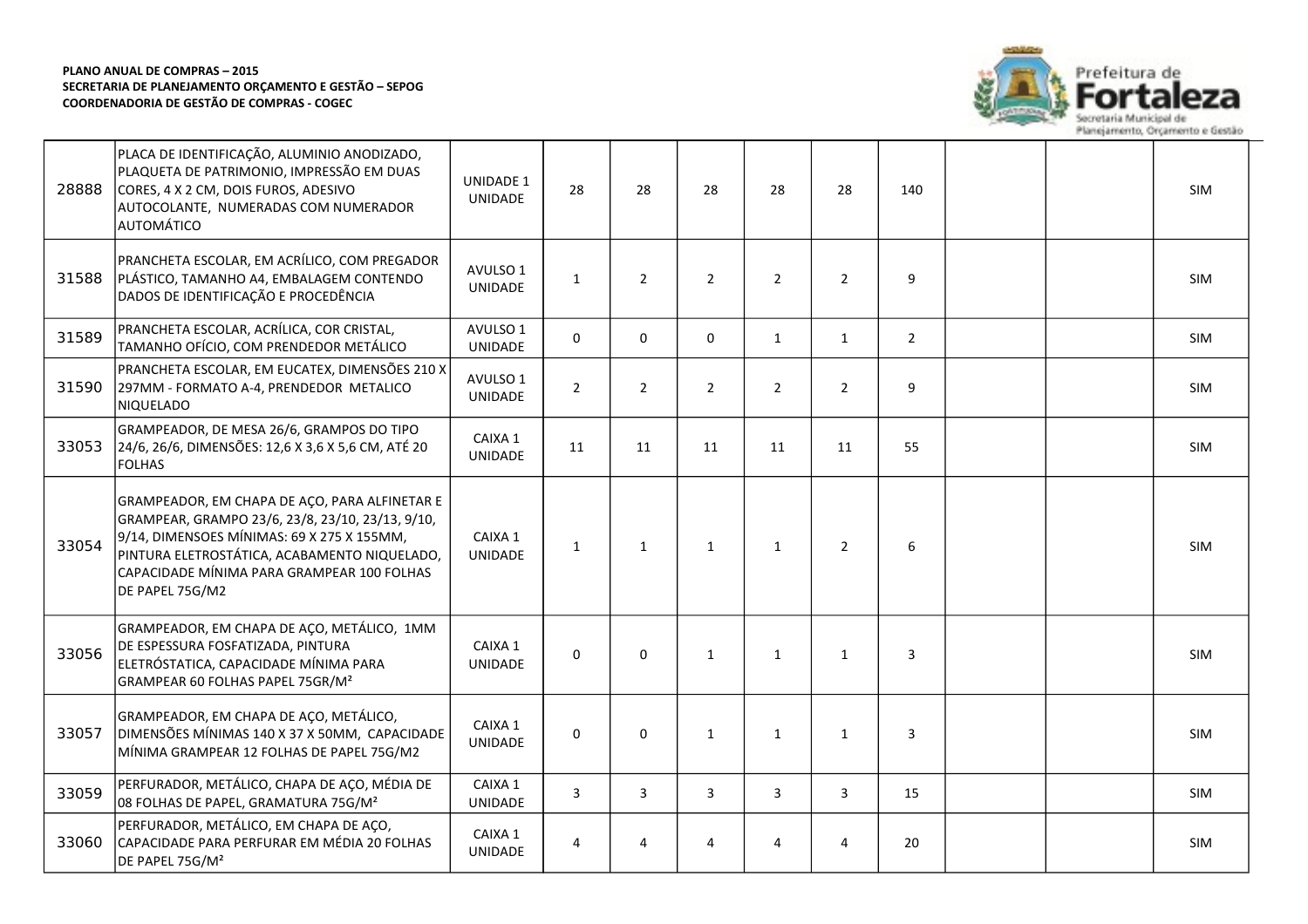

| 33061   | PERFURADOR, METÁLICO, EM CHAPA DE AÇO,<br>CAPACIDADE PARA PERFURAR MÉDIA 12 FOLHAS DE<br>PAPEL 75GR/M2, DIMENSÕES MÉDIAS 100 X 120 X<br>70MM                            | CAIXA 1<br><b>UNIDADE</b>   | 3              | $\overline{3}$ | $\overline{3}$ | 3              | 3              | 15           |  | <b>SIM</b> |
|---------|-------------------------------------------------------------------------------------------------------------------------------------------------------------------------|-----------------------------|----------------|----------------|----------------|----------------|----------------|--------------|--|------------|
| 33062   | PERFURADOR, METÁLICO, EM FERRO FUNDIDO,<br>CAPACIDADE PARA PERFURAR MÉDIA 40 FOLHAS DE<br>PAPEL 75GR/M2, DIMENSÕES MÉDIAS 160 X 110 X<br>80MM                           | CAIXA 1<br><b>UNIDADE</b>   | $\mathbf{1}$   | $\mathbf{1}$   | $\mathbf{1}$   | $\mathbf{1}$   | $\overline{2}$ | 6            |  | <b>SIM</b> |
| 33286   | PORTA OBJETOS, EM ACRÍLICO, COM ESPAÇO PARA<br>CANETA, LÁPIS, CLIPS E PAPEL, COR CRISTAL, 12 X 13,5<br>lcm                                                              | CAIXA 1<br><b>UNIDADE</b>   | $\overline{3}$ | $\overline{3}$ | 3              | 3              | 3              | 15           |  | <b>SIM</b> |
| 33287   | PORTA OBJETOS, ACRÍLICO, PARA CLIPES, 3 EM 1                                                                                                                            | <b>UNIDADE 1</b><br>UNIDADE | $\overline{4}$ | 4              | 4              | 4              | 4              | 20           |  | SIM        |
| 34856   | BANDEJA PORTA DOCUMENTOS, ACRILICO, MODELO<br>DUPLA, INCOLOR, (350 X 220 X 30)MM                                                                                        | CAIXA 1<br><b>UNIDADE</b>   | 0              | $\mathbf 0$    | 0              | 0              | $\mathbf{1}$   | $\mathbf{1}$ |  | SIM        |
| 2919844 | FOLHA DE ISOPOR 10MM, 1M COMPRIMENTO X 50CM<br>lLARGURA X 10MM ESPESSURA                                                                                                | AVULSO 1<br><b>UNIDADE</b>  | 24             | 24             | 24             | 24             | 24             | 120          |  | <b>SIM</b> |
| 2919845 | FOLHA DE ISOPOR 15MM, 1M COMPRIMENTO X 50CM<br>LARGURA X 15MM ESPESSURA                                                                                                 | AVULSO 1<br>UNIDADE         | $\mathbf{1}$   | 1              | $\mathbf{1}$   | 1              | $\overline{2}$ | 6            |  | SIM        |
| 2919846 | FOLHA DE ISOPOR 20MM, 1M COMPRIMENTO X 50CM<br>LARGURA X 20MM ESPESSURA                                                                                                 | AVULSO 1<br><b>UNIDADE</b>  | 17             | 17             | 17             | 17             | 17             | 85           |  | SIM        |
| 2920021 | PRANCHETA ESCOLAR, EM EUCATEX, DIMENSOES 210 X<br>297MM, FORMATO A4, COM PRENDEDOR PLÁSTICO                                                                             | AVULSO 1<br><b>UNIDADE</b>  | 5              | 6              | 5              | 5              | 6              | 27           |  | <b>SIM</b> |
| 2920293 | PERFURADOR, METÁLICO, EM CHAPA DE AÇO,<br>CAPACIDADE PARA PERFURAR MÉDIA 25 FOLHAS DE<br>PAPEL 75GR/M2, DIMENSÕES MÉDIAS 100 X 120 X<br>l70MM                           | CAIXA 1<br><b>UNIDADE</b>   | $\Omega$       | $\mathbf{1}$   | $\mathbf{1}$   | 1              | $\mathbf{1}$   | 4            |  | <b>SIM</b> |
|         | PORTAOBJETOS, EM ACRÍLICO, COM ESPAÇO PARA<br>LAPIS, CANETAS, CORES VARIADAS, REDONDO<br>2979907 AFUNILADO, COM BASE REMOVIVEL, BASE 8CM X<br>ALTURA 9.5CM X TOPO 4.5CM | CAIXA 1<br><b>UNIDADE</b>   | $\overline{2}$ | $\overline{2}$ | $\overline{2}$ | $\overline{2}$ | 3              | 11           |  | <b>SIM</b> |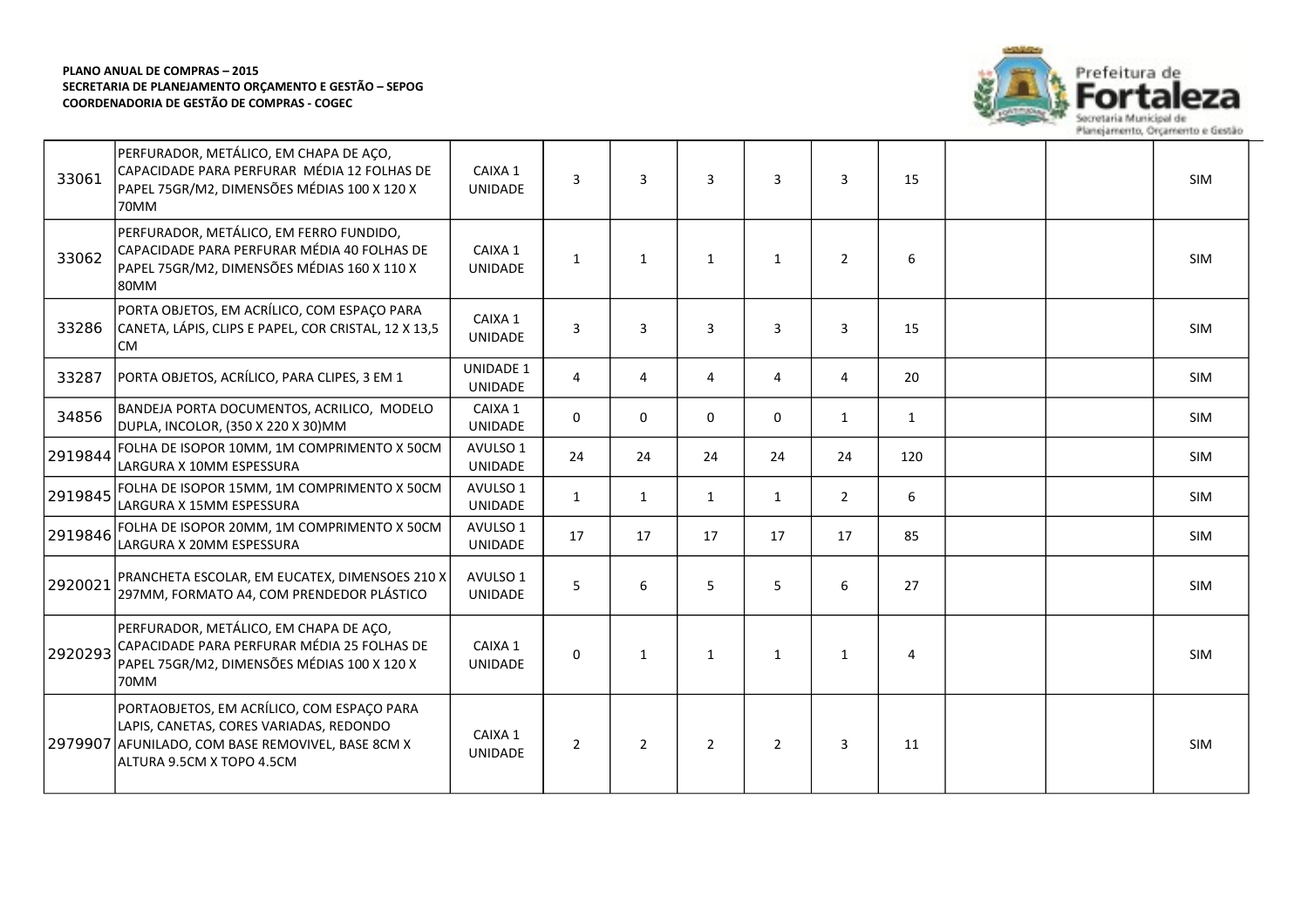

# CLASSE: VESTUARIO DE USO GERAL

## GRUPO: VESTUARIO, EQUIPAMENTOS INDIVIDUAIS E INSIGNIAS

| <b>CÓDIGO</b> | <b>MATERIAL</b>                                                                             | <b>UNIDADE</b>                     | <b>AGO</b>   | <b>SET</b>   | <b>OUT</b>   | <b>NOV</b>   | <b>DEZ</b>   | <b>TOTAL</b>   | <b>ATA VIGENTE</b> | <b>PREFERENCIAL</b><br>ME/EPP | LICITAÇÃO EM<br><b>FASE DE</b><br>PREPARAÇÃO |
|---------------|---------------------------------------------------------------------------------------------|------------------------------------|--------------|--------------|--------------|--------------|--------------|----------------|--------------------|-------------------------------|----------------------------------------------|
| 15506         | CALÇA, AZUL ESCURA, TAMANHOS VARIADOS                                                       | <b>UNIDADE 1</b><br><b>UNIDADE</b> | 1            | 1            | $\mathbf{1}$ | 1            | $\mathbf{1}$ | 5              |                    | SIM                           |                                              |
| 2919887       | CALÇA OPERACIONAL AZUL-MARINHO MASCULINA,<br>TAMANHO Nº42 (GUARDA MUNICIPAL DE FORTALEZA)   | UNIDADE 1<br>UNIDADE               | 33           | 33           | 33           | 33           | 33           | 165            |                    | SIM                           |                                              |
| 2919890       | CALÇA OPERACIONAL AZUL-MARINHO FEMININA,<br>TAMANHO Nº36 (GUARDA MUNICIPAL DE FORTALEZA)    | <b>UNIDADE 1</b><br><b>UNIDADE</b> | 0            | $\mathbf 0$  | $\mathbf 0$  | $\mathbf 0$  | $\mathbf{1}$ | 1              |                    | SIM                           |                                              |
| 2919892       | CALÇA OPERACIONAL AZUL-MARINHO FEMININA,<br>TAMANHO Nº40 (GUARDA MUNICIPAL DE FORTALEZA)    | NÃO<br><b>INFORMADO</b>            | 0            | 0            | 0            | 0            | 1            | 1              |                    | SIM                           |                                              |
| 2919893       | CALÇA OPERACIONAL AZUL-MARINHO FEMININA,<br>TAMANHO Nº48 (GUARDA MUNICIPAL DE FORTALEZA)    | <b>UNIDADE 1</b><br><b>UNIDADE</b> | 0            | $\mathbf 0$  | $\mathsf 0$  | $\mathbf 0$  | $\mathbf{1}$ | $\mathbf{1}$   |                    | SIM                           |                                              |
| 2919904       | BERMUDA OPERACIONAL AZUL-MARINHO FEMININA,<br>TAMANHO Nº40 (GUARDA MUNICIPAL DE FORTALEZA)  | <b>UNIDADE 1</b><br><b>UNIDADE</b> | $\mathbf{1}$ | $\mathbf{1}$ | $\mathbf{1}$ | $\mathbf{1}$ | $\mathbf{1}$ | 5              |                    | SIM                           |                                              |
| 2919907       | BERMUDA OPERACIONAL AZUL-MARINHO FEMININA,<br>TAMANHO Nº42 (GUARDA MUNICIPAL DE FORTALEZA)  | <b>UNIDADE 1</b><br>UNIDADE        | $\mathbf{1}$ | $\mathbf{1}$ | $\mathbf{1}$ | $\mathbf{1}$ | 1            | 5              |                    | <b>SIM</b>                    |                                              |
| 2919908       | BERMUDA OPERACIONAL AZUL-MARINHO FEMININA,<br>TAMANHO Nº44 (GUARDA MUNICIPAL DE FORTALEZA)  | <b>UNIDADE 1</b><br><b>UNIDADE</b> | 0            | $\mathbf 0$  | $\mathbf 0$  | $\mathbf{1}$ | 1            | $\overline{2}$ |                    | <b>SIM</b>                    |                                              |
| 2919909       | BERMUDA OPERACIONAL AZUL-MARINHO FEMININA,<br>TAMANHO Nº48 (GUARDA MUNICIPAL DE FORTALEZA)  | <b>UNIDADE 1</b><br><b>UNIDADE</b> | $\Omega$     | $\Omega$     | $\Omega$     | $\Omega$     | 1            | 1              |                    | <b>SIM</b>                    |                                              |
| 2919912       | BERMUDA OPERACIONAL AZUL-MARINHO MASCULINA,<br>TAMANHO Nº40 (GUARDA MUNICIPAL DE FORTALEZA) | <b>UNIDADE 1</b><br>UNIDADE        | $\mathbf{1}$ | $\mathbf{1}$ | $\mathbf{1}$ | $\mathbf{1}$ | 1            | 5              |                    | SIM                           |                                              |
| 2919913       | BERMUDA OPERACIONAL AZUL-MARINHO MASCULINA,<br>TAMANHO Nº42 (GUARDA MUNICIPAL DE FORTALEZA) | <b>UNIDADE 1</b><br><b>UNIDADE</b> | 0            | 0            | 0            | 0            | 1            | 1              |                    | <b>SIM</b>                    |                                              |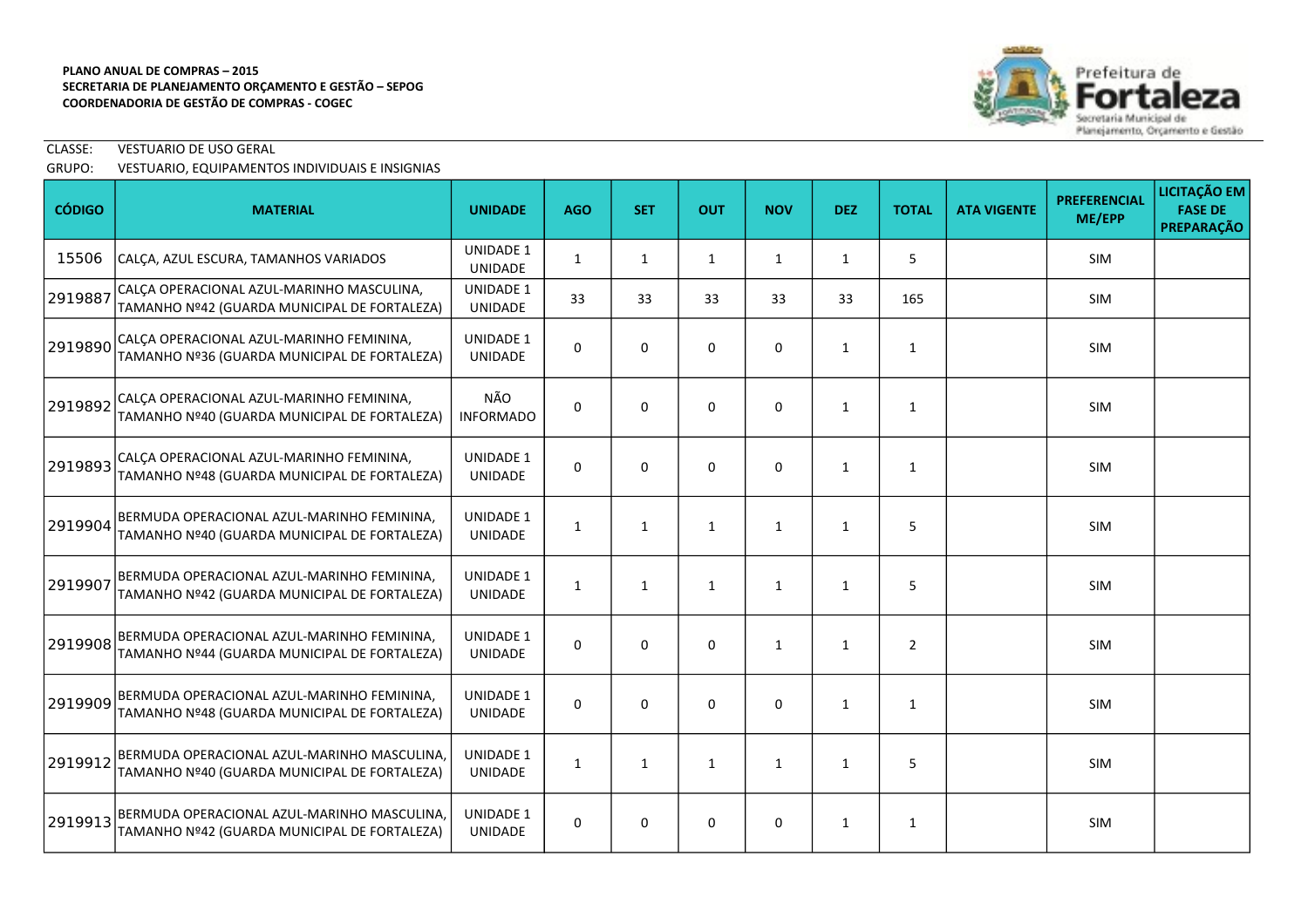

| 2919914 | BERMUDA OPERACIONAL AZUL-MARINHO MASCULINA,<br>TAMANHO Nº44 (GUARDA MUNICIPAL DE FORTALEZA)                                                                                                                | <b>UNIDADE 1</b><br><b>UNIDADE</b> | $\mathbf{1}$ | $\mathbf{1}$ | $\mathbf{1}$ | 1            | $\mathbf{1}$ | 5              | SIM        |  |
|---------|------------------------------------------------------------------------------------------------------------------------------------------------------------------------------------------------------------|------------------------------------|--------------|--------------|--------------|--------------|--------------|----------------|------------|--|
| 2919916 | BERMUDA OPERACIONAL AZUL-MARINHO MASCULINA,<br>TAMANHO Nº48 (GUARDA MUNICIPAL DE FORTALEZA)                                                                                                                | <b>UNIDADE 1</b><br><b>UNIDADE</b> | 0            | 0            | $\mathbf 0$  | $\mathbf{1}$ | 1            | $\overline{2}$ | SIM        |  |
| 2919935 | SAIA, AZUL MARINHO ADMINISTRATIVO TAMANHO<br>Nº44 (GUARDA MUNICIPAL)                                                                                                                                       | <b>UNIDADE 1</b><br>UNIDADE        | $\mathbf{1}$ | $\mathbf{1}$ | 1            | 1            | $\mathbf{1}$ | 5              | <b>SIM</b> |  |
| 2919936 | SAIA, AZUL MARINHO ADMINISTRATIVO TAMANHO<br>Nº42 (GUARDA MUNICIPAL)                                                                                                                                       | <b>UNIDADE 1</b><br>UNIDADE        | $\mathbf{1}$ | $\mathbf{1}$ | $\mathbf{1}$ | $\mathbf{1}$ | $\mathbf{1}$ | 5              | SIM        |  |
| 2919937 | SAIA, AZUL MARINHO ADMINISTRATIVO TAMANHO<br>Nº40 (GUARDA MUNICIPAL)                                                                                                                                       | <b>UNIDADE 1</b><br>UNIDADE        | $\mathbf{1}$ | $\mathbf{1}$ | $\mathbf{1}$ | $\mathbf{1}$ | 1            | 5              | SIM        |  |
| 2919940 | CALÇA, SOCIAL AZUL MARINHO, MASCULINA,<br>TAMANHO Nº40 (GUARDA MUNICIPAL DE FORTALEZA)                                                                                                                     | <b>UNIDADE 1</b><br><b>UNIDADE</b> | $\Omega$     | 0            | $\mathbf 0$  | $\mathbf{1}$ | $\mathbf{1}$ | $\overline{2}$ | SIM        |  |
| 2919941 | CALÇA, SOCIAL AZUL MARINHO, MASCULINA,<br>TAMANHO Nº42 (GUARDA MUNICIPAL DE FORTALEZA)                                                                                                                     | <b>UNIDADE 1</b><br><b>UNIDADE</b> | $\mathbf 0$  | 0            | $\mathbf 0$  | $\mathbf 0$  | 1            | $\mathbf{1}$   | <b>SIM</b> |  |
| 2919942 | CALÇA, SOCIAL AZUL MARINHO, MASCULINA,<br>TAMANHO Nº44 (GUARDA MUNICIPAL DE FORTALEZA)                                                                                                                     | <b>UNIDADE 1</b><br><b>UNIDADE</b> | $\mathbf 0$  | 0            | $\mathbf 0$  | 0            | $\mathbf{1}$ | $\mathbf{1}$   | SIM        |  |
| 2919943 | CALÇA, SOCIAL AZUL MARINHO, MASCULINA,<br>TAMANHO Nº46 (GUARDA MUNICIPAL DE FORTALEZA)                                                                                                                     | NÃO<br><b>INFORMADO</b>            | $\mathbf{1}$ | $\mathbf{1}$ | $\mathbf{1}$ | 1            | 1            | 5              | <b>SIM</b> |  |
| 2919945 | CALÇA, SOCIAL AZUL MARINHO, FEMININA, TAMANHO<br>Nº38 (GUARDA MUNICIPAL DE FORTALEZA)                                                                                                                      | <b>UNIDADE 1</b><br>UNIDADE        | $\mathbf{1}$ | $\mathbf{1}$ | $\mathbf{1}$ | $\mathbf{1}$ | $\mathbf{1}$ | 5              | <b>SIM</b> |  |
| 2919946 | CALÇA, SOCIAL AZUL MARINHO, FEMININA, TAMANHO<br>Nº40 (GUARDA MUNICIPAL DE FORTALEZA)                                                                                                                      | <b>UNIDADE 1</b><br><b>UNIDADE</b> | 0            | $\Omega$     | $\Omega$     | $\Omega$     | 1            | $\mathbf{1}$   | <b>SIM</b> |  |
|         | GANDOLA, ACOLCHOADA MANGA LONGA (UNIFORME<br>DE CDC)- CAMUFLADO URBANO, TAMANHO "GG".<br>2919961 CORES AZUL-MARINHO, AZUL-BEBÊ E PRETO.(GRUPO<br>DE OPERAÇÕES ESPECIAIS- GUARDA MUNICIPAL DE<br>FORTALEZA) | EMBALAGEM<br>1 UNIDADE             | $\mathbf{1}$ | $\mathbf{1}$ | $\mathbf{1}$ | $\mathbf{1}$ | $\mathbf{1}$ | 5              | SIM        |  |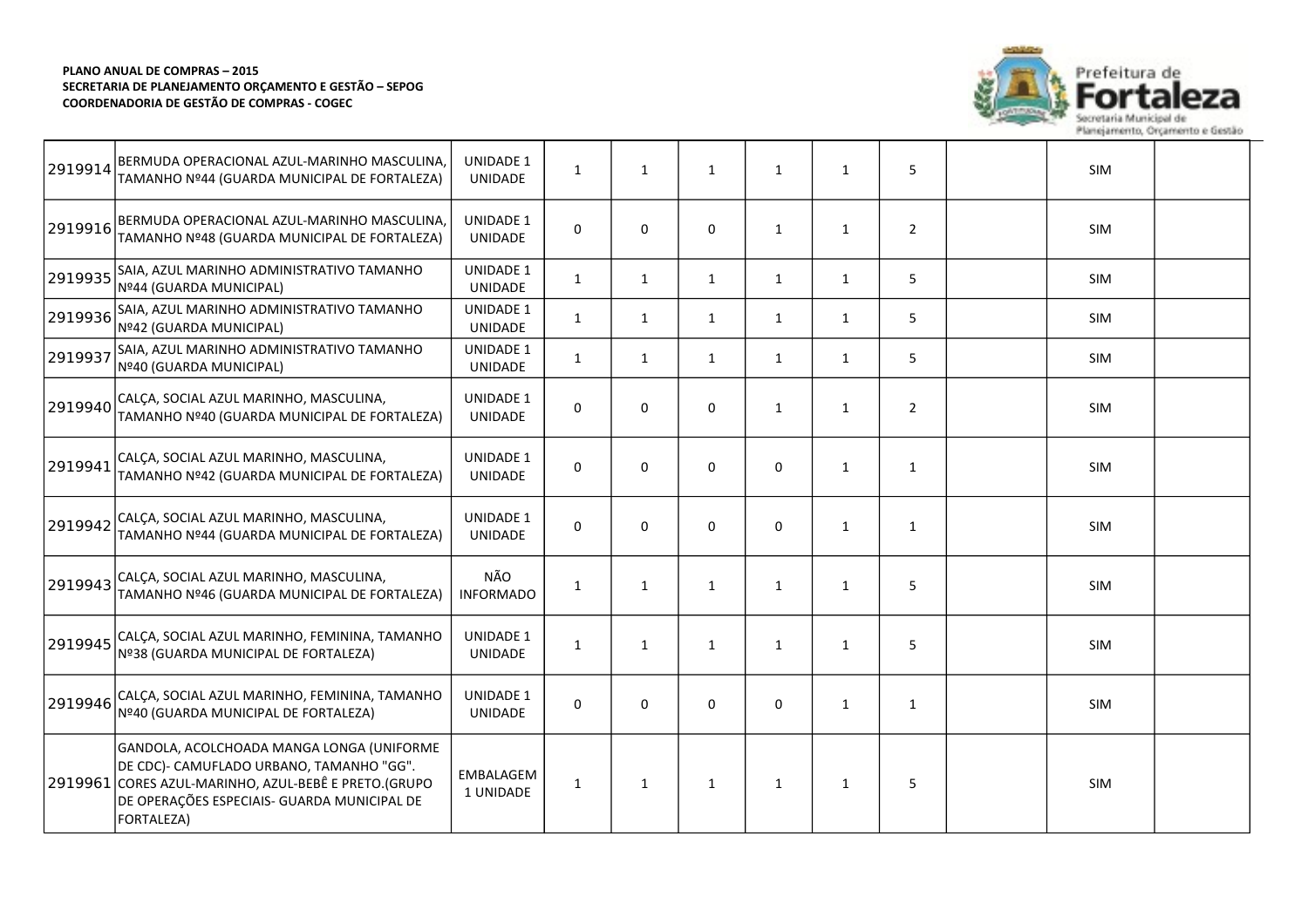

|         | GANDOLA, ACOLCHOADA MANGA LONGA (UNIFORME<br>DE CDC)- CAMUFLADO URBANO, TAMANHO "G".<br>2919962 CORES AZUL-MARINHO, AZUL-BEBÊ E PRETO.(GRUPO<br>DE OPERAÇÕES ESPECIAIS- GUARDA MUNICIPAL DE<br>FORTALEZA)                                                                                                                                       | EMBALAGEM<br>1 UNIDADE             | $\mathbf{0}$   | $\Omega$       | $\Omega$     | $\Omega$       | 1              | $\mathbf{1}$   |                                                       | <b>SIM</b> |  |
|---------|-------------------------------------------------------------------------------------------------------------------------------------------------------------------------------------------------------------------------------------------------------------------------------------------------------------------------------------------------|------------------------------------|----------------|----------------|--------------|----------------|----------------|----------------|-------------------------------------------------------|------------|--|
|         | GANDOLA, ACOLCHOADA MANGA LONGA (UNIFORME<br>DE CDC)- CAMUFLADO URBANO, TAMANHO "M".<br>2919963 CORES AZUL-MARINHO, AZUL-BEBÊ E PRETO.(GRUPO<br>DE OPERAÇÕES ESPECIAIS- GUARDA MUNICIPAL DE<br>FORTALEZA)                                                                                                                                       | <b>EMBALAGEM</b><br>1 UNIDADE      | $\Omega$       | $\Omega$       | $\mathbf{0}$ | $\mathbf{0}$   | $\mathbf{1}$   | $\mathbf{1}$   |                                                       | <b>SIM</b> |  |
|         | CALÇA OPERACIONAL ACOLCHOADA(UNIFORME DE<br>CDC) CAMUFLADO URBANO, TAMANHO Nº42, CORES<br>2919964 AZUL-MARINHO, AZUL-BEBÊ E PRETO; BAINHA NAS<br>PERNAS COM ELÁSTICO. (GRUPO DE OPERAÇÕES<br>ESPECIAIS- GUARDA MUNICIPAL DE FORTALEZA)                                                                                                          | NÃO<br><b>INFORMADO</b>            | $\Omega$       | $\Omega$       | $\Omega$     | $\Omega$       | 1              | $\mathbf{1}$   |                                                       | <b>SIM</b> |  |
| 2919977 | COLETE DEFESA CIVIL, TAMANHO "G". (GUARDA<br>MUNICIPAL DE FORTALEZA)                                                                                                                                                                                                                                                                            | <b>UNIDADE 1</b><br><b>UNIDADE</b> | $\Omega$       | 0              | $\mathbf 0$  | 0              | 1              | $\mathbf{1}$   |                                                       | SIM        |  |
| 2919979 | COLETE DEFESA CIVIL, TAMANHO "M". (GUARDA<br>MUNICIPAL DE FORTALEZA)                                                                                                                                                                                                                                                                            | <b>UNIDADE 1</b><br>UNIDADE        | $\mathbf{1}$   | $\mathbf{1}$   | $\mathbf{1}$ | $\mathbf{1}$   | 1              | 5              |                                                       | SIM        |  |
| 2920016 | SAIA, AZUL MARINHO ADMINISTRATIVO TAMANHO<br>"M" (GUARDA MUNICIPAL)                                                                                                                                                                                                                                                                             | <b>UNIDADE 1</b><br><b>UNIDADE</b> | $\mathbf 0$    | 0              | $\mathbf 0$  | 0              | 1              | $\mathbf{1}$   |                                                       | <b>SIM</b> |  |
| 2920017 | SAIA, AZUL MARINHO ADMINISTRATIVO TAMANHO "P"<br>(GUARDA MUNICIPAL)                                                                                                                                                                                                                                                                             | <b>UNIDADE 1</b><br><b>UNIDADE</b> | $\Omega$       | 0              | $\Omega$     | $\mathbf{1}$   | 1              | $\overline{2}$ |                                                       | <b>SIM</b> |  |
| 2920037 | CAMISA MANGA CURTA (GANDOLA), 100% POLIESTER,<br>CONFECCIONADA EM TECIDO TIPO GABARDINI LISO NA<br>COR AZUL MARINHO FIRME, ABERTA NA FRENTE E<br>FECHADA COM 05 (CINCO) BOTÕES NA COR PRETA,<br>COM ESCUDO AMC BORDADO E TARGETA DE<br>IDENTIFICAÇÃO BORDADA NA COR BRANCA NO<br>PROPRIO FARDAMENTO, TAMANHOS VARIADOS<br>(CONFORME MODELO AMC) | <b>UNIDADE 1</b><br><b>UNIDADE</b> | $\overline{2}$ | $\overline{2}$ | 2            | $\overline{2}$ | $\overline{2}$ | 10             | ATA DE<br><b>REGISTRO DE</b><br>PREÇOS<br>Nº.151/2014 | <b>SIM</b> |  |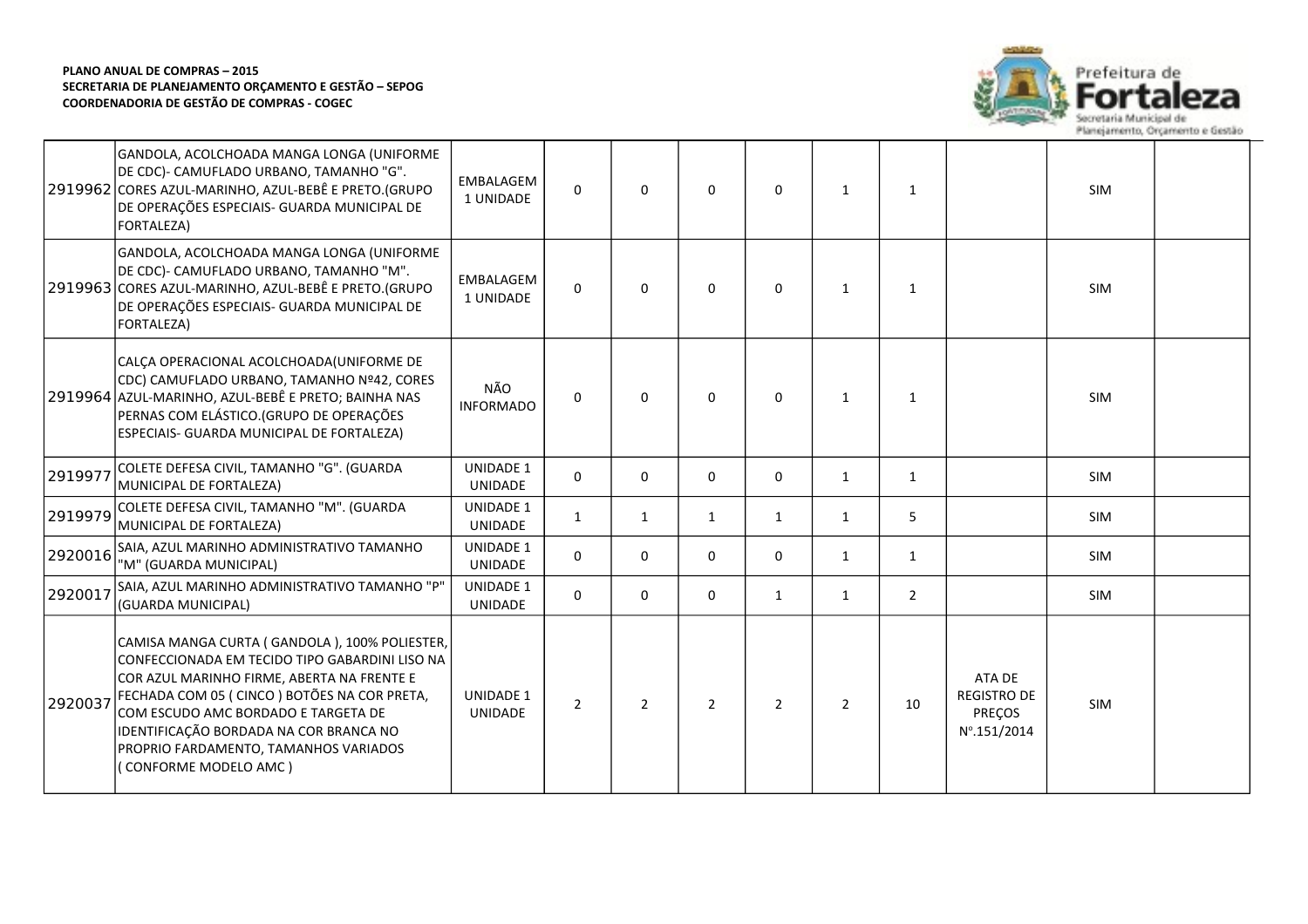

|         | CALÇA, OPERACIONAL ACOLCHOADA (UNIFORME DE<br>CDC) CAMUFLADO URBANO, TAMANHO Nº40, CORES<br>2920317 AZUL- MARINHO, AZUL-BEBÊ E PRETO; BAINHA NAS<br>PERNAS COM ELÁSTICO. (GRUPO DE OPERAÇÕES<br>ESPECIAIS- GUARDA MUNICIPAL DE FORTALEZA)                                            | <b>UNIDADE 1</b><br>UNIDADE        | $\Omega$       | $\Omega$     | $\Omega$     | 1            | 1            | $\overline{2}$ | <b>SIM</b> |  |
|---------|--------------------------------------------------------------------------------------------------------------------------------------------------------------------------------------------------------------------------------------------------------------------------------------|------------------------------------|----------------|--------------|--------------|--------------|--------------|----------------|------------|--|
| 5473    | AVENTAL, EM NAP, COM PROTEÇÃO DESDE O TÓRAX,<br>COR ESCURA, TAMANHO LONGO                                                                                                                                                                                                            | AVULSO 1<br>UNIDADE                | $\mathbf{1}$   | $\mathbf{1}$ | $\mathbf{1}$ | $\mathbf{1}$ | 1            | 5              | <b>SIM</b> |  |
| 5474    | AVENTAL, DE RASPA, SEM EMENDA, 1 X 0,6 CM                                                                                                                                                                                                                                            | AVULSO 1<br><b>UNIDADE</b>         | $\Omega$       | 0            | $\mathbf 0$  | $\mathbf 0$  | 1            | $\mathbf{1}$   | SIM        |  |
| 5475    | AVENTAL, PLÁSTICO, POLIETILENO ALTA DENSIDADE,<br>DESCARTÁVEL, PROTETOR, NÃO ESTÉRIL, PEÇA INTEIRA<br>SEM EMENDAS, DOIS PARES DE TIRAS SENDO UMA<br>PARA AMARRAR NA CINTURA OUTRA PARA AMARRAR<br>NO PESCOÇO, TAMANHO ÚNICO 1,40M<br>COMPRIMENTO X 0,80CM LARGURA<br>APROXIMADAMENTE | AVULSO 1<br><b>UNIDADE</b>         | $\Omega$       | 0            | 0            | $\Omega$     | $\mathbf{1}$ | $\mathbf{1}$   | <b>SIM</b> |  |
| 15491   | CALÇA JEANS                                                                                                                                                                                                                                                                          | <b>UNIDADE 1</b><br><b>UNIDADE</b> | 18             | 18           | 18           | 18           | 18           | 90             | SIM        |  |
| 29750   | CAPA DE CHUVA, EM PVC, TAMANHO M, COR PRETA<br>PARA MOTOQUEIRO                                                                                                                                                                                                                       | EMBALAGEM<br>1 UNIDADE             | $\Omega$       | $\Omega$     | $\Omega$     | $\mathbf{1}$ | $\mathbf{1}$ | $\overline{2}$ | <b>SIM</b> |  |
| 29751   | CAPA DE CHUVA, REFORÇADA, CONFECCIONADA EM<br>TECIDO PVC, COM FORRO DE POLÉSTER, MANGAS<br>LONGAS, COSTURA SOLDADA ELETRONICAMENTE,<br>CAPUZ DE PROTEÇÃO, BOTÃO PLÁSTICO DE PRESSÃO<br>P/ FECHAMENTO, TAMANHO GRANDE (54/56), COR<br><b>AMARELA</b>                                  | EMBALAGEM<br>1 UNIDADE             | 1              | $\mathbf{1}$ | $\mathbf{1}$ | $\mathbf{1}$ | 1            | 5              | <b>SIM</b> |  |
| 2919788 | BATA, OFICINA, AZUL ROYAL, TAMANHOS VARIADOS<br>LOGOMARCA EMLURB                                                                                                                                                                                                                     | AVULSO 1<br><b>UNIDADE</b>         | $\overline{3}$ | $\mathbf{3}$ | 3            | 3            | 3            | 15             | SIM        |  |
| 2919789 | BATA, TRATADORES ZOOLOGICO, COR CAQUI,<br>TAMANHO VARIADO, LOGOMARCA EMLURB                                                                                                                                                                                                          | AVULSO 1<br>UNIDADE                | $\overline{3}$ | $\mathbf{3}$ | 3            | 3            | 3            | 15             | <b>SIM</b> |  |
| 2919790 | CAMISA SOCIAL, VIGIA, COR AZUL CELESTE, TAMANHOS<br>VARIADOS, COM LOGOMARCA DA EMLURB                                                                                                                                                                                                | <b>UNIDADE 1</b><br>UNIDADE        | 26             | 26           | 26           | 26           | 26           | 130            | <b>SIM</b> |  |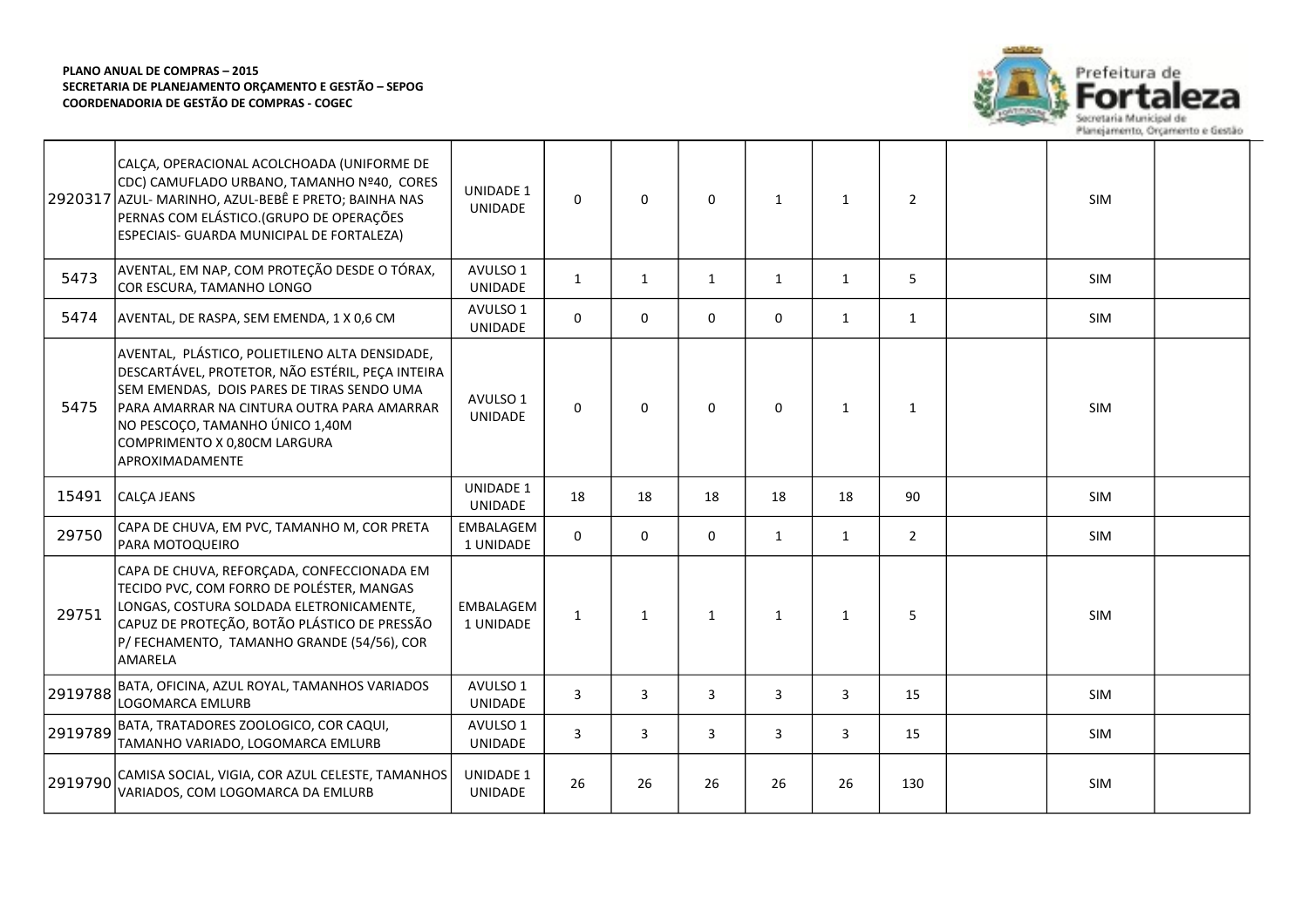

| 2919792 | CAMISA, VERDE CLARA, BALANCEIRO, TAMANHOS<br>VARIADOS, COM LOGOMARCA DA EMLURB                                                                                 | NÃO<br><b>INFORMADO</b>            | 18             | 18           | 18           | 18           | 18           | 90             | ATA DE<br><b>REGISTRO DE</b><br>PREÇOS<br>Nº.151/2014                  | <b>SIM</b> |  |
|---------|----------------------------------------------------------------------------------------------------------------------------------------------------------------|------------------------------------|----------------|--------------|--------------|--------------|--------------|----------------|------------------------------------------------------------------------|------------|--|
|         | CALÇA, JARDINAGEM, COR VERDE BANDEIRA,<br>2919793 TAMANHOS VARIADOS, COM LOGOMARCA DA<br><b>EMLURB</b>                                                         | <b>UNIDADE 1</b><br>UNIDADE        | 33             | 33           | 33           | 33           | 33           | 165            |                                                                        | <b>SIM</b> |  |
|         | CALÇA, TRATADORES ZOOLOGICO, COR CAQUI,<br>2919794 TAMANHOS VARIADOS, COM LOGOMARCA DA<br><b>EMLURB</b>                                                        | <b>UNIDADE 1</b><br>UNIDADE        | $\mathbf 0$    | 0            | $\mathbf 0$  | 1            | $\mathbf{1}$ | $\overline{2}$ |                                                                        | <b>SIM</b> |  |
| 2919797 | CALÇA, OFICINA, COR AZUL ROYAL, TAMANHOS<br>VARIADOS. COM LOGOMARCA DA EMLURB                                                                                  | <b>UNIDADE 1</b><br><b>UNIDADE</b> | $\overline{3}$ | 3            | 3            | 3            | 3            | 15             |                                                                        | <b>SIM</b> |  |
| 2919798 | CALÇA, VIGIA, COR AZUL MARINHO, TAMANHOS<br>VARIADOS, COM LOGOMARCA DA EMLURB                                                                                  | <b>UNIDADE 1</b><br><b>UNIDADE</b> | 24             | 24           | 24           | 24           | 24           | 120            |                                                                        | <b>SIM</b> |  |
|         | BATA, FEMININO COM BOTÕES NA FRENTE, COR<br>2919812 LARANJA, TECIDO BRIM, TAMANHOS VARIADOS COM<br>LOGOMARCA EMLURB                                            | AVULSO 1<br><b>UNIDADE</b>         | $\overline{3}$ | 3            | 3            | 3            | 3            | 15             |                                                                        | SIM        |  |
|         | BATA, MASCULINO SEM BOTÕES. TECIDO BRIM, COR<br>2919813 LARANJA, TAMANHOS VARIADOS COM LOGOMARCA<br><b>EMLURB</b>                                              | AVULSO 1<br>UNIDADE                | 218            | 218          | 218          | 218          | 218          | 1090           |                                                                        | <b>SIM</b> |  |
| 2919834 | COLETE 100% POLIAMIDA NA COR VERDE COM<br>BORDADO AUX FISCALIZAÇÃO                                                                                             | <b>UNIDADE 1</b><br>UNIDADE        | $\mathbf{1}$   | $\mathbf{1}$ | $\mathbf{1}$ | 1            | 1            | 5              |                                                                        | SIM        |  |
| 2919882 | CALÇA, TACTEL, SOCIAL VERDE LODO TAMANHOS<br>VARIADOS (P, M, G, GG)                                                                                            | <b>UNIDADE 1</b><br><b>UNIDADE</b> | $\mathbf 0$    | 0            | $\mathbf 0$  | $\mathbf 0$  | 1            | $\mathbf{1}$   |                                                                        | <b>SIM</b> |  |
| 2919883 | CAMISA SOCIAL, TACTEL, MANGA CURTA, COR VERDE<br>ESCURO, TAMANHOS VARIADOS (P,M G E GG)                                                                        | <b>UNIDADE 1</b><br><b>UNIDADE</b> | $\Omega$       | 0            | $\Omega$     | $\mathbf{1}$ | $\mathbf{1}$ | $\overline{2}$ |                                                                        | <b>SIM</b> |  |
| 2919891 | CALCA OPERACIONAL AZUL-MARINHO<br>FEMININA, COMPOSIÇÃO: 67% DE POLIESTER E 33%<br>ALGODÃO, TERBRIM OU SIMILAR; TAMANHO Nº38<br>(GUARDA MUNICIPAL DE FORTALEZA) | <b>UNIDADE 1</b><br><b>UNIDADE</b> | $\mathbf 0$    | 0            | $\mathbf 0$  | $\mathbf 0$  | $\mathbf{1}$ | 1              |                                                                        | <b>SIM</b> |  |
| 2919894 | CAMISA, DEFESA CIVIL, COM MANGAS CURTAS, MEIA<br>MALHA, COMPOSIÇÃO 67% POLIESTER E 33% VISCOSE<br>NA COR LARANJA, TAMANHO "P" (CONFORME<br>MODELO GMF)         | <b>UNIDADE 1</b><br><b>UNIDADE</b> | $\mathbf{1}$   | $\mathbf{1}$ | $\mathbf{1}$ | $\mathbf{1}$ | $\mathbf{1}$ | 5              | ATA DE<br><b>REGISTRO DE</b><br><b>PREÇOS</b><br>$N^{\circ}$ .151/2014 | SIM        |  |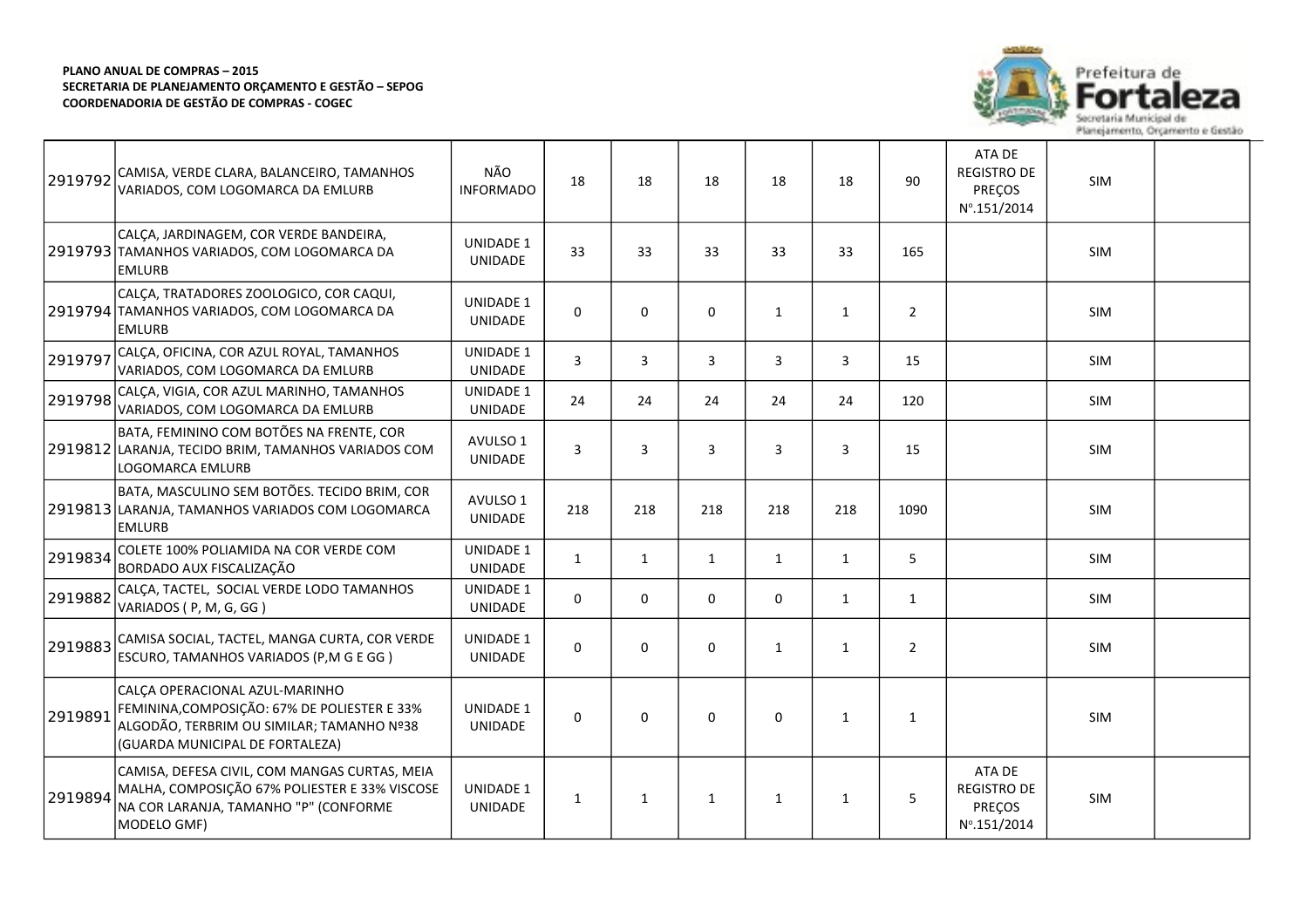

| 2919895 | CAMISA, DEFESA CIVIL, COM MANGAS CURTAS, MEIA<br>MALHA, COMPOSIÇÃO 67% POLIESTER E 33% VISCOSE<br>NA COR LARANJA, TAMANHO "PP" (CONFORME<br>MODELO GMF)                                                                                                                                                           | <b>UNIDADE 1</b><br><b>UNIDADE</b> | 0            | $\mathbf 0$  | 0            | $\mathbf{1}$ | $\mathbf{1}$ | $\overline{2}$ | ATA DE<br><b>REGISTRO DE</b><br>PREÇOS<br>Nº.151/2014           | SIM        |  |
|---------|-------------------------------------------------------------------------------------------------------------------------------------------------------------------------------------------------------------------------------------------------------------------------------------------------------------------|------------------------------------|--------------|--------------|--------------|--------------|--------------|----------------|-----------------------------------------------------------------|------------|--|
| 2919896 | CAMISA, DEFESA CIVIL, COM MANGAS CURTAS, MEIA<br>MALHA, COMPOSIÇÃO 67% POLIESTER E 33% VISCOSE<br>NA COR LARANJA, TAMANHO "M" (CONFORME<br>MODELO GMF)                                                                                                                                                            | <b>UNIDADE 1</b><br><b>UNIDADE</b> | 5            | 5            | 5            | 5            | 5            | 25             | ATA DE<br><b>REGISTRO DE</b><br>PREÇOS<br>Nº.151/2014           | SIM        |  |
| 2919897 | CAMISA, DEFESA CIVIL, COM MANGAS CURTAS, MEIA<br>MALHA, COMPOSIÇÃO 67% POLIESTER E 33% VISCOSE<br>NA COR LARANJA, TAMANHO "GG" (CONFORME<br>MODELO GMF)                                                                                                                                                           | <b>UNIDADE 1</b><br><b>UNIDADE</b> | $\mathbf{1}$ | $\mathbf{1}$ | $\mathbf{1}$ | $\mathbf{1}$ | $\mathbf{1}$ | 5              | ATA DE<br><b>REGISTRO DE</b><br>PREÇOS<br>Nº.151/2014           | SIM        |  |
| 2919898 | CAMISA, DEFESA CIVIL, COM MANGAS CURTAS, MEIA<br>MALHA, COMPOSIÇÃO 67% POLIESTER E 33% VISCOSE<br>NA COR LARANJA, TAMANHO "G" (CONFORME<br>MODELO GMF)                                                                                                                                                            | <b>UNIDADE 1</b><br><b>UNIDADE</b> | 5            | 5            | 5            | 5            | 5            | 25             | ATA DE<br><b>REGISTRO DE</b><br>PREÇOS<br>$N^{\circ}$ .151/2014 | SIM        |  |
| 2919906 | BERMUDA OPERACIONAL AZUL-MARINHO<br>FEMININA, COMPOSIÇÃO: 67% DE POLIESTER E 33%<br>ALGODÃO, TERBRIM OU SIMILAR; TAMANHO Nº38<br>(GUARDA MUNICIPAL DE FORTALEZA)                                                                                                                                                  | <b>UNIDADE 1</b><br><b>UNIDADE</b> | $\Omega$     | $\Omega$     | $\Omega$     | 0            | $\mathbf{1}$ | $\mathbf{1}$   |                                                                 | SIM        |  |
| 2919915 | BERMUDA OPERACIONAL AZUL-MARINHO<br>MASCULINA, COMPOSIÇÃO: 67% DE POLIESTER E 33%<br>ALGODÃO, TERBRIM OU SIMILAR; TAMANHO Nº46<br>(GUARDA MUNICIPAL DE FORTALEZA)                                                                                                                                                 | <b>UNIDADE 1</b><br>UNIDADE        | $\Omega$     | $\Omega$     | $\Omega$     | $\Omega$     | $\mathbf{1}$ | $\mathbf{1}$   |                                                                 | <b>SIM</b> |  |
| 2919931 | BERMUDA OPERACIONAL AZUL-MARINHO<br>FEMININA, COMPOSIÇÃO: 67% DE POLIESTER E 33%<br>ALGODÃO, TERBRIM OU SIMILAR; TAMANHO Nº54<br>(GUARDA MUNICIPAL DE FORTALEZA)                                                                                                                                                  | <b>UNIDADE 1</b><br><b>UNIDADE</b> | $\mathbf 0$  | $\Omega$     | $\Omega$     | 0            | $\mathbf{1}$ | $\mathbf{1}$   |                                                                 | SIM        |  |
| 2919947 | CALÇA, ACOLCHOADA MOTOCICLISTA DE SARJA 2/1;<br>TAMANHO Nº 38. CALÇA EM TOM ESPORTIVO COM<br>ACOLCHOAMENTO EM METALASSE NAS PERNAS E<br>TRASEIRO, DOIS BOLSOS SANFONADOS COM<br>PORTINHOLAS NAS LATERAIS, BAINHA NAS PERNAS<br>COM ELASTICO E COM AS SEGUINTES ESPECIFICAÇÕES.<br>(GUARDA MUNICIPAL DE FORTALEZA) | NÃO<br><b>INFORMADO</b>            | $\Omega$     | $\Omega$     | 0            | 0            | $\mathbf{1}$ | $\mathbf{1}$   |                                                                 | SIM        |  |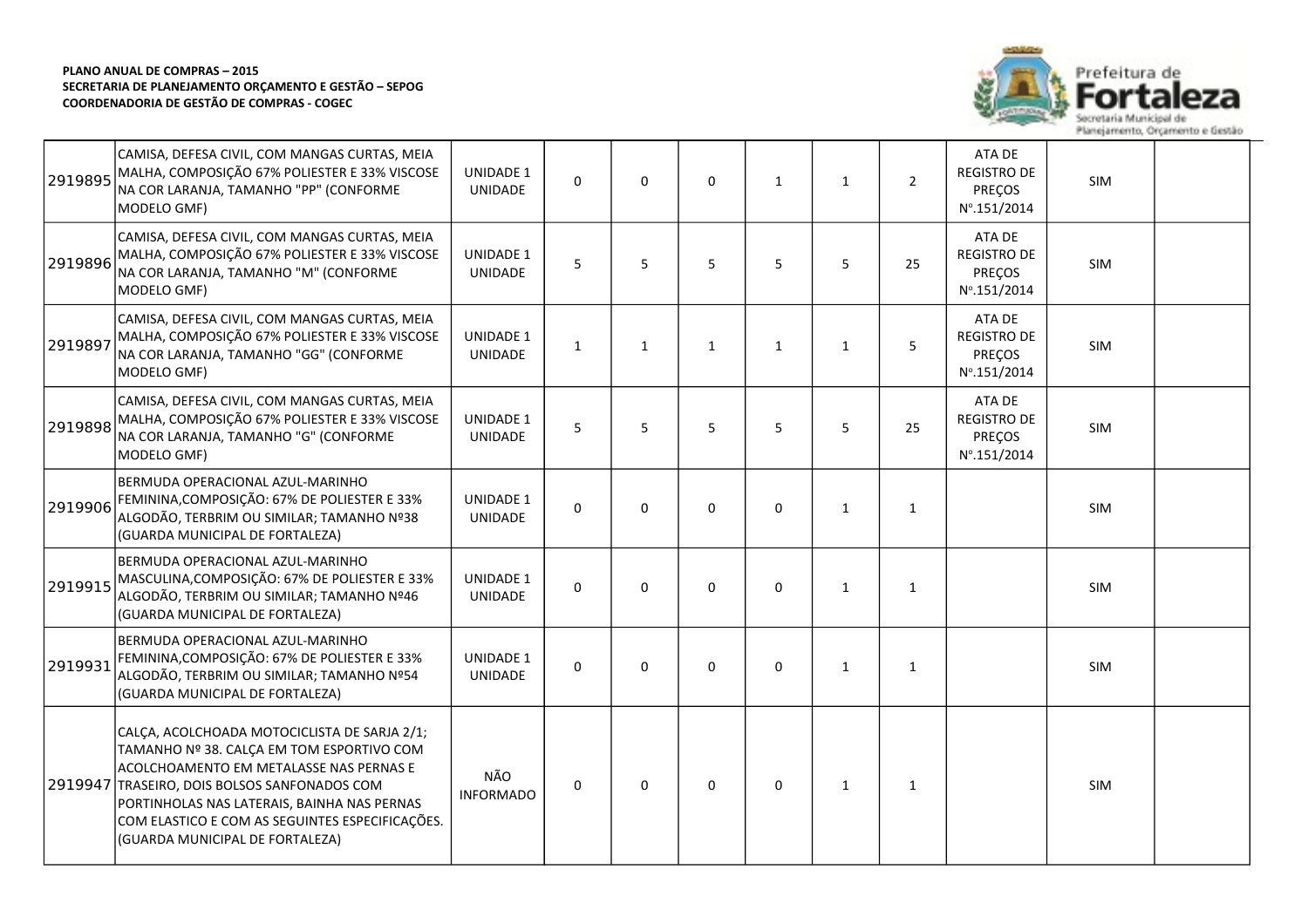

|         | TÉNIS TÁTICO COR PRETA, TAMANHO Nº35, SEM<br>2919973 MARCAS OU DEFEITOS, COM CANELETA PARA<br>BLAQUEAÇÃO                                                                                                                                                                                                                                                                                                                   | CAIXA 1 PAR                        | $\mathbf{1}$   | $\mathbf{1}$   | $\mathbf{1}$   | $\mathbf{1}$   | $\mathbf{1}$   | 5            | <b>SIM</b> |  |
|---------|----------------------------------------------------------------------------------------------------------------------------------------------------------------------------------------------------------------------------------------------------------------------------------------------------------------------------------------------------------------------------------------------------------------------------|------------------------------------|----------------|----------------|----------------|----------------|----------------|--------------|------------|--|
|         | TÉNIS TÁTICO COR PRETA, TAMANHO Nº37, SEM<br>2919974 MARCAS OU DEFEITOS, COM CANELETA PARA<br>BLAQUEAÇÃO                                                                                                                                                                                                                                                                                                                   | CAIXA 1 PAR                        | $\mathbf{1}$   | $\mathbf{1}$   | $\mathbf{1}$   | 1              | $\mathbf{1}$   | 5            | <b>SIM</b> |  |
|         | TÉNIS TÁTICO COR PRETA, TAMANHO Nº38, SEM<br>2919975 MARCAS OU DEFEITOS, COM CANELETA PARA<br>BLAQUEAÇÃO                                                                                                                                                                                                                                                                                                                   | CAIXA 1 PAR                        | $\mathbf{1}$   | $\mathbf{1}$   | $\mathbf{1}$   | $\mathbf{1}$   | $\mathbf{1}$   | 5            | SIM        |  |
|         | COLETE DEFESA CIVIL, TAMANHO "P",<br>2919980 CONFECCIONADO 100% POLIAMIDA NA COR LARANJA<br>(TACTEL). (GUARDA MUNICIPAL DE FORTALEZA)                                                                                                                                                                                                                                                                                      | <b>UNIDADE 1</b><br><b>UNIDADE</b> | $\overline{2}$ | $\overline{2}$ | $\overline{2}$ | $\overline{2}$ | $\overline{2}$ | 10           | <b>SIM</b> |  |
|         | CAPA DE CHUVA, NYLON IMPERMEÁVEL, MANGAS,<br>2920447 CAPUZ, ABERTURA FRONTAL TOTAL, TAMANHO: P,<br><b>AZUL</b>                                                                                                                                                                                                                                                                                                             | EMBALAGEM<br>1 UNIDADE             | $\overline{3}$ | 3              | 3              | 3              | $\overline{3}$ | 15           | <b>SIM</b> |  |
| 2920490 | SAIA, AZUL MARINHO ADMINISTRATIVO TAMANHO<br>Nº38, SARJA 2/1; PESO: 221 G/M2; COMPOSIÇÃO: 67%<br>DE POLIESTER E 33% ALGODÃO, TERBRIM OU SIMILAR.<br>(GUARDA MUNICIPAL)                                                                                                                                                                                                                                                     | <b>UNIDADE 1</b><br>UNIDADE        | $\Omega$       | 0              | $\Omega$       | $\Omega$       | 1              | $\mathbf{1}$ | <b>SIM</b> |  |
| 3059256 | COLETE REFLETIVO TIPO MANTA, COM LATERAIS<br>ABERTAS, CONFECCIONADO EM TELA 100%<br>POLIESTER150/48 DTEX, NA COR AZUL<br>MARINHO, FAIXAS REFLETIVAS VERTICAIS NA COR<br>AMARELO LIMÃO FLUORESCENTE, DEVE CONTER O<br>LETREIRO GUARDA MUNICIPAL FONTE ARIAL BLACK<br>DESTACADO E RECORTADO EM UMA FAIXA DE<br>PELICULA RETROREFLETIVA MECROPRISMANCA<br>METALIZADA COR AMARELO LIMÃO E FLUORESCENTE.<br><b>COLETE TAM M</b> | <b>UNIDADE 1</b><br><b>UNIDADE</b> | $\Omega$       | 0              | $\Omega$       | $\Omega$       | $\mathbf{1}$   | 1            | <b>SIM</b> |  |